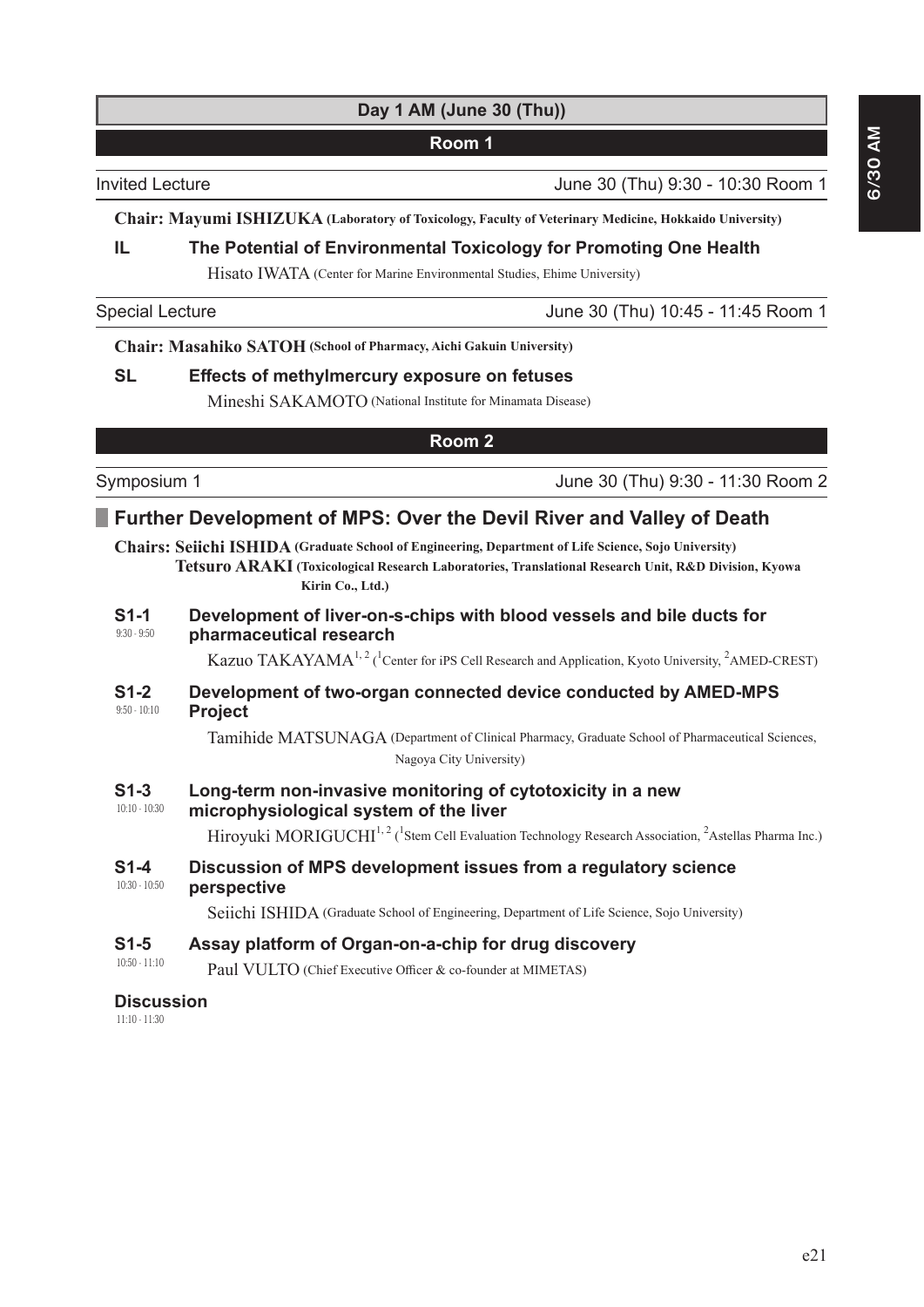Symposium 2 June 30 (Thu) 9:30 - 11:30 Room 3

|                 | Case study: Is the information on the on-target toxicity of knockout mouse<br>useful for the development of the candidate compound? |
|-----------------|-------------------------------------------------------------------------------------------------------------------------------------|
|                 | <b>Chairs: Hideo FUKUI</b> (Axcelead Drug Discovery Partners, Inc.)<br>Kazuhiko MORI (Daiichi Sankyo RD Novare Co., Ltd.)           |
| $S2-1$          | Application of gene-modified animals or cultured cells for toxicity profiling                                                       |
| $9:30 - 10:00$  | and on-or off-target toxicity identification                                                                                        |
|                 | Kazunori FUJIMOTO (Medicinal Safety Research Laboratories, Daiichi Sankyo Co., Ltd.)                                                |
| $S2-2$          | RORyt inhibitor: drug efficacy and risk of side effects                                                                             |
| $10:00 - 10:30$ | Azumi UEYAMA (Shionogi & Co., Ltd)                                                                                                  |
| $S2-3$          | Generation of humanized mouse using genome editing and its application                                                              |
| $10:30 - 11:00$ | Satoru TAKAHASHI (Transborder Medical Research Center, Faculty of Medicine, University of Tsukuba)                                  |
| $S2-4$          | Creation and analysis of PKD1 knock-out cynomolgus monkeys and the                                                                  |
| $11:00 - 11:30$ | future direction                                                                                                                    |
|                 | Masatsugu EMA (Research Center of Animal Life Science, Shiga University of Medical Science)                                         |

| Room 4 |
|--------|
|--------|

Symposium 3 June 30 (Thu) 9:30 - 11:30 Room 4

# **Current genotoxic research: Hazard identification and risk assessment for** protection against genome instability

**Chairs: Kei-ichi SUGIYAMA ( Division of Genetics and Mutagenesis, Center for Biological Safety and Research, National Institute of Health Sciences)**

**Masayuki MISHIMA (Translational Research Division, Chugai Pharmaceutical)**

# **Introduction**

| Y.3U - Y.3D               | Kei-ichi SUGIYAMA (Division of Genetics and Mutagenesis, Center for Biological Safety and Research,<br>National Institute of Health Sciences)                                                     |
|---------------------------|---------------------------------------------------------------------------------------------------------------------------------------------------------------------------------------------------|
| $S3-1$                    | Genotoxicity assessment of new modality drugs                                                                                                                                                     |
| $9:35 - 9:58$             | Masayuki MISHIMA (Translational Research Division, Chugai Pharmaceutical)                                                                                                                         |
| $S3-2$<br>$9:58 - 10:21$  | Risk Assessment and Quality Control of Trace Mutagenic Impurities<br>Triggered by the Nitrosamine Contamination Issue                                                                             |
|                           | Kiyohiro HASHIMOTO (Drug Safety Research and Evaluation, Takeda Pharmaceutical Co., Ltd.)                                                                                                         |
| $S3-3$<br>$10:21 - 10:44$ | <b>Current Status and Future Prospects of Genotoxicity Assessment of</b><br><b>Chemicals Using Multidisciplinary approach</b>                                                                     |
|                           | Yukari TOTSUK $A^{1,2}$ ( <sup>1</sup> Laboratory of Environmental Toxicology and Carcinogenesis, Nihon University School<br>of Pharmacy, <sup>2</sup> National Cancer Center Research Institute) |
| $S3-4$<br>$10:44 - 11:07$ | "On-target toxicity of genome editing" micronucleus induction and<br>chromothripsis                                                                                                               |
|                           | Takayoshi SUZUKI (Division of Molecular Target and Gene Therapy Products, National Institute of Health Sciences)                                                                                  |
| $S3-5$<br>$11:07 - 11:30$ | Effect of a toxic compound derived from glycolysis on nuclear division and<br>nuclear morphology in yeast                                                                                         |
|                           | Yoshiharu INOUE (Division of Applied Life Sciences, Graduate School of Agriculture, Kyoto University)                                                                                             |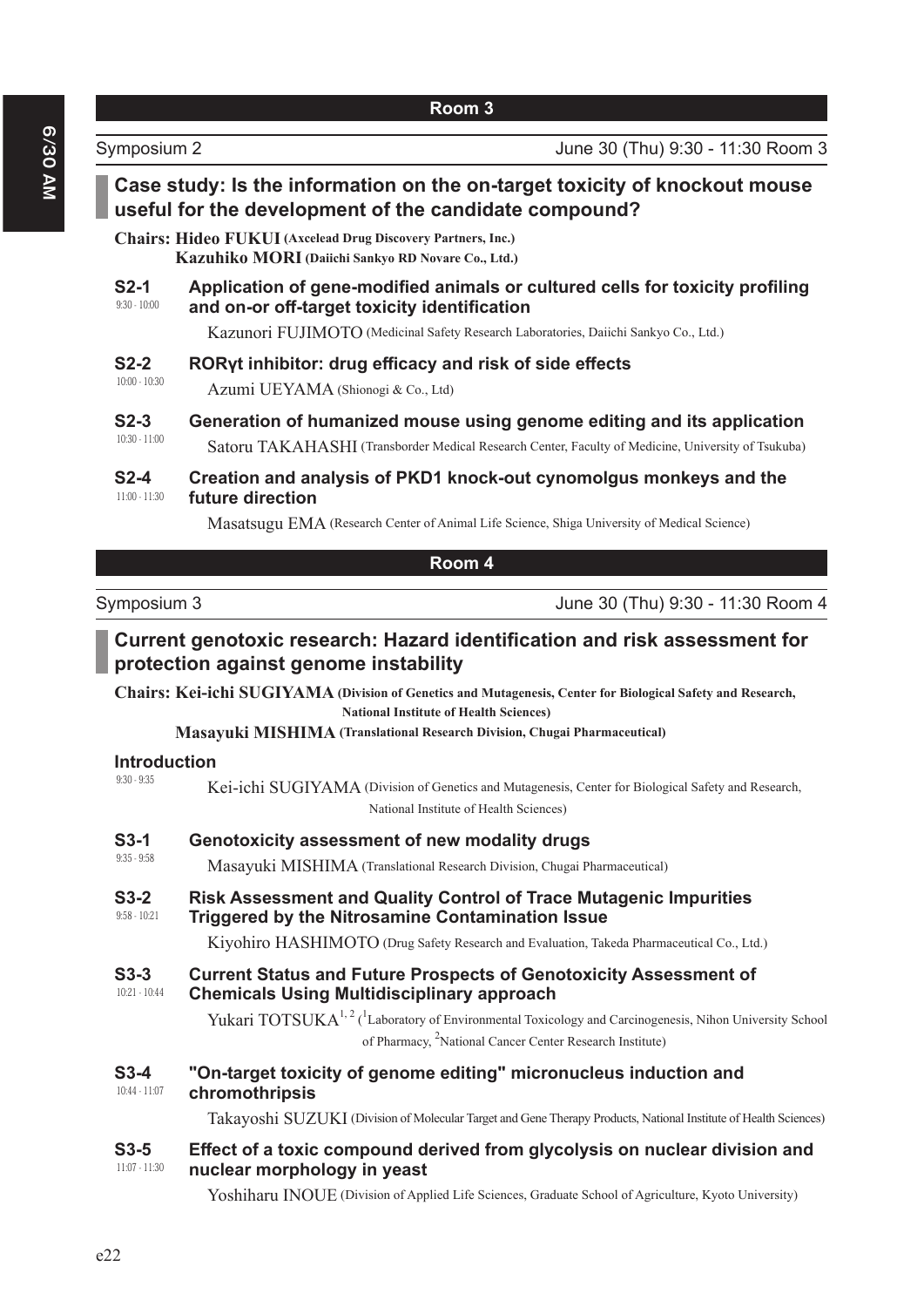|                                      | Room 5                                                                                                                                                                                              |
|--------------------------------------|-----------------------------------------------------------------------------------------------------------------------------------------------------------------------------------------------------|
| Symposium 4                          | June 30 (Thu) 9:30 - 11:30 Room 5                                                                                                                                                                   |
|                                      | Further utilization of clinical and non-clinical CDISC standard data in new<br>drug development                                                                                                     |
|                                      | <b>Chairs: Osamu FUEKI</b> (Pharmaceuticals and Medical Devices Agency)<br>Mutsumi SUZUKI (Kyowa Kirin Co., Ltd. R&D Division, Translational Research Unit, Toxicological Research<br>Laboratories) |
| <b>Introduction</b><br>$9:30 - 9:35$ |                                                                                                                                                                                                     |
| $S4-1$<br>$9:35 - 9:55$              | <b>SEND and its utilization</b><br>Gen SATO (Global Nonclinical Regulatory Affairs, Eisai Co., Ltd.)                                                                                                |
| $S4-2$<br>$9:55 - 10:15$             | <b>Expectations for the future with the CDISC standard rooted</b><br>Osamu KOMIYAMA (Japan Pharmaceutical Manufacturers Association (JPMA))                                                         |
| $S4-3$<br>$10:15 - 10:35$            | Submission and utilization of CDISC standardized data for new drug<br>application<br>Yuki ANDO (Pharmaceuticals and Medical Devices Agency)                                                         |
| $S4-4$<br>$10:35 - 11:00$            | Progresses and future plans on the development of the PMDA-database<br>Hiroshi KASUGA (Pharmaceuticals and Medical Devices Agency)                                                                  |
| <b>Discussion</b><br>$11:00 - 11:25$ |                                                                                                                                                                                                     |
| <b>Conclusion</b><br>$11:25 - 11:30$ |                                                                                                                                                                                                     |
|                                      | Room 6                                                                                                                                                                                              |

Symposium 5 **Symposium 5** June 30 (Thu) 9:30 - 11:30 Room 6

# **KSOT-JSOT Joint Symposium: Update on lung toxicity**

**Chairs: Byung-Sun CHOI (College of Medicine, Chung-Ang University) Gi-Wook HWANG (Faculty of Pharmaceutical Sciences, Tohoku Medical and Pharmaceutical University)**

# **2DB 2DB 2DB 2DB 2DB 2DB 2DB 2DB 2DB 2DB 2DB 2DB 2DB 2DB 2DB 2DB 2DB 2DB 2DB 2DB 2DB 2DB 2DB 2DB 2DB 2DB 2DB 2DB 2DB 2DB 2DB 2DB 2DB 2DB 2DB 2DB 2DB**

9:30 - 9:32

#### 9:32 - 10:01 **65-1** Inhalation Toxicity Studies for Chloromethylisothiazolinone and **Methylisothiazolinone (CMIT/MIT)**

Kyuhong LEE<sup>1, 2, 3</sup> (<sup>1</sup>Inhalation Toxicology Center for Airborne Risk Factor, Korea Institute of Toxicology, <sup>2</sup>Department of Human and Environmental Toxicology, University of Science & Technology, <sup>3</sup>Humidifier Disinfectant Health Center<sup>4</sup>, College of Pharmacy, Ewha Womans University)

#### 10:01 - 10:30 **65-2** Adverse health effects of humidifier disinfectants in Korea: toxic mechanism of polyhexamethylene guanidine phosphate

Ha Ryong KIM (College of Pharmacy, Daegu Catholic University)

# **65-3** Pulmonary toxicity of nanomaterials and particles

10:30 - 10:59 Gaku ICHIHARA (Tokyo University of Science) **6/30 AM**

6/30 AM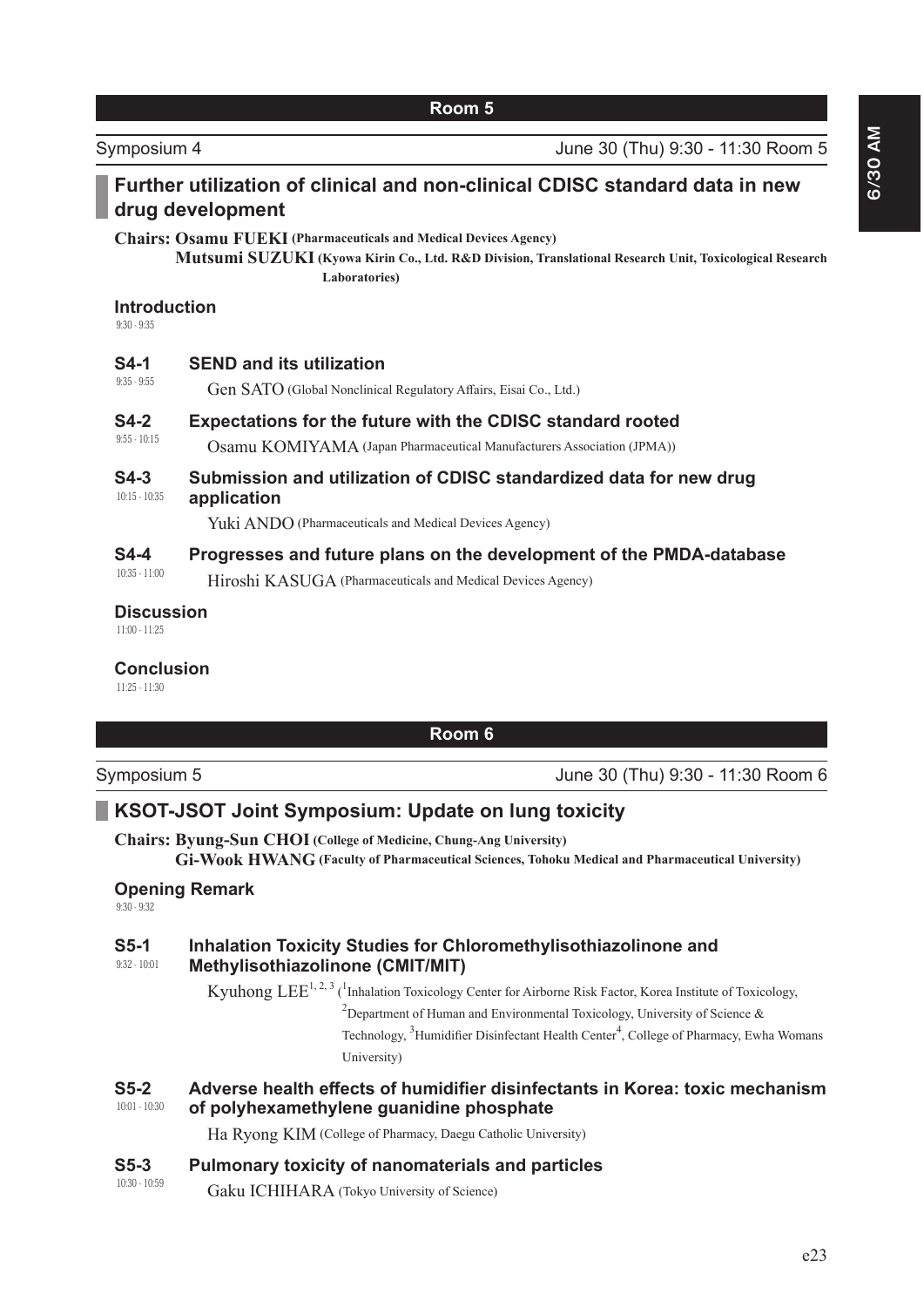#### 10:59 - 11:28 **65-4** Impacts of silica and asbestos exposure on immune functions and related diseases

Yasumitsu NISHIMURA (Department of Hygiene, Kawasaki Medical School)

### **Closing Remark**

11:28 - 11:30

|                                      |                                                           | Room 7                                                                                                  |
|--------------------------------------|-----------------------------------------------------------|---------------------------------------------------------------------------------------------------------|
| Symposium 6                          |                                                           | June 30 (Thu) 9:30 - 11:30 Room 7                                                                       |
|                                      | Impact assessment of chemicals on environmental organisms |                                                                                                         |
|                                      | Kosei INUI (Ishihara Sangyo Kaisha, Ltd.)                 | <b>Chairs: Satoshi FURUKAWA (Biological Research Laboratories, Nissan Chemical Corporation)</b>         |
| <b>Introduction</b><br>$9:30 - 9:35$ | Kosei INUI (Ishihara Sangyo Kaisha, Ltd.)                 |                                                                                                         |
| <b>S6-1</b><br>$9:35 - 9:55$         | <b>Assay</b>                                              | <b>Endocrine Disrupting Effects Evaluated in Fish Short Term Reproduction</b>                           |
|                                      | Kota IRIE (Nissan Chemical Corporation)                   |                                                                                                         |
| $S6-2$<br>$9:55 - 10:20$             | The Amphibian Metamorphosis Assay<br>LTD.)                | Itaru YAMAMOTO (Safety Science Research Laboratory, Central Research Institute, Ishihara Sangyo Kaisha, |
| $S6-3$<br>$10:20 - 10:55$            | bees in Europe<br>Tatsuya SEKINE (ibacon GmbH)            | Current and future environmental risk assessment studies of pesticides on                               |
| $S6-4$<br>$10.55 - 11.00$            | Molluscs in toxicology testing emphasizing snails         |                                                                                                         |

10:55 - 11:30 Klaus WEBER (AnaPath Services GmbH, Switzerland)

# **Room 8**

Candidates for the Excellent Presentation Award (Oral) June 30 (Thu) 9:30 - 11:06 Room 8

# **Candidates for the Excellent Presentation Award (Oral) 1**

**Chairs: Yuhji TAQUAHASHI ( Division of Cellular and Molecular Toxicology, Center for Biological Safety & Research, National Institute of Health Sciences)**

**Hideshi TSUSAKI (Shin Nippon Biomedical Laboratories, Ltd.)**

# **Pharmaceutical drugs (chemicals)**

#### 9:30 - 9:36 **P-1E** Numerization of pathological images by representation learning oriented to support non-clinical studies

Tadahaya MIZUNO ( Laboratory of Molecular Pharmacokinetics Graduate School of Pharmaceutical Sciences The University of Tokyo)

# **P-2E** Withdrawal

# **Biopharmaceuticals**

#### 9:36 - 9:42 **P-3E** Using in vivo two-photon microscopy to validate the concept that anti-CD137 antibody activated by extracellular ATP reduces systemic immune activation

Chisato KANEKO (Translational Research Division, Chugai Pharmaceutical Co., Ltd.)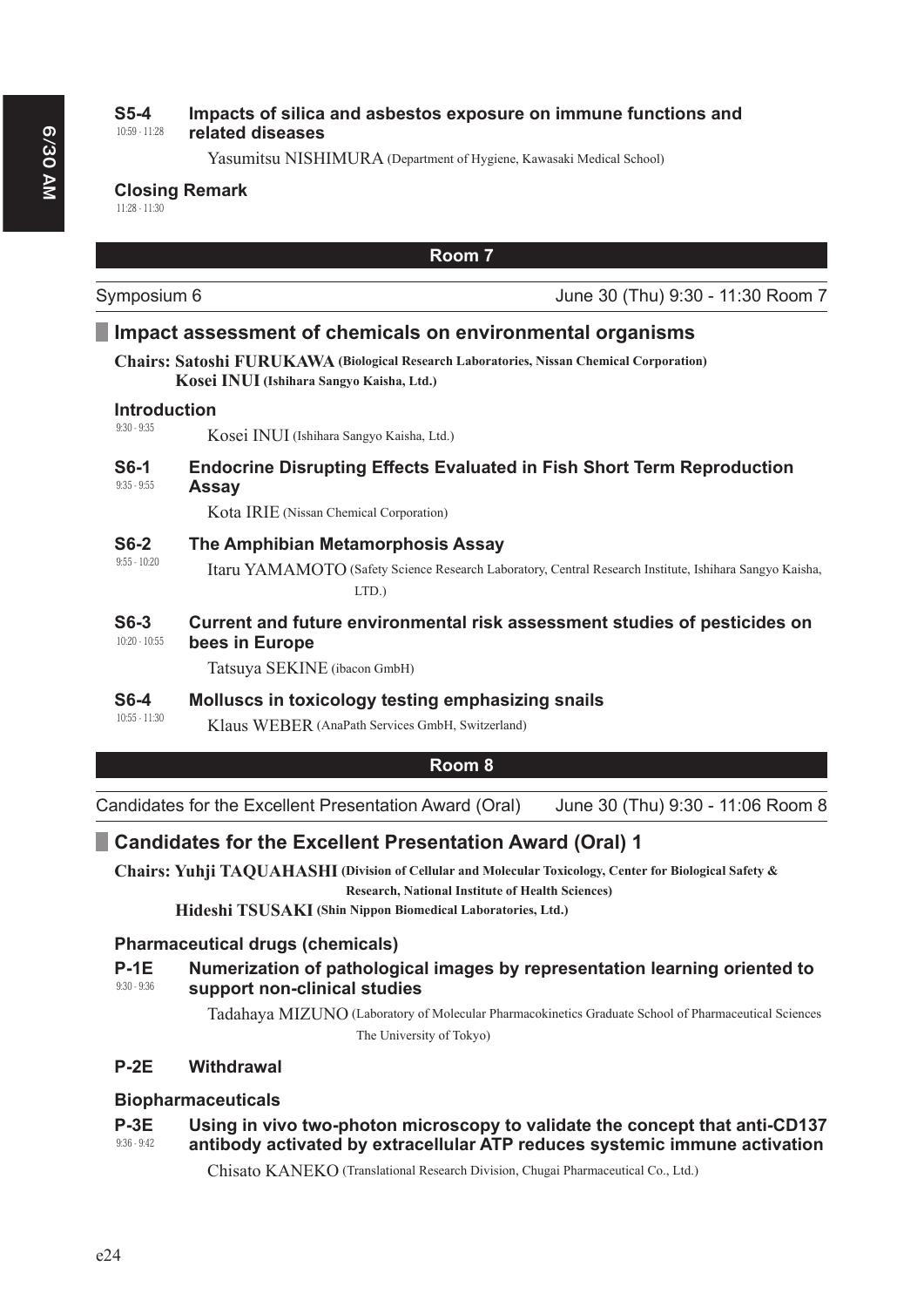### **Agricultural chemicals**

#### 9:42 - 9:48 P-4E Adverse outcome pathway (AOP)-based approach for assessing the combined neurotoxic effects of multiple pesticides

Tetsushi HIRANO (Faculty of Pharmaceutical Sciences, University of Toyama)

### **Metals**

#### 9:48 - 9:54 P-8E The molecular mechanism of PPAR<sub>O</sub>-regulated cadmium renal toxicity

Chikage MORI (Laboratory of Pharmaceutical Health Sciences, School of Pharmacy, Aichi Gakuin University)

#### 9:54 - 10:00 P-10E Molecular mechanism for arsenite-mediated dysfunction of **EORRGHADIATION Systems in human vascular endothelial cells and smooth** muscle cells

Tsuyoshi NAKANO (Department of Environmental Health, Faculty of Pharmaceutical Sciences, Tokyo University of Science)

#### 10:00 - 10:06 **P-12E** Molecular mechanism of arsenic-induced hypertension: Inhibition of the vasoprotective axes of the renin-angiotensin system by arsenite

Md. Shiblur  $\text{RAHAMAN}^{1,2}$  (<sup>1</sup>Department of Environmental and Preventive Medicine, Jichi Medical University, <sup>2</sup>Department of Environmental Science and Disaster Management, Noakhali Science and Technology University)

### **Environmental pollutants**

| <b>P-17E</b><br>$10:06 - 10:12$ | Characterization of clotting factor IX splicing variant 2 by cultured cell<br>method and AlphaFold2                                           |
|---------------------------------|-----------------------------------------------------------------------------------------------------------------------------------------------|
|                                 | Kanami WATANABE (Division of Toxicology, Department of Veterinary Medicine, Kitasato University)                                              |
| <b>P-19E</b><br>$10:12 - 10:18$ | Novel applications of used tea leaves that contribute to reduction of<br>environmental toxicity                                               |
|                                 | Takehiro NAKAMURA (Faculty of Pharmacy, Kindai University)                                                                                    |
| $P-21E$                         | Effects of particulate matter exposure on intracellular entry of SARS-CoV-2                                                                   |
| $10:18 - 10:24$                 | Raga ISHIKAWA (Graduate School of Engineering, Kyoto University)                                                                              |
| $P-22E$<br>$10:24 - 10:30$      | Residues of neonicotinoids and fipronil in paddy fields and duck eggs:<br>Do ducks transform and accumulate these substances to egg products? |
|                                 | Kraisiri KHIDKHAN (Department of Pharmacology, Faculty of Veterinary Medicine, Kasetsart University)                                          |
| <b>Nanomaterials</b>            |                                                                                                                                               |
| <b>P-25E</b><br>10:30 - 10:36   | Two-year toxicity study of multi-walled carbon nanotubes (MWCNT) in F344<br>rats by an intermittent intratracheal administration              |
|                                 | Ai MAENO (Tokyo Metropolitan Institute of Public Health)                                                                                      |
| Liver                           |                                                                                                                                               |
| <b>P-32E</b>                    | Elucidation of SARS-CoV-2-induced liver injury using liver-on-a-chips                                                                         |
| 10:36 - 10:42                   | Sayaka DEGUCHI (Center for iPS Cell Research and Application (CiRA), Kyoto University)                                                        |

#### 10:42 - 10:48 P-34E Understanding the drug-induced hepatotoxicity in rats -Involvement of the CYP1A1 inhibition-mediated activation of the aryl hydrocarbon receptor (AHR)-

Tomomi YODA<sup>1, 2</sup> (<sup>1</sup>Preclinical Research Unit, Sumitomo Pharma Co., Ltd., <sup>2</sup>Laboratory of Molecular Toxicology, School of Pharmaceutical Sciences, University of Shizuoka)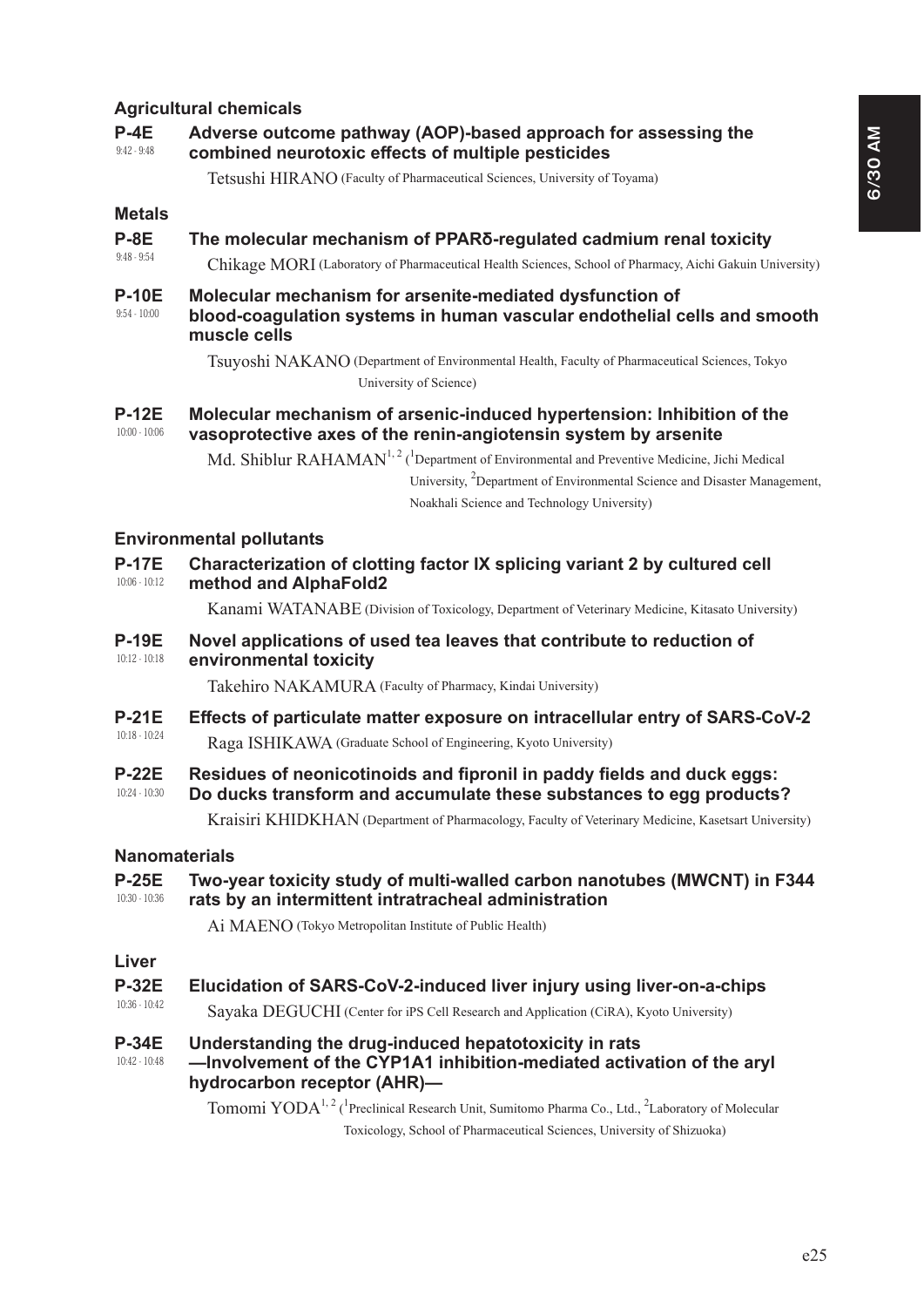#### 10:48 - 10:54 P-35E Formation mechanism of acetamide-induced large micronuclei in rat hepatocytes

Norifumi TAKIMOTO<sup>1, 2</sup> (<sup>1</sup>Division of Pathology, National Institute of Health Sciences, <sup>2</sup>Laboratory of Veterinary Medicine, Tokyo University of Agriculture and Technology)

# Other organs or system

#### 10:54 - 11:00 P-48E Detailed investigation of bone marrow toxicity induced by anticancer drugs **in various animals** 2

Yoko NISHINO (Global Drug Safety, Eisai Co., Ltd.)

#### 11:00 - 11:06 **P-49E** Exploration of a novel pathological factor in peritoneal deterioration induced by long-term peritoneal dialysis

Taiki MIHARA (Department of Veterinary Pharmacology, Graduate School of Agricultural and Life Sciences, The University of Tokyo)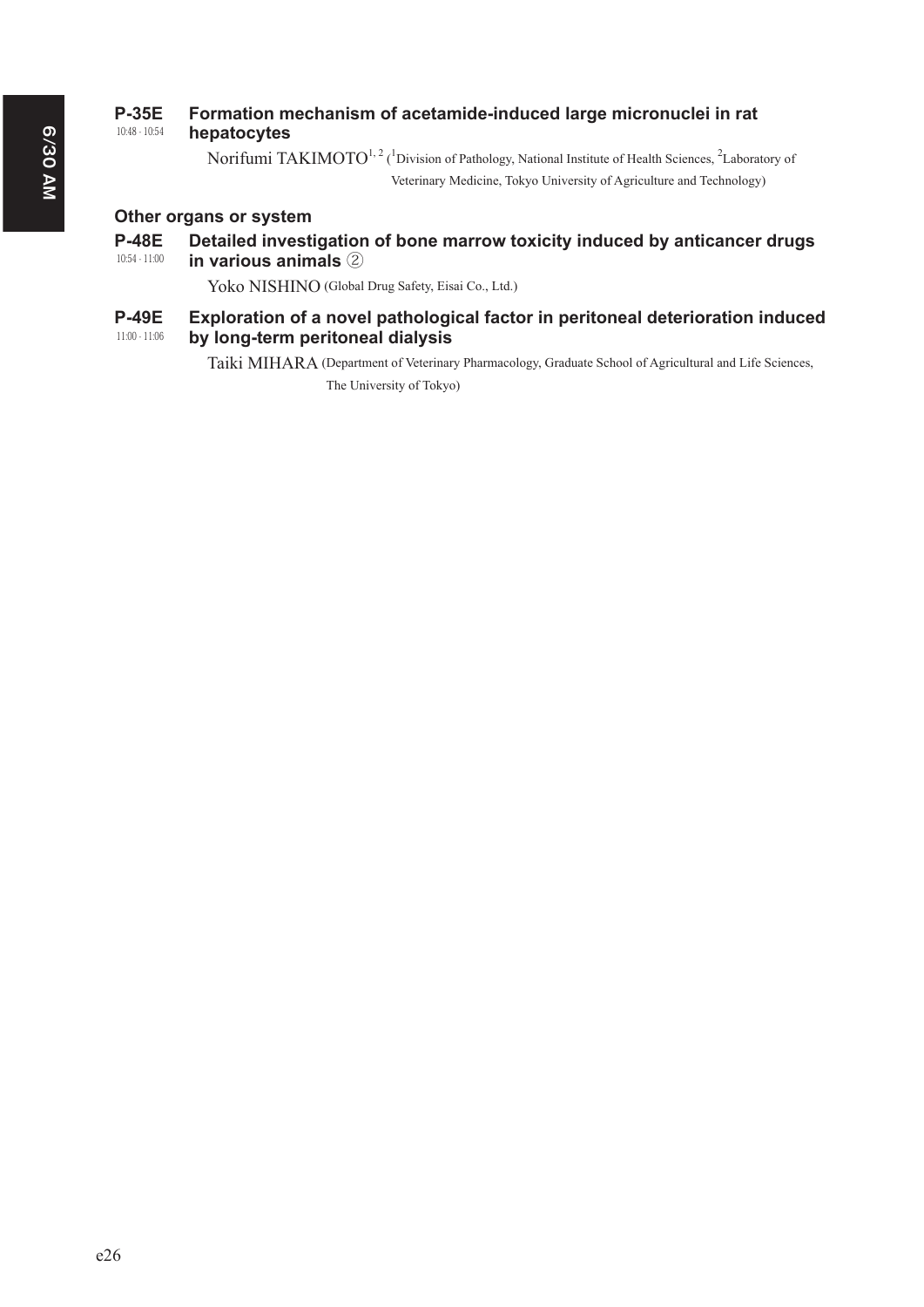|  |  | Day 1 PM (June 30 (Thu)) |  |  |
|--|--|--------------------------|--|--|
|--|--|--------------------------|--|--|

Symposium 7 June 30 (Thu) 13:30 - 15:30 Room 1

# **JSTP-JSOT Joint Symposium: Carcinogenicity evaluation in** rasH2 -Tg(tg/wt) mice

**Chairs: Kumiko OGAWA (National Institute of Health Sciences) Masami SUZUKI (Central Institute for Experimental Animals)**

### **Introduction**

13:30 - 13:36

## **67-1** Revision of ICH S1 Guidelines and rasH2-Tq Mouse

13:36 - 14:03 Kumiko OGAWA (National Institute of Health Sciences)

#### 14:03 - 14:30 **67-2** rasH2-Tq mouse: reproducibility and stability of carcinogenicity due to a standardized production and monitoring system

Masami SUZUKI (Central Institute for Experimental Animals)

#### 14:30 - 14:57 **67-3** Pathological Background and Characteristic Lesions in rasH2-Tq Mice Toshihisa FUJIWARA (Shin Nippon Biomedical Laboratories, Ltd)

# **67-4** Survey of tumorigenic sensitivity for high dose selection by exposure ratios

14:57 - 15:24 in rasH2-Tg mouse carcinogenicity studies

> Shigeru  $HISADA^{1,2}$  (<sup>1</sup>Non-Clinical Evaluation Expert Committee, Drug Evaluation Committee, The Japan Pharmaceutical Manufacturers Association, <sup>2</sup>ASKA Pharmaceutical Co., Ltd.)

### **Conclusion**

15:24 - 15:30

# Symposium 8 June 30 (Thu) 15:30 - 17:30 Room 1

# **EXPLEM** Assessment for individual susceptibilities to drug on drug safety research

**Chair: Tadahiro SHINOZAWA (Global Drug Safety Research and Evaluation, Takeda Pharmaceutical Company)**

### 15:30 - 16:00 **68-1** The future of recapitulating individual patients in drug safety Tadahiro SHINOZAWA (Global Drug Safety Research and Evaluation, Takeda Pharmaceutical Company) 16:00 - 16:30 **68-2** Integration of genomic, omics, and human cell models for biological interpretation of genetic risks Masaru  $K OIDO^{1, 2}$  (<sup>1</sup> Laboratory of Complex Trait Genomics, Department of Computational Biology and Medical Sciences, Graduate School of Frontier Sciences, The University of Tokyo,  $2$ Laboratory for Statistical and Translational Genetics, RIKEN Center for Integrative Medical Sciences) 16:30 - 17:00 **68-3** Personalized medical care for pediatric drug therapy and pharmacogenomics Keiko HIKINO (RIKEN Center for Integrative Medical Sciences) 17:00 - 17:30 **68-4** Exploratory research on relationships between gene polymorphisms and individual difference of toxicological sensitivity in non-human primate for **nonclinical toxicity studies**

Hiroya KONNO (Medicinal Safety Research Laboratories, R&D Division, DAIICHI SANKYO CO., LTD.)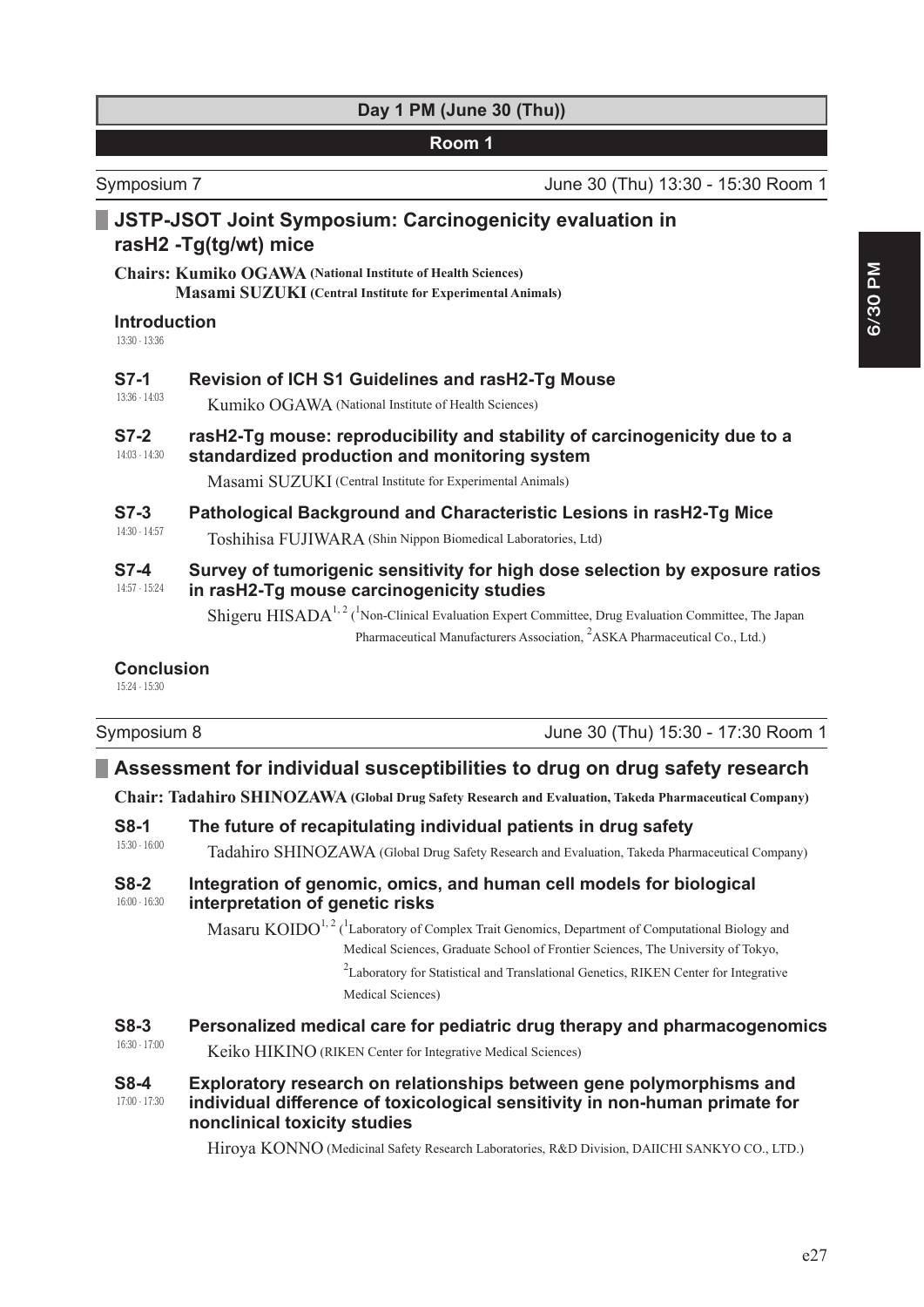| Symposium 9               |                                                                                             | June 30 (Thu) 13:30 - 15:30 Room 2                                                                                                                   |
|---------------------------|---------------------------------------------------------------------------------------------|------------------------------------------------------------------------------------------------------------------------------------------------------|
|                           | Cytokine release syndrome still linger with antibody therapy                                |                                                                                                                                                      |
|                           | <b>Chairs: Kazuhiko MORI</b> (Daiichi Sankyo RD Novare Co., Ltd.)<br>Kyowa Kirin Co., Ltd.) | Ken-ichiro NAN-YA (Toxicological Research Laboratories, Translational Research Unit, R&D Division,                                                   |
| $S9-1$                    | Introduction, current understanding of CRS                                                  |                                                                                                                                                      |
| 13:30 - 13:40             | Masayuki MISHIMA (Translational Research Division, Chugai Pharmaceutical)                   |                                                                                                                                                      |
| $S9-2$<br>$13:40 - 14:05$ | <b>CRS</b> in the clinical setting                                                          |                                                                                                                                                      |
|                           |                                                                                             | Yasutoshi KUBOKI (Department of Experimental Therapeutics, National Cancer Center Hospital East)                                                     |
| $S9-3$<br>14:05 - 14:30   |                                                                                             | Risk assessment and investigation of underlying mechanisms for<br>therapeutic antibody-induced cytokine release using human immune cells             |
|                           | Shiho ITO (Medicinal Safety Research Laboratories, Daiichi Sankyo Co., LTD.)                |                                                                                                                                                      |
| $S9-4$<br>$14:30 - 14:55$ |                                                                                             | A cytokine river in the Death Valley: a case study of clinical cytokine release<br>syndrome (CRS) and limitations of current non-clinical evaluation |
|                           | Kaito NIHIRA (Kyowa Kirin Co., Ltd.)                                                        |                                                                                                                                                      |
| $S9-5$<br>14:55 - 15:20   | bispecific antibody                                                                         | Mitigating the risk of cytokine release syndrome induced by T-cell redirecting                                                                       |
|                           | Yoshika IWATA (Translational Research Division, Chugai Pharmaceutical Co., Ltd.)            |                                                                                                                                                      |
| <b>Discussion</b>         |                                                                                             |                                                                                                                                                      |

15:20 - 15:30

| 3ymposium 10 |  |  |  |
|--------------|--|--|--|
|--------------|--|--|--|

Symposium 10 **Symposium 10** June 30 (Thu) 15:30 - 17:30 Room 2

# Development of new nanomaterial assessment methodologies for inhalation, immunological and cardiovascular toxicities

**Chairs: Akihiko HIROSE (National Institute of Health Sciences)**

Yuhji TAQUAHASHI (Division of Cellular and Molecular Toxicology, Center for Biological Safety & **Research, National Institute of Health Sciences)**

| <b>Introduction</b><br>$15:30 - 15:33$ |                                                                                                                                                                                                                                   |
|----------------------------------------|-----------------------------------------------------------------------------------------------------------------------------------------------------------------------------------------------------------------------------------|
| <b>S10-1</b><br>15:33 - 15:57          | Streamline of chronic inhalation exposure study protocol for nanomaterials<br>Yuhji TAOUAHASHI (Division of Cellular and Molecular Toxicology, Center for Biological Safety &<br>Research, National Institute of Health Sciences) |
| S <sub>10</sub> -2<br>15:57 - 16:21    | Evaluation of the carcinogenicity of nanomaterials using the intratracheal<br>instillation method in rats: Recent developments and issues                                                                                         |
|                                        | Motoki HOJO (Department of Pharmaceutical and Environmental Sciences, Tokyo Metropolitan Institute of<br>Public Health)                                                                                                           |
| S <sub>10</sub> -3<br>$16:21 - 16:45$  | Development of an in vitro immunotoxicity assay for nanomaterials by<br>measuring THP-1 cell activation as an indicator                                                                                                           |
| S <sub>10-4</sub>                      | Takao ASHIKAGA (Division of Risk Assessment, National Institute of Health Sciences)<br>(Nano)particle exposure, acute phase response and cardiovascular disease                                                                   |
| $16:45 - 17:30$                        | Ulla VOGEL (National Research Centre for the Working Environment)                                                                                                                                                                 |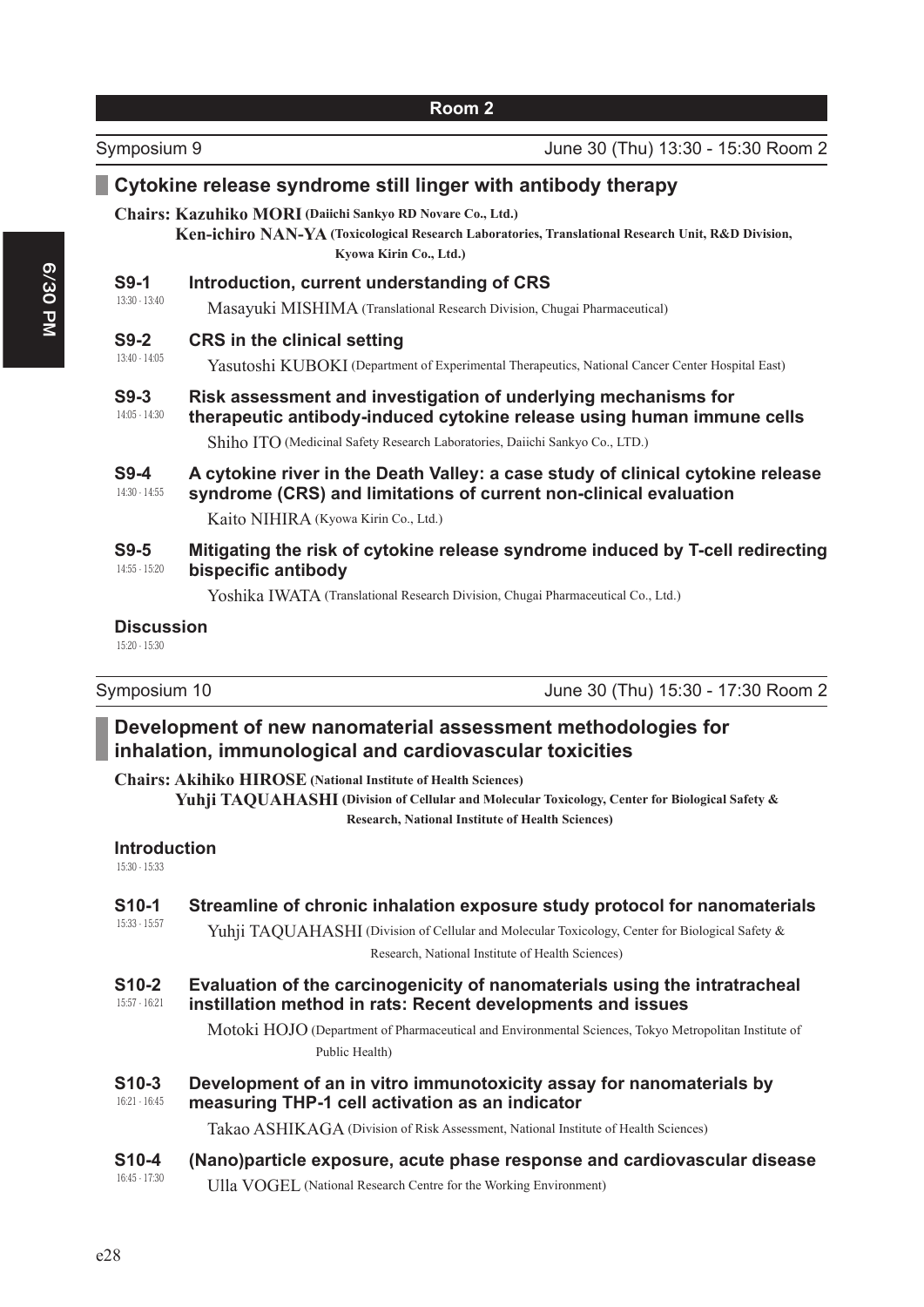| Symposium 11                          | June 30 (Thu) 13:30 - 15:30 Room 3                                                                                                                                                                                                                                                  |
|---------------------------------------|-------------------------------------------------------------------------------------------------------------------------------------------------------------------------------------------------------------------------------------------------------------------------------------|
|                                       | JSOT-JCA Joint Symposium: Molecular basis for the evolution of the<br>evaluation methods of carcinogenic potentials 2.0                                                                                                                                                             |
|                                       | <b>Chairs: Toshikazu USHIJIMA</b> (National Cancer Center Research Institute)<br><b>Jun KANNO</b> (National Institute of Health Sciences)                                                                                                                                           |
| <b>Introduction</b><br>13:30 - 13:34  | Toshikazu USHIJIMA (National Cancer Center Research Institute)                                                                                                                                                                                                                      |
| $S11-1$<br>13:34 - 13:58              | Remodeling of normal and inflamed epithelium<br>Seishi OGAWA (Department of Pathology and Tumor Biology, Graduate School of Medicine Kyoto University)                                                                                                                              |
| S <sub>11</sub> -2<br>13:58 - 14:22   | Epigenomic alterations in a cellular ecosystem in response to intrinsic and<br>extrinsic factors<br>Naoko HATTORI (Division of Epigenomics, National Cancer Center Research Institute)                                                                                              |
| $S11-3$<br>14:22 - 14:46              | Mutational signatures in the cancer genomes<br>Tatsuhiro SHIBATA (Laboratory of Molecular Medicine, Human Genome Center, The Institute of Medical<br>Science, The University of Tokyo)                                                                                              |
| S <sub>11</sub> -4<br>$14:46 - 15:10$ | Percellome transcriptomics analysis with epigenetic considerations on<br>carcinogens tested by the "New Repeated Dosing Protocol"<br>Jun KANNO (National Institute of Health Sciences, Center for Biological Safety and Research, Division of<br>Cellular and Molecular Toxicology) |
| <b>Discussion</b><br>$15:10 - 15:30$  |                                                                                                                                                                                                                                                                                     |

Symposium 12 **Symposium 12** June 30 (Thu) 15:30 - 17:30 Room 3

| JSCT-JSOT Joint Symposium: Recent trends in basic study and clinical |  |
|----------------------------------------------------------------------|--|
| application of the cutting-edge technology for vital sign monitoring |  |

**Chairs: Manabu SUGITA (Juntendo University Nerima Hospital) Satoshi KITAJIMA** (Division of Cellular & Molecular Toxicology, Center for Biological Safety & Research, **National Institute of Health Sciences)** 15:30 - 16:00 **S12-1** It's dream time: Applications of carbon nanotubes to advanced technology products

Shuji TSURUOKA<sup>1, 2</sup> (<sup>1</sup>Shinshu University, <sup>2</sup>Siddarmark, LLC)

#### 16:00 - 16:25 **612-2** An approach to prediction of mortality in acute toxicity studies by integrated assessment of vital signs

Yuhji TAQUAHASHI (Division of Cellular and Molecular Toxicology, Center for Biological Safety & Research, National Institute of Health Sciences)

16:25 - 16:50 **612-3** The significance of monitoring to predict unforeseen events

Manabu SUGITA (Juntendo University Nerima Hospital)

#### 16:50 - 17:15 **612-4** Vital Signs and symptoms characteristic of patients with poisoning

Katsura HAYAKAWA (Department of Critical Care Medicine, Toranomon Hospital)

**6/30 PM**

6/30 PM

e29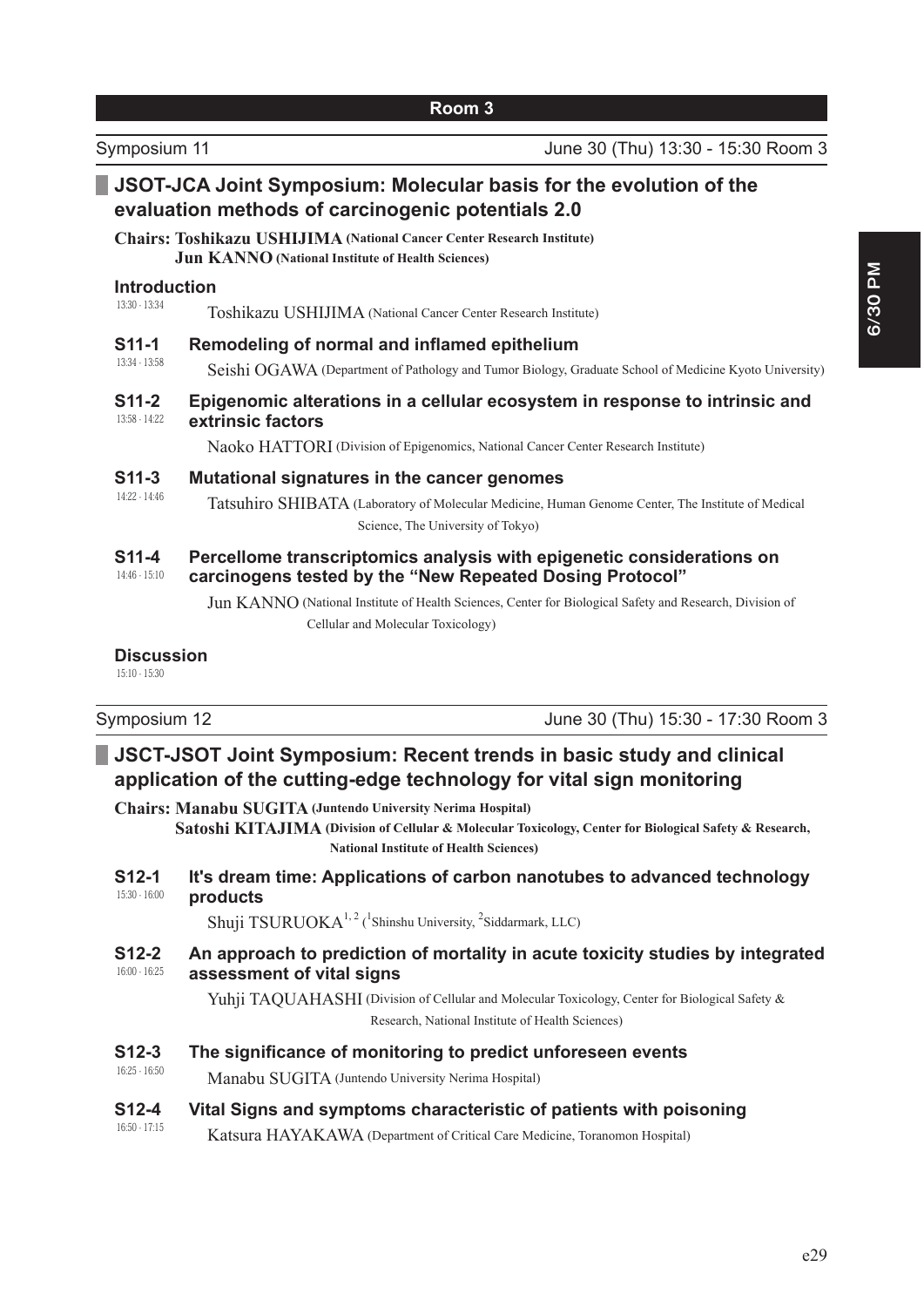#### 17:15 - 17:30 **Discussion**

**Room 4**

Symposium 13 **Symposium 13** June 30 (Thu) 13:30 - 15:30 Room 4

|                                      | Current status and prospects of adverse events research in humans<br>utilizing computer science                                                                                                               |
|--------------------------------------|---------------------------------------------------------------------------------------------------------------------------------------------------------------------------------------------------------------|
|                                      | Chairs: Kaori AMBE (Department of Regulatory Science, Graduate School of Pharmaceutical Sciences, Nagoya City<br>University)                                                                                  |
|                                      | Kouichi YOSHINARI (Laboratory of Molecular Toxicology, School of Pharmaceutical Sciences, University of<br>Shizuoka)                                                                                          |
| <b>Introduction</b><br>13:30 - 13:32 |                                                                                                                                                                                                               |
| $S13-1$                              | Machine learning approach to predict the adverse drug reaction in human                                                                                                                                       |
| $13:32 - 14:01$                      | Kaori AMBE (Department of Regulatory Science, Graduate School of Pharmaceutical Sciences, Nagoya City<br>University)                                                                                          |
| $S13-2$<br>14:01 - 14:30             | Evaluation and prediction of effects of chemicals on humans using network<br>biology                                                                                                                          |
|                                      | Midori IIDA (Department of Bioscience and Bioinformatics, Faculty of Computer Science and Systems<br>Engineering, Kyushu Institute of Technology)                                                             |
| $S13-3$<br>14:30 - 14:59             | Prediction of Drug-Induced Liver Malignant Tumor Based on Big Data<br><b>Analysis and Computational Toxicology</b>                                                                                            |
|                                      | Kota KUROSAKI (Department of Medical Molecular Informatics, Meiji Pharmaceutical University)                                                                                                                  |
| $S13-4$<br>14:59 - 15:28             | Systematic Analysis of Clinical Trial Data for Personalized Therapy: Effects<br>of Exercise Training in Chronic Heart Failure Patients Depend on<br><b>Medications and Conditions</b>                         |
|                                      | Yukako SOEJIMA <sup>1,2</sup> ( <sup>1</sup> Clinical Pharmacology and Pharmacometrics, Graduate School of Pharmaceutical<br>Sciences, Chiba University, <sup>2</sup> Regulatory Affairs, Sanofi K.K., Japan) |
| <b>Conclusion</b><br>15:28 - 15:30   |                                                                                                                                                                                                               |

Symposium 14 **Symposium 14** June 30 (Thu) 15:30 - 17:30 Room 4

# New aspects of thalidomide study: toward elucidation of species difference **based on metabolism**

**Chairs: Hiroki TERAOKA (Rakuno Gakuen University) Hiroshi YAMAZAKI (Showa Pharmaceutical University)**

#### 15:30 - 15:32 **Introduction**

Hiroki TERAOKA (Rakuno Gakuen University)

#### 15:32 - 15:55 **614-1** A primary metabolite 5-hydroxythalidomide in the rabbit, a thalidomidesensitive species, but 5'-hydroxythalidomide in not sensitive rats

Hiroshi YAMAZAKI (Showa Pharmaceutical University)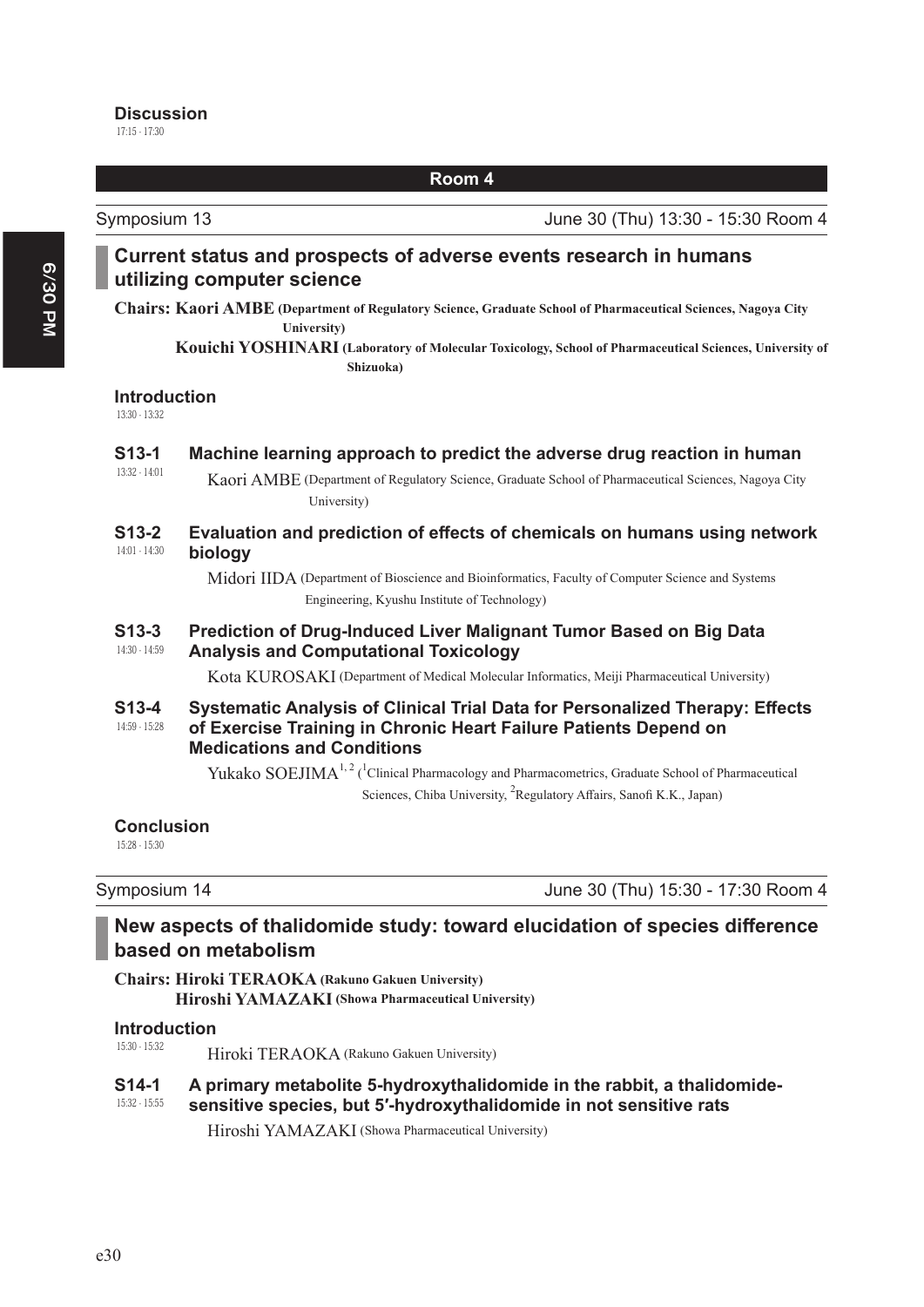#### 15:55 - 16:18 **6 S14-2** Developmental toxicity of thalidomide in rabbits; possible teratogenic effects **on male semen**

Makiko KUWAGATA (Division of Cellular and Molecular Toxicology, CBSR, National Institute of Health and Science)

#### 16:18 - 16:41 **614-3** Understanding the Thalidomide Chirality in Biological Processes by the **Self-disproportionation of Enantiomer**

Norio SHIBATA (Department of Nanopharmaceutical Sciences, Nagoya Institute of Technology)

#### 16:41 - 17:04 **614-4** Alterations in neosubstrate selectivity of cereblon through thalidomide metabolism

Takuya MIYAKAWA<sup>1, 2</sup> (<sup>1</sup>Graduate School of Agricultural and Life Sciences, The University of Tokyo, <sup>2</sup> Graduate School of Biostudies, Kyoto University)

#### 17:04 - 17:27 **6 S14-5** Augmentation of thalidomide teratogenicity in human CYP3As expressing  $zeh$ rafish

Hiroki TERAOKA (Rakuno Gakuen University)

### **Conclusion**

17:27 - 17:30 Hiroshi YAMAZAKI (Showa Pharmaceutical University)

### **Room 5**

Workshop 1 June 30 (Thu) 13:30 - 15:30 Room 5

# Current status of in vitro research leading drug discovery and development safety research

**Chairs: Hisaharu YAMADA (LSI Medience Corporation Drug Discovery Support Business Headquarters) Kazunori FUJIMOTO (Medicinal Safety Research Laboratories, Daiichi Sankyo Co., Ltd.)**

### **Introduction**

13:30 - 13:40 Hisaharu YAMADA (LSI Medience Corporation Drug Discovery Support Business Headquarters)

#### 13:40 - 14:06 W1-1 Experience working with Liver MPS Research of the Texas A&M Tissue Chip **Validation (TEX-VAL) Consortium**

Yuki KATO<sup>1, 2</sup> (<sup>1</sup>Department of Veterinary Integrative Biosciences, College of Veterinary Medicine and Biomedical Sciences, Texas A&M University, College Station, TX, USA, <sup>2</sup>Laboratory for Drug Discovery and Development, Shionogi & Co. Ltd., Osaka, Japan)

#### 14:06 - 14:32 **W1-2** A case study of mechanistic investigation using *in vivo* and *in vitro* studies for toxicological change observed in oligonucleotide development

Yoshiko OKAI (Takeda Pharmaceutical Company Limited)

#### 14:32 - 14:58 W1-3 Study for drug-induced seizure prediction using cultured neurons and microelectrode arrav

### - rat primary neurons vs rat in vivo model/clinicalclinical

Aoi ODAWARA (Eisai Co., Ltd.)

#### 14:58 - 15:24 **W1-4** The application of human iPS cells to *in vitro* toxicity assessment in drug **research and development in Chugai**

Jumpei KIYOKAWA (Translational Research Division, Chugai Pharmaceutical Co., Ltd.)

### **Conclusion**

15:24 - 15:30

Kazunori FUJIMOTO (Medicinal Safety Research Laboratories, Daiichi Sankyo Co., Ltd.)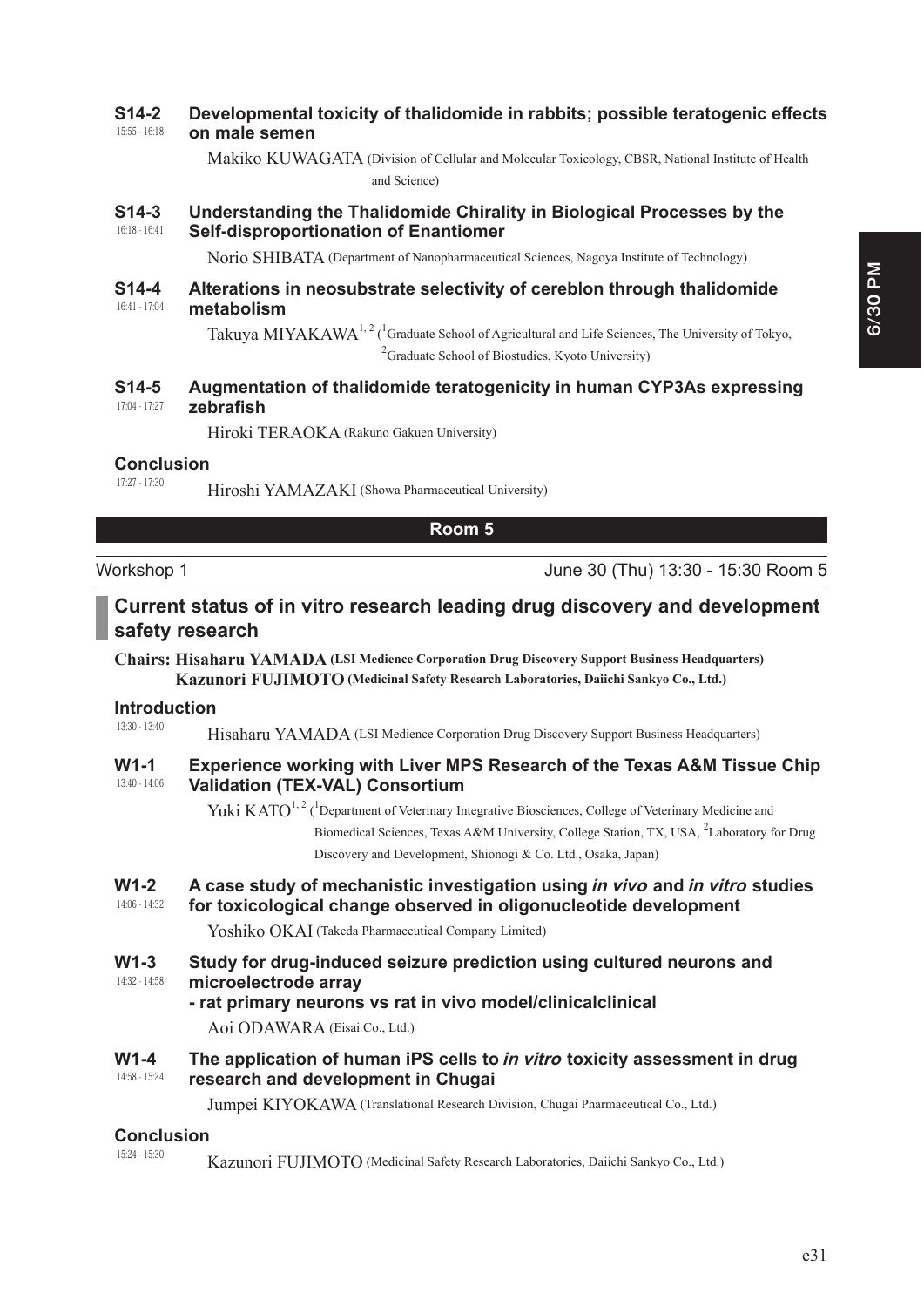# **Examples, prospects and social meaning of Chrono-toxicology**

### **Chairs: Nobuhiko MIURA (Yokohama University of Pharmacy)**

**Hiroki YOSHIOKA (Department of Pharmacy, Gifu University of Medical Science)**

#### 15:30 - 15:35 **Symposium Outline**

Nobuhiko MIURA (Yokohama University of Pharmacy)

#### 15:35 - 15:55 **615-1** Chronotoxicity of chemical-induced hepatic injury in mice

Hiroki YOSHIOKA (Department of Pharmacy, Gifu University of Medical Science)

#### 15:55 - 16:25 **6 6WUXFWXUHDQG)XQFWLRQRI7KHUPRVHQVLWLYH753FKDQQHOV**

Makoto TOMINAGA<sup>1, 2</sup> (<sup>1</sup>Division Cell Signaling, National Institute for Physiological Sciences, <sup>2</sup>Thermal Biology Group, Exploratory Research Center on Life and Living Systems)

#### 16:25 - 16:55 **615-3** Cadmium toxicity, oxidative stress and sleep-wake rhythms

Masayuki IKEDA (Faculty of Science, University of Toyama)

#### 16:55 - 17:25 **615-4** RNA editing enzyme ADAR regulates the circadian expression of xenobiotic transporters in human renal proximal tubular epithelium

Satoru  $KOYANAGI<sup>1, 2</sup>$  (<sup>1</sup>Pharmaceutics, Faculty of Pharmaceutical Sciences, Kyushu University, <sup>2</sup>Glocal Healthcare Science, Faculty of Pharmaceutical Sciences, Kyushu University)

#### 17:25 - 17:30 **Summary**

Nobuhiko MIURA (Yokohama University of Pharmacy)

### **Room 6**

Symposium 16 **Symposium 16** June 30 (Thu) 13:30 - 15:00 Room 6

# **Example 1 Gene / cell therapy development and its safety assessment**

**Chairs: Akihito SHIMOI ( Ina Research Inc & Center for Advanced Research of Gene and Cell Therapy in Shinshu University)**

**Toyohiko AOKI (DIMS Institute of Medical Science, Inc.)**

#### 13:30 - 14:00 **6 S16-1** Infrastructure development for nonclinical safety studies in non-human **Drimates aiming for the clinical application of Japan-made gene and cell** therapy

Yozo NAKAZAWA<sup>1, 2</sup> (<sup>1</sup>Department of Pediatrics, Shinshu University School of Medicine, <sup>2</sup>Center for Advanced Research of Gene and Cell Therapy, Shinshu University)

#### 14:00 - 14:30 **616-2** Lymphodepleted non-human primate model for the assessment of acute ontarget and off-tumor toxicity of human CAR-T cells

Shigeki YAGYU<sup>1, 2</sup> (<sup>1</sup>Center for Advanced Research of Gene and Cell Therapy, Shinshu University,  $2$ Department of Pediatrics, Graduate School of Medical Science, Kyoto Prefectural University of Medicine)

#### 14:30 - 15:00 **6 S16-3** Current Status and Issues in Safety Evaluation of Gene Therapy Drugs

Koichi MIYAKE (Department of Gene Therapy, Nippon Medical School)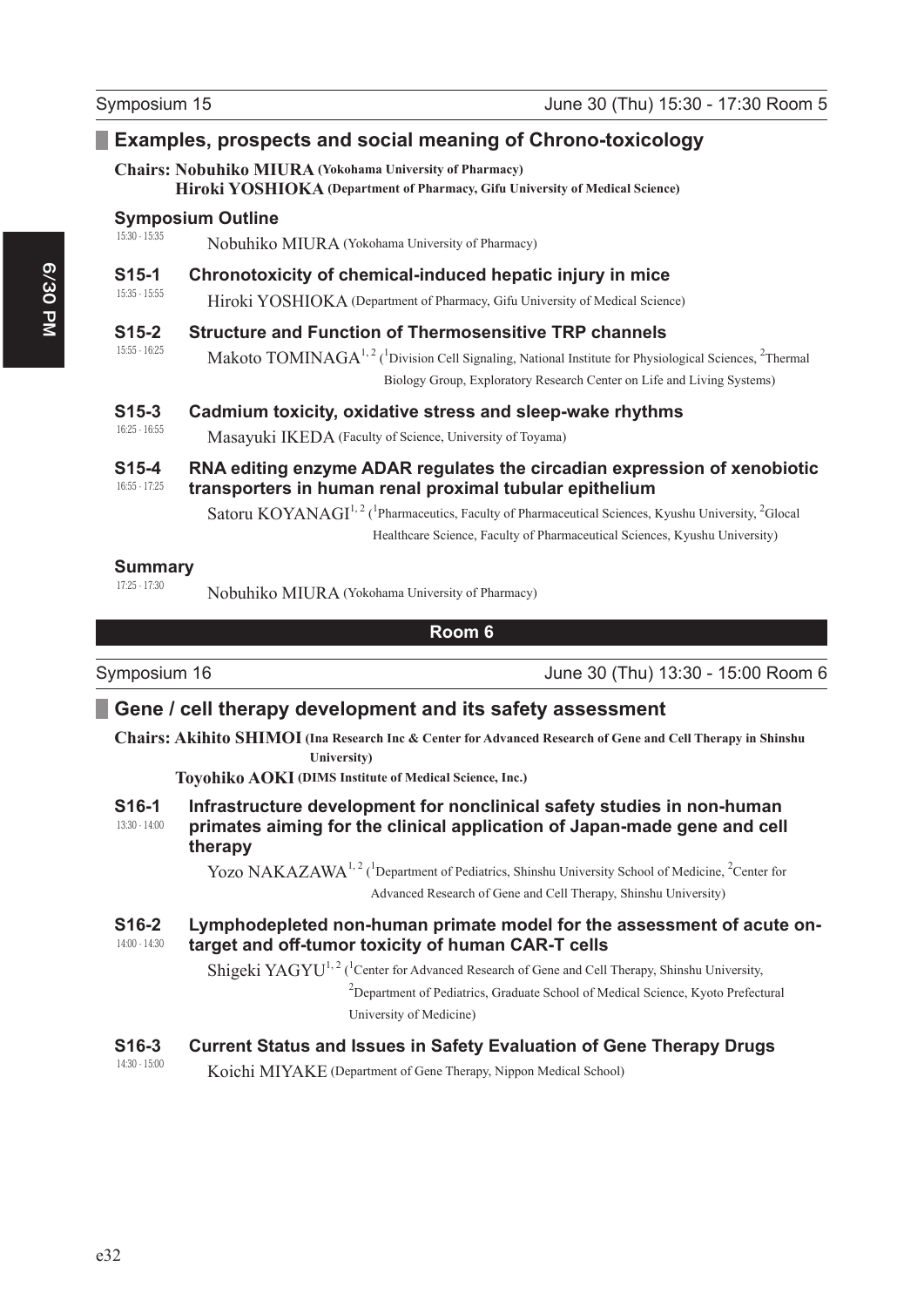|                                        | Clinical adverse events/side effects that are difficult to detect in general<br>toxicity studies -new approaches from nonclinical research Part I<br>(General remarks)                                                                                            |
|----------------------------------------|-------------------------------------------------------------------------------------------------------------------------------------------------------------------------------------------------------------------------------------------------------------------|
|                                        | Chairs: Izuru MIYAWAKI (Sumitomo Pharma Co., Ltd.)<br>Ichiro NAESHIRO (Cmic Holdings Co., Ltd.)                                                                                                                                                                   |
| <b>Introduction</b><br>$15:00 - 15:01$ |                                                                                                                                                                                                                                                                   |
| $W2-1$<br>$15:01 - 15:06$              | How to evaluate clinical adverse events in non-clinical studies- New stage of<br>nonclinical studies-<br><b>Introduction</b>                                                                                                                                      |
|                                        | Tamio FUKUSHIMA (Shionogi Co & Ltd.)                                                                                                                                                                                                                              |
| $W2-2$<br>15:06 - 15:36                | What investigators of clinical trials desire about nonclinical trial data<br>Yuji KUMAGAI <sup>1, 2</sup> ( <sup>1</sup> Clinical Trial Center, Kitasato University Hospital, <sup>2</sup> Japan Association of Contract<br>Institutes for Clinical Pharmacology) |
| $W2-3$<br>15:36 - 15:59                | Concepts and approach for predicting clinical safety from non-clinical<br>study results<br>-Existing Guidelines and New Modalities-<br>Hiroshi ONODERA (National Institute of Health Sciences)                                                                    |
| <b>Conclusion</b><br>$15:59 - 16:00$   |                                                                                                                                                                                                                                                                   |

Symposium 17 **June 30 (Thu) 16:00 - 17:30 Room 6** 

# **2** Overview of Big Projects on New Approach methods in Japan

**Chairs: Hajime KOJIMA (National Institute of Health Sciences)**

**Takashi YAMADA ( Division of Risk Assessment, Center for Biological Safety Research, National Institute of Health Sciences)**

### **Introduction**

16:00 - 16:02

#### 16:02 - 16:27 **617-1** Meaning of AI-SHIPS Project -Background of development, Idea of design and Perspective

Kimito FUNATSU (Data Science Center, Nara Institute of Science and Technology)

#### 16:27 - 16:52 **617-2** Development of proarrhythmia risk assessment using human iPSC technology and future perspectives

Yasunari KANDA (Division of Pharmacology, National Institute of Health Sciences)

#### 16:52 - 17:17 **617-3** Achievements of AMED-MPS Project and Prospects of MPS research

Hitoshi NARAOKA (Division of Technology, Stem Cell Evaluation Technology Research Association)

### **Discussion**

17:17 - 17:27

### **Conclusion**

17:27 - 17:30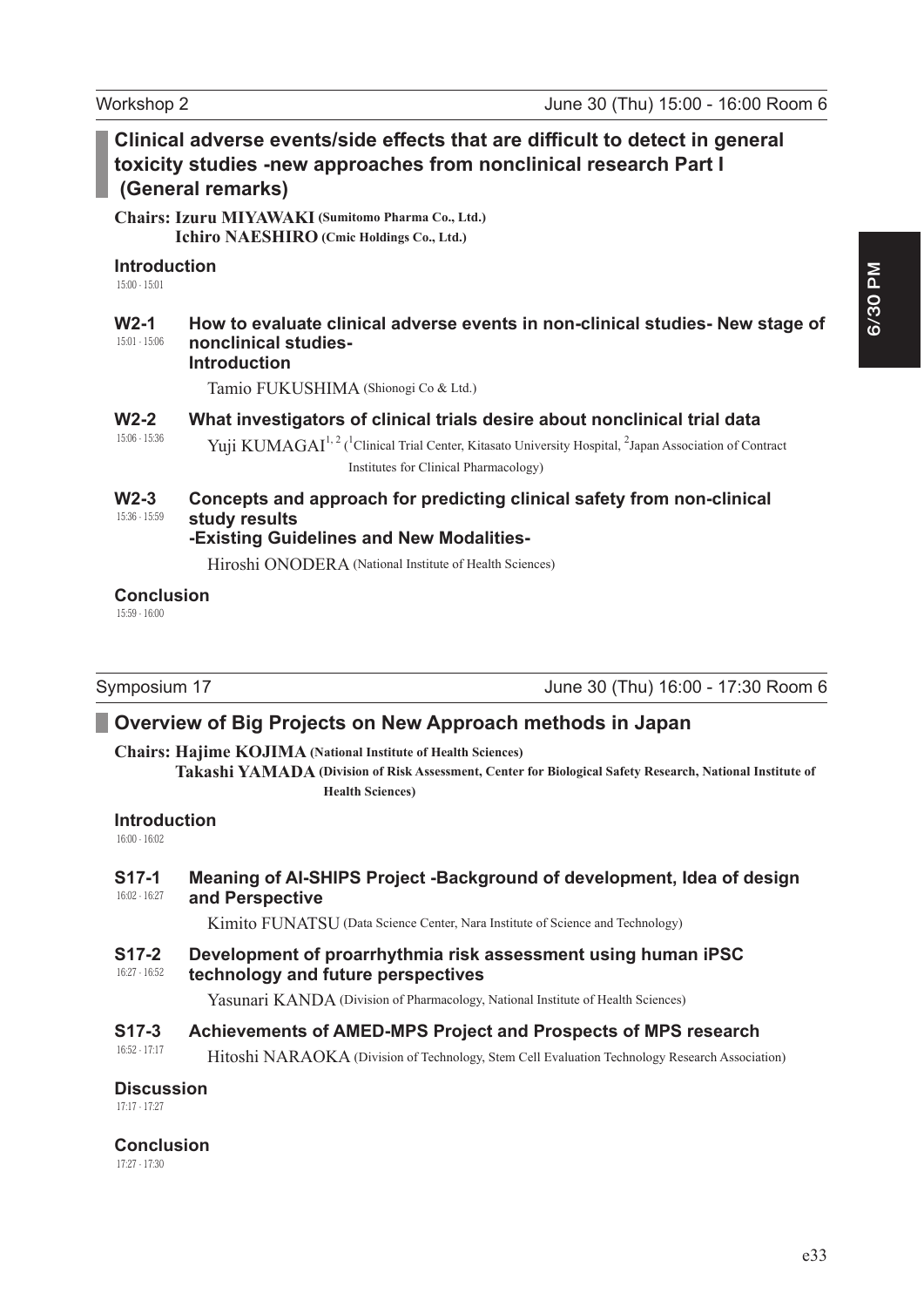|                                      | Chairs: Yasuyuki FUJIWARA (Department of Environmental Health, School of Pharmacy, Tokyo University of<br><b>Pharmacy and Life Sciences)</b>                                                                                            |
|--------------------------------------|-----------------------------------------------------------------------------------------------------------------------------------------------------------------------------------------------------------------------------------------|
|                                      | Gi-Wook HWANG (Faculty of Pharmaceutical Sciences, Tohoku Medical and Pharmaceutical University)                                                                                                                                        |
| <b>Introduction</b><br>13:30 - 13:34 |                                                                                                                                                                                                                                         |
| S18-1<br>13:34 - 14:02               | Toxic mechanisms of arsenite on the blood coagulation/fibrinolytic system<br>Yasuyuki FUJIWARA (Department of Environmental Health, School of Pharmacy, Tokyo University of<br>Pharmacy and Life Sciences)                              |
| S18-2<br>14:02 - 14:30               | Investigation of arsenic toxicity identified from the research of alternative<br>splicing of arsenic (+3 oxidation state) methyltransferase                                                                                             |
|                                      | Daigo SUMI (Faculty of Pharmaceutical Sciences, Tokushima Bunri University)                                                                                                                                                             |
| S18-3<br>14:30 - 14:58               | DNA methylation changes in offspring sperm by gestational arsenic<br>exposure and their inheritance in F2 embryos                                                                                                                       |
|                                      | Keiko NOHARA (Health and Environmental Risk Division, National Institute for Environmental Studies)                                                                                                                                     |
| S18-4                                | Carcinogenicity and mechanism of action of arsenic                                                                                                                                                                                      |
| 14:58 - 15:26                        | Hideki WANIBUCHI (Department of Molecular Pathology, Osaka Metropolitan University Graduate School<br>of Medicine)                                                                                                                      |
| <b>Conclusion</b><br>15:26 - 15:30   |                                                                                                                                                                                                                                         |
| Workshop 3                           | June 30 (Thu) 15:30 - 17:30 Room 7                                                                                                                                                                                                      |
| perspectives                         | Points to consider in selecting a starting dose level for first-in-human<br>clinical trials of novel therapeutic modalities from safety and efficacy                                                                                    |
|                                      | <b>Chairs: Satoko KAKIUCHI-KIYOTA (Safety Assessment, Genentech)</b><br>Keiichiro SATO (Pharmacokinetics and Safety Assessment Dept., Nippon Shinyaku Co., Ltd.)<br><b>Satoshi TSUNODA</b> (Pharmaceuticals and Medical Devices Agency) |
| <b>Introduction</b><br>15:30 - 15:35 |                                                                                                                                                                                                                                         |
| $W3-1$<br>15:35 - 16:05              | Safety Considerations in First-in-human Studies of Oligonucleotide<br><b>Therapeutics: A Regulatory Perspective</b>                                                                                                                     |
|                                      | Misaki NAOTA (Pharmaceuticals and Medical Devices Agency, Toxicology)                                                                                                                                                                   |
| $W3-2$                               | <b>Considerations on Toxicological Evaluation in the Development of Next</b>                                                                                                                                                            |

#### 16:05 - 16:35 **Generation Antibodies: A Regulatory Perspective**

Jihei NISHIMURA (Pharmaceutical and Medical devices Agency)

#### 16:35 - 16:50 W3-3 Initial dose at FIH clinical trial in case of oligonucleotide therapeutics Keiichiro SATO (Pharmacokinetics and Safety Assessment Dept., Nippon Shinyaku Co., Ltd.)

e34

### **Room 7**

Biometals Specialty Section Symposium -Approaches to elucidate the

mechanisms involved in the arsenic toxicity-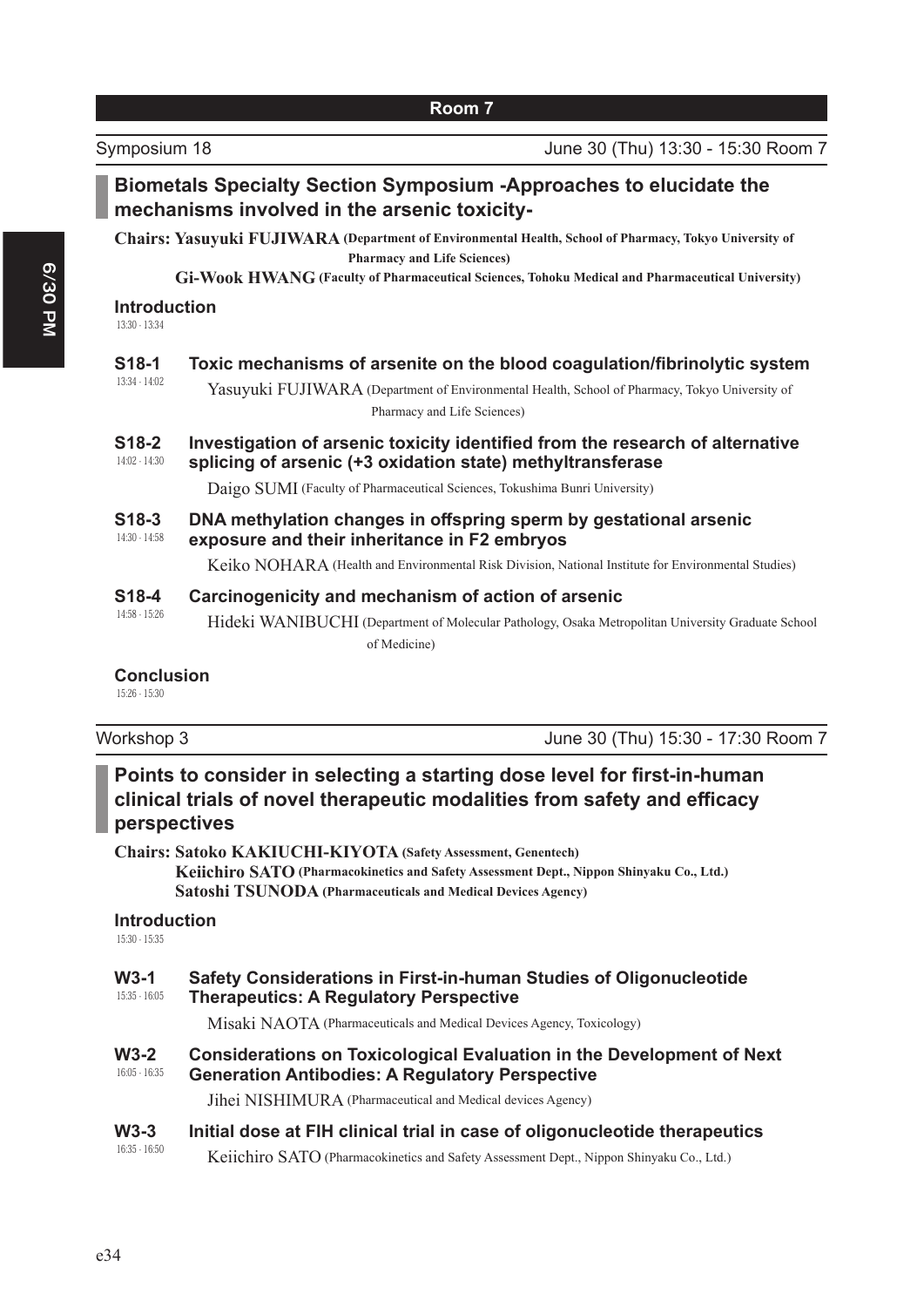### **W3-4** First in human dose selection strategy of bispecific antibodies

16:50 - 17:00 Sho AKAI (Chugai pharmaceutical Co., Ltd. Translational Research Division)

#### 17:00 - 17:10 W3-5 FiH starting dose selection strategy of a bispecific non-T-cell engager

Satoko KAKIUCHI-KIYOTA (Safety Assessment, Genentech)

#### 17:10 - 17:30 W3-6 Starting dose in first-in-human clinical trials of vaccine - an experience from mRNA vaccine -

Shinji SHIMIZU (DAIICHI SANKYO CO., LTD., Quantitative Clinical Pharmacology)

### **Room 8**

Candidates for the Excellent Presentation Award (Oral) June 30 (Thu) 13:30 - 14:18 Room 8

# **Candidates for the Excellent Presentation Award (Oral) 2**

**Chair: Makoto SHIBUTANI ( Cooperative Division of Veterinary Sciences, Graduate School of Agriculture, Tokyo University of Agriculture and Technology)**

### **Reproductive and developmental toxicology**

13:30 - 13:36 **P-51E** Study on Teratogenicity of Compound X: Inhibition of the Sonic Hedgehog **Pathway Induces the Teratogenicity** 

Riki KAWAMOTO (Safety Research Laboratories, Ono Pharmaceutical Co., Ltd.)

#### 13:36 - 13:42 **P-52E** Exposure to acephate during early life stages alters sexual maturation and **reproductive systems in male and female mice**

Takahiro SASAKI ( Laboratory of Animal Reproduction and Development, Graduate School of Agricultural Science, Tohoku University)

### **P-55E** Pediatric drug influences on social behavior in iuvenile rats

Atsunori HATTORI (Laboratory for Drug Discovery and Development, Shionogi & CO., LTD.)

### **Genetic toxicology**

13:42 - 13:48

13:48 - 13:54 **P-59E** Examination of automated micronucleus observation using AI-based image analysis

Takumi NUKAGA (Shiseido Co., Ltd Brand Value R&D Institute)

### **Carcinogenicity**

#### 13:54 - 14:00 **P-60E** The Establishment of the normal dog bladder organoid culture model evaluated the carcinogenic toxicity of chemical substance

Haru YAMAMOTO<sup>1, 2</sup> (<sup>1</sup>Laboratory of Veterinary Pharmacology, Tokyo University of Agriculture and Technology, <sup>2</sup>Co., Ltd AIRDEC mini)

### **Immunotoxicology**

14:00 - 14:06 **P-63E** Determination of key residues in MRGPRX2 to enhance pseudo-allergic reactions induced by fluoroquinolones

Eri HAMAMURA (Medicinal Safety Research Laboratories, Daiichi Sankyo Co., Ltd.)

14:06 - 14:12 **P-64E** Possible interaction of low dose ozone gas exposure with percutaneous oxygen saturation and pro-inflammatory responses in a mouse model of asthma and acute lung injury - Dose response study

Chiharu OHIRA (Pharmacology Lab, Vet Med, Azabu Univ)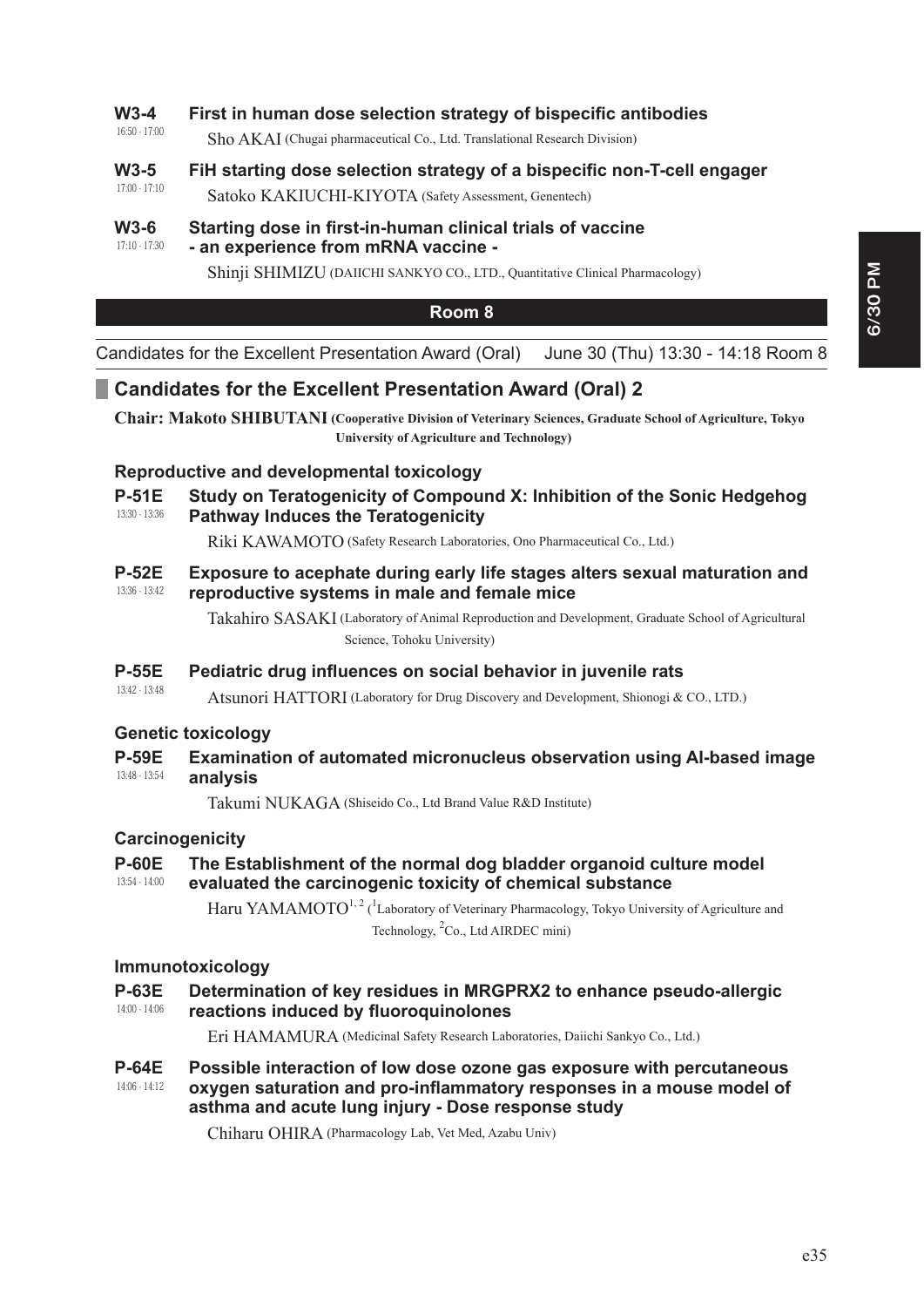## **Cytotoxicity**

#### 14:12 - 14:18 **P-66E** Pentacyclic triterpenoid ursolic acid induces apoptosis with mitochondrial dysfunction in adult T-cell leukemia MT-4 cells to promote surrounding cell **arowth**

Mengyue SHEN (University of Occupational and Environmental Health, Japan)

Candidates for the Excellent Presentation Award (Oral) June 30 (Thu) 16:10 - 17:04 Room 8

# **Candidates for the Excellent Presentation Award (Oral) 3**

**Chair: Toyohiko AOKI (DIMS Institute of Medical Science, Inc.)**

### **Mechanisms of toxicity**

#### 16:10 - 16:16 **P-70E** Role of respiratory uncoupling in drug-induced mitochondrial permeability **transition**

Akinori TAKEMURA ( Laboratory of Biopharmaceutics, Graduate School of Pharmaceutical Sciences, Chiba University)

### **Cellular response**

#### 16:16 - 16:22 **P-75E** Contribution of the novel noncanonical functions of caspase-3 to the **induction of parthanatos**

Shuhei HAMANO (Lab. of Health Chem., Grad. Sch. of Pharmaceut. Sci., Tohoku Univ.)

### **Biomarkers**

| <b>P-80E</b>  | <b>Examination of progression to mice steatohepatitis focusing on the</b> |
|---------------|---------------------------------------------------------------------------|
| 16:22 - 16:28 | detection of reactive oxygen species using MRI                            |

Yuka YOSHINO<sup>1, 2</sup> (<sup>1</sup>Sumitomo Pharma Co., Ltd, <sup>2</sup>Graduate School of Frontier Biosciences, Osaka University)

### **Toxicity-testing methods**

#### 16:28 - 16:34 **P-81E** Establishment of an *in vitro* embryotoxicity assay using human iPS cells and **its application to toxicity assessment**

Megumi ISHIDA (CHUGAI PHARMACEUTICAL CO., LTD.)

### **Alternatives to mammalian models**

16:34 - 16:40 **P-85E** Validation of an artificial neural network model for risk assessment of skin **Sensitization using in vitro tests with metals and unknown structural** compounds

Kosuke IMAI (Shiseido Co., LTD Brand Value R&D Institute)

16:40 - 16:46 **P-91E** Reactive oxygen species (ROS) assay without using DMSO Toshiyuki OHTAKE (Shiseido Co., Ltd.)

#### 16:46 - 16:52 **P-93E** Non-animal testing strategy for assessment of skin sensitization of chemicals combining RhE based Testing Strategy (RTS) and read-across

Sho SUZUKI (Kao Corporation)

#### 16:52 - 16:58 **2-94E CHARACTERISTICS OF HUMAN IPSC-DERIVED SENSORY NEURONS AND ASSESSMENT OF DRUG RESPONSIVENESS**

Minami HIRANUMA (ReproCELL. Inc)

### **Clinical toxicology**

### **P-95E** Consequences of medication errors in children

16:58 - 17:04 Phantakan TANSUWANNARAT (Ramathibodi Hospital Mahidol University)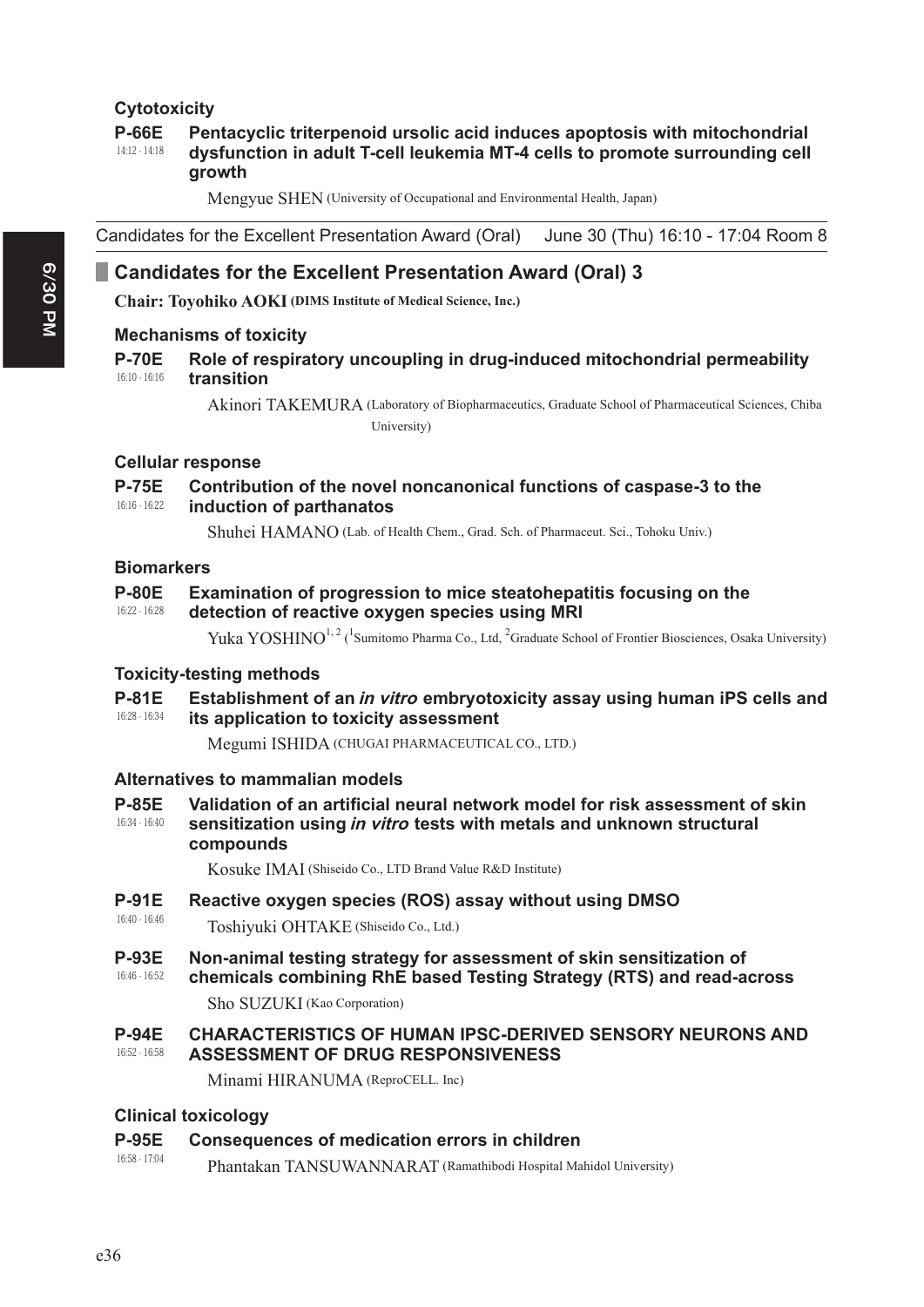# **Day 2 AM (July 1 (Fri))**

# **Room 1**

Educational Lecture 1 July 1 (Fri) 9:00 - 9:50 Room 1

**Chair: Satoshi KITAJIMA ( Division of Cellular & Molecular Toxicology, Center for Biological Safety & Research, National Institute of Health Sciences)**

# **EL1** Safety evaluation of medicinal drug as a life science

Ikuo HORII (Pfizer, Global)

| Symposium 19 | July 1 (Fri) 10:00 - 11:30 Room 1 |
|--------------|-----------------------------------|
|--------------|-----------------------------------|

# **Microsampling: Current Status and Foresight**

### **Chairs: Yoshiro SAITO (National Institute of Health Sciences) Mamoru MUTAI (LSIM Safety Institute Corporation)**

#### 10:00 - 10:01 **Introduction**

Mamoru MUTAI (LSIM Safety Institute Corporation)

#### 10:01 - 10:11 **6 S19-1** An overview on the application of microsampling to toxicokinetics

Yoshiro SAITO (Division of Medicinal Safety Science, National Institute of Health Sciences)

#### 10:11 - 10:26 **S19-2** Application of the microsampling method to rodent safety studies Kazuaki TAKAHASHI (LSIM Safety Institute Corporation)

#### 10:26 - 10:41 **619-3** Verification for practical application of microsampling in nonclinical safety studies

Norimichi HATTORI (Product Evaluation Group, Evaluation & Analysis Section, Research Institute for Bioscience Products & Fine Chemicals, Ajinomoto Co., Inc.)

#### 10:41 - 10:56 **619-4** Introduction of a determination method for model oligonucleotide therapeutics in biological specimen - with a case study of determination in plasma obtained utilizing a microsampling method -

Shin-ichiro NITTA (LSI Medience Corporation)

#### 10:56 - 11:11 **619-5** Case reports: Application of Microsampling Methods in GLP studies

Yuki YAMAMURO (Non-clinical Safety Assessment Dept., Translational Research Div., Safety Chugai Pharmaceutical Co., Ltd.)

#### 11:11 - 11:26 **6 519-6** The use of capillary microsampling in GLP toxicology studies: experience at **Janssen R&D**

Tom VERHAEGHE (Development Bioanalysis, Janssen Research and Development)

# **Discussion**

11:26 - 11:29

#### 11:29 - 11:30 **Conclusion**

Yoshiro SAITO (National Institute of Health Sciences)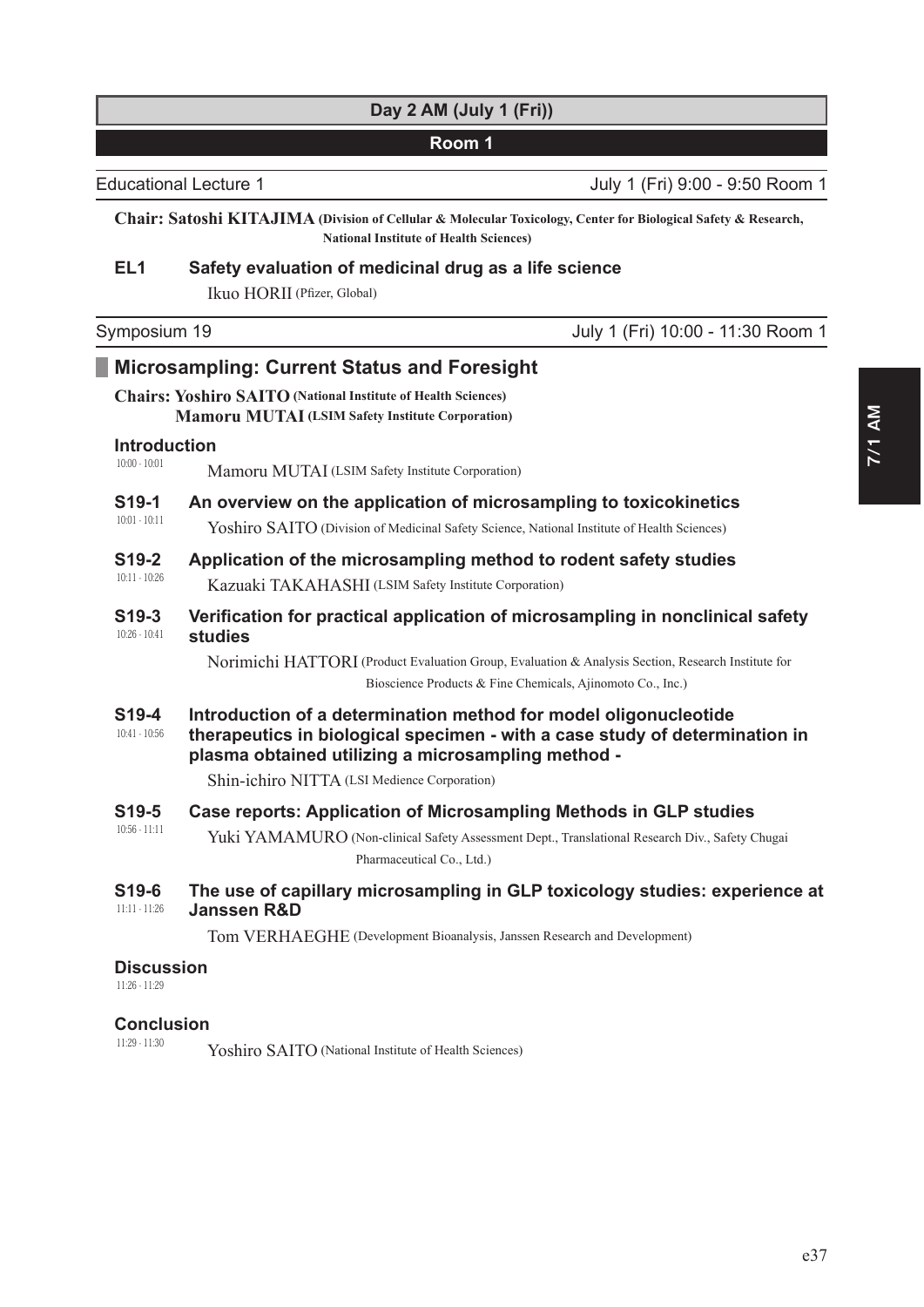# Children's toxicology: factors of dysplasia of brain function

**Chairs: Makiko KUWAGATA (Division of Cellular & Molecular Toxicology, National Institute of Health Sciences) Kentato TANEMURA** (Laboratory of Animal Reproduction and Development Graduate School of **Agricultural Science Tohoku University)**

### **Introduction**

9:00 - 9:02

#### 9:02 - 9:12 **620-1** Introduction to the session "Factors leading to the abnormal development of **high brain functions"**

Jun KANNO (National Institute of Health Sciences)

#### 9:12 - 9:42 **620-2** Does neonicotinoid have some impact against neurodevelopment of children?

Go ICHIKAWA (Department of Pediatrics, Symphony Hospital, Utsunomiya Craniospinal Center)

#### 9:42 - 10:12 S20-3 Similarities and differences between autism spectrum disorder and schizophrenia

Kenji J. TSUCHIYA<sup>1, 2</sup> (<sup>1</sup> Hamamatsu University School of Medicine, Research Center for Child Mental Development, <sup>2</sup>United Graduate School of Child Development, Osaka University, Kanazawa University, Hamamatsu University School of Medicine, Chiba University and University of Fukui)

#### 10:12 - 10:42 **620-4** The roles of autism susceptibility gene AUTS2 in neurodevelopment and **psychiatric disorders**

Kei HORI (Department of Biochemistry & Cellular Biology, National Institute of Neuroscience, NCNP, Japan)

#### 10:42 - 11:12 **620-5** Emotional and Cognitive Behavior in Male Mice Following a Single Oral **Administration of Acephate**

### -Neuroactive Chemical Exposure and Neurodevelopmental Disorders-

Hirokatsu SAITO (Division of Cellular and Molecular Toxicology, Center for Biological Safety and Research, National Institute of Health Sciences)

### **Discussion**

11:12 - 11:28

### **Conclusion**

11:28 - 11:30

### **Room 3**

### Educational Lecture 2 July 1 (Fri) 9:00 - 9:50 Room 3

### **Chair: Chiharu TOHYAMA (Emeritus Professor, The University of Tokyo)**

### **EL2** Environmental Toxicology in Anthropocene

Chiho WATANABE (Graduate School of Tropical Medicine and Global Health, Nagasaki University)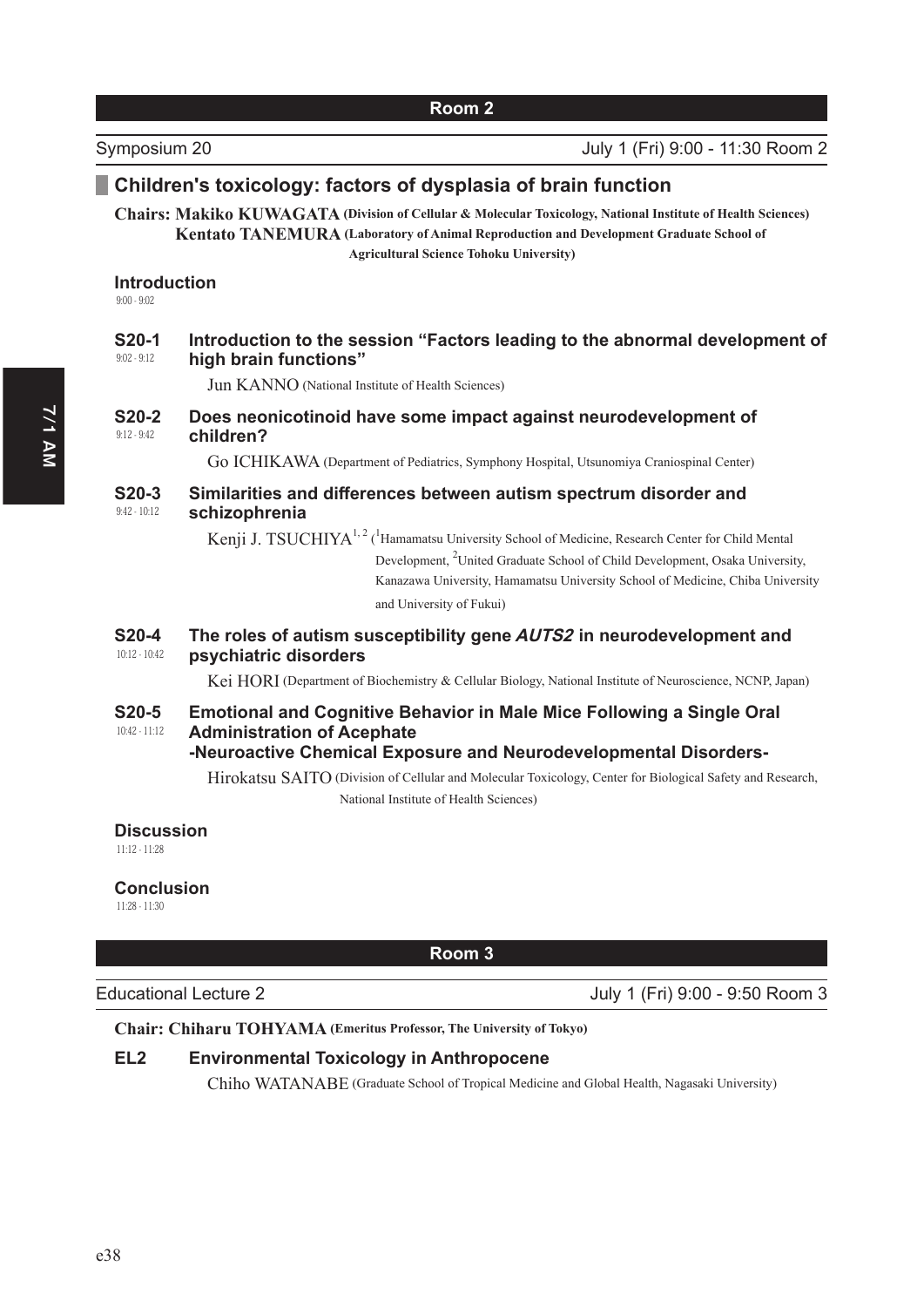9:50 - 9:54

**Introduction** 

medicines and breastfeeding

| <b>S21-1</b>    | The revision of Instructions for package inserts, and the new section                                                                     |  |
|-----------------|-------------------------------------------------------------------------------------------------------------------------------------------|--|
| $9:54 - 10:17$  | "Breast-feeding Women"                                                                                                                    |  |
|                 | Reiko OHARA (Pharmaceuticals and Medical Devices Agency (PMDA))                                                                           |  |
| S21-2           | Basic Risk Assessment Approach for Breastfeeding while using                                                                              |  |
| $10:17 - 10:40$ | pharmaceuticals                                                                                                                           |  |
|                 | Fumito MIKASHIMA (Pharmaceuticals and Medical Devices Agency)                                                                             |  |
| S21-3           | FDA draft guidance and nonclinical safety study issues                                                                                    |  |
| $10:40 - 11:03$ | Kazuhiro SHIMOMURA (Vaccine Research Laboratories, Daiichi Sankyo Co., Ltd.)                                                              |  |
| S21-4           | Clinical updates in breastfeeding and medications                                                                                         |  |
| $11:03 - 11:26$ | Naoki $ITO^{1,2}$ ( <sup>1</sup> Department of Pediatrics, Teikyo University, <sup>2</sup> Japan Drug Information Institute in Pregnancy) |  |

### **Discussion**

11:26 - 11:46

### **Conclusion**

11:46 - 11:50

### **Room 4**

**Risk assessment and risk communication regarding the administration of** 

**Chairs: Kazuhiro SHIMOMURA (Vaccine Research Laboratories, Daiichi Sankyo Co., Ltd.) Fumito MIKASHIMA (Pharmaceuticals and Medical Devices Agency)**

Symposium 22 **Symposium 22** July 1 (Fri) 9:00 - 11:30 Room 4

# **Up-to-Date of Laboratory Animal Study - Outreach & Well-being -**

**Chairs: Kazuto WATANABE ( Non-Clinical Evaluation Expert Committee, Drug Evaluation Committee, The Japan Pharmaceutical Manufacturers Association)**

**Mutsumi SUZUKI ( Kyowa Kirin Co., Ltd. R&D Division, Translational Research Unit, Toxicological Research Laboratories)**

### **Introduction**

9:00 - 9:05

| <b>S22-1</b>  | Aiming for appropriate animal experiments |  |
|---------------|-------------------------------------------|--|
| $9:05 - 9:30$ | T T T 1 3 T C 21                          |  |

Toru URANO (National Institute of National Sciences, Research Enhancement Strategy Office)

9:30 - 9:55 **622-2** Current status of compliance on Animal Testing Conducted by **Pharmaceutical Companies** - From the Results of Questionnaires on Animal Testing and Opinion Exchange **Meetings at the Japan Pharmaceutical Manufacturers Association -**

> Naoyuki SAITO<sup>1, 2</sup> (<sup>1</sup>Drug Evaluation Committee, Japan Pharmaceutical Manufacturers Association, <sup>2</sup>Otsuka Pharmaceutical Factory, Inc.)

### 9:55 - 10:20 **622-3** Basic and applied approach of chrono-nutrition on animal experiments

Shigenobu SHIBATA (School of Advanced Science and Engineering, Waseda University)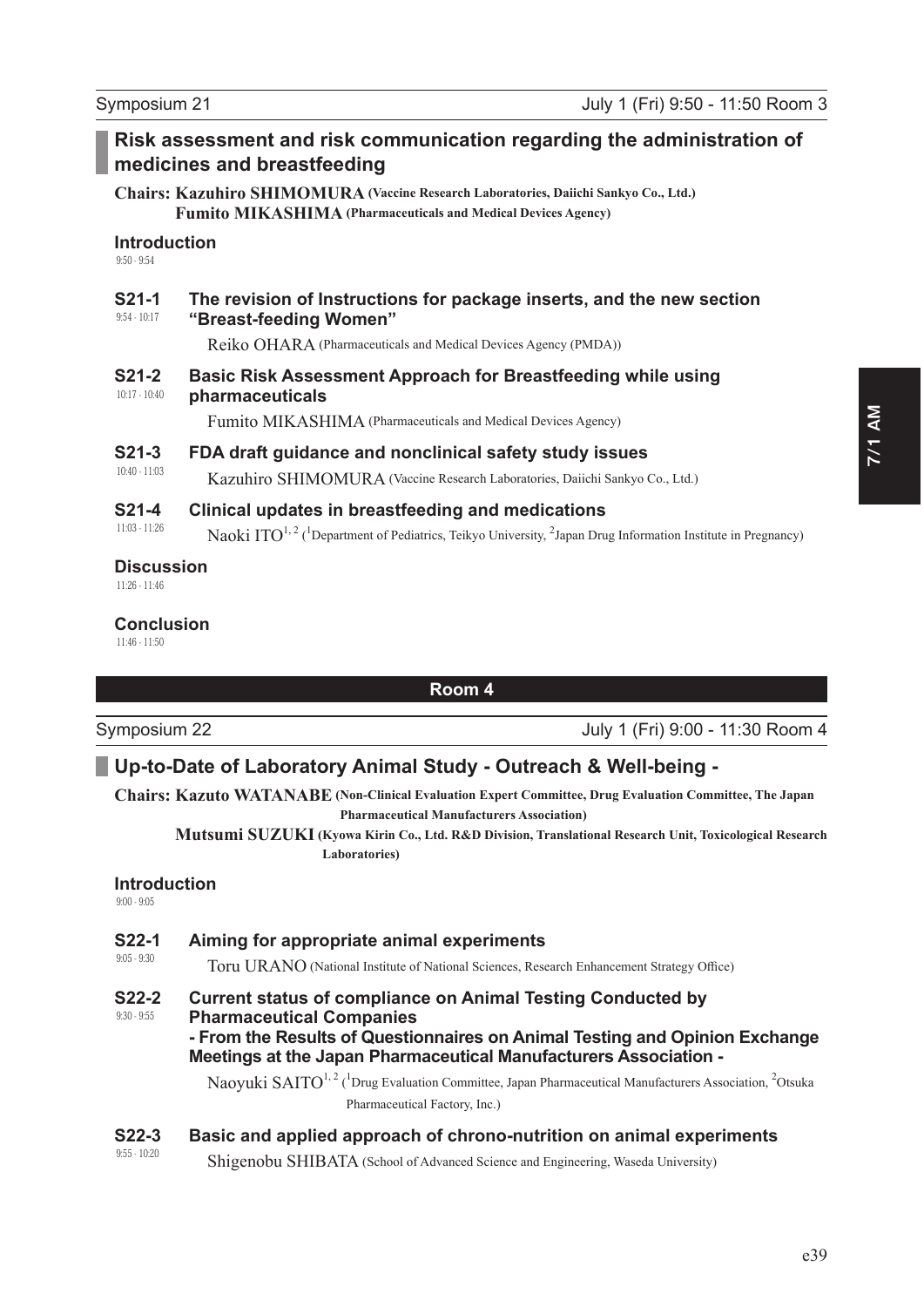### **622-4** • For a precise mouse phenotypic information

10:20 - 10:45 Shigeharu WAKANA ( Department of Animal Experimentation, Foundation for Biomedical Research and Innovation at Kobe)

### **622-5** Application of environmental enrichments in animal experiments

10:45 - 11:10 Hironari KOYAMA (KAC Co., Ltd.)

### Discussion

11:10 - 11:30

### **Room 5**

July 1 (Fri) 9:00 - 11:30 Room 5

# **Risk management and countermeasures for the aggravation and sequelae** of COVID-19

**Chairs: Motohiro NISHIDA (Kyushu University, Graduate School of Pharmaceutical Sciences) Yasunari KANDA (National Institute of Health Sciences)**

#### 9:00 - 9:25 **623-1** Mechanism of COVID-19 myocardial severity and its therapeutic strategy Yuri KATO (Department of Physiology, Graduate School of Pharmaceutical Sciences, Kyushu University)

### 9:25 - 9:55 **623-2** Development of SARS-CoV-2 infection model using human iPSC technology

Yasunari KANDA (Division of Pharmacology, National Institute of Health Sciences)

#### 9:55 - 10:25 **623-3** Prevention and Diagnosis of Infectious Diseases: **Preparing for the Coming Pandemic**

Takao INOUE (Division of Molecular Target and Gene Therapy Products, National Institute of Health Sciences)

#### 10:25 - 10:55 **623-4** Significance of lung injury-related biomarker proteins as prognostic factors **for severe COVID-19 progression**

Noriaki ARAKAWA (Division of Medicinal Safety Science, National Institute of Health Sciences)

**623-5 COVID-19 research in digital twin era** 

Shingo IWAMI (Division of Biological Science, Graduate School of Science, Nagoya University)

### **Discussion**

11:25 - 11:30

10:55 - 11:25

### **Room 6**

Symposium 24 July 1 (Fri) 9:00 - 11:30 Room 6

# **Novel Aspects of Developmental Toxicity Mechanisms of Dioxins and Related Compounds**

**Chairs: Hideko SONE (Yokohama University of Pharmacy)**

**Tsuyoshi NAKANISHI ( Laboratory of Hygienic Chemistry and Molecular Toxicology, Gifu Pharmaceutical University)**

### **Introduction**

9:00 - 9:05

9:05 - 9:30

Hideko SONE (Yokohama University of Pharmacy)

### **624-1** Diverse disruptive actions of dioxins on estrogen signaling

Keishi ISHIDA (Laboratory of Hygienic Chemistry and Molecular Toxicology, Gifu Pharmaceutical University)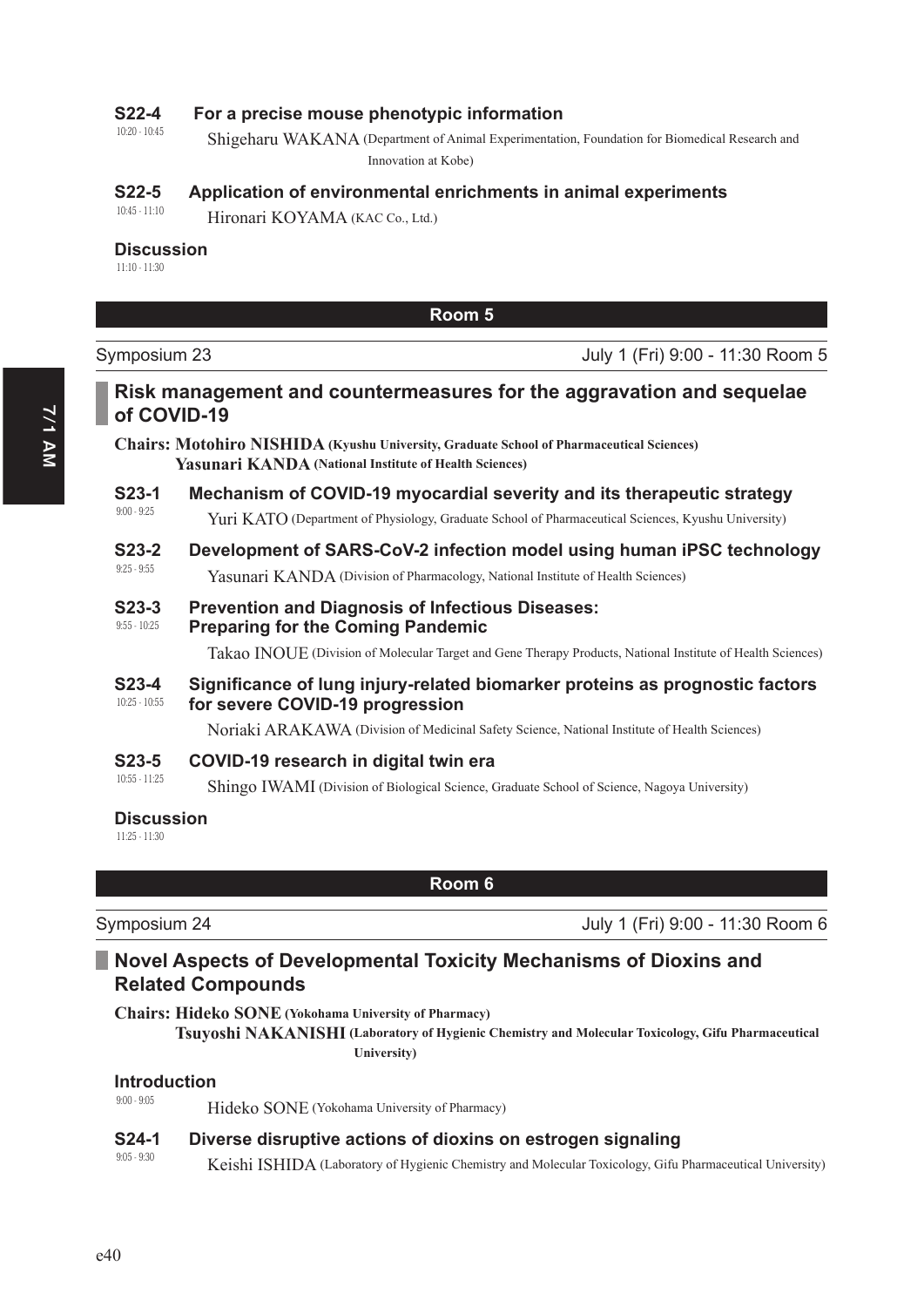### **624-2 AhR and Atopic Dermatitis**

- 9:30 9:55 Tomohiro EDAMITSU ( Department of Medical Biochemistry, Graduate School of Medicine, Tohoku University)
- **624-3** Relation of cytoplasmic actions of AhR and dioxin toxicity
- 9:55 10:25 Wataru YOSHIOKA (Azabu University)
- 10:25 10:55 **624-4** Developmental toxicity of dioxin in cardiovascular system Hiroki TERAOKA (Rakuno Gakuen University)

#### 10:55 - 11:25 **624-5** Orchestration of growth factor signaling and environmental toxicants on craniofacial development

Yuji MISHINA (University of Michigan School of Dentistry)

### **Conclusion**

11:25 - 11:30

Tsuyoshi NAKANISHI (Laboratory of Hygienic Chemistry and Molecular Toxicology, Gifu Pharmaceutical

University)

# **Room 7**

Symposium 25 July 1 (Fri) 9:00 - 11:00 Room 7

# International symposium : Anti-Drug Conjugates (ADCs), Exosomes - Perspectives from Researchers and Requlatory Scientists on these new **Modalities of Drug Delivery**

**Chairs: Hideo FUKUI (Axcelead Drug Discovery Partners, Inc.)**

**Kazushige MAKI (Pharmaceuticals and Medical Devices Agency)**

9:00 - 10:00 **625-1** Antibody Drug Conjugates - An alternative delivery system for chemotherapeutic payloads : nonclinical challenges and considerations

Mary MCFARLANE (AstraZeneca R&D Clinical Pharmacology & Safety Sciences, Oncology Safety)

#### 10:00 - 11:00 **625-2 Extracellular vesicle/Exosome-based Therapeutics in Toxicology**

Yu FUJITA<sup>1, 2</sup> (<sup>1</sup>Department of Translational Research for Exosomes, The Jikei University School of Medicine, <sup>2</sup> Division of Respiratory Medicine, Department of Internal Medicine, The Jikei University School of Medicine)

Oral Session 1 **July 1** (Fri) 11:00 - 11:48 Room 7

# **2** Oral Session 1

**Chairs: Masafumi NAKAYAMA ( Laboratory of Immunology and Microbiology, College of Pharmaceutical Sciences, Ritsumeikan University)**

**Kazuya NAGANO (Wakayama Medical University)**

# **Skin**

| O-1<br>$11:00 - 11:12$ | An activation of MAPK pathway is associated with the bidirectional<br>regulation of sebum production by a BRAF inhibitor, vemurafenib, in<br>hamster sebocytes in vitro |
|------------------------|-------------------------------------------------------------------------------------------------------------------------------------------------------------------------|
|                        | Toshikazu KOIWAI (Department of Biochemistry, Tokyo University of Pharmacy and Life Sciences, Tokyo,                                                                    |

Japan)

### **2** Identification of personal care products to exacerbate allergies

11:12 - 11:24 Akiko  $HONDA^{1, 2}$  (<sup>1</sup>Grad. Sch. of Global Environ. Studies, Kyoto Univ., <sup>2</sup>Grad. Sch. of Eng., Kyoto Univ.)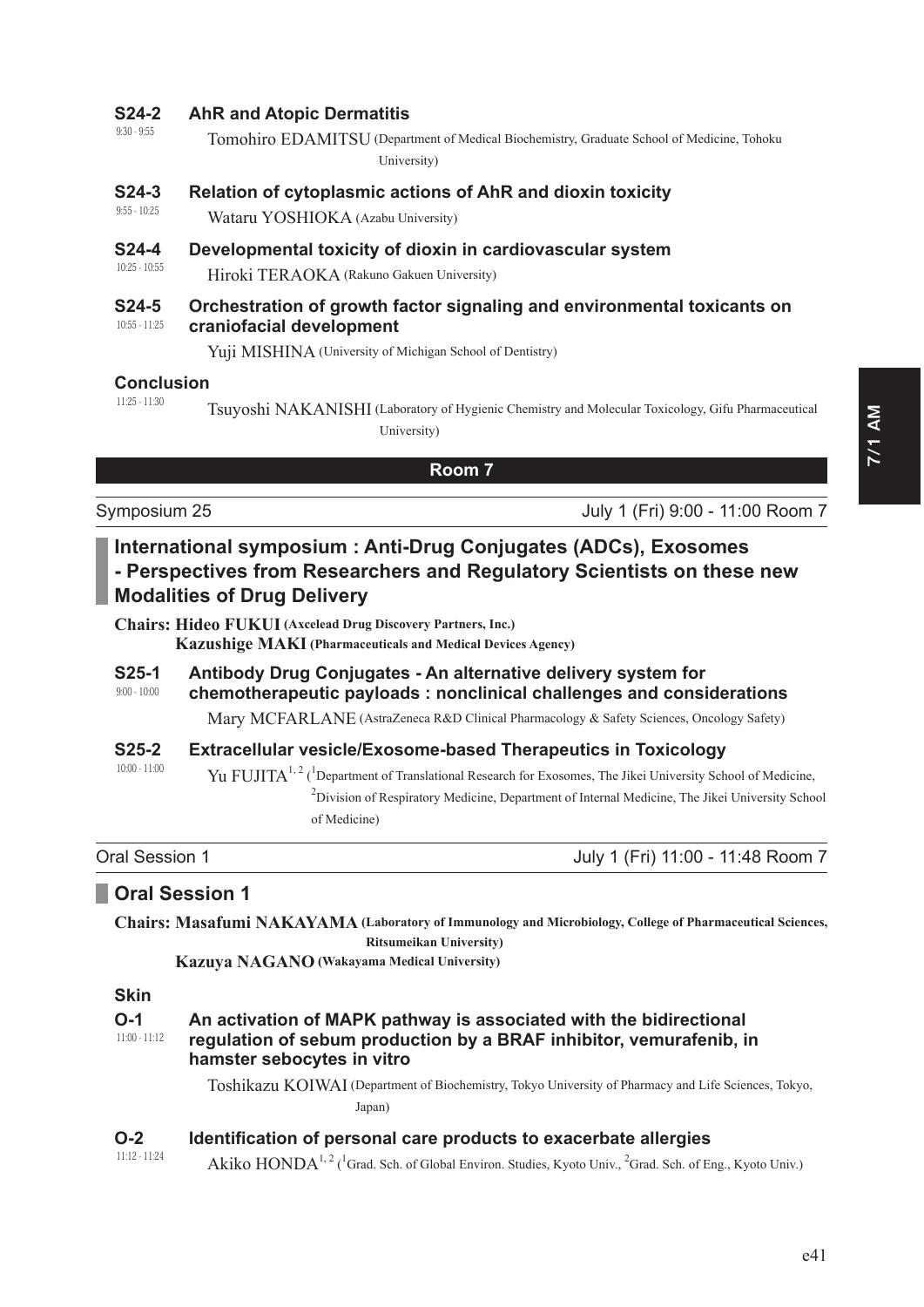### **2** Detection of supersulfide contained in the stratum corneum of the skin

11:24 - 11:36 Reina HASHIMOTO (Department of Pharmacokinetics and Biopharmaceutics, Institute of Biomedical

Sciences, Tokushima University)

### **Respiratory system**

#### 11:36 - 11:48 **2-4** Involvement of low concentrations of indoor volatile organic compounds in the development of pathophysiology of mouse models of allergic asthma and acute lung injury

Kengo TOMITA ( Medical Environment Engineering Group, Center for Environmental Engineering, Institute of Technology, Shimizu Corporation)

### **Room 8**

| Oral Session 2 | July 1 (Fri) 9:00 - 10:00 Room 8 |
|----------------|----------------------------------|

# **D** Oral Session 2

**Chairs: Kiyoshi KUSHIMA (Astellas Pharma Inc., Applied Research and Operations) Kumiko OGAWA (National Institute of Health Sciences)**

### **Metals**

### **2-5** The effect of cadmium on the cellular levels of necroptosis related factors

9:00 - 9:12 Jin-Yong LEE (School of Pharmacy, Aichi Gakuin University)

### **Nanomaterials**

#### 9:12 - 9:24 **2-6** Elucidation of silver nanoparticles induced cell death and expression of **Rubicon in SH-SY5Y cells**

Takamitsu MIYAYAMA ( Division of Environmental and Occupational Medicine, Department of Hygiene and Public Health, School of Medicine, Tokyo Women's Medical University)

#### 9:24 - 9:36 **2-7** Evaluation of immunotoxicity of nanomaterials using undifferentiated and differentiated monocytic cell line THP-1

Kazutoshi IIJIMA (Faculty of Engineering, Yokohama National University)

### **Biopharmaceuticals**

#### 9:36 - 9:48 **2-8** G(&)T Without the Headache - Making Nonclinical Safety Studies of Gene **Therapy Manageable**

Robert W EVANS (Labcorp Drug Development)

### **Radiation**

#### 9:48 - 10:00 **2-9** Proliferative and apoptotic effects of coenzyme Q10 in radioiodine-131 **Langleridge Finduced acute renal toxicity**

Nihat YUMUSAK ( Department of Pathology, Faculty of Veterinary Medicine, Harran University, Sanliurfa,

Turkey)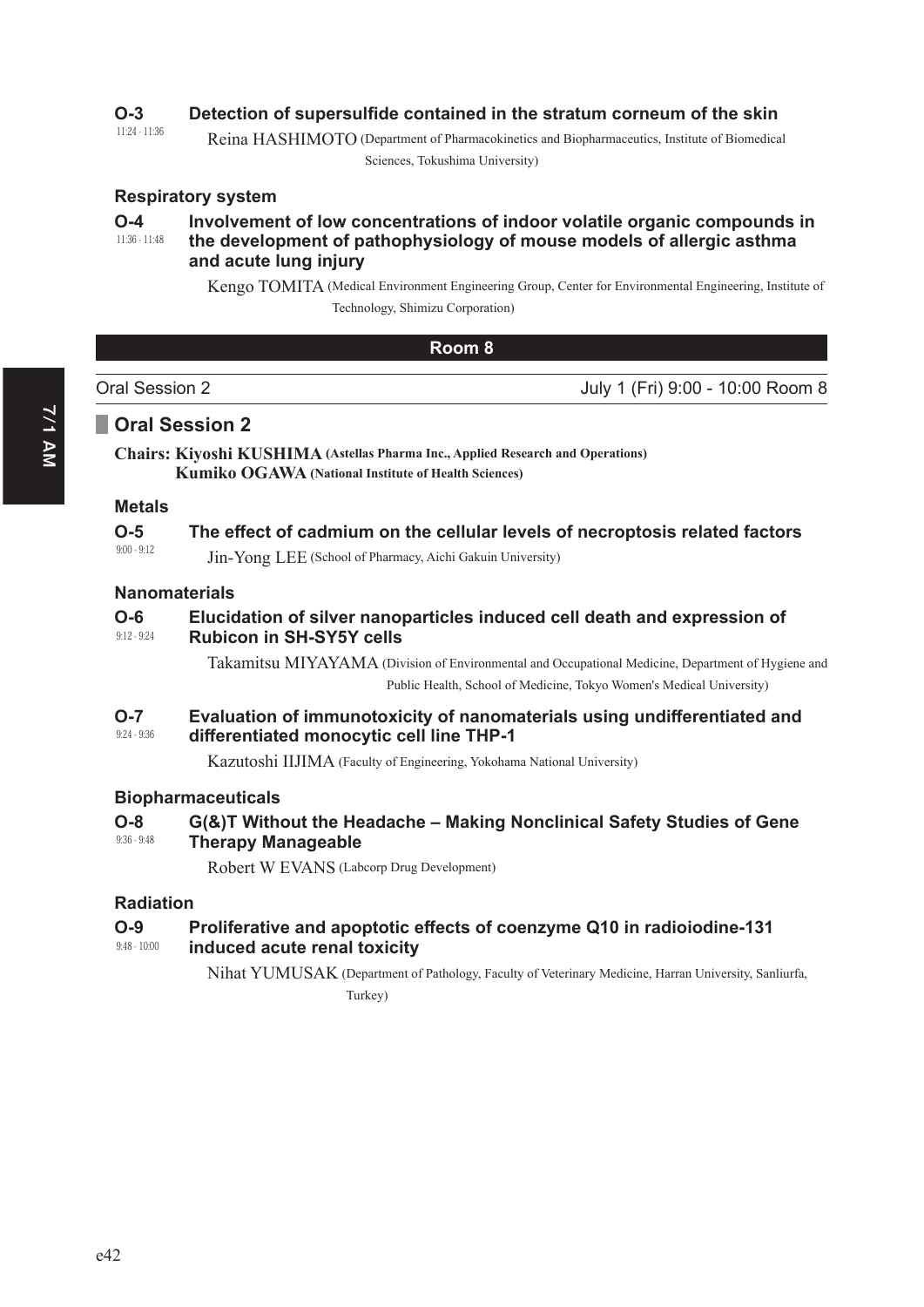### Oral Session 3

**Chairs: Daigo SUMI** (Faculty of Pharmaceutical Sciences, Tokushima Bunri University) **Yasuhiro SHINKAI** (Faculty of Medicine, University of Tsukuba)

### **Oxidative stress**

#### $O-10$ Triclocarban induced lipid droplet accumulation and oxidative stress  $10:00 - 10:12$ responses by inhibiting mitochondrial fatty acid oxidation in HepaRG cells

Hitoshi NAKAMURA (Takeda Pharmaceutical Company Limited)

#### $O-11$ Protective effects of human serum albumin treatment in experimental  $10:12 - 10:24$ endotoxic shock

Aina MUKAI (Department of Pharmacokinetics and Biopharmaceutics, Institute of Biomedical Sciences, Tokushima University)

#### $O-12$ Functional elucidation of supersulfide in human hair

 $10:24 - 10:36$ 

Takeru HIRAI (Department of Pharmacokinetics and Biopharmaceutics, Institute of Biomedical Sciences, Tokushima University)

#### $O-13$ Development of a novel method for albumin-based nanoparticle preparation  $10:36 - 10:48$ using sulfosalicylic acid for the treatment of sepsis

Yukina TOTTORI (Department of Pharmacokinetics and Biopharmaceutics, Institute of Biomedical Sciences, Tokushima University)

### **Inflammation**

#### $0.14$ Expression of GSH transporter SIc25a39 and SIc25a40 in mice with bile duct  $10:48 - 11:00$ ligation or LPS treatment

Atsushi KAWASE (Department of Pharmacy, Faculty of Pharmacy, Kindai University)

| Oral Session 4 | July 1 (Fri) 11:00 - 12:00 Room 8 |
|----------------|-----------------------------------|
|                |                                   |

# Oral Session 4

**Chairs: Yusuke OKUBO** (Division of Cellular and Molecular Toxicology, Biological Safety and Research Center, **National Institute of Health Sciences)** 

Tetsuro ARAKI (Toxicological Research Laboratories, Translational Research Unit, R&D Division, Kyowa Kirin Co., Ltd.)

### Alternatives to mammalian models

#### $O-15$ A high precision and comprehensive human developmental toxicity test  $11:00 - 11:12$ based on the dynamics of signal disruption in human IPS cells

Yusuke OKUBO (Division of Cellular and Molecular Toxicology, Biological Safety and Research Center, National Institute of Health Sciences)

#### $O-16$ Cardiac microphysiological system for detecting drug-induced contractile  $11:12 - 11:24$ dysfunction

Daiju YAMAZAKI (Division of Pharmacology, National Institute of Health Sciences)

### **Animal model**

#### $0 - 17$ Beneficial effects of vitamin E on radioiodine induced gastrointestinal  $11:24 - 11:36$ damage: an experimental study

Nihat YUMUSAK (Department of Pathology, Faculty of Veterinary Medicine, Harran University, Sanliurfa, Turkey)

 $e43$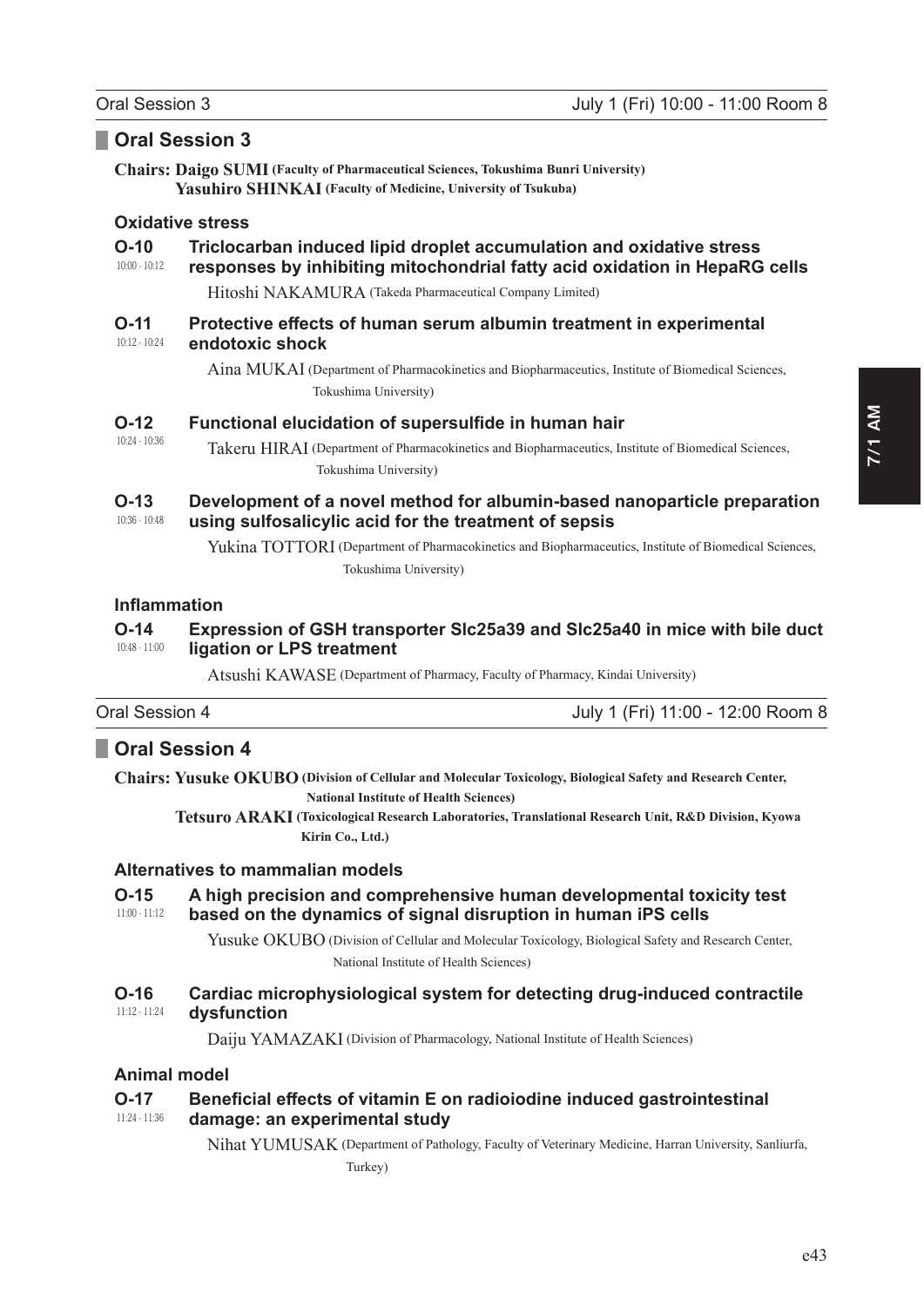#### 11:36 - 11:48 **2-18** Live-cell imaging of DNA damage responses: interpretation from organoids to whole body

Kensuke OTSUKA (Biology and Environmental Chemistry Division, Sustainable System Research Laboratory, Central Research Institute of Electric Power Industry)

#### 11:48 - 12:00 **2-19** Pathological cardiovascular remodeling occurring in the cynomolgus **PRONHEDD MULTERS AND THE PRONHEDD MULTERS AND THE PRONUNCT SOLUTION AS AN IN THE PRONUNCT SCALE IN A SET OF A SET OF A SET OF A SET OF A SET OF A SET OF A SET OF A SET OF A SET OF A SET OF A SET OF A SET OF A SET OF A SET vivo** proarrhythmia model animal

Hiroko IZUMI-NAKASEKO (Department of Pharmacology, Faculty of Medicine, Toho University)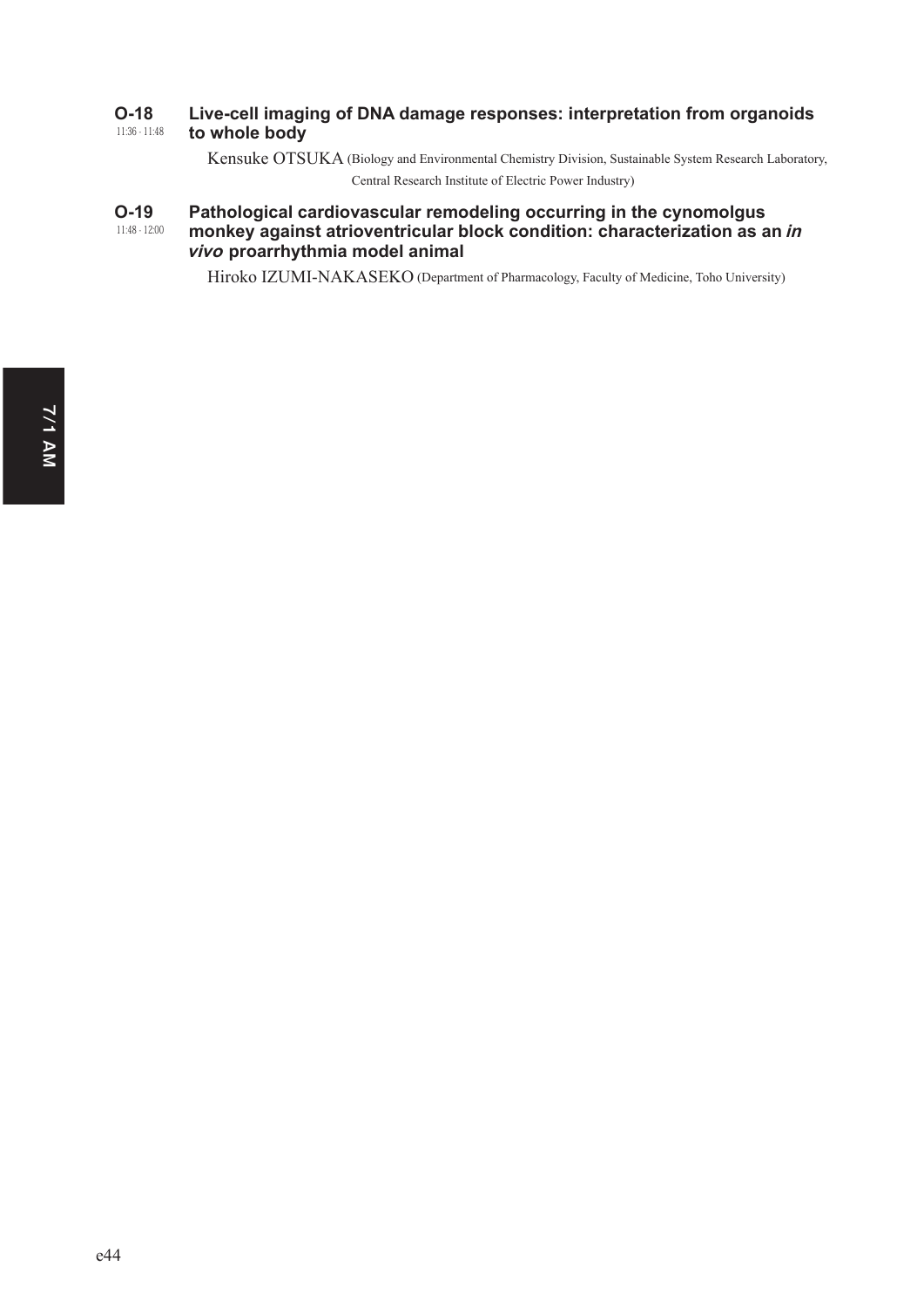Award Lecture July 1 (Fri) 14:50 - 16:30 Room 1

# **The JSOT Award**

**Chair: Kumiko OGAWA (National Institute of Health Sciences)**

#### 14:50 - 15:30 AWL1 Chronic toxicity, carcinogenicity, and underlying mechanisms of organic **arsenicals**

Hideki WANIBUCHI ( Department of Molecular Pathology, Osaka Metropolitan University Graduate School of Medicine)

# **The JSOT Young Scientist Award 1**

**Chair: Yaichiro KOTAKE (Grad. Sch. of Biomed. and Health Sci., Hiroshima Univ.)**

#### 15:30 - 15:50 AWL2 Physiological actions of fatty acid metabolites produced by drug-metabolizing enzymes on the reduction of neurotoxicity

Ami OGURO (Graduate School of Biomedical and Health Sciences, Hiroshima University)

# **The JSOT Young Scientist Award 2**

**Chair: Kouichi YOSHINARI ( Laboratory of Molecular Toxicology, School of Pharmaceutical Sciences, University of Shizuoka)**

#### 15:50 - 16:10 AWL3 Understanding mechanisms for nuclear receptor-mediated hepatocyte **proliferation**

Ryota SHIZU (Laboratory of Molecular Toxicology, School of Pharmaceutical Sciences, University of Shizuoka)

# **The JSOT Young Scientist Award 3**

**Chair: Yasumitsu OGRA (Graduate School of Pharmaceutical Sciences, Chiba University)**

### AWL4 Evaluation of post-mortem changes between blood proteins and drugs

16:10 - 16:30 Yamagishi YOSHIKAZU (Center for Education and Research in Legal Medicine, Graduate School of Medicine, Chiba University)

### **Room 2**

Symposium 26 July 1 (Fri) 14:50 - 16:50 Room 2

# **Example Application of advanced in vitro humanized model for Drug Safety research**

**Chairs: Tadahiro SHINOZAWA (Global Drug Safety Research and Evaluation, Takeda Pharmaceutical Company) Norikazu SAIKI (Tokyo Medical and Dental University, Division of Advance Multidisciplinary Research)**

| S26-1                    | Reconstruction of hepatic tissue in vitro                                                                                          |
|--------------------------|------------------------------------------------------------------------------------------------------------------------------------|
| $14:50 - 15:20$          | Toshihiro MITAKA (Department of Tissue Development and Regeneration, Research Institute for Frontier                               |
|                          | Medicine, Sapporo Medical University School of Medicine)                                                                           |
| S26-2<br>$15:20 - 15:50$ | Organ-specialized vasculature bearing human liver organoid system for<br>drug toxicity study                                       |
|                          | Norikazu SAIKI <sup>1, 2</sup> ( <sup>1</sup> Tokyo Medical and Dental University, Division of Advance Multidisciplinary Research, |
|                          | ${}^{2}$ T-CiRA Joint Program)                                                                                                     |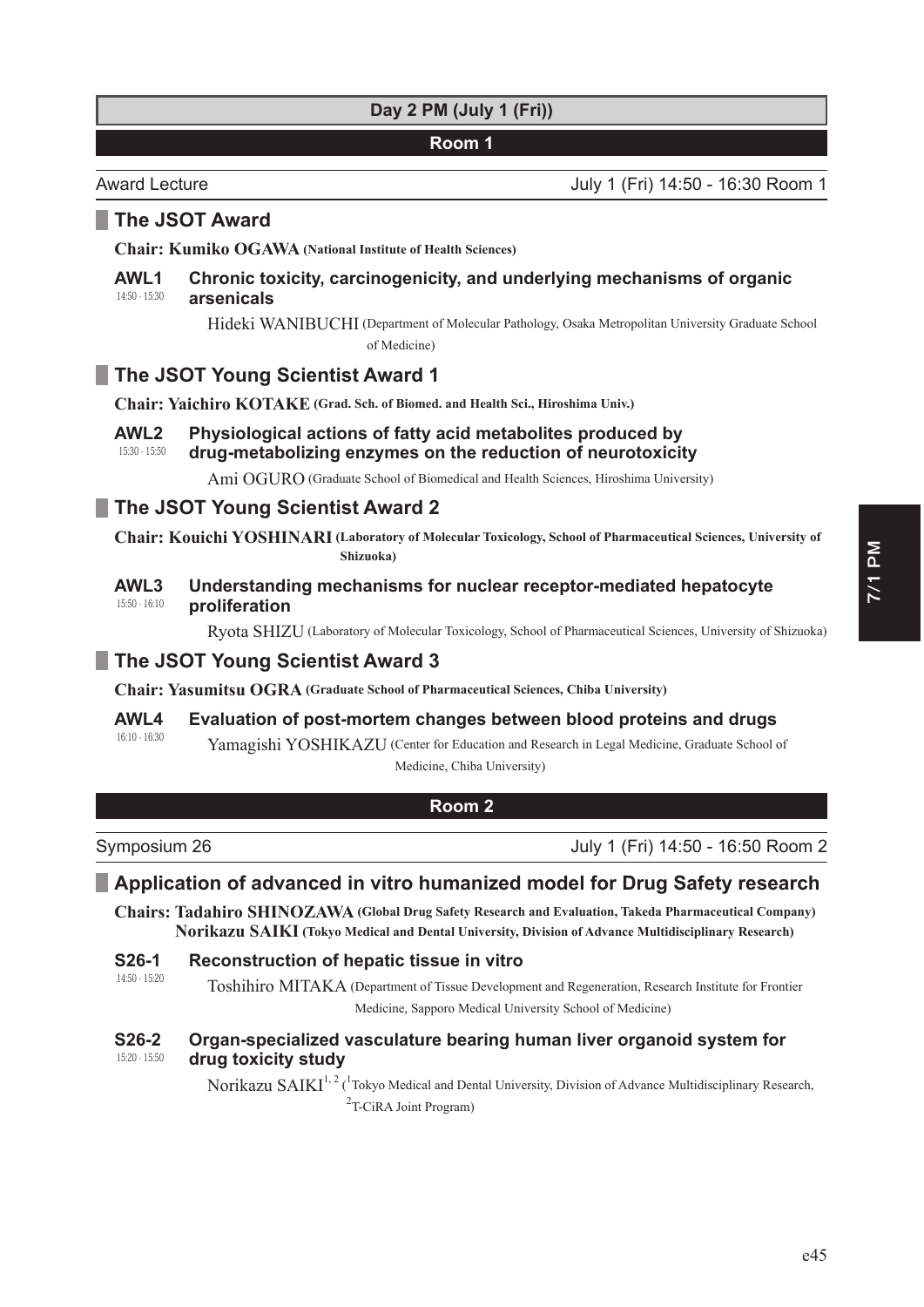#### 15:50 - 16:20 **626-3** In vitro assays for liver injury from viewpoint of a researcher in a pharmaceutical industry

Yutaka TONOMURA (Pharmacokinetics and Safety Assessment Dept., Discovery Research Labs., Nippon Shinyaku Co., Ltd.)

#### 16:20 - 16:50 **626-4** The application of advanced liver spheroid assay to small molecule lead optimization -Chemical toxicology perspective-

Tomoya YUKAWA (Drug safety Research and Evaluation, Chemical Toxicology)

| Room 3                    |                                                                                                                                                                                                                                                                           |
|---------------------------|---------------------------------------------------------------------------------------------------------------------------------------------------------------------------------------------------------------------------------------------------------------------------|
| Workshop 4                | July 1 (Fri) 14:50 - 16:50 Room 3                                                                                                                                                                                                                                         |
|                           | <b>Novel strategy for exposome</b>                                                                                                                                                                                                                                        |
|                           | <b>Chairs: Takashi UEHARA (Department of Medicinal Pharmacology, Graduate School of Medicine, Dentistry, and</b><br>Pharmaceutical Sciences, Okayama University)<br><b>Yoshito KUMAGAI</b> (Environmental Biology Laboratory, Faculty of Medicine, University of Tsukuba) |
| <b>Introduction</b>       |                                                                                                                                                                                                                                                                           |
| 14:50 - 14:55             | Yoshito KUMAGAI (Environmental Biology Laboratory, Faculty of Medicine, University of Tsukuba)                                                                                                                                                                            |
| $W4-1$<br>14:55 - 15:17   | <b>Exposome specializing in food additives</b><br>Akihiro ITO (School of Life Sciences, Tokyo University of Pharmacy and Life Sciences)                                                                                                                                   |
| $W4-2$<br>$15:17 - 15:39$ | Immune memory of food through protein modification<br>Koji UCHIDA <sup>1, 2</sup> ( <sup>1</sup> Graduate School of Agricultural and Life Sciences, The University of Tokyo, <sup>2</sup> AMED-<br>CREST)                                                                 |
| $W4-3$<br>15:39 - 16:01   | Discovery of small molecules that control histone modifications<br>Takayoshi SUZUKI (SANKEN, Osaka University)                                                                                                                                                            |
| $W4-4$<br>$16:01 - 16:23$ | Development of Alkyne-tag Technologies for Identification of Protein<br><b>Adducts</b>                                                                                                                                                                                    |
|                           | Kosuke $DODO^{1, 2}$ ( <sup>1</sup> RIKEN CPR, <sup>2</sup> RIKEN CSRS)                                                                                                                                                                                                   |
| $W4-5$<br>$16:23 - 16:45$ | <b>Potential Use of Invertebrate Models in Exposome Research</b><br>Ryusuke NIWA (Life Science Center for Survival Dynamics, Tsukuba Advanced Research Alliance (TARA),<br>University of Tsukuba)                                                                         |
| Summary                   |                                                                                                                                                                                                                                                                           |

### **Summary**

16:45 - 16:50

Takashi UEHARA ( Department of Medicinal Pharmacology, Graduate School of Medicine, Dentistry, and Pharmaceutical Sciences, Okayama University)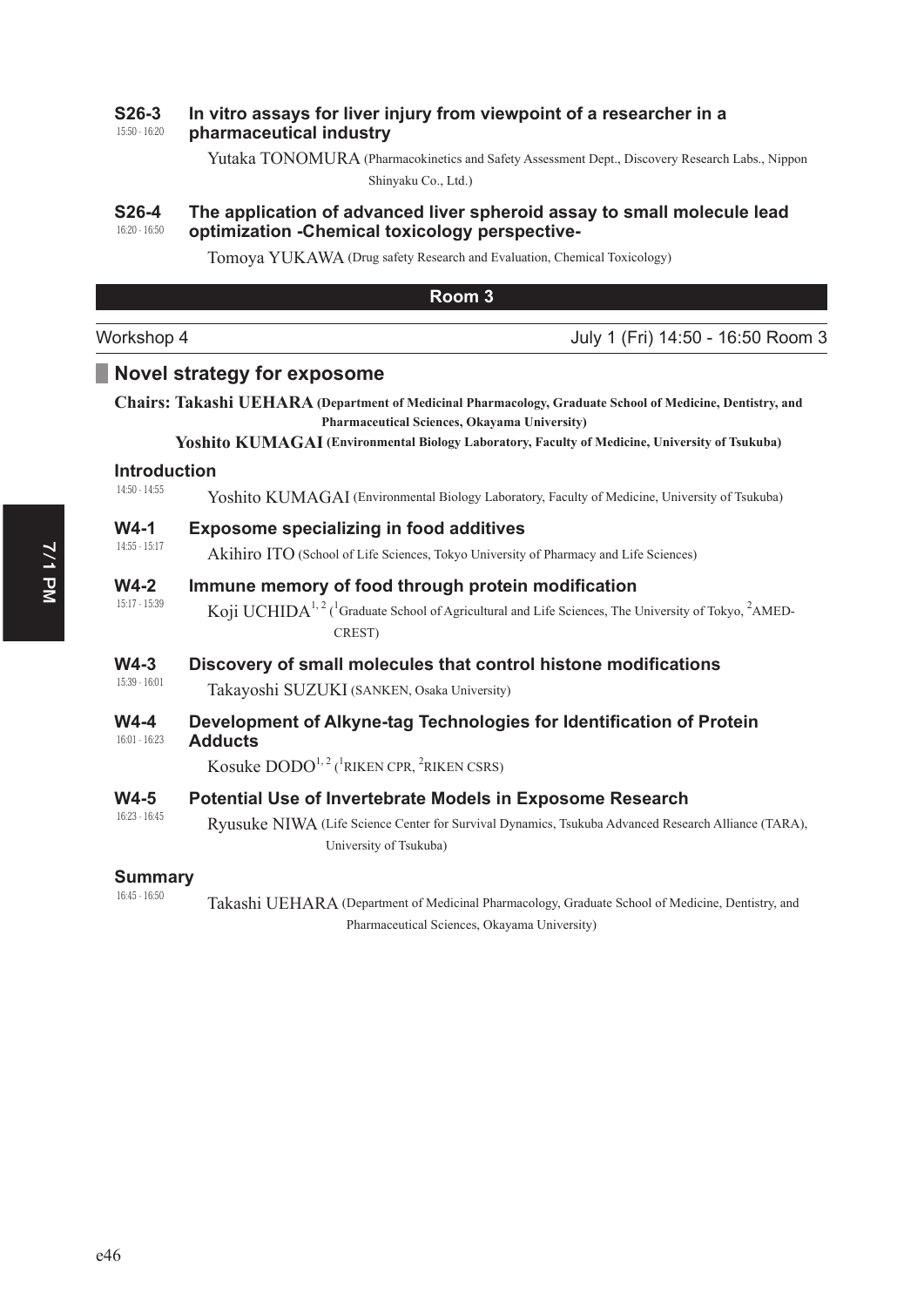Symposium 27 July 1 (Fri) 14:50 - 16:50 Room 4

# **Next Generation Research Seminar: New Intersection of Forensic Science and Toxicology**

**Chairs: Yuhji TAQUAHASHI ( Division of Cellular and Molecular Toxicology, Center for Biological Safety & Research, National Institute of Health Sciences)**

Yasuyuki FUJIWARA (Department of Environmental Health, School of Pharmacy, Tokyo University of **Pharmacy and Life Sciences)**

### **Introduction**

14:50 - 14:53

### **627-1 • Forensic Toxicology in Japan**

14:53 - 15:38 Hirotaro IWASE (Department of Legal Medicine, Faculty of Medicine, Chiba University)

### **627-2** Drug poisoning in forensic radiology

15:38 - 16:13 Maiko YOSHIDA (Chiba University Center for Education Research in Legal Medicine)

#### 16:13 - 16:48 **627-3** Postmortem Brain Research on Psychiatric Disorders, Beginning with **Forensic Autopsies**

Yoichiro TAKAHASHI (Department of Legal Medicine, Faculty of Medicine, University of Tsukuba)

### **Conclusion**

16:48 - 16:50

### **Room 5**

Workshop 5 July 1 (Fri) 14:50 - 16:50 Room 5

# Let's discuss the current status and challenges of non-clinical safety assessment in the early stages of drug development

**Chairs: Kazushige MAKI (Pharmaceuticals and Medical Devices Agency)**

**Mutsumi SUZUKI ( Kyowa Kirin Co., Ltd. R&D Division, Translational Research Unit, Toxicological Research Laboratories)**

### **Introduction**

14:50 - 14:51

#### 14:51 - 15:11 W5-1 Results of questionnaire survey on non-clinical toxicity evaluation in the early phase of development

Jun KATAGI (Ono Pharmaceutical Co., Ltd.)

15:11 - 15:31 W5-2 Proposal for FIH from pharmaceutical companies based on the results of a questionnaire survey on nonclinical toxicological evaluation

Terutaka KODAMA (EA Pharma.Co., Ltd.)

#### 15:31 - 16:06 W5-3 PMDA's Perspective on Non-clinical Safety Study Issues in Early **Development**

Fumito MIKASHIMA (Pharmaceuticals and Medical Devices Agency)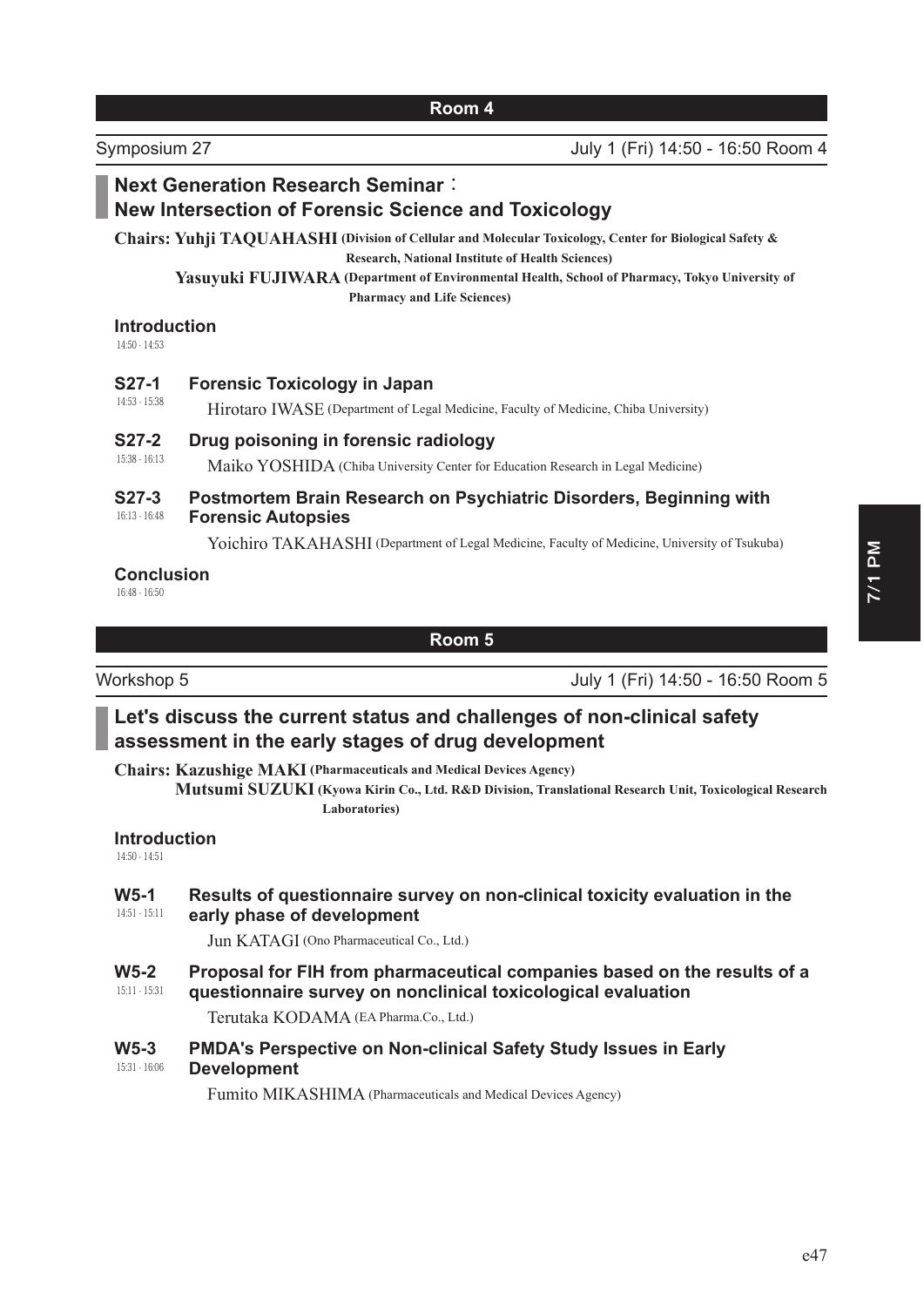### **Panel Discussion**

16:06 - 16:49

Izuru MIYAWAKI (Preclinical Research Unit, Sumitomo Pharma Co., Ltd.)

Satoshi TSUNODA (Pharmaceuticals and Medical Devices Agency)

### **Conclusion**

16:49 - 16:50

|                                      |                                                                                                                              | Room 6                                                                                                                                                                                  |
|--------------------------------------|------------------------------------------------------------------------------------------------------------------------------|-----------------------------------------------------------------------------------------------------------------------------------------------------------------------------------------|
| Symposium 28                         |                                                                                                                              | July 1 (Fri) 14:50 - 16:50 Room 6                                                                                                                                                       |
|                                      | supporting the research in toxicology                                                                                        | <b>Biometals Specialty Section Symposium: Frontiers of elemental analysis</b>                                                                                                           |
|                                      | <b>Chairs: Yu-ki TANAKA</b> (Graduate School of Pharmaceutical Sciences, Chiba University)<br><b>Environmental Studies</b> ) | Miyuki IWAI-SHIMADA (Health and Environmental Risk Research Division, National Institute for                                                                                            |
| <b>Introduction</b><br>14:50 - 14:52 |                                                                                                                              |                                                                                                                                                                                         |
| S <sub>28</sub> -1<br>14:52 - 15:21  | Chemical forms of anthropogenic gadolinium in river water<br>Satoki OKABAYASHI (Kwansei Gakuin University)                   |                                                                                                                                                                                         |
| <b>S28-2</b><br>$15:21 - 15:50$      |                                                                                                                              | Recent advances in LA-ICP-MS for environmental health science<br>Miyuki IWAI-SHIMADA (Health and Environmental Risk Research Division, National Institute for<br>Environmental Studies) |
| S28-3<br>$15:50 - 16:19$             | Yu-ki TANAKA (Graduate School of Pharmaceutical Sciences, Chiba University)                                                  | Elemental analysis of a single cell for the applications in toxicology                                                                                                                  |
| S28-4<br>$16:19 - 16:48$             | ablation single particle ICP-mass spectrometry                                                                               | Quantitative imaging analysis of nanoparticles and ionic forms using laser                                                                                                              |
|                                      | Shuji YAMASHITA (School of Science, The University of Tokyo)                                                                 |                                                                                                                                                                                         |
| <b>Conclusion</b>                    |                                                                                                                              |                                                                                                                                                                                         |

16:48 - 16:50

**Room 7**

Symposium 29 July 1 (Fri) 14:50 - 16:50 Room 7

# **2 On the frontline of Wildlife Toxicity Assessment by Young Researchers**

**Chair: Masafumi KATAYAMA (National Institute for Environmental Studies)**

**Introduction** 

14:50 - 14:55

#### 14:55 - 15:18 **629-1 • Gazing at the risk of anticoagulant rodenticides (ARs) application from** aquatic biota: Attempt to evaluate ARs toxicity in sea turtles

Yoshiya YAMAMURA<sup>1, 2</sup> (<sup>1</sup>Laboratory of Toxicology, Department of Environmental Sciences, Graduate School of Veterinary Medicine, Hokkaido University, <sup>2</sup>The Institute of

Environmental Toxicology)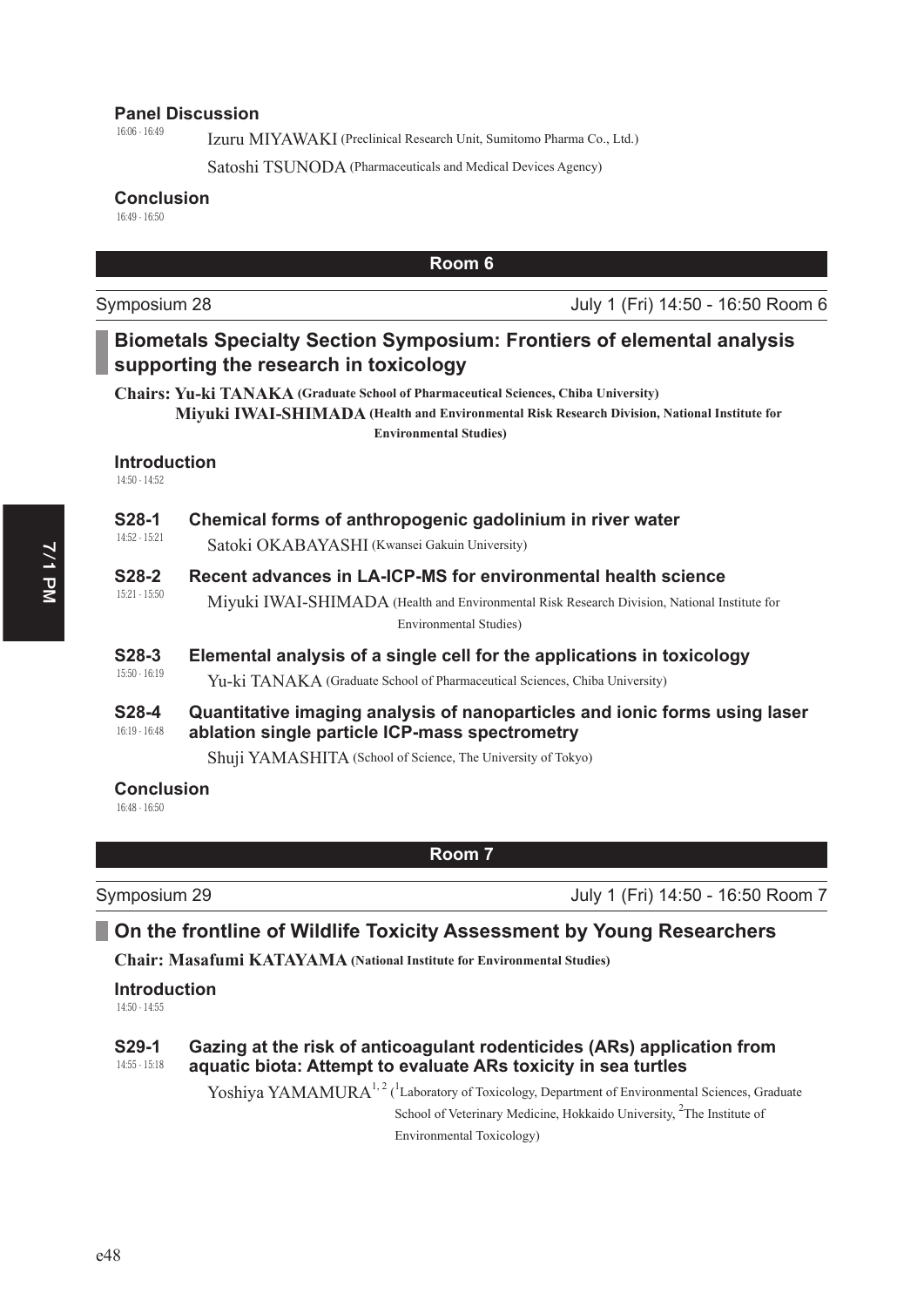#### 15:18 - 15:41 **629-2** Establishment of wildlife culture cell with a few genes for the evaluation of **toxicity**

Masafumi KATAYAMA (National Institute for Environmental Studies)

#### 15:41 - 16:04 **629-3** Construction of a method for predicting animal species differences in chemical sensitivity from human single nucleotide polymorphisms using molecular simulation

Kazuki TAKEDA<sup>1, 2</sup> (<sup>1</sup>Laboratory of Toxicology, School of Veterinary Medicine, Kitasato University, <sup>2</sup>Department of Computer Science, Tokyo Institute of Technology)

#### 16:04 - 16:27 **629-4 • An Approach to Exposure and Exposure Effects Analysis Using a High-Resolution Mass Spectrometer**

Akifumi EGUCHI (Department of Sustainable Health Science, Center for Preventive Medical Sciences, Chiba University)

#### 16:27 - 16:50 **629-5** Evolution and species differences in xenobiotic metabolizing enzyme genes in mammals and birds suggested by genome analysis

Yusuke KAWAI (Obihiro University of Agriculture and Veterinary Medicine)

### **Room 8**

Symposium 30 July 1 (Fri) 14:50 - 16:50 Room 8

# **Research Approaches Towards Accurate Developmental Neurotoxicity** Assessment

**Chairs: Kazuaki NAKAMURA (National Research Institute for Child Health and Development) Toshihiro ENDO (Phenovance LLC)**

#### 14:50 - 14:55 **Introduction**

Kazuaki NAKAMURA (National Research Institute for Child Health and Development)

#### 14:55 - 15:20 **630-1** Automated Behavioral Analysis Approach for Future Developmental **Neurotoxicity Assessment**

Seico BENNER (Department of Psychiatry, Hamamatsu University School of Medicine)

15:20 - 15:45 **630-2** Developmental neurotoxicity assessment of environmental chemicals using animal model: An application to toxicity testing

> Fumihiko MAEKAWA ( Health and Environmental Risk Research Division, National Institute for Environmental Studies)

#### 15:45 - 16:10 **630-3** Developmental neurotoxicity assessment of environmental chemicals using animal models: Toxicological endophenotypes

Masaki KAKEYAMA<sup>1, 2</sup> (<sup>1</sup>Waseda University Faculty of Human Sciences, <sup>2</sup>Research Institute of Environmental Medical Sciences, Waseda University)

#### 16:10 - 16:35 **S30-4** *in vitro* **approach for the developmental neurotoxicity potential using neural** stem cell functions

Tomohiro ITO (National Institute for Environmental Studies)

### Discussion

16:35 - 16:50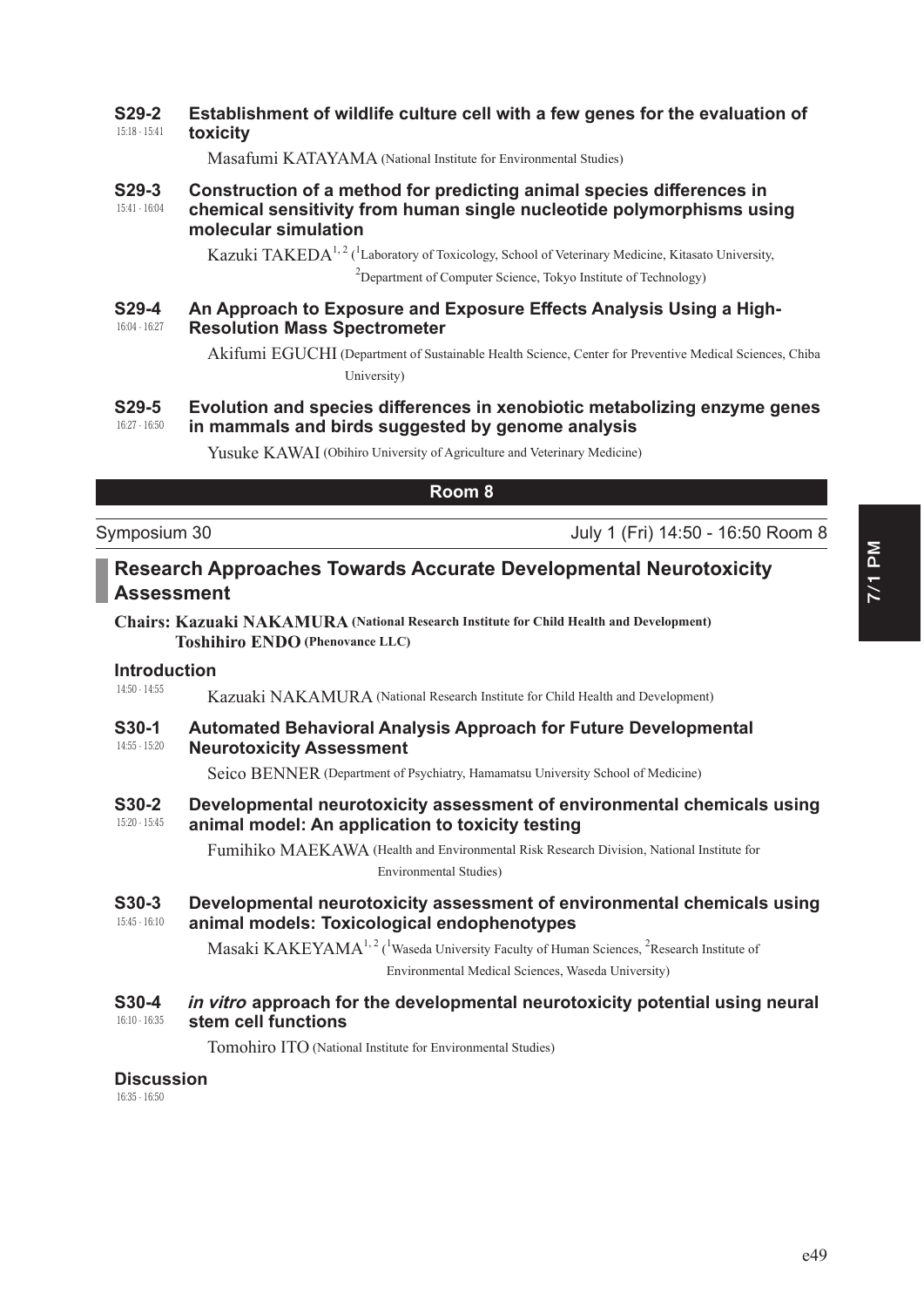# **Day 3 AM (July 2 (Sat))**

### **Room 1**

Symposium 31 July 2 (Sat) 9:00 - 11:30 Room 1

# **New direction of read-across approach:**

# From safety evaluation and regulatory use to drug repositioning

**Chairs: Kouichi YOSHINARI ( Laboratory of Molecular Toxicology, School of Pharmaceutical Sciences, University of Shizuoka)**

### **Hiroshi HONDA (Kao Corporation, R&D Safety Science Research)**

**Introduction** 

9:00 - 9:05

| $S31-1$                    | <b>Fundamentals of Read-across and the Status of its Regulatory Use</b>                                                                                                                                                                 |
|----------------------------|-----------------------------------------------------------------------------------------------------------------------------------------------------------------------------------------------------------------------------------------|
| $9:05 - 9:34$              | Yuki SAKURATANI (Chemicals Management Center, National Institute of Technology and Evaluation)                                                                                                                                          |
| $S31-2$                    | Next generation read-across that integrates methods of in silico and in vitro                                                                                                                                                           |
| $9:34 - 10:03$             | Hiroshi HONDA (Kao Corporation, R&D Safety Science Research)                                                                                                                                                                            |
| $S31-3$<br>$10:03 - 10:32$ | Prediction of chemical toxicity by read-across using chemical structure<br>information<br>Kouichi YOSHINARI (Laboratory of Molecular Toxicology, School of Pharmaceutical Sciences, University<br>of Shizuoka)                          |
| $S31-4$<br>$10:32 - 11:01$ | Investigation of mathematical science issues for conducting read-across<br>Jun-ichi TAKESHITA (Research Institute of Science for Safety and Sustainability, National Institute of<br>Advanced Industrial Science and Technology (AIST)) |
| S31-5                      | Predicting pharmacological effects of chemicals based on the interactions                                                                                                                                                               |
| $11:01 - 11:30$            | with all human proteins                                                                                                                                                                                                                 |
|                            | Yoshihiro YAMANISHI (Department of Bioscience and Bioinformatics, Faculty of Computer Science and<br>Systems Engineering, Kyushu Institute of Technology)                                                                               |

| Room 2 |  |
|--------|--|
|--------|--|

Educational Lecture 3 July 2 (Sat) 9:00 - 9:50 Room 2

**Chair: Hisaharu YAMADA (LSI Medience Corporation Drug Discovery Support Business Headquarters)**

# EL3 Destructive innovation of vaccine R&D under COVID-19 pandemic

Ken J ISHII<sup>1, 2, 3</sup> (<sup>1</sup> Division of Vaccine Science, The Institute of Medical Science, The University of Tokyo,

<sup>2</sup>International Vaccine Design Center, The Institute of Medical Science, The University of Tokyo, <sup>3</sup> Center for Vaccine and Adjuvant Research, National Institutes of Biomedical Innovation, Health and Nutrition)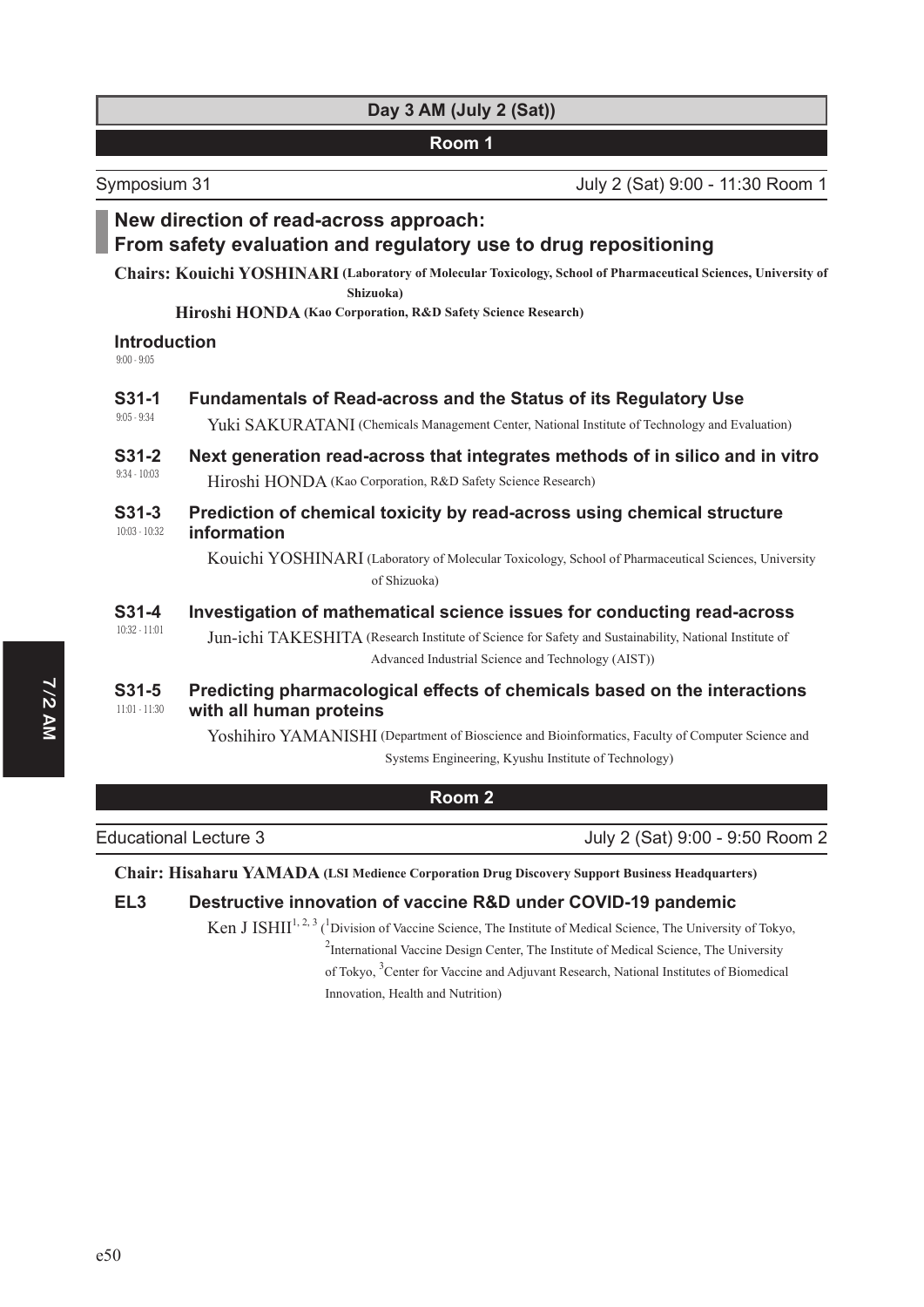# **A** new approach to non-clinical safety assessment of biopharmaceuticals

**Chairs: Kazushige MAKI (Pharmaceuticals and Medical Devices Agency)**

**Kiyoshi KINOSHITA ( Japan Pharmaceutical Manufacturers Association, Drug Evaluation Committee, Non-Clinical Evaluation Expert Committee)**

### **Introduction**

 $0.50 - 0.52$ 

#### 9:52 - 10:17 **632-1** Current problems for toxicological assessment in biopharmaceuticals **development based on actual cases**

Masaki HONDA (Chugai Pharmaceutical Co., Ltd.)

#### 10:17 - 10:42 **632-2** Status and challenges of nonclinical safety assessment of biopharmaceuticals; Two survey results with about 10-year interval

Kiyoshi KINOSHITA<sup>1, 2</sup> (<sup>1</sup> Japan Pharmaceutical Manufacturers Association, Drug Evaluation Committee,

Non-Clinical Evaluation Expert Committee, <sup>2</sup>MSD K.K., Japan Development,

Regulatory Affairs Area)

#### 10:42 - 11:07 **632-3** Survey results from across industry support and inform an ICH S6 Q&A **proposal**

Rachel B GOLDSMITH (Janssen Research & Development)

#### 11:07 - 11:32 **632-4 Current Status and Issues of Non-clinical Safety Evaluation of Biopharmaceuticals at PMDA**

Kazushige MAKI (Pharmaceuticals and Medical Devices Agency)

## Discussion

11:32 - 11:48

### **Conclusion**

11:48 - 11:50

**Room 3**

Symposium 33 July 2 (Sat) 9:00 - 11:00 Room 3

# **6207-JSOT Joint Symposium: Latest insight into metal toxicity at the molecular level**

**Chairs: Akihiko HIROSE (National Institute of Health Sciences) Michael ASCHNER (Albert Einstein College of Medicine, Department of Molecular Pharmacology)**

### **Introduction**

9:00 - 9:02

9:02 - 9:31

### **633-1** Manganese-Induced Neurotoxicity: Mechanistic Update

Michael ASCHNER (Albert Einstein College of Medicine, Department of Molecular Pharmacology)

#### 9:31 - 10:00 **633-2** Cellular and molecular insights into the mechanisms of latent and persistent **methylmercury neurotoxicity**

Aaron B BOWMAN (School of Health Sciences, Purdue University)

#### 10:00 - 10:29 **633-3** Site-specific neural hyperactivity via the activation of MAPK and PKA/CREB pathways triggers neuronal degeneration in methylmercury-intoxicated mice

Masatake FUJIMURA (National Institute for Minamata Disease)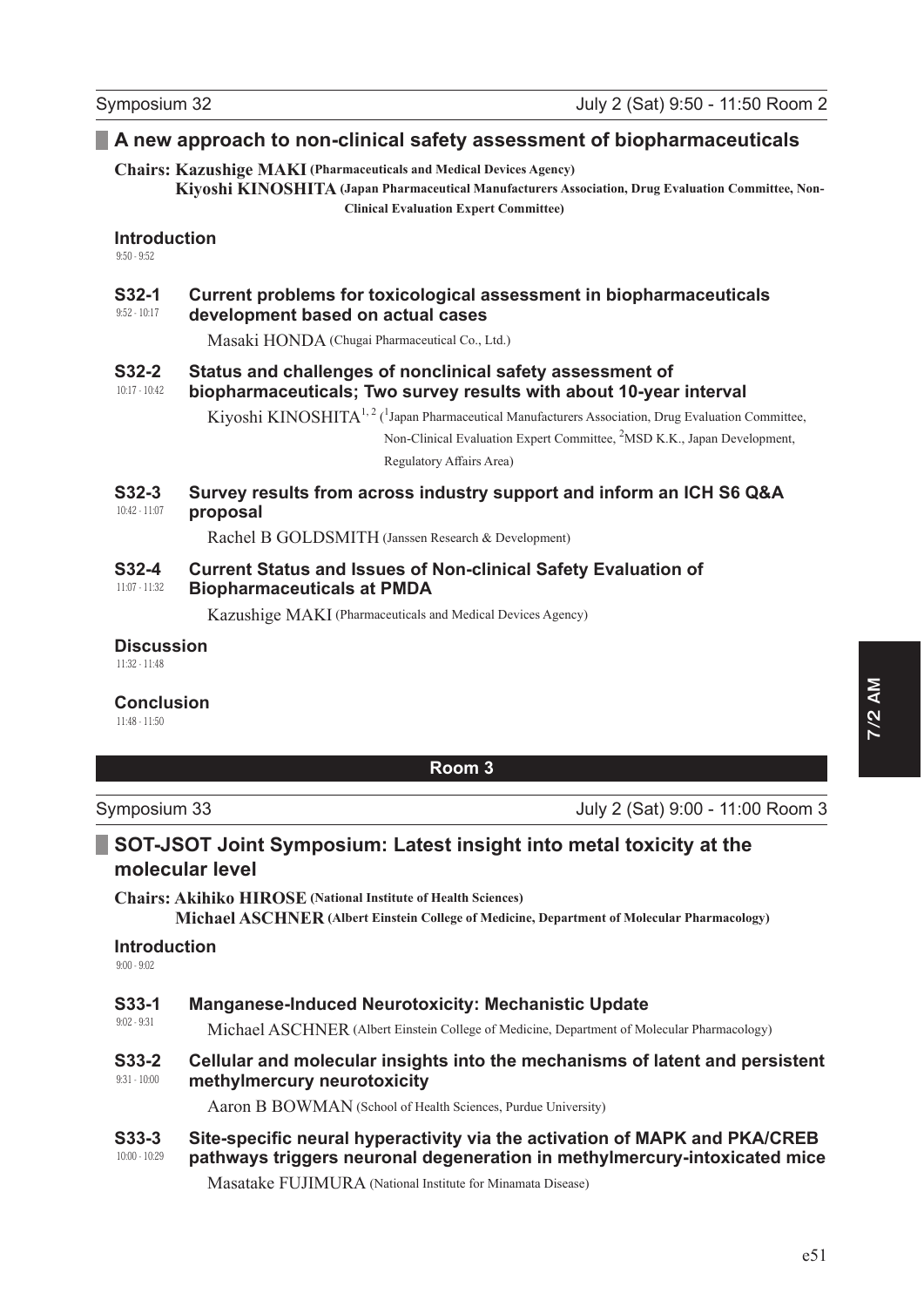#### 10:29 - 10:58 **633-4** Phytochemicals repressing methylmercury toxicity

Yoshito KUMAGAI (Environmental Biology Laboratory, Faculty of Medicine, University of Tsukuba)

### **Conclusion**

10:58 - 11:00

Oral Session 5 July 2 (Sat) 11:00 - 11:48 Room 3

### **D** Oral Session 5

**Chairs: Tsuyoshi NAKANISHI ( Laboratory of Hygienic Chemistry and Molecular Toxicology, Gifu Pharmaceutical University)**

**Yoshinori IKENAKA (Hokkaido University)**

### **Nervous system**

| $O-20$                    | Impact of Benzo[a]pyrene exposure on Central Nervous System of Mice                                                                        |  |
|---------------------------|--------------------------------------------------------------------------------------------------------------------------------------------|--|
| $11:00 - 11:12$           | Walaa SH, ABD EL NABY <sup>1, 2</sup> ( <sup>1</sup> Occupational and Environmental Health, Department of Pharmaceutical                   |  |
|                           | Sciences, Tokyo University of Science, <sup>2</sup> Genetics and Genetic Engineering,                                                      |  |
|                           | Department of Animal Husbandry and Animal Wealth Development, Faculty                                                                      |  |
|                           | of Veterinary Medicine, Alexandria University, Egypt)                                                                                      |  |
| $O-21$<br>$11:12 - 11:24$ | Effect of minocycline on pathological progression in the infarct brain of the<br>photothrombosis mouse model                               |  |
|                           | Mari KONDO (Laboratory of Hygienic Sciences, Kobe Pharmaceutical University)                                                               |  |
| $O-22$<br>$11:24 - 11:36$ | Mechanisms regulating astrocyte reactivity in the cerebral cortex exposed to<br>fetal alcohol spectrum disorders                           |  |
|                           | Hiroshi HASEGAWA (Laboratory of Hygienic Sciences, Kobe Pharmaceutical University)                                                         |  |
| $O-23$<br>$11:36 - 11:48$ | Changes in enteric cellular environment of the parkinsonian mice induced<br>by chronic subcutaneous administeration with low-dose rotenone |  |
|                           | Masato ASANUMA (Department of Medical Neurobiology, Okayama University Graduate School of                                                  |  |

Medicine, Dentistry and Pharmaceutical Sciences)

### **Room 4**

Symposium 34 July 2 (Sat) 9:00 - 11:00 Room 4

# Usefulness of 3D culture model of RPTEC -aiming to predict renal pharmacokinetics and toxicity-

**Chairs: Miki NAKAJIMA (Faculty of Pharmaceutical Sciences, Kanazawa University) Ikumi TAMAI (Faculty of Pharmaceutical Sciences, Kanazawa University)**

### **Introduction**

9:00 - 9:03

#### 9:03 - 9:29 **634-1** Characterization of 3D-RPTEC as improved in vitro human proximal tubular cell system

Naoki ISHIGURO (Nippon Boehringer Ingelheim Co., Ltd.)

### **634-2** Utility of 3D-RPTEC in evaluation of renal drug metabolism

9:29 - 9:55 Miki NAKAJIMA (Faculty of Pharmaceutical Sciences, Kanazawa University)

### **634-3** Uncover transporter-mediated drug-induced kidney injury

9:55 - 10:21 Hiroshi ARAKAWA (Faculty of Pharmaceutical Sciences, Institute of Medical, Pharmaceutical and Health Sciences, Kanazawa University)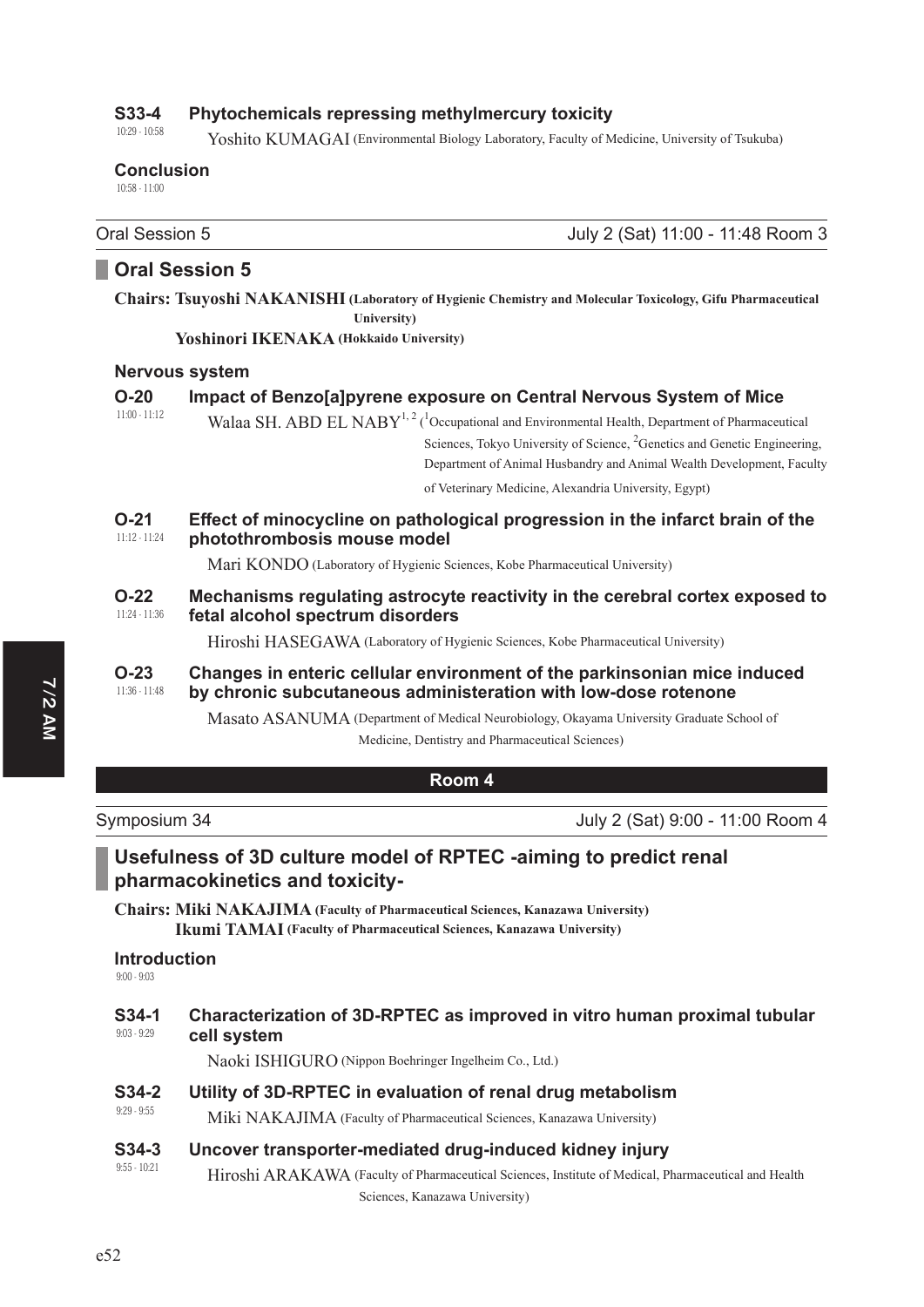#### 10:21 - 10:47 **634-4** Development of 3D-culture model using human renal proximal tubule cells and its application to drug discovery and development

Oral Session 6 July 2 (Sat) 11:00 - 11:48 Room 4

Etsushi TAKAHASHI (Nikkiso Co., Ltd.)

**Discussion** 

10:47 - 10:59

### **Conclusion**

10:59 - 11:00

|                           | <b>Oral Session 6</b>                                                                                                                                                                             |
|---------------------------|---------------------------------------------------------------------------------------------------------------------------------------------------------------------------------------------------|
|                           | <b>Chairs: Kei NOMIYAMA</b> (Center for Marine Environmental Studies (CMES), Ehime University)<br>Shouta NAKAYAMA (Laboratory of Toxicology, Faculty of Veterinary Medicine, Hokkaido University) |
|                           | <b>Industrial chemicals</b>                                                                                                                                                                       |
| $O-24$<br>$11:00 - 11:12$ | Metabolomics-based search for markers associated with lung damage<br>caused by toxic particulate matters                                                                                          |
|                           | Tomoki TAKEDA (Japan Organization of Occupational Health and Safety, Japan Bioassay Research Center)                                                                                              |
|                           | <b>Environmental pollutants</b>                                                                                                                                                                   |
| $O-25$<br>$11:12 - 11:24$ | Effects of dioxin-induced low prolactin levels on breast milk secretion during<br><b>lactation</b>                                                                                                |
|                           | Ming YUAN (Graduate School of Pharmaceutical Sciences, Kyushu University)                                                                                                                         |
| $O-26$<br>11:24 - 11:36   | Susceptibility test to anticoagulant rodenticides in species endemic to the<br>Ogasawara Islands                                                                                                  |
|                           | Masashi KOIDE (Laboratory of Toxicology, Faculty of Veterinary Medicine, Hokkaido University)                                                                                                     |
|                           | <b>Agricultural chemicals</b>                                                                                                                                                                     |
| $O-27$<br>11:36 - 11:48   | Characteristics of metabolism towards acetamiprid on musk shrew<br>(Suncus murinus)                                                                                                               |
|                           | So SHINYA (Laboratory of Toxicology, Veterinary Medicine, Hokkaido University)                                                                                                                    |
|                           | Room 5                                                                                                                                                                                            |
|                           |                                                                                                                                                                                                   |
| Symposium 35              | July 2 (Sat) 9:00 - 11:50 Room 5                                                                                                                                                                  |
|                           | Potential of small fish (zebrafish and medaka) as next-generation                                                                                                                                 |

# Potential of small fish (zebrafish and medaka) as next-generation experimental animals-a new player in toxicology

**Chairs: Izuru MIYAWAKI (Sumitomo Pharma Co., Ltd.) Hajime KOJIMA (National Institute of Health Sciences)**

# **Introduction**

9:00 - 9:02

# **635-1** Practicality of Zebrafish assay in ICH S5 regulation

9:02 - 9:27 Shin-ichi SEKIZAWA (Department of Pathophysiology and Animal Health, The University of Tokyo)

#### 9:27 - 9:52 **635-2** Study of pharmacokinetic properties in zebrafish toward highly accurate safety assessment

Tasuku NAWAJI (Chemicals Evaluation and Research Institute, Japan (CERI) )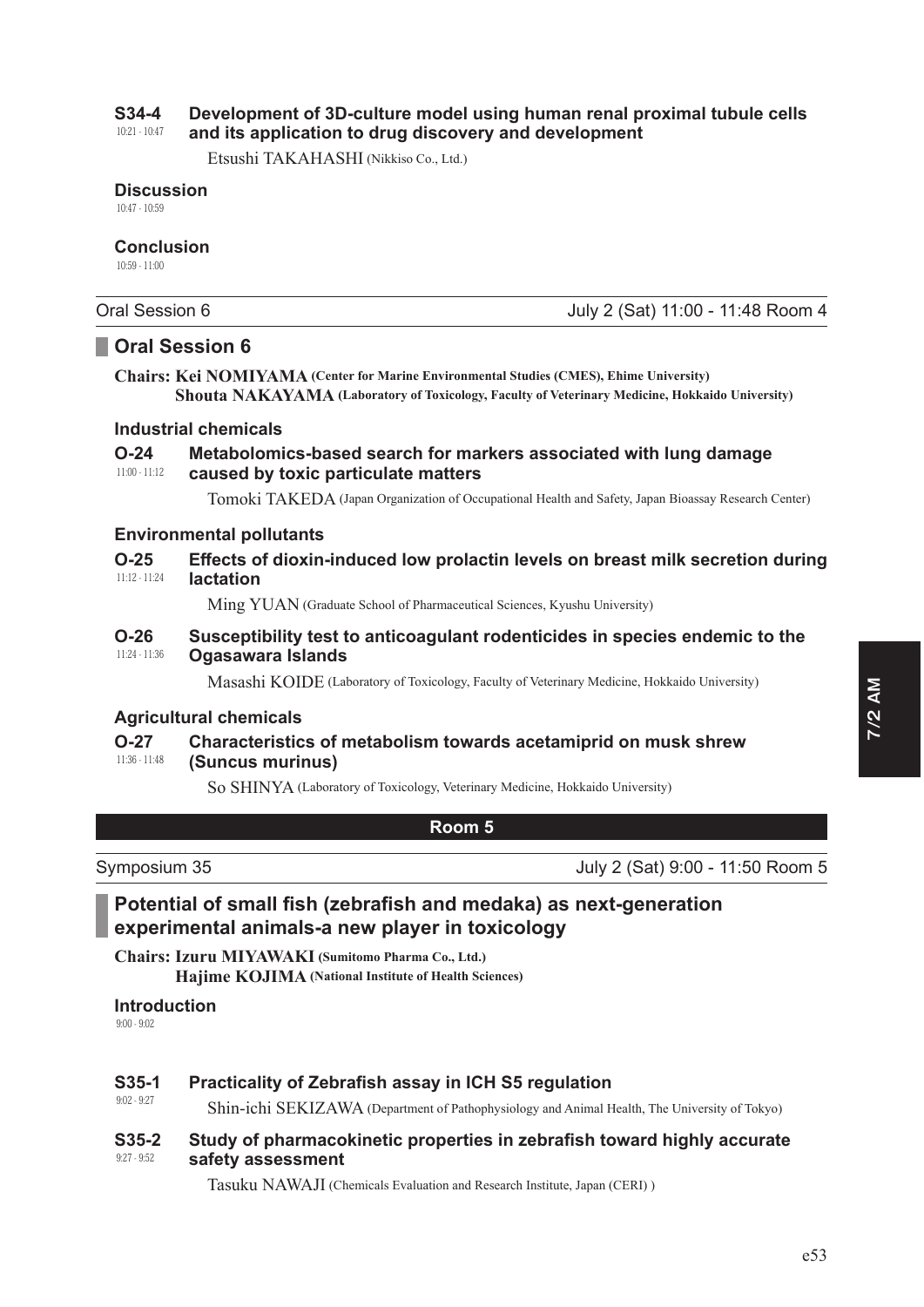### **635-3** Carcinogenesis in medaka

9:52 - 10:17 Satoshi FURUKAWA (Biological Research Laboratories, Nissan Chemical Corporation)

#### 10:17 - 10:37 **635-4** The potential for toxicity assay of oligonucleotide therapeutics with  $zebrafish$

Tomomi KAKUTANI (Preclinical Research Unit, Sumitomo Pharma Co., Ltd.)

#### 10:37 - 11:02 **635-5** New trends and updated availability for Zebrafish studies in EU and US (including clinical trials resulting from zebrafish-based drug discovery/ screening pipelines)

Vincenzo DI DONATO (ZeClinics SL)

#### 11:02 - 11:27 **635-6 • High-Content Functional Screening for Oncocardiology Using Novel Translucent Cardiac Fluorescent Protein Transgenic Zebrafishes**

Toshio TANAKA<sup>1, 2</sup> (<sup>1</sup>Department of Systems Pharmacology, Mie University Graduate School of Medicine, Japan, <sup>2</sup>Mie University Medical Zebrafish Research Center, Japan)

### **635-7** Studies on neuroscience and disease models using zebrafish

11:27 - 11:49 Koichi KAWAKAMI (Laboratory of Molecular and Developmental Biology, National Institute of Genetics)

### **Conclusion**

11:49 - 11:50

|                                      | Room 6                                                                                                                                                                                                  |
|--------------------------------------|---------------------------------------------------------------------------------------------------------------------------------------------------------------------------------------------------------|
| Symposium 36                         | July 2 (Sat) 9:00 - 10:30 Room 6                                                                                                                                                                        |
|                                      | Evaluation of health impact and development of quality assessment<br>methods of foods and food additives toward ensuring food safety                                                                    |
|                                      | <b>Chairs: Kazuma HIGASHISAKA</b> (Laboratory of Toxicology and Safety Science, Graduate School of                                                                                                      |
|                                      | Pharmaceutical Sciences, Osaka University)<br>Kazuya NAGANO (School of Pharmaceutical Science, Wakayama Medical University)                                                                             |
| <b>Introduction</b>                  |                                                                                                                                                                                                         |
| $9:00 - 9:04$                        | Kazuma HIGASHISAKA (Laboratory of Toxicology and Safety Science, Graduate School of Pharmaceutical<br>Sciences, Osaka University)                                                                       |
| S36-1<br>$9:04 - 9:24$               | Safety analysis of nanomaterial in food: Evaluation of the effect on cranial<br>nerve function toward the development of safe forms of nanomaterial                                                     |
|                                      | Kazuma HIGASHISAKA <sup>1, 2</sup> ( <sup>1</sup> Laboratory of Toxicology and Safety Science, Graduate School of<br>Pharmaceutical Sciences, Osaka University, <sup>2</sup> Institute for Advanced Co- |
|                                      | Creation Studies, Osaka University)                                                                                                                                                                     |
| S36-2<br>$9:24 - 9:46$               | Estimating exposure and risk assessment of chemicals from foods based on<br>total diet study                                                                                                            |
|                                      | Yoshinari SUZUKI (National Institute of Health Sciences)                                                                                                                                                |
| S <sub>36</sub> -3<br>$9:46 - 10:08$ | MALDI-MS imaging for the evaluation of bioavailability of orally ingested<br>compounds                                                                                                                  |
|                                      | Mitsuru TANAKA (Department of Bioscience and Biotechnology, Faculty of Agriculture, Kyushu University)                                                                                                  |
| S36-4<br>$10:08 - 10:28$             | Construction and evaluation of a novel strategy of developing molecularly<br>targeted functional foods with a wide safety zones                                                                         |
|                                      | Kazuya NAGANO <sup>1, 2</sup> ( <sup>1</sup> School of Pharmaceutical Science, Wakayama Medical University, <sup>2</sup> Graduate School<br>of Pharmaceutical Science, Osaka University)                |
|                                      |                                                                                                                                                                                                         |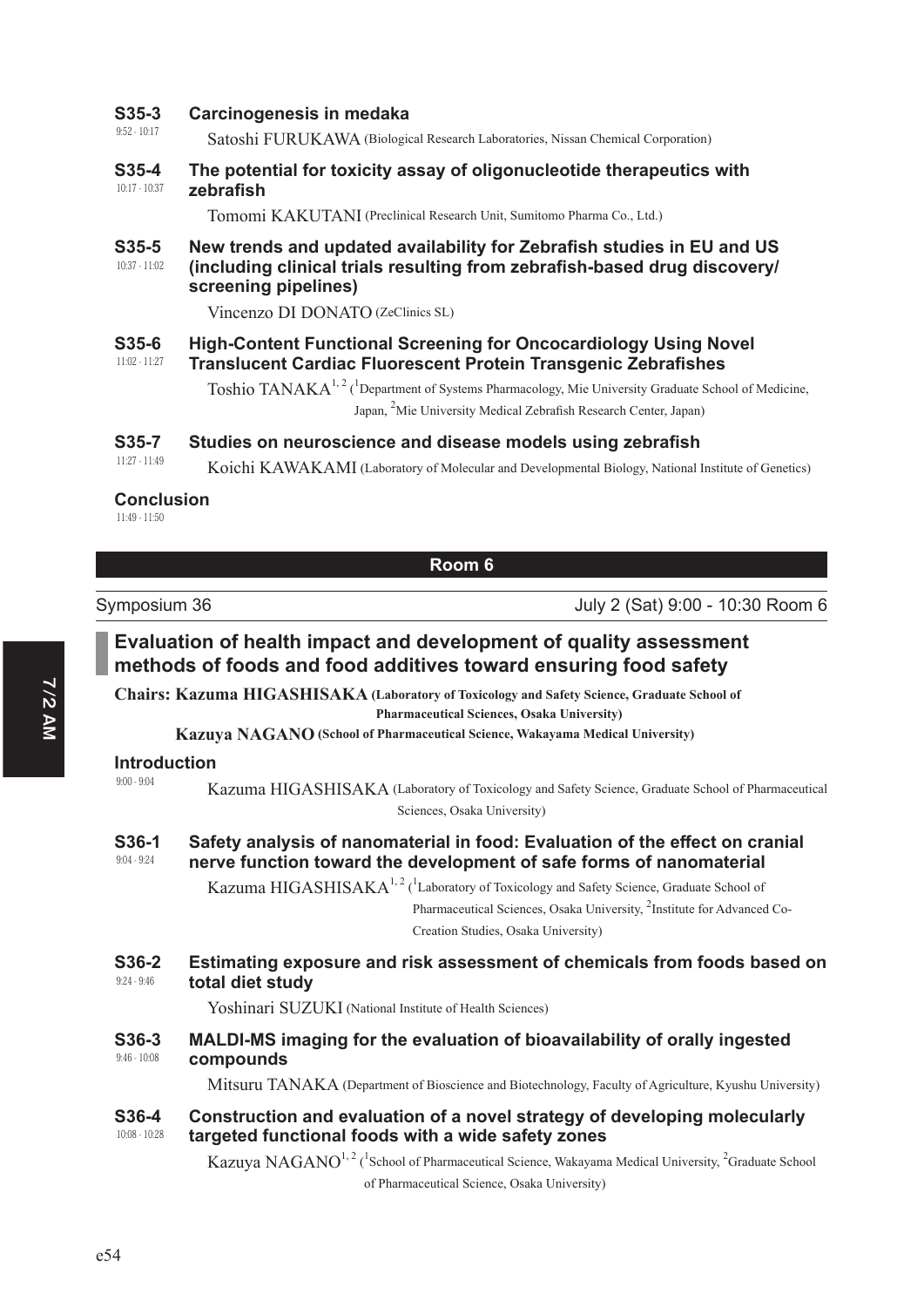### **Conclusion**

10:28 - 10:30

Kazuya NAGANO (School of Pharmaceutical Science, Wakayama Medical University)

Oral Session 7 July 2 (Sat) 10:30 - 11:30 Room 6

# **D** Oral Session 7

**Chairs: Hiroki TERAOKA (Rakuno Gakuen University)**

 $\mathbf{Seqg}$   $\mathbf{SANDH}$  (<sup>1</sup> School of Pharmaceutical Sciences, Wakayama Medical University, <sup>2</sup> Graduate School of **Biomedical and Health Sciences, Hiroshima University)**

### Epidemiology

#### 10:30 - 10:42 **228** Association between environmental chemical substances and sex hormones **Landberry Landberry CDGS**

Takumi KAGAWA<sup>1, 2</sup> (<sup>1</sup>Department of Occupational and Environmental Health, Nagoya University Graduate School of Medicine, Japan, <sup>2</sup> Convolution of Informatics and Biomedical Sciences On Glocal Alliances, CIBoG, WISE Program, Nagoya University)

### **29** Withdrawal

### **Organoid**

#### 10:42 - 10:54 **2-30** Electrical activity imaging with high-spatio-temporal resolution in brain slices, brain organoids, and cultured neural networks

Ikuro SUZUKI (Department of Electronics, Tohoku Institute of Technology)

#### 10:54 - 11:06 **2-31** Imprinted DMRs are maintained in colon-derived organoids

Mie NARUSE (Central Animal Division, National Cancer Center Research Institute)

### AOP (adverse outcome pathway)

#### 11:06 - 11:18 **232 Development of Adverse Outcome Pathway related to treatment-resistant** dastric cancer

Shihori TANABE (Division of Risk Assessment, Center for Biological Safety and Research, National Institute of Health Sciences)

### **Drug-metabolizing enzyme**

# **2-33** • Functional analysis of mammalian UDP-glucuronosyltransferase family 1A

#### 11:18 - 11:30 isoforms (UGT1A1 and 1A6) using budding yeast expression system

Shinichi IKUSHIRO (Faculty of Engineering, Toyama Prefectural University)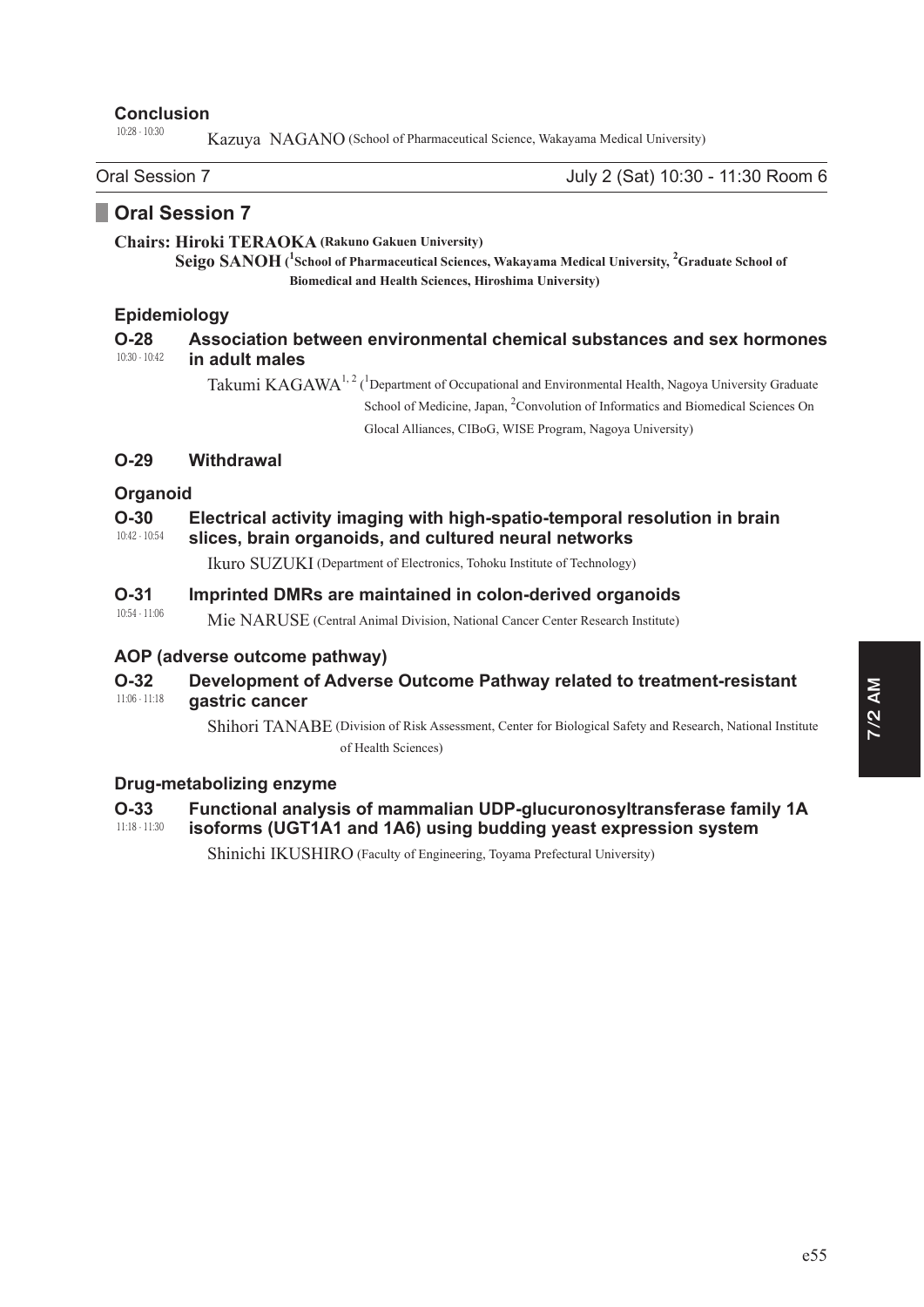| Symposium 37                      | July 2 (Sat) 9:00 - 11:00 Room 7                                                                                                                                                                                                                         |  |
|-----------------------------------|----------------------------------------------------------------------------------------------------------------------------------------------------------------------------------------------------------------------------------------------------------|--|
|                                   | Male reproductive toxicity up to date                                                                                                                                                                                                                    |  |
|                                   | Chairs: Satoshi YOKOTA (Division of Cellular & Molecular Toxicology, Center for Biological Safety & Research,<br><b>National Institute of Health Sciences)</b><br><b>Nobuhiko MIURA</b> (Yokohama University of Pharmacy)                                |  |
| <b>Introduction</b>               |                                                                                                                                                                                                                                                          |  |
| $9:00 - 9:05$                     | Nobuhiko MIURA (Yokohama University of Pharmacy)                                                                                                                                                                                                         |  |
| S37-1<br>$9:05 - 9:20$            | Testicular dysfunction caused by circadian rhythm disturbance<br>Nobuhiko MIURA (Yokohama University of Pharmacy)                                                                                                                                        |  |
| $S37-2$<br>$9:20 - 9:40$          | Effects of stress in early life stages on the male reproductive system and<br>next generation                                                                                                                                                            |  |
|                                   | Hidenobu MIYASO (Department of Anatomy, School of Medicine, International University of Health and<br>Welfare)                                                                                                                                           |  |
| $S37-3$<br>$9:40 - 10:00$         | <b>Effects of Exposure to Heat-Not-Burn Tobacco on Male Reproductive</b><br><b>Function in Mice</b><br>Seiichi YOSHIDA (Department of Health and Sciences, Oita University of Nursing and Health Sciences)                                               |  |
|                                   |                                                                                                                                                                                                                                                          |  |
| S37-4<br>$10:00 - 10:20$          | In vitro spermatogenesis for toxicity testing<br>Takehiko OGAWA (Yokohama City University)                                                                                                                                                               |  |
| S37-5<br>$10:20 - 10:40$          | <b>Mammalian sperm motility</b><br>Masakatsu FUJINOKI (Research Lab. of Laboratory Animals, Research Center for Laboratory Animals,<br>Comprehensive Research Facilities for Advanced Medical Science, School of<br>Medicine, Dokkyo Medical University) |  |
| S37-6<br>$10:40 - 10:55$          | Development of a novel staining technique for evaluating sperm quality<br>Satoshi YOKOTA (Division of Cellular & Molecular Toxicology, Center for Biological Safety & Research,<br>National Institute of Health Sciences)                                |  |
| <b>Summary</b><br>$10:55 - 11:00$ | Satoshi YOKOTA (Division of Cellular & Molecular Toxicology, Center for Biological Safety & Research,<br>National Institute of Health Sciences)                                                                                                          |  |
|                                   |                                                                                                                                                                                                                                                          |  |

# Oral Session 8 July 2 (Sat) 11:00 - 11:48 Room 7

# **Digital Session 8**

Chairs: Kyohei NISHIMURA (<sup>1</sup>Shionogi Co., Ltd., <sup>2</sup>KT2 Task Force, Non-clinical Evaluation Expert Committee, **Japan Pharmaceuticals Manufacturers Association)**

Fumiyo SAITO (Department of Toxicology, Division of Veterinary Medicine, Faculty of Veterinary Medicine, **Okayama University of Science)**

# **General toxicology**

| $O-34$          | Effects in iPSC-derived cardiomyocyte based pharmacological response |
|-----------------|----------------------------------------------------------------------|
| $11:00 - 11:12$ | using highly oxygen-permeable plates                                 |
|                 |                                                                      |

Kentaro ISHIDA (Myoridge Co., Ltd.)

e56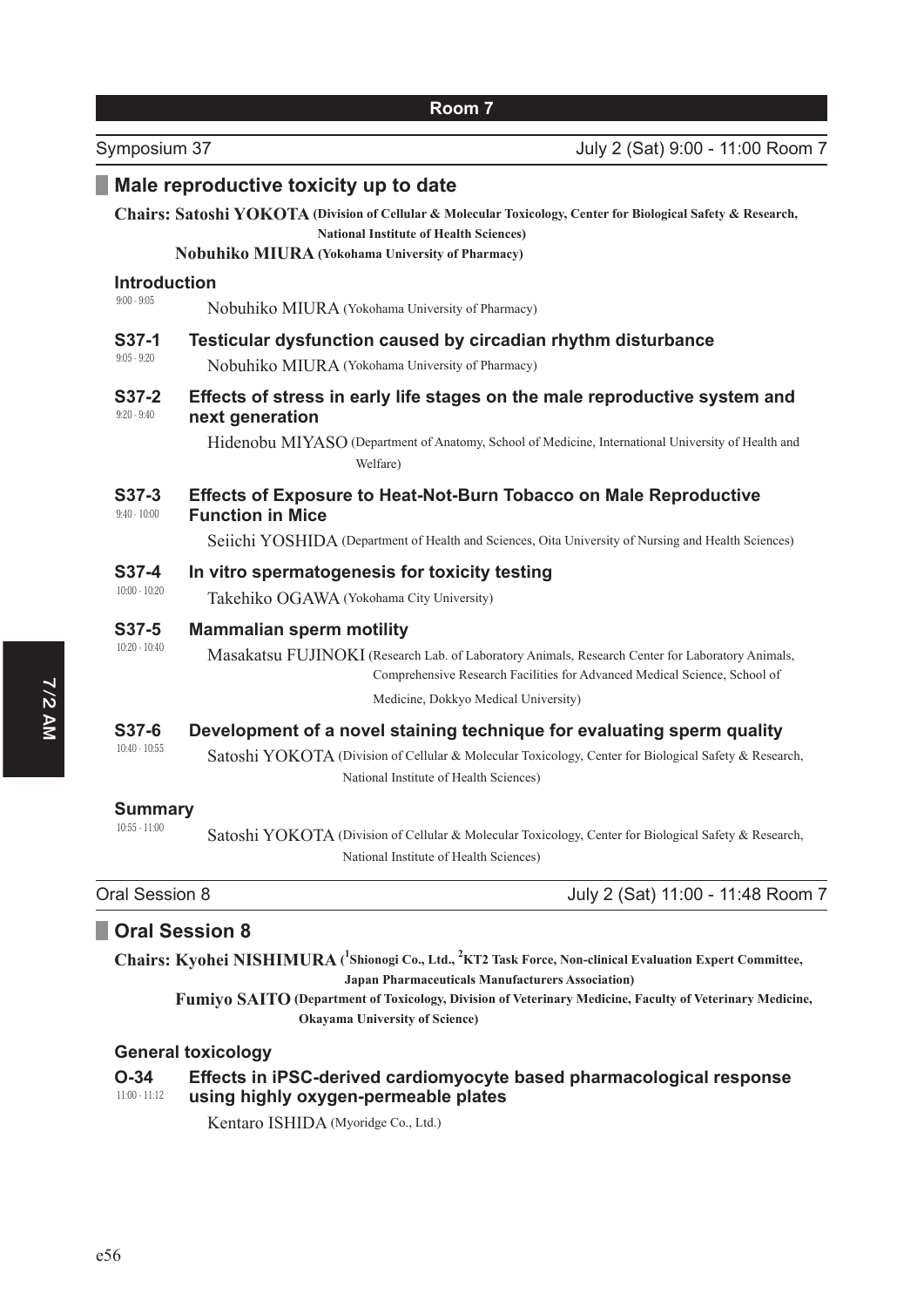### Reproductive and developmental toxicology

| $O-35$          | Bromelain prevented nickel-induced testicular toxicity via suppression of |
|-----------------|---------------------------------------------------------------------------|
| $11:12 - 11:24$ | sperm DNA fragmentation and sperm quality alterations in rats             |

Cigdem CEBI SEN (Harran University, Department of Reproduction and Artificial Insemination)

Feasibility and reliability of a downsized comparative thyroid assay for  $O-36$  $11:24 - 11:36$ evaluating thyroid hormone disrupting activity in maternal rats and their offspring: reproducibility study with sodium phenobarbital

Hidenori SUTO (Sumitomo Chemical Company, Ltd.)

#### $O-37$ Prenatal social defeat stress exposure induces developmental disorder-like  $11:36 - 11:48$ behavioral abnormalities

Munekazu KOMADA (Department of Life Science, Faculty of Science and Engineering, Kindai University)

### Room<sub>8</sub>

Symposium 38 July 2 (Sat) 9:00 - 11:00 Room 8

### Recent drug application and toxicity evaluation in the eyes

Chairs: Akinobu OKADA (Applied Research & Operations, Astellas Pharma Inc.) Hideshi TSUSAKI (Shin Nippon Biomedical Labs (SNBL), Ltd)

- S<sub>38-1</sub> Comparative ophthalmology in laboratory animals in Drug toxicity evaluation  $9:00 - 9:24$ Hiroki TSUJITA (Veterinary Ophthalmology Specialized Clinic)
- S<sub>38</sub>-2 Pathophysiological analysis and research for drug discovery using  $9:24 - 9:48$ experimental retinal disease models

Masamitsu SHIMAZAWA (Molecular Pharmacology, Department of Biofunctional Evaluation, Gifu Pharmaceutical University)

S38-3 Employment of intravitreal and subretinal administration techniques for new  $9:48 - 10:12$ modality drugs, and ocular toxicity evaluation

Tomoaki ARAKI (Shin Nippon Biomedical Laboratories Ltd. Drug Safety Research Laboratories)

#### S<sub>38</sub>-4 Points to consider for ocular toxicity evaluation in nonclinical study  $10:12 - 10:36$

Takeshi SATO (Astellas Pharma Inc.)

#### S38-5 A case study of ocular toxicity caused by impurities during drug  $10:36 - 11:00$ development

Kazuhiro HOSOI (Toxicology and Pharmacokinetics Group, Pharmaceutics & Pharmacology Department, Product Development Division, Santen Pharmaceutical Co., Ltd.)

| Oral Session 9 | July 2 (Sat) 11:00 - 11:48 Room 8 |
|----------------|-----------------------------------|
|----------------|-----------------------------------|

# Oral Session 9

Chairs: Akira KUBOTA (Department of Veterinary Medicine, Obihiro University of Agriculture and Veterinary Medicine) Hazuki MIZUKAWA (Ehime University)

### **Cellular response**

| $O-38$        | Export of excess reactive sulfur species through cystine-dependent |
|---------------|--------------------------------------------------------------------|
| 11:00 - 11:12 | antiporters                                                        |

Hanako AOKI (Degree Programs in Medical Sciences, Graduate School of Comprehensive Human Sciences, University of Tsukuba)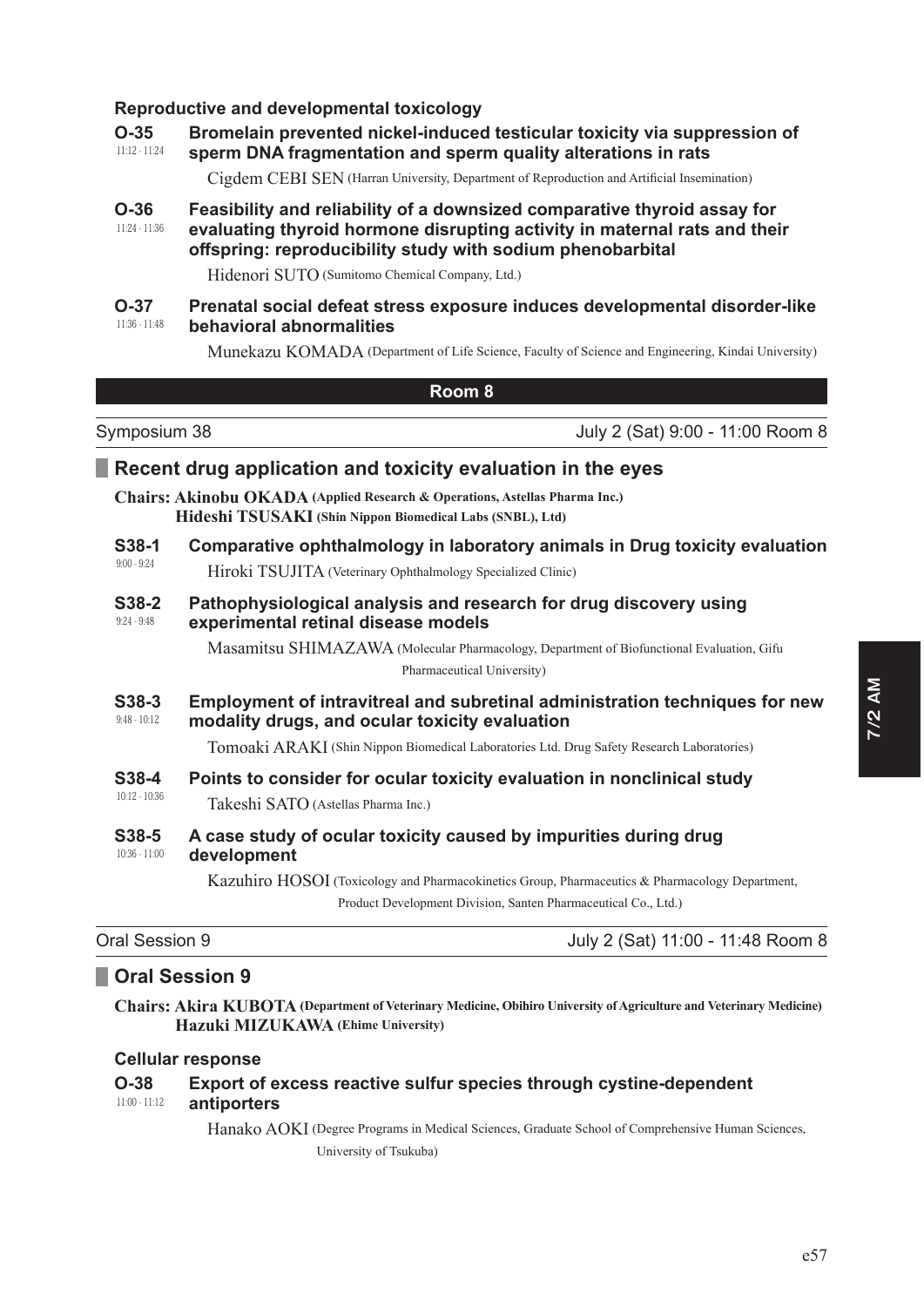#### 11:12 - 11:24 **2-39** Development of signal pathway analysis method utilizing intracellular **localization information of protein**

Nobuhiko MAIYA (NIKON CORPORATION)

## **Epigenetics**

### O-40 Evaluation of toxicity by monitoring cfDNA

11:24 - 11:36 Ryuichi ONO (Division of Cellular and Molecular Toxicology, Center for Biological Safety and Research (CBSR), National Institute of Health Sciences (NIHS))

### **Biomarkers**

#### 11:36 - 11:48 O-41 Effect of light-dark cycle on clinical chemistry values in male Rats Fed a high **fructose diet**

Yusuke SUZUKI<sup>1, 2</sup> (<sup>1</sup>Toxicology Research Laboratories Central Pharmaceutical Research Institute Japan Tobacco Inc., <sup>2</sup>University of Miyazaki Interdisciplinary Graduate School of Agriculture

and Engineering)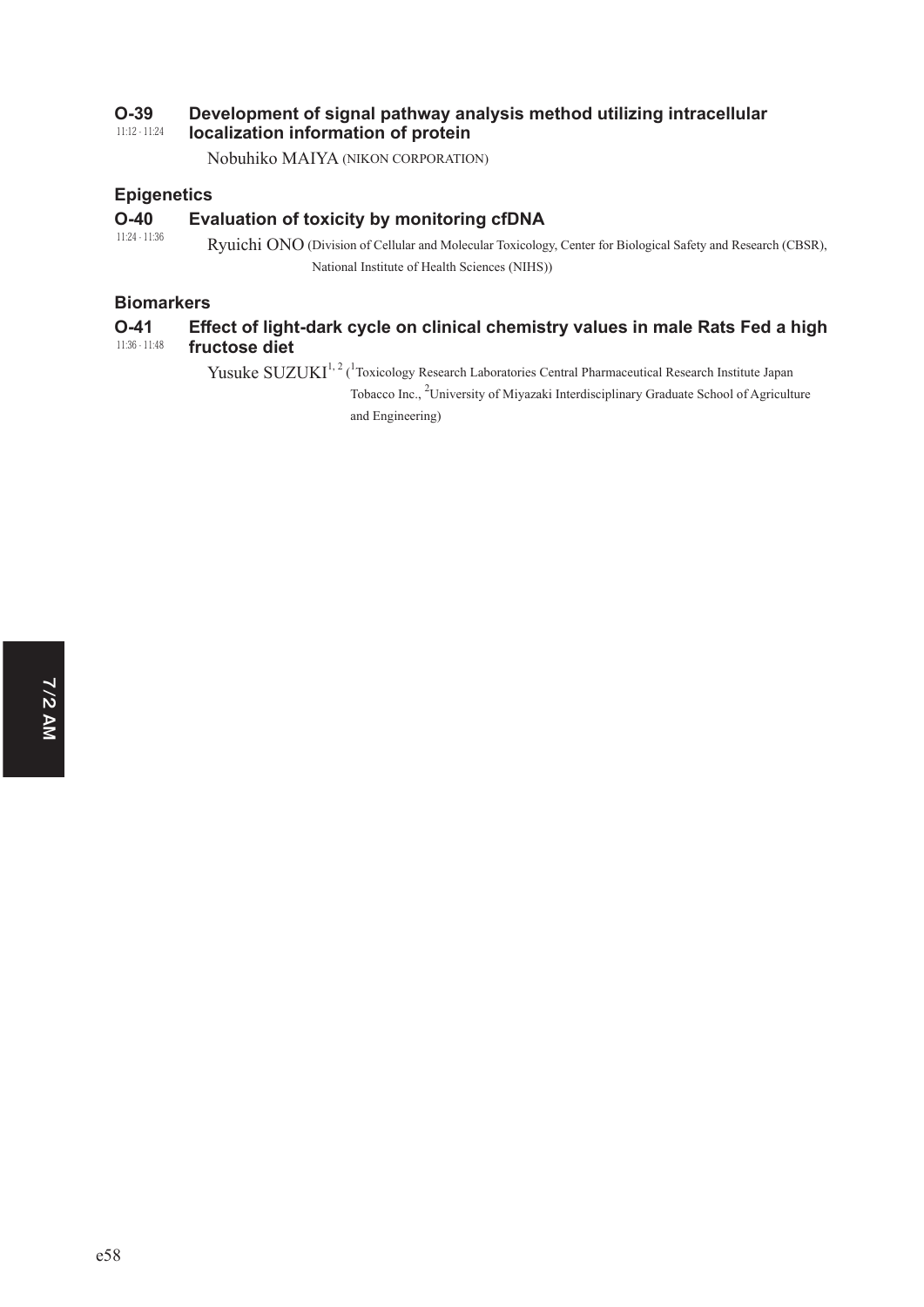# **Day 3 PM (July 2 (Sat))**

### **Room 1**

Symposium 39 July 2 (Sat) 14:00 - 16:30 Room 1

# Immunotoxicity of chemical substances: mechanism elucidation and its **prevention**

**Chairs: Yasuo YOSHIOKA (Institute for Open and Transdisciplinary Research Initiatives, Osaka University) Masafumi NAKAYAMA ( Laboratory of Immunology and Microbiology, College of Pharmaceutical Sciences, Ritsumeikan University)**

# **Introduction**

14:00 - 14:05

## **639-1 Macrophage Recognition of Carbon Nanotubes**

14:05 - 14:33 Masafumi  $NAKAYAMA^{1,2}$  (<sup>1</sup> Laboratory of Immunology and Microbiology, College of Pharmaceutical Sciences, Ritsumeikan University, <sup>2</sup>CREST, JST)

#### 14:33 - 15:01 **639-2** Anti-inflammatory and immune functions of the xenobiotic responsive **nuclear receptor PXR**

Ryota SHIZU (Laboratory of Molecular Toxicology, School of Pharmaceutical Sciences, University of Shizuoka)

### **639-3** Perturbation of IL-17A response by environmental chemicals

15:01 - 15:29 Ryuta MUROMOTO (Faculty of Pharmaceutical Sciences, Hokkaido University)

15:29 - 15:57 **639-4** Influence of low-dose chemical exposure on the development of allergic diseases

> Tomoki FUKUYAMA (Laboratory of Veterinary Pharmacology, School of Veterinary Medicine, Azabu University)

#### 15:57 - 16:25 **639-5** Immunological approaches to the pathogenetic control of inflammatory **bowel disease**

Atsuhito  $KUBOTA^{1, 2}$  (<sup>1</sup>School of Pharmaceutical Sciences, Health Sciences University of Hokkaido, <sup>2</sup>Department of Pharmacy, Hokkaido University Hospital)

### **Conclusion**

16:25 - 16:30

**Room 2**

Symposium 40 July 2 (Sat) 14:00 - 16:00 Room 2

# **7 Toward further progress of 3Rs in animal experiments**

**Chairs: Hiroaki TODO (Faculty of Pharmacy and Pharmaceutical Sciences, Josai University) Kousei ITO (Graduate School of Pharmaceutical Sciences, Chiba University)**

### **Introduction**

14:00 - 14:05

#### 14:05 - 14:29 **640-1** International trends for 3Rs of animal experiments

Hajime KOJIMA (Japanese Center for the Validation of Alternative Methods, National Institute of Health Sciences)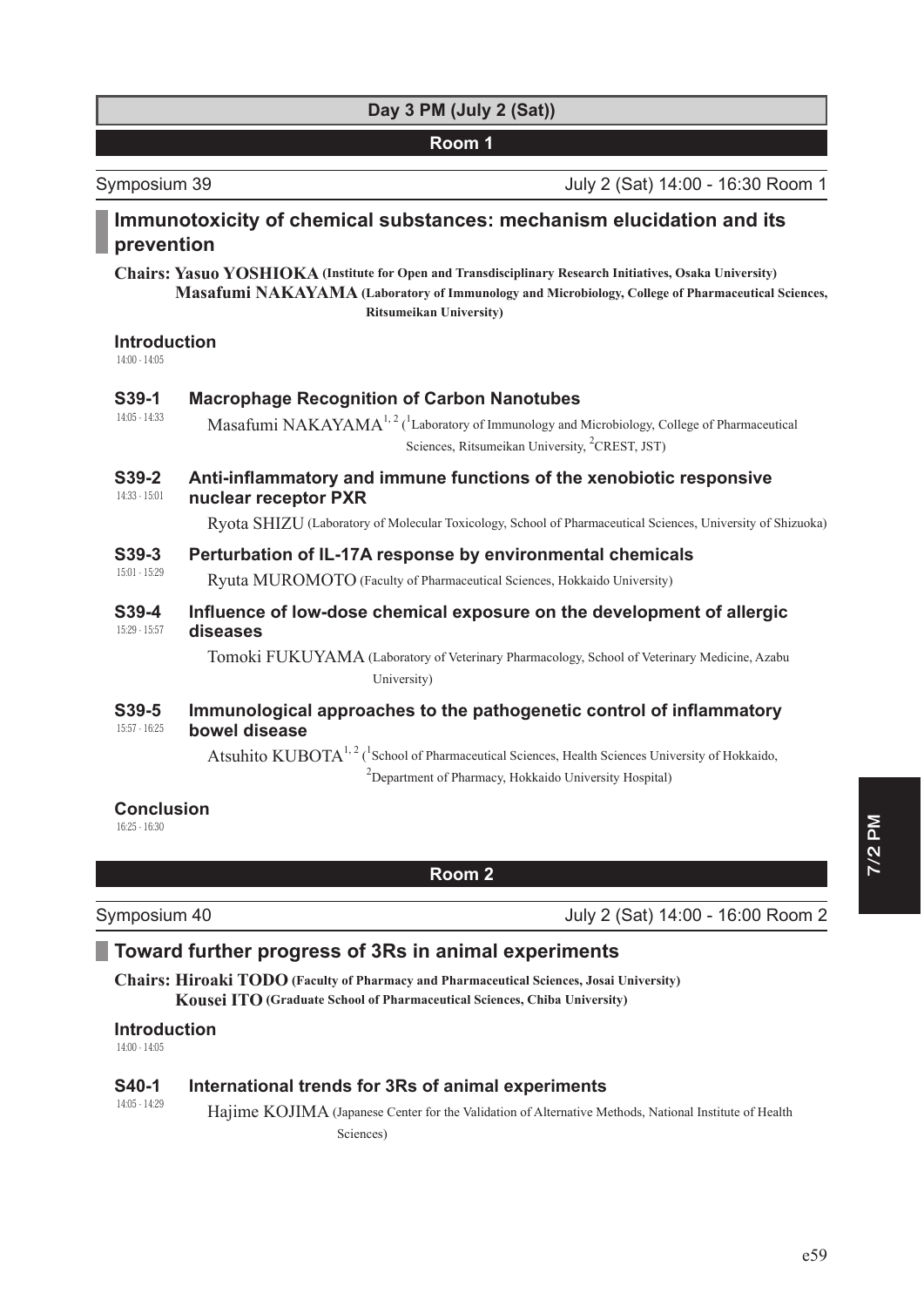#### 14:29 - 14:53 **640-2** Activities The Japanese Society for Alternatives to Animal Experiments has done and its issues

Masaharu AKITA ( Faculty of Family and Consumer Science, Department of Nutrition and Dietetics, Kamakura Women's University)

#### 14:53 - 15:17 **640-3** Development of a computational toxicology system that realizes toxicity **prediction based on the mechanism of toxicity**

Hiroshi YAMADA ( Toxicogenomics Informatics Project, National Institutes of Biomedical Innovation, Health and Nutrition)

#### 15:17 - 15:41 **640-4** Approaches and challenges of the 3Rs principle in assessing reproductive toxicity to higher predators (birds)

Takaharu KAWASHIMA (National Institute for Environmental Studies)

#### 15:41 - 16:00 **640-5** • Future action plan of the Japanese Society for Alternatives to Animal **Experiments**

Hiroaki TODO (Faculty of Pharmacy and Pharmaceutical Sciences, Josai University)

### **Room 3**

Symposium 41 July 2 (Sat) 14:00 - 16:30 Room 3

# **AI-Driven Biology and Toxicology**

**Chairs: Masatoshi HAGIWARA (Department of Anatomy and Developmental Biology, Graduate School of** 

**Medicine, Kyoto University)**

**Jun KANNO (National Institute of Health Sciences)**

### **Introduction**

14:00 - 14:02

#### 14:02 - 14:32 **641-1** Al-based omics data analyses and their applications to systems toxicology and drug discovery

Takeshi  $HASE^{1,2,3,4}$  (<sup>1</sup>The Systems Biology Institute, <sup>2</sup>SBX BioSciences, Inc, <sup>3</sup>Tokyo Medical and Dental University, Institute of Education, <sup>4</sup>Keio University, Faculty of Pharmacy)

### **641-2** Pre-emptive precision medicine with AI and genome information

14:32 - 15:02 Masatoshi HAGIWARA ( Department of Anatomy and Developmental Biology, Graduate School of Medicine, Kyoto University)

#### 15:02 - 15:32 **641-3** Data-driven drug target discovery using medical information and omics data - Challenge to idiopathic pulmonary fibrosis-

Yavoi NATSUME-KITATANI (National Institutes of Biomedical Innovation, Health and Nutrition)

15:32 - 16:02 **641-4** Genomic toxicology at single cell resolution

Hiroyuki ABURATANI (GenomeScience & Medicine Lab., RCAST, The University of Tokyo)

#### 16:02 - 16:20 S41-5 The prospects of the Toxicology AI from the view of Percellome Project

Jun KANNO (National Institute of Health Sciences, Center for Biological Safety and Research, Division of Cellular and Molecular Toxicology)

### **Discussion**

16:20 - 16:30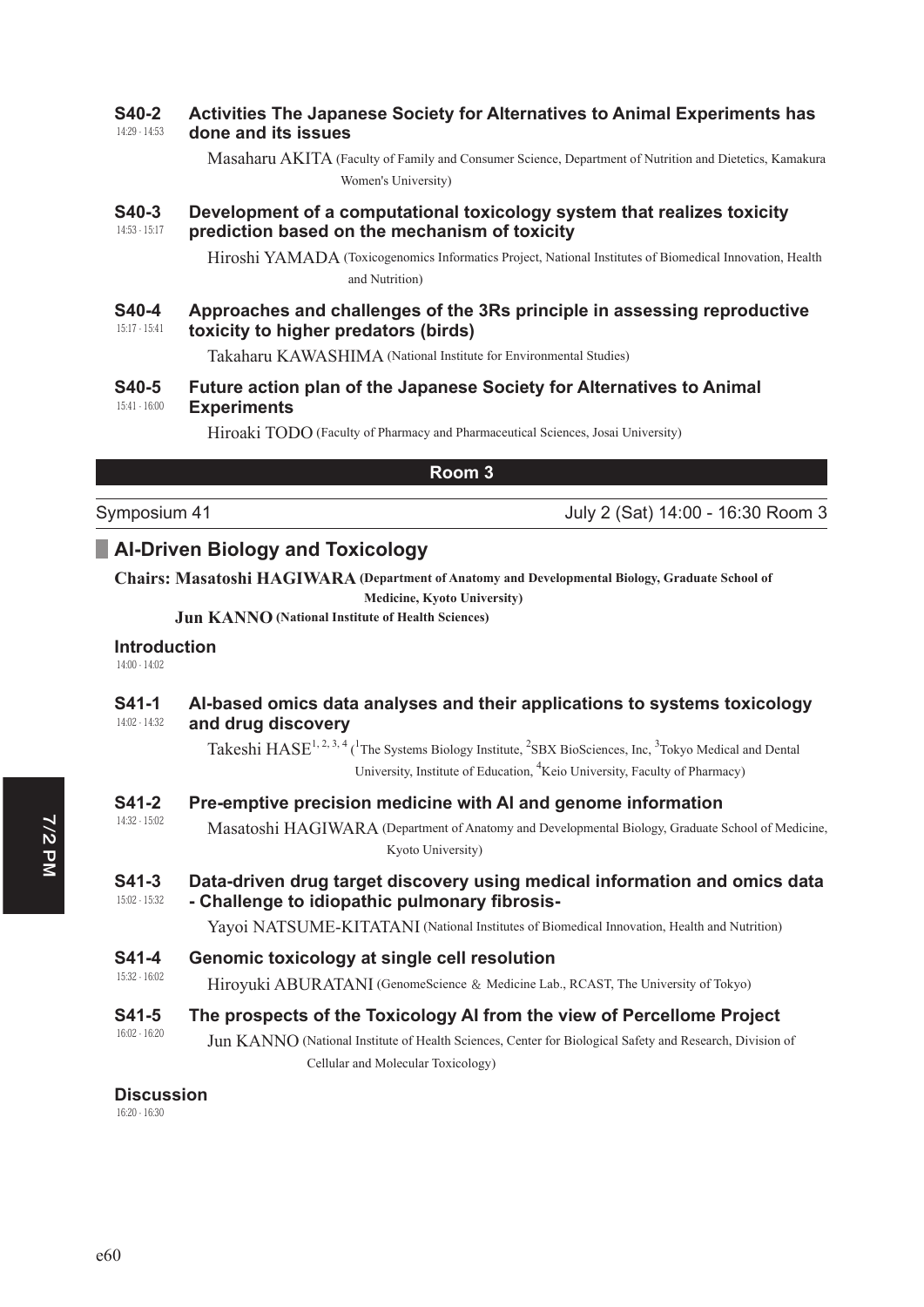**Chair: Keiichiro SATO (Pharmacokinetics and Safety Assessment Dept., Nippon Shinyaku Co., Ltd.)**

### **EL4** Global Assessment of the Impacts of Pharmaceutical Pollution

Alistair BOXALL (University of York)

Symposium 42 July 2 (Sat) 14:50 - 16:30 Room 4

# **Progress and Future Prospects of Research on Environmental Risk Assessment of Human Pharmaceuticals**

**Chairs: Akihiko HIROSE (National Institute of Health Sciences) Hiroshi YAMAMOTO** (Health and Environmental Risk Division, National Institute for Environmental **Studies)**

**S42-1** Introduction

14:50 - 15:00 Akihiko HIROSE (National Institute of Health Sciences)

#### 15:00 - 15:25 **642-2** Development of Environmental Monitoring and Simulation Methods for **Human Pharmaceuticals in Japanese River Water**

Norihiro KOBAYASHI (National Institute of Health Sciences)

15:25 - 15:50 **642-3** Ecotoxicity tests for human pharmaceuticals based on efficient testing strategy

> Hiroshi YAMAMOTO (Health and Environmental Risk Division, National Institute for Environmental Studies)

#### 15:50 - 16:15 **642-4** Development of ecotoxicity database and *in silico* approach considering uncertainty of the prediction for supporting environmental risk assessment **of human pharmaceuticals**

Takashi YAMADA ( Division of Risk Assessment, Center for Biological Safety Research, National Institute of Health Sciences)

# **Room 5**

Symposium 43 July 2 (Sat) 14:00 - 16:30 Room 5

# **DEM** Maternal hypothyroidism and developments of intelligence in children

**Chairs: Makiko KUWAGATA (Division of Cellular & Molecular Toxicology, National Institute of Health Sciences) Kentato TANEMURA** (Laboratory of Animal Reproduction and Development Graduate School of **Agricultural Science Tohoku University)**

### **Introduction**

14:00 - 14:02

| S43-1<br>$14:02 - 14:08$ | Perinatal hypothyroidism and developments of intelligence in children                              |
|--------------------------|----------------------------------------------------------------------------------------------------|
|                          | Makiko KUWAGATA (Division of Cellular and Molecular Toxicology, CBSR, National Institute of Health |
|                          | and Science)                                                                                       |
| S43-2<br>$14:08 - 14:43$ | The role of thyroid hormone in the developing central nervous system                               |
|                          | Noriyuki KOIBUCHI (Department of Integrative Physiology, Gunma University Graduate School of       |
|                          | Medicine)                                                                                          |

Educational Lecture 4 July 2 (Sat) 14:00 - 14:50 Room 4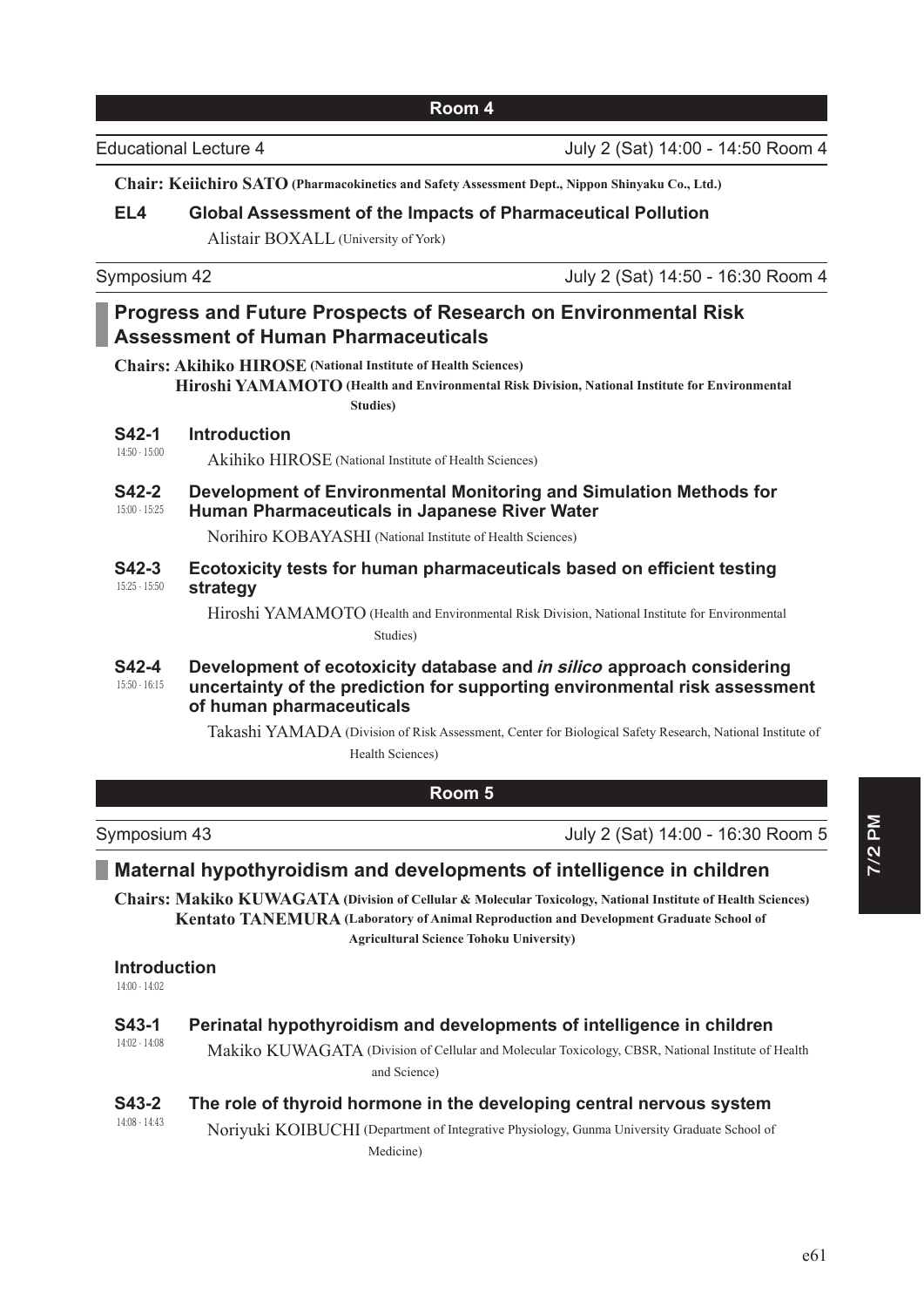### **643-3** Development of in vitro developmental neurotoxicity assessment

14:43 - 15:18 Yasunari KANDA (Division of Pharmacology, National Institute of Health Sciences)

#### 15:18 - 15:53 **643-4 Comparative Thyroid Assay: Current situation of a short-term in vivo** assay for thyroid hormone disrupting activity in maternal rats and their offspring as prescreen for potential developmental neurotoxicity

Tomoya YAMADA (Environmental Health Science Laboratory, Sumitomo Chemical Co., Ltd.)

#### 15:53 - 16:28 **643-5** Environmental factors that affect thyroid functions and future generations **health: Epidemiological perspectives**

Shoji F. NAKAYAMA ( Health and Environmental Risk Division, National Institute for Environmental Studies)

### **Conclusion**

16:28 - 16:30

**Room 6**

Symposium 44 **July 2 (Sat) 14:00 - 16:30 Room 6** 

# Clinical adverse events/side effects that are difficult to detect in general **toxicity studies -new approaches from nonclinical research Part II (Specifics)**

**Chairs: Izuru MIYAWAKI (Sumitomo Pharma Co., Ltd.) Tamio FUKUSHIMA (Shionogi Co & Ltd.)**

#### 14:00 - 14:02 **Introduction**

Izuru MIYAWAKI (Sumitomo Pharma Co., Ltd.)

#### 14:02 - 14:27 **644-1** More sensitive detection of retinal dysfunction using electroretinogram measurement (ERG) in nonclinical study

Naohisa UMEYA (Preclinical Research Unit, Sumitomo Pharma Co., Ltd.)

14:27 - 14:52 **644-2** An attempt to detect drug-induced psychiatric adverse events by evaluation of social behavior of pair-housed dogs living in EURO Guide-compliant cages

Miho MUKAI (SHIONOGI & CO., LTD.)

### **644-3** Immunogenicity of antibody therapeutics

14:52 - 15:17 Masayuki MISHIMA (Translational Research Division, Chugai Pharmaceutical)

#### 15:17 - 15:42 **644-4 • Translatability from nonclinical toxicology study data to clinical side effects** in case of oligonucleotide therapeutics

Keiichiro SATO (Pharmacokinetics and Safety Assessment Dept., Nippon Shinyaku Co., Ltd.)

#### 15:42 - 16:07 **644-5** Consideration of suicide attempts from behavioral pharmacology: relevance to psychotropic drugs

Yukihiro NODA<sup>1, 2</sup> (<sup>1</sup>Division of Clinical Sciences and Neuropsychopharmacology, Faculty of Pharmacy, Meijo University, <sup>2</sup>Clinical OMICs and Translation Research Center, Meijo University)

### **6 6 6 644-6 0 Mechanisms and prediction of severe cutaneous adverse drug reactions**

Yoshiro SAITO (Division of Medicinal Safety Science, National Institute of Health Sciences)

### **Conclusion**

16:29 - 16:30

16:07 - 16:29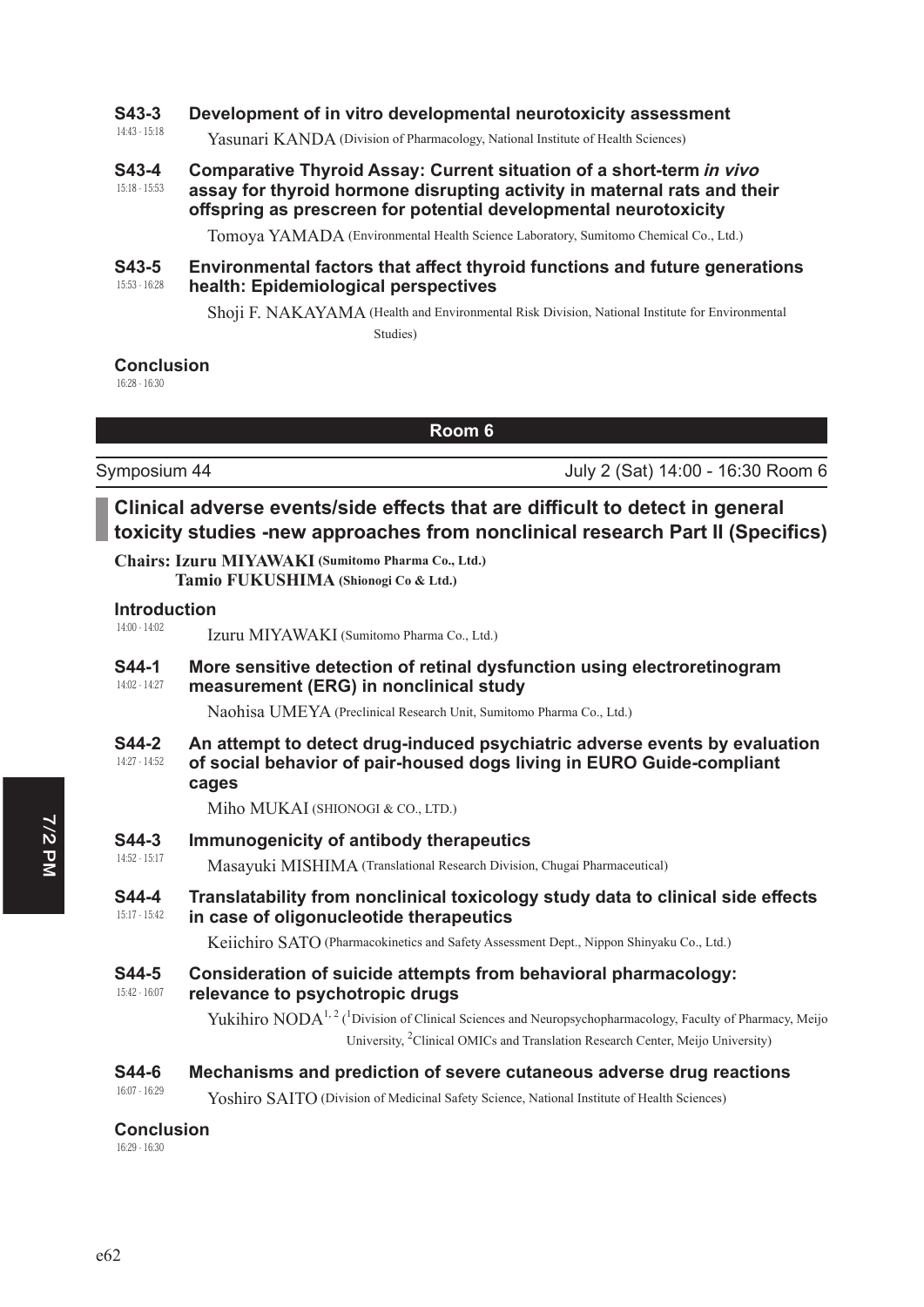# **Active career of Toxicologists -What value does a PhD bring to the toxicologist?-Chair: Yukinori AMANO (JSOT Science and Publicity Committee)** 14:00 - 14:13 **W6-1** Introduction of the survey Yukinori AMANO (JSOT Science and Publicity Committee) 14:13 - 15:00 **W6-2** Round-table discussion Panelists Kazuhiko MORI (Daiichi Sankyo RD Novare CO., LTD.) Hideshi TSUSAKI (Shin Nippon Biomedical Laboratories) Kouichi YOSHINARI ( Laboratory of Molecular Toxicology, School of Pharmaceutical Sciences, University of Shizuoka) Makoto SHIBUTANI ( Tokyo University of Agriculture and Technology, Institute of Agriculture, Cooperative Division of Veterinary Science) Moderator Yukinori AMANO (JSOT Science and Publicity Committee) Symposium 45 July 2 (Sat) 15:00 - 16:30 Room 7 **ICH E14/S7B Q&A Update and Prospects Chairs: Takashi YOSHINAGA (Advanced Biosignal Safety Assessment, Eisai Co., Ltd.) Katsuyoshi CHIBA ( Medicinal Safety-Precision Medicine, Daiichi Sankyo Pharma Development, Daiichi Sankyo, Inc.)** 15:00 - 15:05 **Introduction** Takashi YOSHINAGA (Advanced Biosignal Safety Assessment, Eisai Co., Ltd.) S45-1 **ICH E14/S7B Q&A: Best practice considerations for the in vitro assay**

15:05 - 15:20 Takashi YOSHINAGA (Advanced Biosignal Safety Assessment, Eisai Co., Ltd.)

15:20 - 15:35 **645-2** In vivo QT assay and integrated risk assessment for ICH E14/S7B Q&A

Katsuyoshi CHIBA ( Medicinal Safety-Precision Medicine, Daiichi Sankyo Pharma Development, Daiichi Sankyo, Inc.)

#### 15:35 - 16:00 **S45-3** Reviewer's (PMDA) considerations for *in vitro* and *in vivo* testing/evaluation **for ICH-S7B E14 S7B Q&A**

Satoshi TSUNODA (Pharmaceuticals and Medical Devices Agency)

### **Panel Discussion**

16:00 - 16:30

Workshop 6 July 2 (Sat) 14:00 - 15:00 Room 7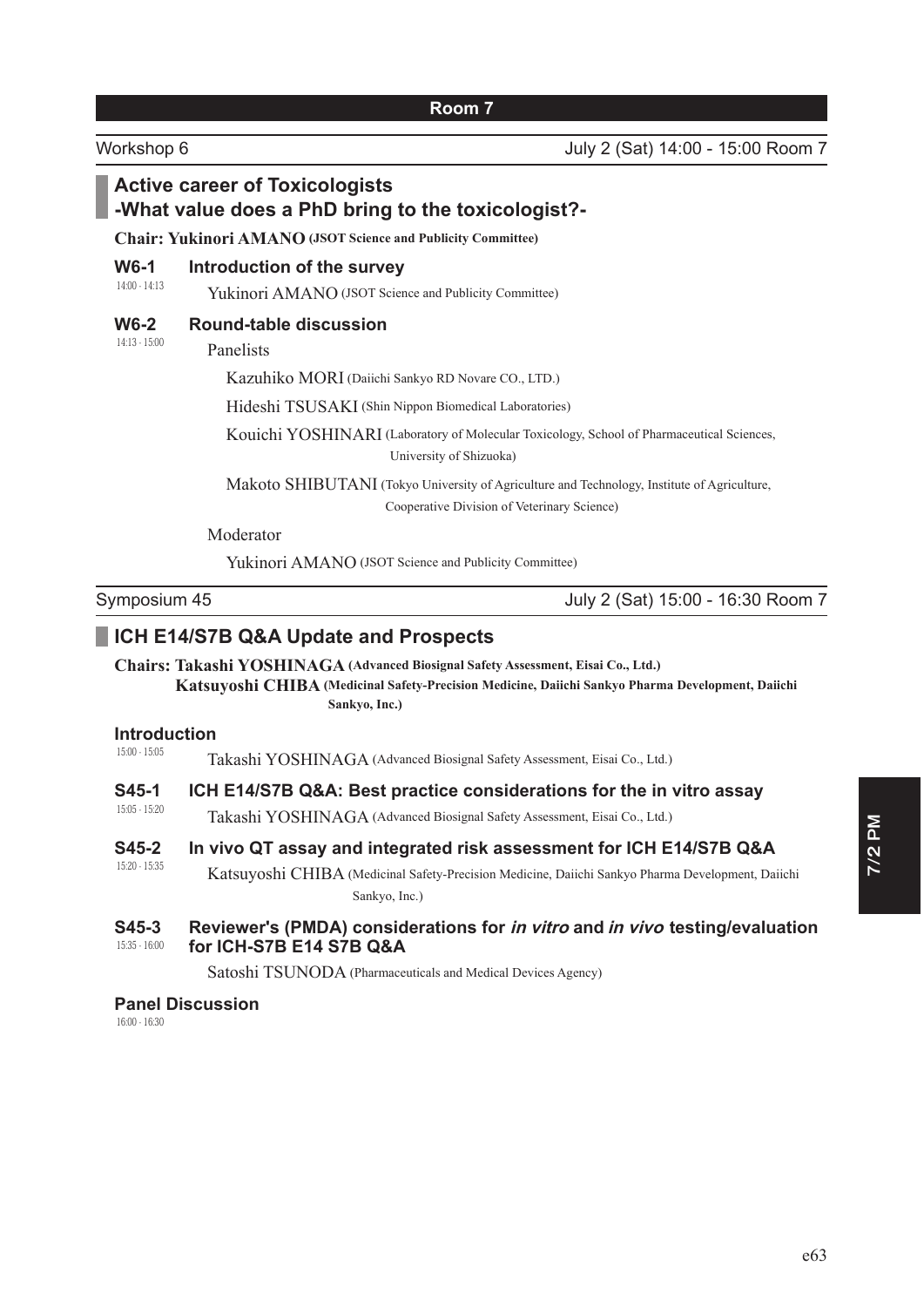| Room 8                                 |                                                                                                                                                                                                                                                                                         |  |
|----------------------------------------|-----------------------------------------------------------------------------------------------------------------------------------------------------------------------------------------------------------------------------------------------------------------------------------------|--|
| Workshop 7                             | July 2 (Sat) 14:00 - 16:00 Room 8                                                                                                                                                                                                                                                       |  |
|                                        | Non-clinical Safety study Issues in Pediatric Drug Development                                                                                                                                                                                                                          |  |
|                                        | Chairs: Yuhji TAQUAHASHI (Division of Cellular and Molecular Toxicology, Center for Biological Safety &<br><b>Research, National Institute of Health Sciences)</b>                                                                                                                      |  |
|                                        | Hiroshi MINESHIMA (Department of Drug Safety Research, Otsuka Pharmaceutical Co., Ltd.)                                                                                                                                                                                                 |  |
| <b>Introduction</b><br>$14:00 - 14:04$ |                                                                                                                                                                                                                                                                                         |  |
| $W7-1$<br>14:04 - 14:27                | Considerations on nonclinical safety studies for paediatric development: A<br><b>Regulatory Perspective</b>                                                                                                                                                                             |  |
|                                        | Jihei NISHIMURA (Pharmaceutical and Medical Devices Agency)                                                                                                                                                                                                                             |  |
| $W7-2$<br>14:27 - 14:50                | Case studies showing that toxicity studies in juvenile animals are not<br>warranted: Demonstration using a newly generated decision tree                                                                                                                                                |  |
|                                        | Hiroshi MINESHIMA <sup>1, 2</sup> ( <sup>1</sup> Department of Drug Safety Research, Otsuka Pharmaceutical Co., Ltd., <sup>2</sup> Non-<br>Clinical Evaluation Expert Committee, Drug Evaluation Committee, Japan                                                                       |  |
|                                        | Pharmaceutical Manufactures' Association of Japan)                                                                                                                                                                                                                                      |  |
| $W7-3$<br>$14:50 - 15:13$              | Case studies requiring juvenile animal study and minimal study design<br>considerations                                                                                                                                                                                                 |  |
|                                        | Kiyoshi MATSUMOTO <sup>1, 2</sup> ( <sup>1</sup> Non-Clinical Evaluation Expert Committee, Drug Evaluation Committee,<br>The Japan Pharmaceutical Manufactures' Association of Japan, <sup>2</sup> Strategy<br>and Operations, Preclinical and Translational Sciences, Research, Takeda |  |
|                                        | Pharmaceutical Company Limited)                                                                                                                                                                                                                                                         |  |
| $W7-4$<br>$15:13 - 15:53$              | Pharmacokinetics at the developmental stage of children and juveniles<br>Motoharu KAKIKI (Global Drug Metabolism and Pharmacokinetics, Eisai Co., Ltd.)                                                                                                                                 |  |
| $W7-5$<br>$15:53 - 16:00$              | For S11; What issues are to be considered from now on?<br>Yuhji TAQUAHASHI (Division of Cellular and Molecular Toxicology, Center for Biological Safety &                                                                                                                               |  |

Research, National Institute of Health Sciences)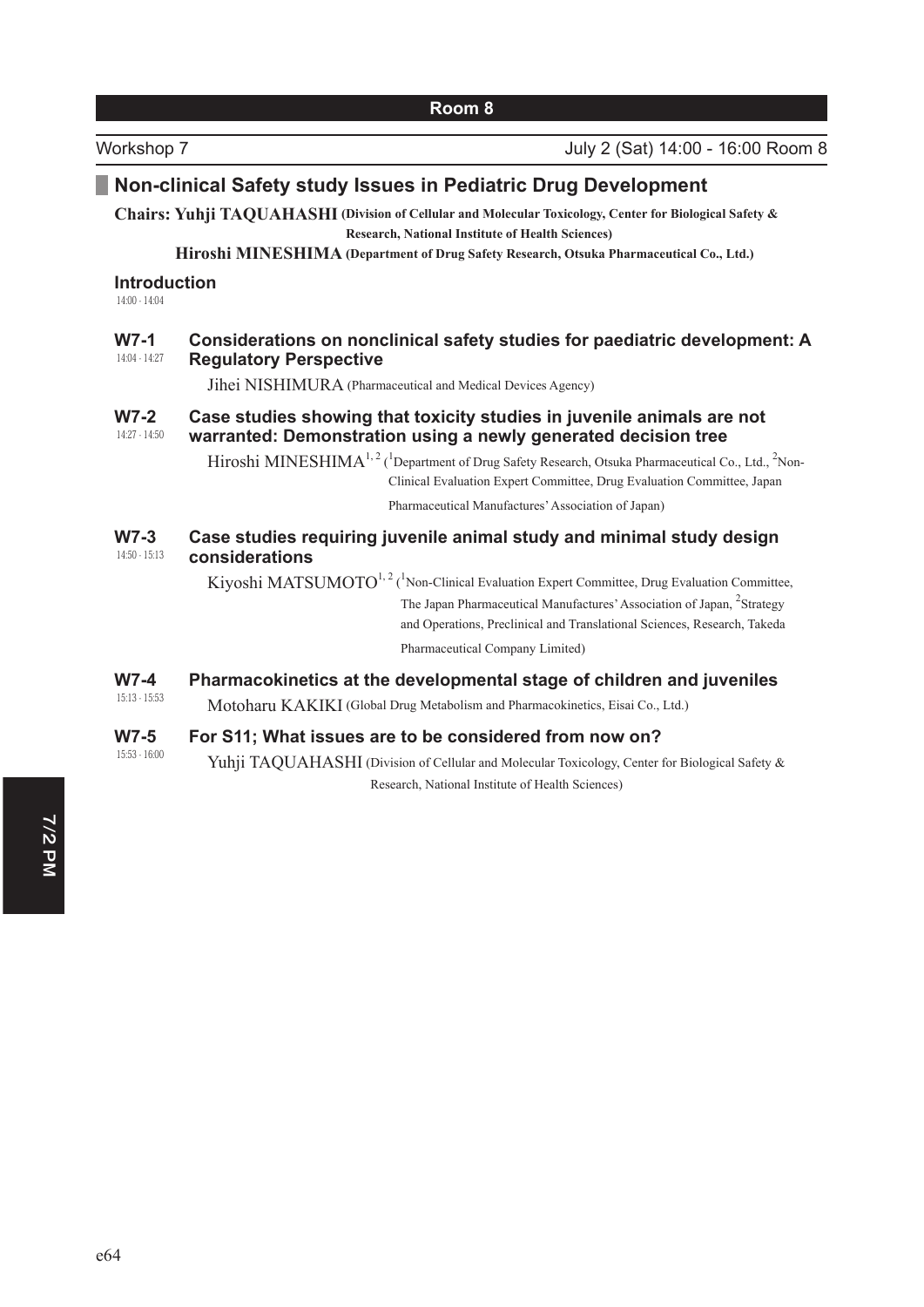# **Poster Session**

P- $\bullet$ E: Candidates for the Excellent Presentation Award

P- $\bullet$ S: Candidates for the Student Poster Award

### Day 1 PM (June 30 (Thu) 17:30 - 18:30) Poster&Exhibition Room

# Pharmaceutical drugs (chemicals)

#### $P-1E$ Numerization of pathological images by representation learning oriented to support non-clinical studies

Tadahaya MIZUNO (Laboratory of Molecular Pharmacokinetics Graduate School of Pharmaceutical Sciences The University of Tokyo)

## **Biopharmaceuticals**

#### $P-2E$ Withdrawal

 $P-3E$ Using in vivo two-photon microscopy to validate the concept that anti-CD137 antibody activated by extracellular ATP reduces systemic immune activation

Chisato KANEKO (Translational Research Division, Chugai Pharmaceutical Co., Ltd.)

# Agricultural chemicals

#### $P-4E$ Adverse outcome pathway (AOP)-based approach for assessing the combined neurotoxic effects of multiple pesticides

Tetsushi HIRANO (Faculty of Pharmaceutical Sciences, University of Toyama)

# **Metals**

#### **P-5S** Cadmium inhibits HTR-8/SVneo trophoblast cell migration

Shoko OGUSHI (Department of Life Science, Faculty of Science and Engineering, Setsunan University)

#### **P-6S** Disruption of selenium metabolism by methylmercury and repair effects of super sulfides

Runa KUDO (Division of Molecular-biology and Metabolism, Department of Pharmaceutical Sciences, Tohoku University)

#### Withdrawal **P-7S**

#### $P-8E$ The molecular mechanism of PPAR<sub>O</sub>-regulated cadmium renal toxicity

Chikage MORI (Laboratory of Pharmaceutical Health Sciences, School of Pharmacy, Aichi Gakuin University)

 $P-9S$ Involvement of reactive oxygen species in the toxicity of methylmercury in cultured normal rat cerebellar astrocytes and effects of antioxidants

Shoto SASAKI (Department of Physiology, Graduate School of Pharmacy, Meijo University)

**P-10E** Molecular mechanism for arsenite-mediated dysfunction of bloodcoaquiation systems in human vascular endothelial cells and smooth muscle cells

> Tsuyoshi NAKANO (Department of Environmental Health, Faculty of Pharmaceutical Sciences, Tokyo University of Science)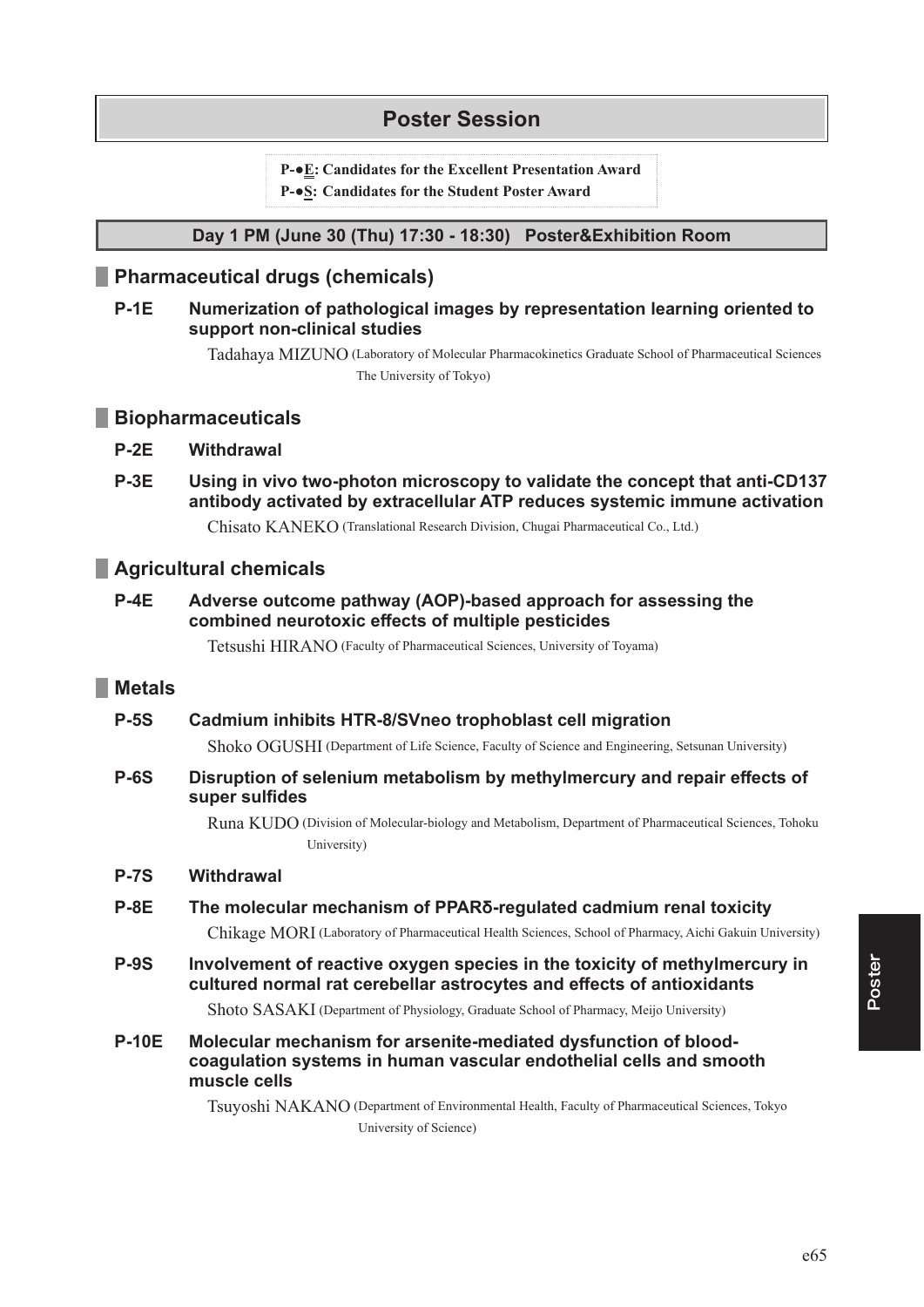### **P-11S** Induction of metallothionein expression in vascular and perivascular adipose tissue of mice treated with a single administration of arsenite

Ayumu ISEKI ( Department of Environmental Health, School of Pharmacy, Tokyo University of Pharmacy and Life Sciences)

### **P-12E** Molecular mechanism of arsenic-induced hypertension: Inhibition of the vasoprotective axes of the renin-angiotensin system by arsenite

Md. Shiblur  $\text{RAHAMAN}^{1,2}$  (<sup>1</sup>Department of Environmental and Preventive Medicine, Jichi Medical University, <sup>2</sup>Department of Environmental Science and Disaster Management, Noakhali Science and Technology University)

# **Foods, food additives, and food contaminants**

**P-13S** Investigation for chemicals to form glycidol hemoglobin-adduct and influential factors on hemoglobin-adducts formation

Moeka TASHIRO (School of Food and Nutritional Sciences, University of Shizuoka)

**P-14S** Pharmacokinetic study and 28-day repeated oral toxicity study of Enniatin B **in mice**

> $Ryota OJIRO^{1, 2}$  (<sup>1</sup>Laboratory of Veterinary Pathology, Tokyo University of Agriculture and Technology, <sup>2</sup>Cooperative Division of Veterinary Sciences, Graduate School of Agriculture, Tokyo University of Agriculture and Technology)

# **Environmental pollutants**

### **P-15S** Mechanism of lead-induced increase in susceptibility to ferroptosis by disturbing iron and selenium metabolism

Satoru SHIINA (Laboratory of Molecular Biology and Metabolism, Department of Pharmaceutical Sciences, Tohoku University)

**P-16S** Cytotoxicity evaluation considering the deterioration state of microplastics **in the environment**

Yudai IKUNO (Grad. Sch. Pharm. Sci., Osaka Univ.)

**2.17E** Characterization of clotting factor IX splicing variant 2 by cultured cell **method and AlphaFold2** 

Kanami WATANABE (Division of Toxicology, Department of Veterinary Medicine, Kitasato University)

**P-18S** PI3K suppression via modification of methyl vinyl ketone, a type of reactive carbonyl species

> Atsushi MORIMOTO ( Graduate School of Medicine, Dentistry, and Pharmaceutical Sciences, Department of Medicinal Pharmacology, Okayama University)

**P-19E** Novel applications of used tea leaves that contribute to reduction of **environmental toxicity**

Takehiro NAKAMURA (Faculty of Pharmacy, Kindai University)

**P-20S** Recovery from methylmercury-induced sensory impairment: The possibility of sensory neurogenesis in the dorsal root ganglion

Marika ABE (Shibuya Senior High School)

**21E** Effects of particulate matter exposure on intracellular entry of SARS-CoV-2 Raga ISHIKAWA (Graduate School of Engineering, Kyoto University)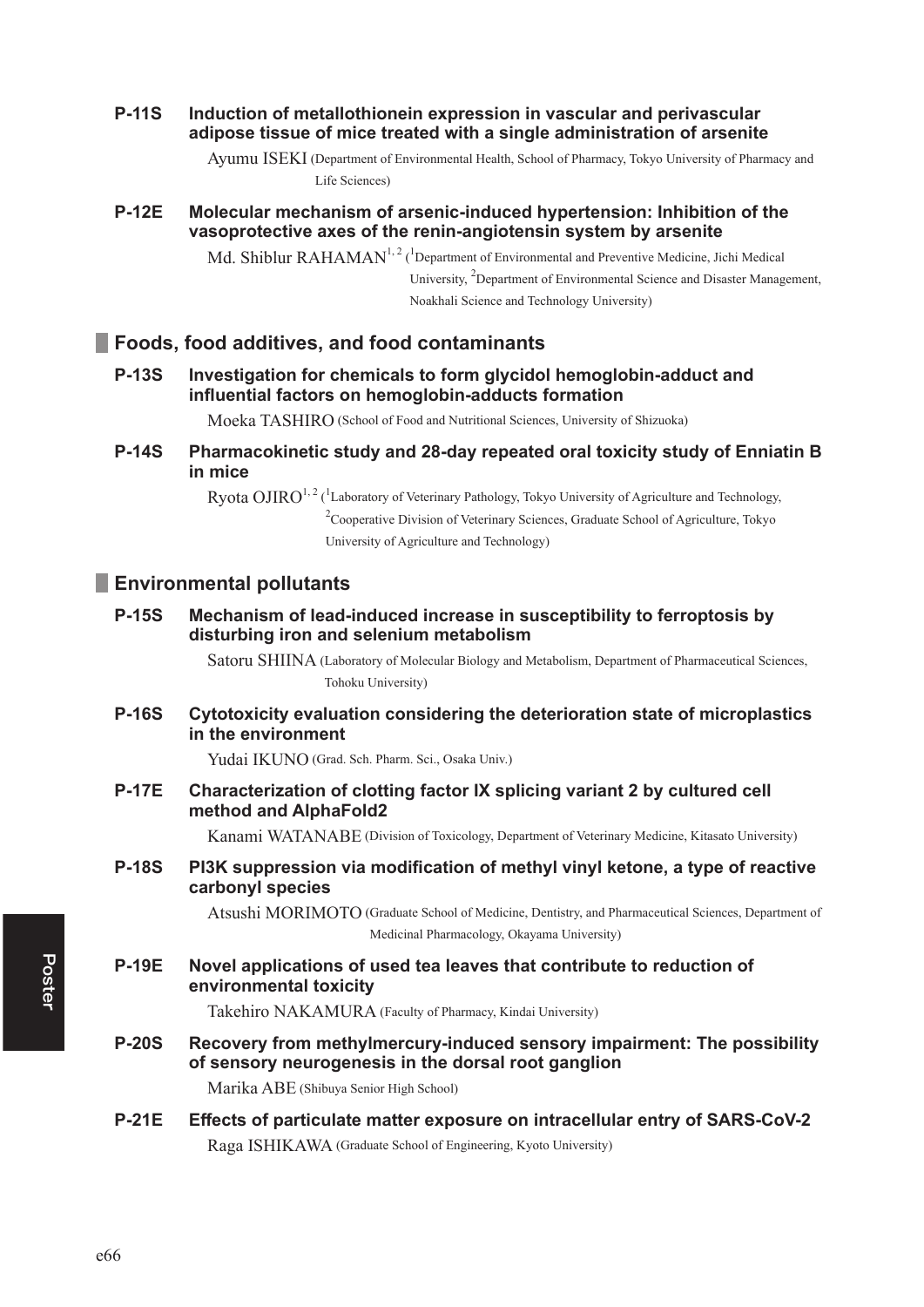**P-22E** Residues of neonicotinoids and fipronil in paddy fields and duck eggs: Do ducks transform and accumulate these substances to egg products?

Kraisiri KHIDKHAN (Department of Pharmacology, Faculty of Veterinary Medicine, Kasetsart University)

# Endocrine disruptors

Developmental effects of single and binary exposure to estrogenic endocrine **P-23S** disrupting chemicals on zebrafish

> Rehab Youssef AHMED<sup>1, 2</sup> (<sup>1</sup>Department of Veterinary Medicine, Obihiro University of Agriculture and Veterinary Medicine, <sup>2</sup>Department of Poultry Diseases, Faculty of Veterinary Medicine, Aswan University)

# Nanomaterials

**P-24S** Suppression of placental trophoblast syncytialization by silver nanoparticles through induction of reactive oxygen species

Yuii SAKAHASHI (Grad. Sch. Pharm. Sci., Osaka Univ.)

**P-25E** Two-year toxicity study of multi-walled carbon nanotubes (MWCNT) in F344 rats by an intermittent intratracheal administration

Ai MAENO (Tokyo Metropolitan Institute of Public Health)

### Nervous system

#### **P-26S** The role of IL-1ß in Acrylamide-induced Neurotoxicity in mice

Alzahraa A. M FERGANY<sup>1, 2</sup> (<sup>1</sup>Occupational and Environmental Health, Department of Pharmaceutical Science, Tokyo University of Science, <sup>2</sup>Genetics and Genetic Engineering in Department of Animal Husbandry and Animal Wealth Development, Faculty of Veterinary Medicine, Alexandria University, Egypt)

**P-27S** Ameliorative effect of Ginkgo biloba extract-based formula (GBE) and alphaglycosyl isoquercitrin (AGIQ) on LPS-induced depression model in rats

Wen ZENG (Laboratory of Veterinary Pathology, Tokyo University of Agriculture and Technology)

**P-28S** Search for Epigenetically-modified Genes in the Hippocampus Linking to the **Enhancement of Neural Functions by Continuous Exposure to Curcumin** from Fetal Stages in Rats

Oian TANG<sup>1, 2</sup> (<sup>1</sup>Laboratory of Veterinary Pathology, Tokyo University of Agriculture and Technology,

 $2^{\circ}$ Cooperative Division of Veterinary Sciences, Graduate School of Agriculture, Tokyo University of Agriculture and Technology)

**P-29S** The effect of the use of Cannabidiol during pregnancy on fetal neurogenesis

> Miyuki YAGI (Department of Pharmacokinetics, School of Pharmacy and Pharmaceutical Sciences, Hoshi University)

**P-30S** Validation of prediction method of addiction-inducing drug based on electrical activity of cultured human iPS cell-derived dopamine neurons

Yuto ISHIBASHI (Graduate School of Engineering, Tohoku Institute of Technology)

## **Liver**

**P-31S** The usefulness of human cytochrome P450 inhibition data for evaluating drug-induced liver injury

> Misaki IWATA (Laboratory of Molecular Toxicology, School of Pharmaceutical Sciences, University of Shizuoka)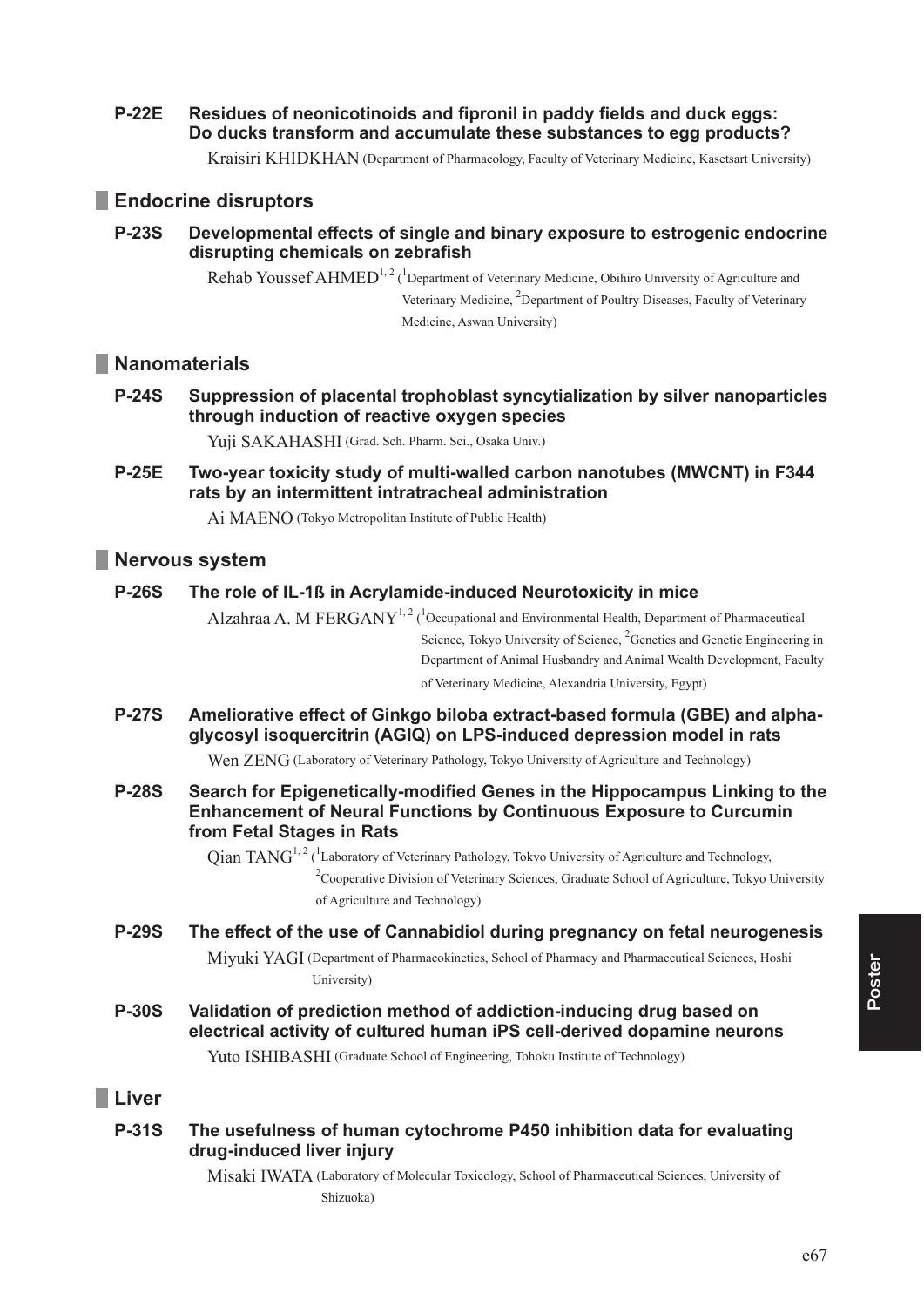| <b>P-32E</b>  | Elucidation of SARS-CoV-2-induced liver injury using liver-on-a-chips<br>Sayaka DEGUCHI (Center for iPS Cell Research and Application (CiRA), Kyoto University)                                                   |
|---------------|-------------------------------------------------------------------------------------------------------------------------------------------------------------------------------------------------------------------|
| <b>P-33S</b>  | Expression analysis of mitophagy indicator AMBRA1 in a rat model of fatty<br>liver                                                                                                                                |
|               | Emika HARA (Laboratory of Veterinary Pathology, Faculty of Agriculture, Tokyo University of Agriculture and<br>Technology)                                                                                        |
| <b>P-34E</b>  | Understanding the drug-induced hepatotoxicity in rats<br>-Involvement of the CYP1A1 inhibition-mediated activation of the aryl<br>hydrocarbon receptor (AHR)-                                                     |
|               | Tomomi YODA <sup>1, 2</sup> ( <sup>1</sup> Preclinical Research Unit, Sumitomo Pharma Co., Ltd., <sup>2</sup> Laboratory of Molecular<br>Toxicology, School of Pharmaceutical Sciences, University of Shizuoka)   |
| <b>P-35E</b>  | Formation mechanism of acetamide-induced large micronuclei in rat<br>hepatocytes                                                                                                                                  |
|               | Norifumi TAKIMOTO <sup>1, 2</sup> ( <sup>1</sup> Division of Pathology, National Institute of Health Sciences, <sup>2</sup> Laboratory of<br>Veterinary Medicine, Tokyo University of Agriculture and Technology) |
| <b>P-36S</b>  | Evaluating the Efficacy and Safety of Novel Antifibrotic Agents Using a<br>Nonalcoholic Steatohepatitis (NASH) Organoid Model                                                                                     |
|               | Kiwamu TANABE (Department of Veterinary, Faculty of Agriculture, Tokyo University of Agriculture and<br>Technology)                                                                                               |
| <b>P-37S</b>  | Associations of influences on autophagy activity with liver steatosis and<br>hepatocellular hypertrophy of chemical substances                                                                                    |
|               | Yuma HAYAKAWA (Laboratory of Molecular Toxicology, School of Pharmaceutical Sciences, University of<br>Shizuoka)                                                                                                  |
| <b>P-38S</b>  | A mechanism for the nuclear receptor PXR-mediated suppression of liver<br>cancer progression                                                                                                                      |
|               | Takumi SATO (Laboratory of Molecular Toxicology, Graduate School of Integrated Pharmaceutical and<br>Nutritional Sciences, University of Shizuoka)                                                                |
| <b>P-39S</b>  | Quantitative analysis of mCyp1a2 expression during mouse liver<br>development and identification of the time of formation of Zonation structure                                                                   |
|               | Mako ICHIKAWA (Department of Pharmacokinetics, School of Pharmacy and Pharmaceutical Sciences, Hoshi<br>University)                                                                                               |
| <b>Kidney</b> |                                                                                                                                                                                                                   |
| <b>P-40S</b>  | In vitro evaluation of drug-induced kidney injury considering drug<br>transporters                                                                                                                                |
|               | Daichi HIGUCHI (Faculty of Pharmaceutical Sciences, Institute of Medical Pharmaceutical and Health<br>Sciences, Kanazawa University)                                                                              |
| <b>P-41S</b>  | Pathophysiological analysis of the kidneys of obese type 2 diabetic model<br>SDT fatty rats fed high-sucrose/high-fat diet and comparison between males<br>and females                                            |
|               | Kana WATANABE (Dept. Nutri. Sci. Food Safety, Fac. Applied Bioscience, Graduate School of Tokyo Univ.<br>of Agricul.)                                                                                             |
| <b>P-42S</b>  | Sex differences in expression of renal tubular membrane proteins in SRY<br>transgenic mice                                                                                                                        |
|               | Saho SUGIMOTO (Department of Bio-informational Pharmacology, University of Shizuoka)                                                                                                                              |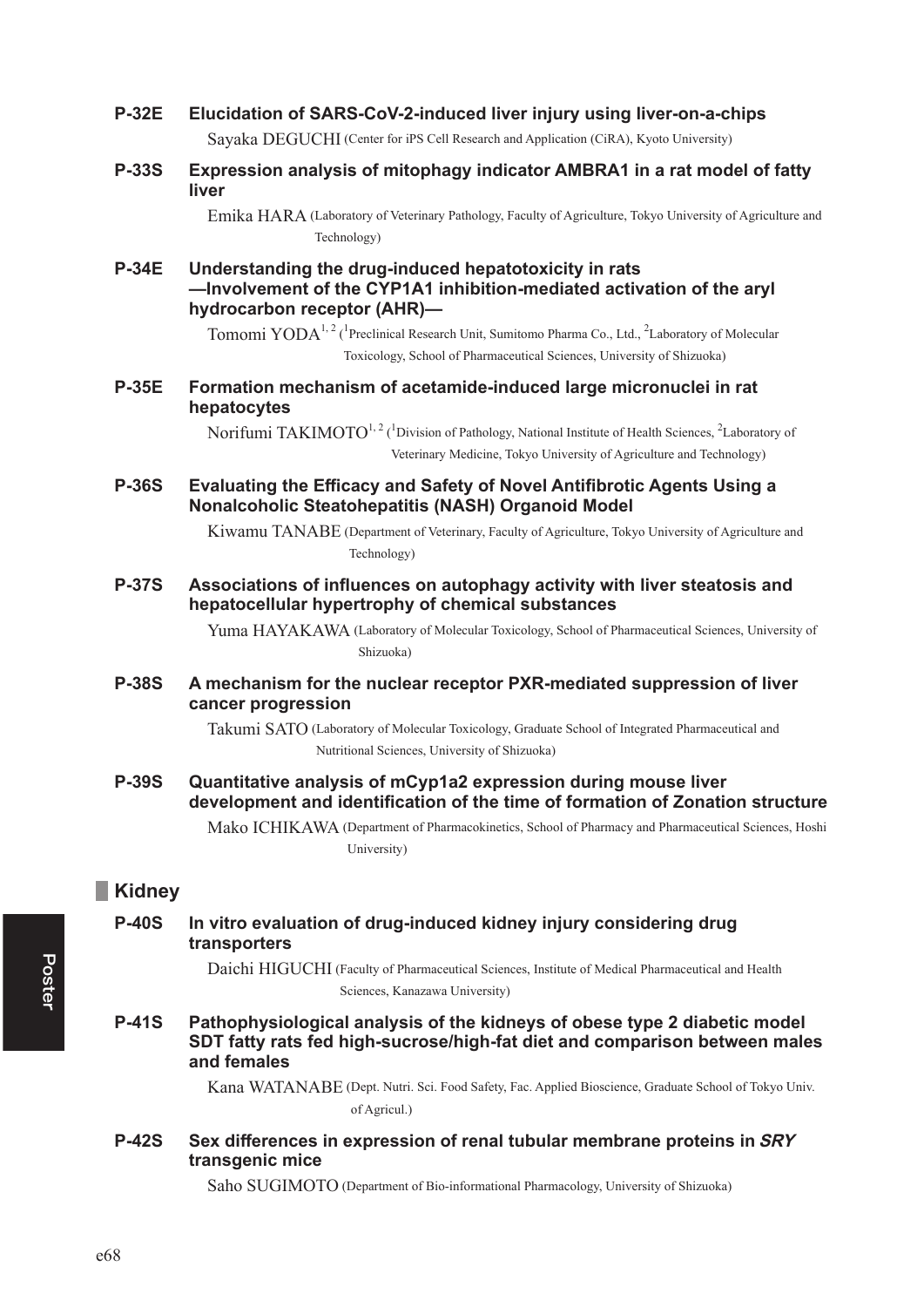# **Cardio vascular system**

**P-43S** Proarrhythmia risk assessment of CiPA compounds using electro-mechanical window in human iPS cell-derived cardiomyocytes

> Shota YANAGIDA<sup>1, 2</sup> (<sup>1</sup>Division of Pharmacology, National Institute of Health Sciences, <sup>2</sup>Division of Pharmaceutical Sciences, Graduated School of Medicine, Dentistry and Pharmaceutical

Sciences, Okayama University)

**P-44S** Analysis of β-adrenergic receptor signaling in contractile function of human **IPS cell-derived cardiomyocytes** 

Wataru KUNII (Department of Bio-informational Pharmacology, University of Shizuoka)

**P-45S** Pretreatment of phosphodiesterase type 5 inhibitor attenuates combretastatin A4 disodium phosphate derived myocardial damage in rats

> Yoshiyasu NAGASHIMA (Department of Veterinary Pathophysiology and Animal Health, Faculty of Agriculture, University of Tokyo)

**P-46S** Maturation of human iPSC derived cardiomyocyte by continuous electrical **pacing stimulation** 

Rin WATANABE (Department of Bio-informational Pharmacology, University of Shizuoka)

**P-47S** The effect of estrogens on hERG screening Mana SUGIMOTO (Department of Bio-informational Pharmacology, University of Shizuoka)

# **D** Other organs or system

**P-48E** Detailed investigation of bone marrow toxicity induced by anticancer drugs **in various animals** 2

Yoko NISHINO (Global Drug Safety, Eisai Co., Ltd.)

**P-49E** Exploration of a novel pathological factor in peritoneal deterioration induced **Exp. 1** Iona-term peritoneal dialysis

> Taiki MIHARA (Department of Veterinary Pharmacology, Graduate School of Agricultural and Life Sciences, The University of Tokyo)

# **Fig. 3** Reproductive and developmental toxicology

**P-50S** Paternal exposure to methylphenidate induces ADHD-like behavioral phenotypes and altered gene expressions in mouse offspring

> Ryota NAKANO (Division of Toxicology, Department of Pharmacology, Toxicology and Therapeutics, Showa University School of Pharmacy)

**P-51E** Study on Teratogenicity of Compound X: Inhibition of the Sonic Hedgehog **Pathway Induces the Teratogenicity** 

Riki KAWAMOTO (Safety Research Laboratories, Ono Pharmaceutical Co., Ltd.)

**P-52E** Exposure to acephate during early life stages alters sexual maturation and reproductive systems in male and female mice

> Takahiro SASAKI ( Laboratory of Animal Reproduction and Development, Graduate School of Agricultural Science, Tohoku University)

**P-53S** Effects of chemical activation of the nuclear receptor CAR on the development of infant mice

> Sarii TASHIRO (Laboratory of Molecular Toxicology, School of Pharmaceutical Sciences, University of Shizuoka)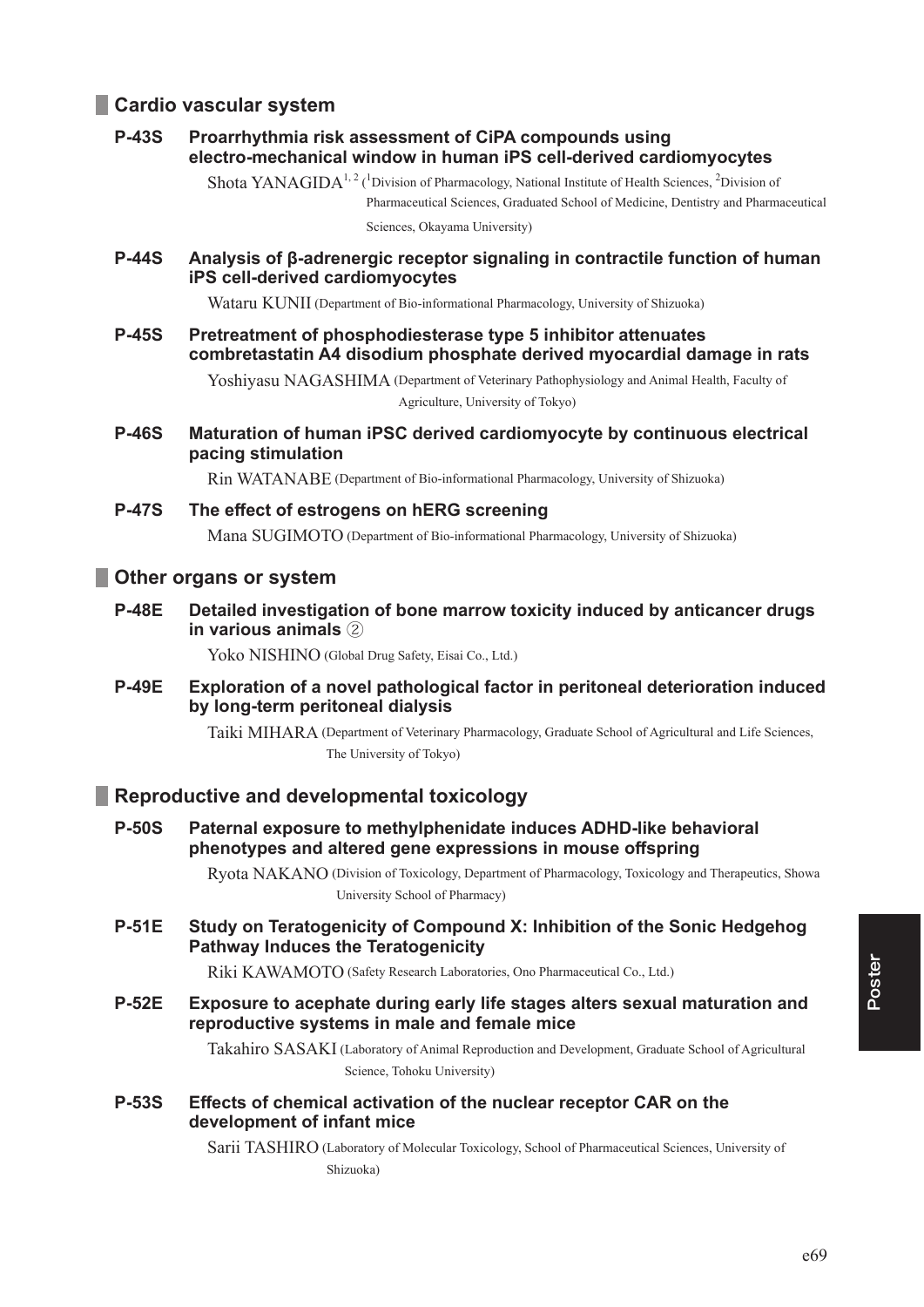**P-54S** Prenatal exposure to Poly(I:C) induces behavioral abnormalities due to abnormal brain morphogenesis

Niina KIRIYAMA (Kindai University Graduate School of Science and Engineering Faculty of Science)

- **P-55E** Pediatric drug influences on social behavior in juvenile rats Atsunori HATTORI (Laboratory for Drug Discovery and Development, Shionogi & CO., LTD.)
- **P-56S** Effects of environmental stress on lymphoid cells derived from human iPS cells

Tomomi SHIMAZU (Graduate School of Pharmaceutical Sciences, Yokohama University of Pharmacy)

**P-57S** Validation of brain neuronal differentiation tracer mice for improvement developmental neurotoxicity evaluation

Kanoko TATSUMI (Gifu Pharmaceutical University)

**P-58S** Imaging analysis of the offspring brain in a model of maternal hypothyroidism

Kazuma MORI (Gifu Pharmaceutical University)

# Genetic toxicology

**P-59F** Examination of automated micronucleus observation using Al-based image analysis

Takumi NUKAGA (Shiseido Co., Ltd Brand Value R&D Institute)

# **Carcinogenicity**

#### **P-60E** The Establishment of the normal dog bladder organoid culture model evaluated the carcinogenic toxicity of chemical substance

Haru YAMAMOTO<sup>1, 2</sup> (<sup>1</sup>Laboratory of Veterinary Pharmacology, Tokyo University of Agriculture and Technology, <sup>2</sup>Co., Ltd AIRDEC mini)

**P-61S** Lobe-specific appearance of SOX9-positive hepatocytes in the liver of rats given a hepatocarcinogen, furan

Meili SOMA (Graduate School of Animal Health Technology, Yamazaki)

### **Behavioral toxicology**

#### **P-62S** The effect of TFLX in developmental period on the neurobehavior and gut microbiota in adult mice

Ayano HASEGAWA (Laboratory of Animal Reproduction and Development, Graduate School of Agricultural Science, Tohoku University)

### **Immunotoxicology**

**P-63E** Determination of key residues in MRGPRX2 to enhance pseudo-allergic reactions induced by fluoroquinolones

Eri HAMAMURA (Medicinal Safety Research Laboratories, Daiichi Sankyo Co., Ltd.)

**P-64E** Possible interaction of low dose ozone gas exposure with percutaneous oxygen saturation and pro-inflammatory responses in a mouse model of asthma and acute lung injury - Dose response study

Chiharu OHIRA (Pharmacology Lab, Vet Med, Azabu Univ)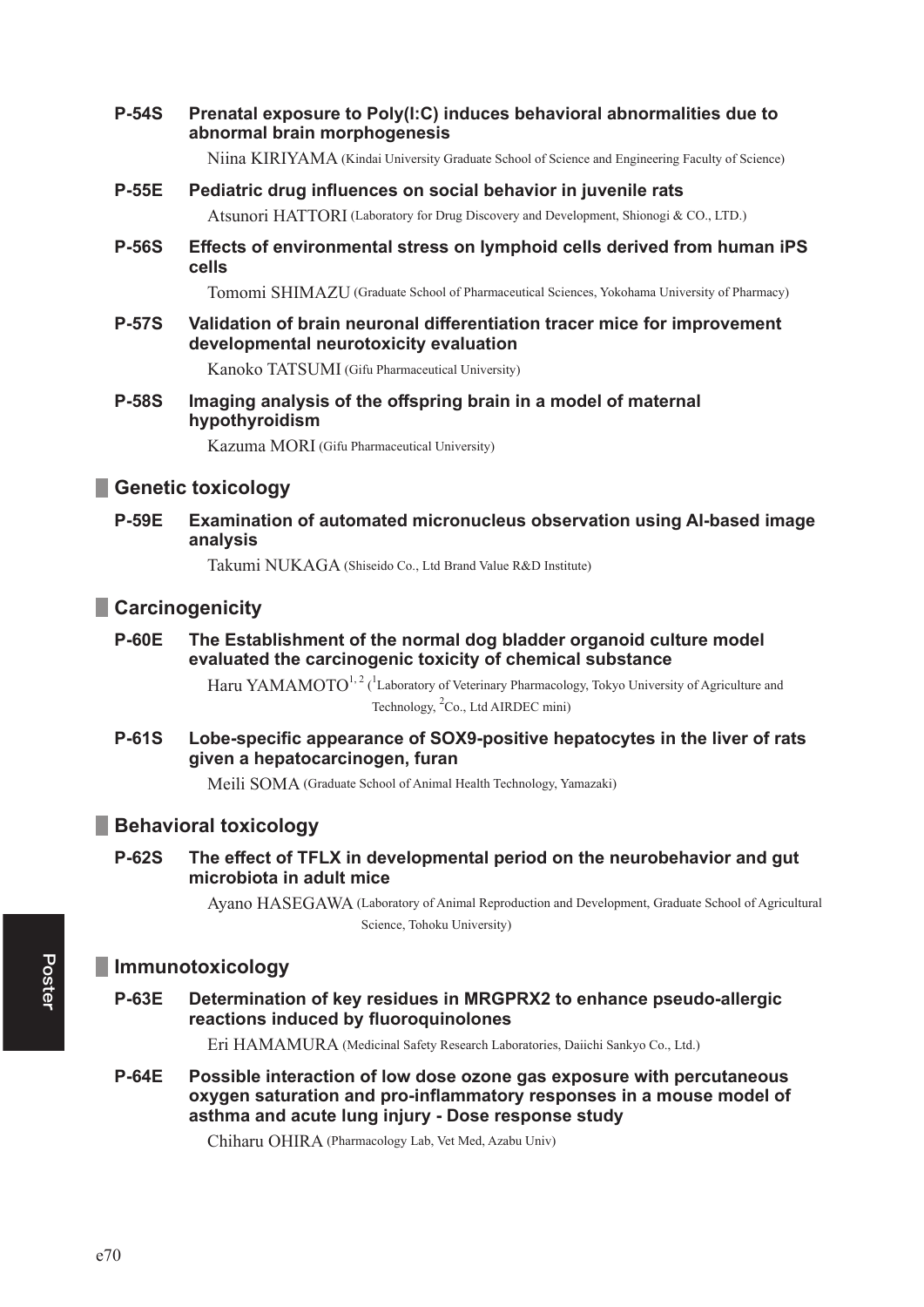# **Cytotoxicity**

#### Search for exogenous chemicals that cause a-synuclein aggregation **P-65S**

Rvohei MIKI (Department of Medicinal Pharmacology, Graduate School of Medicine, Dentistry and Pharmaceutical Sciences, Okayama University)

**P-66E** Pentacyclic triterpenoid ursolic acid induces apoptosis with mitochondrial dysfunction in adult T-cell leukemia MT-4 cells to promote surrounding cell growth

Mengyue SHEN (University of Occupational and Environmental Health, Japan)

# Oxidative stress

**P-67S** The inhibitory effects of reactive sulfur species (RSS) on oxidative stress-induced parthanatos

Yutaro YAMADA (Lab. of Health Chem., Grad. Sch. of Pharmaceut. Sci., Tohoku Univ.)

**P-68S** Antioxidant systems involved in the vulnerability of the proximal tubule S3 region to cisplatin

Hiroki TAGUCHI (Faculty of Pharmaceutical Sciences, Tokushima Bunri University)

# **Nechanisms of toxicity**

**P-69S** Analysis of the role of acyl-CoA synthetase long-chain family member 4 in paraquat-induced pulmonary toxicity

Yuki TOMITSUKA (Sch. of Pharmacy, Showa University)

**P-70F** Role of respiratory uncoupling in drug-induced mitochondrial permeability transition

> Akinori TAKEMURA (Laboratory of Biopharmaceutics, Graduate School of Pharmaceutical Sciences, Chiba University)

**P-71S** Molecular basis of the species difference between humans and rodents in liver tumor promotion by the nuclear receptor CAR

> Natsuki MAKIDA (Laboratory of Molecular Toxicology, School of Pharmaceutical Sciences, University of Shizuoka)

**P-72S** Contribution of unfolded protein response to methylmercury-induced neurotoxicity in the mouse brain

> Ryosuke NOMURA (Graduate School of Medicine, Dentistry, and Pharmaceutical Sciences, Department of Medicinal Pharmacology, Okayama University)

**P-73S** Mechanistic investigation on distinct estrogenic and developmental responses to bisphenol analogues in zebrafish embryos

Xing CHEN (Department of Veterinary Medicine, Obihiro University of Agriculture and Veterinary Medicine)

**P-74S** Role of calcium signals in circulatory failure and spinal curvature caused by perfluorinated alkyl substances in developing zebrafish

> Jae Seung LEE (Laboratory of Toxicology, Department of Veterinary Medicine, Obihiro University of Agriculture and Veterinary Medicine)

# Cellular response

#### **P-75E** Contribution of the novel noncanonical functions of caspase-3 to the induction of parthanatos

Shuhei HAMANO (Lab. of Health Chem., Grad. Sch. of Pharmaceut. Sci., Tohoku Univ.)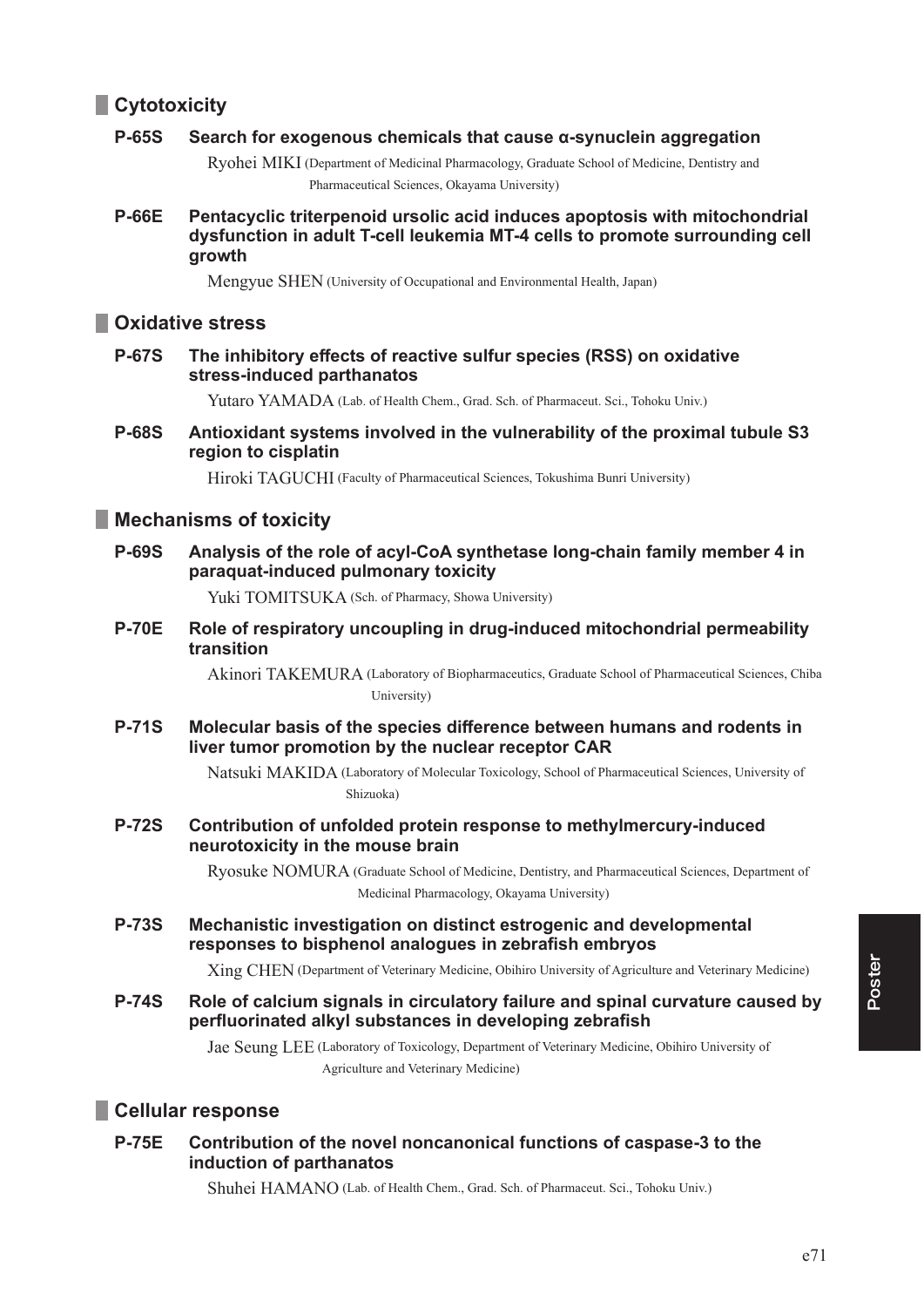**P-76S** Induction of fibrinolytic proteins in vascular endothelial cells by gamma-ray irradiation and its molecular mechanisms

Mivabi KOBAYASHI (Faculty of Pharmaceutical Sciences, Tokyo University of Science)

- **P-77S** Safety and biocompatibility evaluation of carbon nanohorns with bone tissue Katsuva UEDA (Division of Biomedical Engineering, Department of Biomedical Engineering, Graduate School of Medicine, Science and Technology, Shinshu University)
- **P-78S** Transcriptional regulation of heparan sulfate proteoglycans expression by adenine metabolites in vascular endothelial cells

Lihito IKEUCHI (Faculty of Pharmaceutical Science, Tokyo University of Science)

## **Epigenetics**

**P-79S** Epigenetic regulation via covalent modifications by environmental electrophiles

> Tomoki TSUCHIDA (Department of Medicinal Pharmacology, Graduate School of Medicine, Dentistry and Pharmaceutical Sciences, Okavama University)

# **Biomarkers**

**P-80E** Examination of progression to mice steatohepatitis focusing on the detection of reactive oxygen species using MRI

Yuka YOSHINO<sup>1, 2</sup> (<sup>1</sup>Sumitomo Pharma Co., Ltd, <sup>2</sup>Graduate School of Frontier Biosciences, Osaka University)

## Toxicity-testing methods

**P-81E** Establishment of an *in vitro* embrvotoxicity assay using human iPS cells and its application to toxicity assessment

Megumi ISHIDA (CHUGAI PHARMACEUTICAL CO., LTD.)

### **Analytical method**

**P-82S Sensitive Detection of Monoamine Neurotransmitters Using Mass Spectrometry** 

Anri HIRAI (Laboratory of Toxicology, Faculty of Veterinary Medicine, Hokkaido University)

**P-83S** Simultaneous imaging analyses of elements and molecules using laser ablation-atmospheric pressure plasma-based mass spectrometry

Hui Hsin KHOO (Geochemical Research Center, School of Science, The University of Tokyo)

**P-84S** Development of microelectrode array (MEA) that enables real-time simultaneous measurement of extracellular potential and neurotransmitter release

> Aiko HASEGAWA (Division of Electronical and Electronic Engineering, Department of Engineering, Tohoku Institute of Technology)

## Alternatives to mammalian models

**P-85F** Validation of an artificial neural network model for risk assessment of skin sensitization using in vitro tests with metals and unknown structural compounds

Kosuke IMAI (Shiseido Co., LTD Brand Value R&D Institute)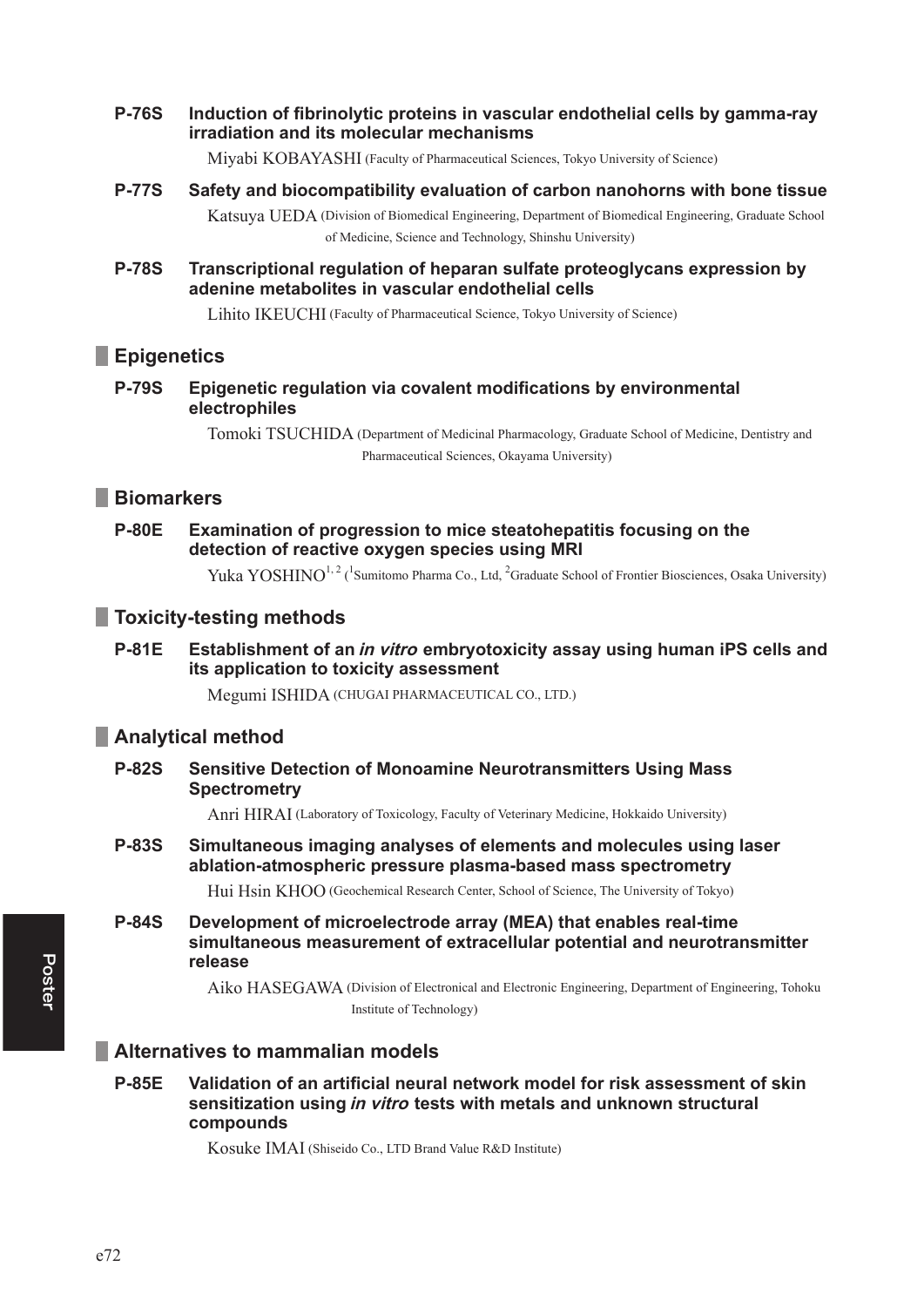**P-86S** Development of a classification model for predicting drug-induced nephrotoxicity using machine learning methods

Tatsuya SUNOUCHI (Division of Pharmacy, Faculty of Pharmaceutical Sciences, Okayama University)

**P-87S** Development of a prediction model that classify irritation and corrosion of chemicals by machine learning method, and Search for structural alerts

> Takahiro KOYAMA (Graduate School of Medicine, Dentistry and Pharmaceutical Sciences, Okayama Liniversity)

**P-88S** Development of a regression model to predict skin sensitization intensity using a machine learning approach

> Wataru MURASAKI (Department of Regulatory Science, Graduate School of Pharmaceutical Sciences, Nagoya City University)

**P-89S** Evaluation of Skin Sensitization to Japanese Standard Allergens Using **HaCaT** 

> Shintaro WATANABE (Laboratory of Environmental Hygiene, Department of Environmental Science, School of Life and Environmental Science, Azabu University)

**P-90S** Development of a read-across method for evaluating developmental neurotoxicity: Utility of molecular descriptors for source substance selection

Nao OMURA (Laboratory of Molecular Toxicology, School of Pharmaceutical Sciences, University of Shizuoka)

- **P-91E** Reactive oxygen species (ROS) assay without using DMSO Toshiyuki OHTAKE (Shiseido Co., Ltd.)
- **P-92S** Osteogenesis evaluation of osteoblasts in different cell culture media: Towards the development of international standardized methods

Makoto IZUMIYA (Division of Biomedical Engineering, Graduate School of Medicine, Science and Technology, Shinshu University)

**P-93E** Non-animal testing strategy for assessment of skin sensitization of chemicals combining RhE based Testing Strategy (RTS) and read-across

Sho SUZUKI (Kao Corporation)

**P-94E CHARACTERISTICS OF HUMAN IPSC-DERIVED SENSORY NEURONS AND ASSESSMENT OF DRUG RESPONSIVENESS** 

Minami HIRANUMA (ReproCELL. Inc)

### **Clinical toxicology**

**P-95F Consequences of medication errors in children** Phantakan TANSUWANNARAT (Ramathibodi Hospital Mahidol University)

### **Hypersensitive subjects**

**P-96S** Carnivora (Mammalia, Laurasiatheria) specific evolutional features and specific gene loss and duplication and in CYP450 1-3 families

> Mitsuki KONDO (Laboratory of Toxicology, Division of Environmental Veterinary Science, Graduate School of Veterinary Medicine, Hokkaido University)

### Information technology, AI, and big data

**P-97S** Development of machine learning-based prediction of drug-induced liver injury using FAERS

Sarara DOI (Regulatory Science, Graduate School of Pharmaceutical Sciences, Nagoya City University)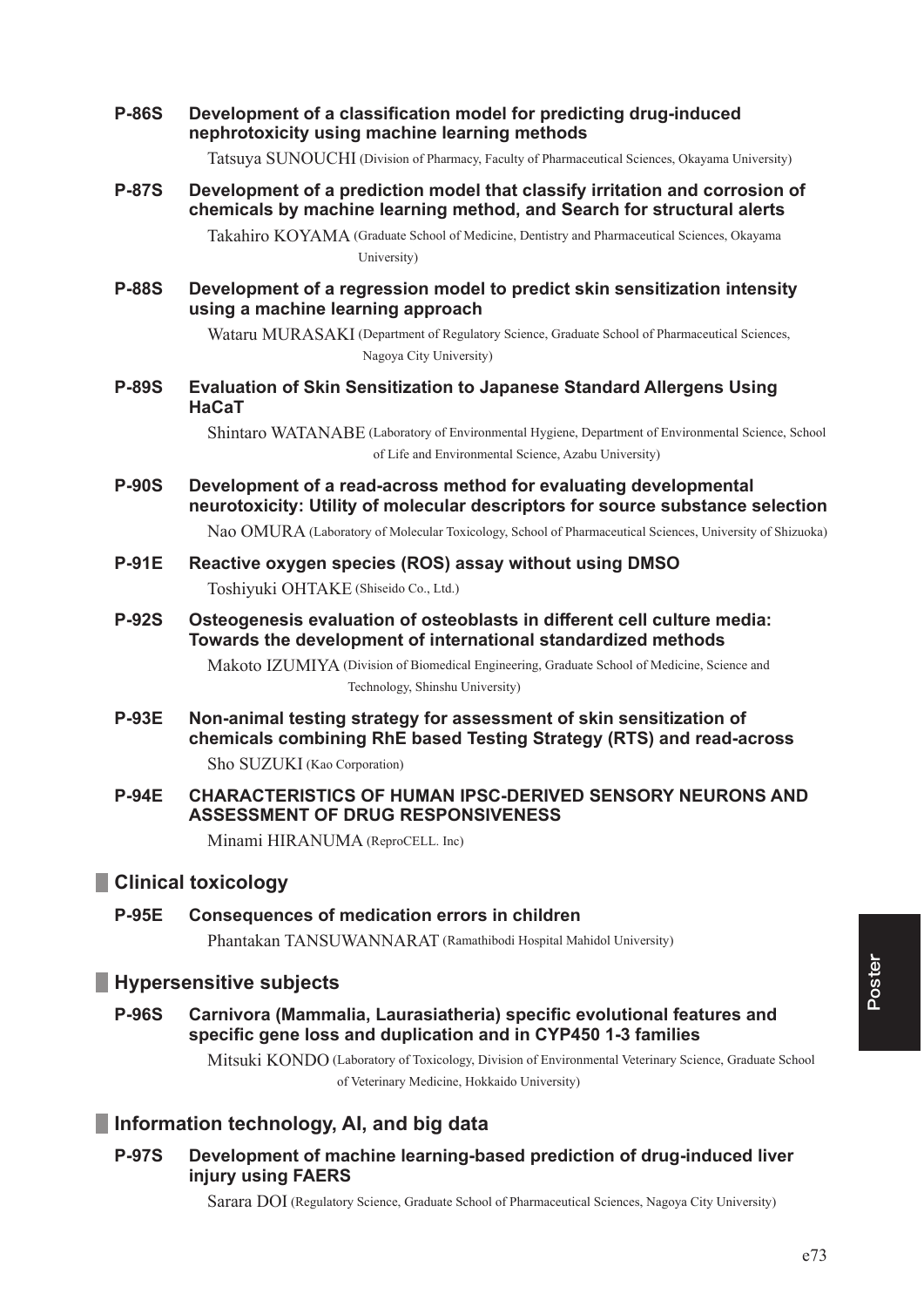#### **P-98S** Development of a wearable device for monitoring multiple vital signs in conscious and unrestrained rats

Shunpei KOJIMA (Graduate School of Engineering, Yokohama National University)

#### **P-99S** Induction Mechanism of Drug-induced Pruritus Using Food and Drug Administration Adverse Events Reporting System Database and Machine Learning

Yuriko NAKAO (Department of Medical Molecular Informatics, Meiji Pharmaceutical University)

# Organoid

P-100S Evaluation of the risk of EGFR tyrosine kinase inhibitor-induced diarrhea with cultured intestinal stem cells originated from crypts in monkeys and humans

> Yoshiki HASHIMOTO (Laboratory of Molecular Pharmacokinetics, Graduate School of Pharmaceutical Sciences, The University of Tokyo)

### Day 2 PM (July 1 (Fri) 16:50 - 17:35) Poster&Exhibition Room

## Pharmaceutical drugs (chemicals)

P-101 Impact of P-glycoprotein on intracellular drug concentration in peripheral blood mononuclear cells and K562 cells

Kohei ITO (Pharmacokinetics and Non-clinical Safety Dept. Nippon Boehringer-Ingelheim Co., Ltd.)

P-102 An approach to elucidate the mechanism of mesenteric venous sclerosis by combining adverse drug reaction database analysis and experimental methods

Shuhei NAKAO (Department of Pharmaceutical Sciences, Hyogo University of Health Sciences)

## Middle molecular drugs

Establishment and implementation of a determination method of P-103 Nusinersen by peptide adsorption-controlled-LC-MS/MS in rat samples obtained by a microsampling technique

Rika DOSHO (LSI Medience Corporation)

## **Biopharmaceuticals**

P-104 Investigation of the mechanism of cholesterol conjugated antisense oligonucleotide induced thrombocytopenia

> Kosuke HARADA (Drug Safety Research & Evaluation, Pharmaceutical Research Division, Takeda Pharmaceutical Company Limited)

P-105 Anti-drug antibody formation by marketed antibody drugs in humans and its clinical consequences

Keisuke GODA (Applied Research & Operations, Astellas Pharma Inc.)

P-106 The development trends of new excipients based on the regulatory toxicity assessments and approval review reports for new pharmaceutical products during 10 years in Japan

Moritake IIJIMA (Nagoya City University Graduate School of Medical Sciences and Medical School)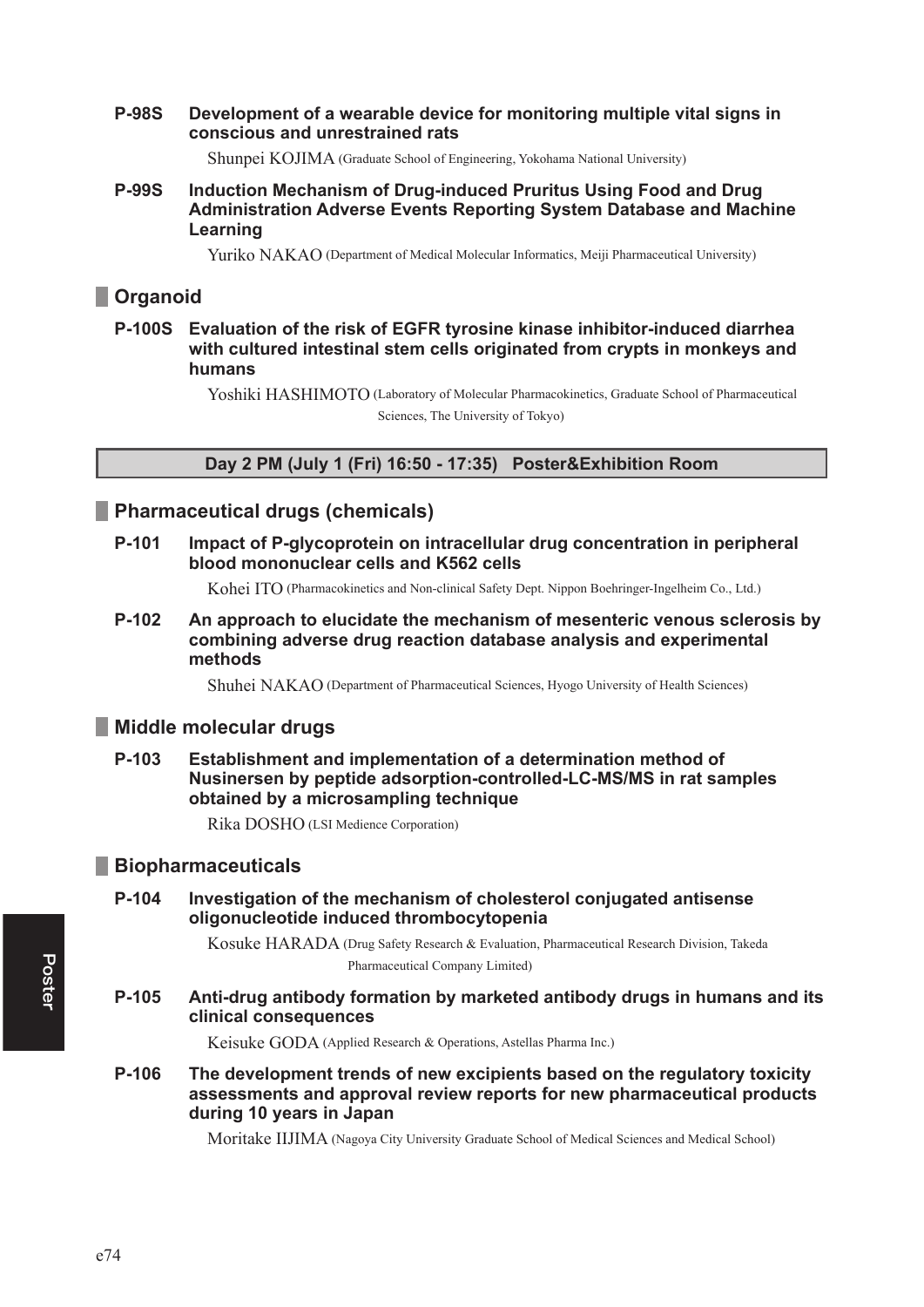# **Agricultural chemicals**

#### P-107 The effects of neonicotinoids on neural differentiation of fetal brain derived neural progenitor cell line

Yuki FUJIWARA (Department of Integrative Physiology, Gunma University Graduate School of Medicine)

Assessing the Net Benefits of Organic Farming interventions in Ecosystem P-108 **Preservation against Emerging Pesticides** 

> Collins NIMAKO (Laboratory of Toxicology, Department of Environmental Veterinary Sciences, Faculty of Veterinary Medicine, Hokkaido University, Hokkaido, Japan)

# **Metals**

P-109 Suppression of Nrf2-ARE pathway in vascular endothelial cells via the induction of Bach1 by TGF- $\beta_1$ 

> Tomoya FUJIE<sup>1, 2</sup> (<sup>1</sup>Faculty of Pharmaceutical Sciences, Toho University, <sup>2</sup>Faculty of Pharmaceutical Sciences, Tokyo University of Science)

 $P-110$ Cadmium-mediated down-regulation of TET1 is likely involved in the stimulated cell invasion during malignant transformation

Masavo HIRAO-SUZUKI (Faculty of Pharmaceutical Sciences, Hiroshima International University)

 $P-111$ Optimization of the Hydrothermal Activation Treatment with Sodium Hydroxide Solution for the Conversion of Coal Fly Ash to Zeolite and Its Adsorption Capability of Lead (II) lons from the Liquid Phase

Fumihiko OGATA (Faculty of Pharmacy, Kindai University)

P-112 Establishment of a model for impaired phosphorus and calcium reabsorption due to cadmium-induced renal injury

Hitomi FUJISHIRO (Faculty of Pharmaceutical Sciences., Tokushima Bunri University)

P-113 The protective role of DHA metabolites against methylmercury-induced neurotoxicity in the brain

Ami OGURO (Graduate School of Biomedical and Health Sciences, Hiroshima University)

 $P-114$ Lead suppresses perlecan expression via EGFR-ERK1/2-COX-2/PGI, pathway in vascular endothelial cells

Takato HARA (Faculty of Pharmaceutical Sciences, Toho University)

 $P-115$ ROCK1 contributes to the induction of oncostatin M expression by methylmercury

> Gi-Wook HWANG (Laboratory of Environmental and Health Sciences, Faculty of Pharmaceutical Sciences, Tohoku Medical and Pharmaceutical University)

P-116 Potentiation of methylmercury toxicity by combined copper exposure: in vitro and in vivo models of a restricted metal exposome

> Yasuhiro SHINKAI<sup>1,2</sup> (<sup>1</sup>Faculty of Medicine, University of Tsukuba, <sup>2</sup>Graduate School of Comprehensive Human Sciences, University of Tsukuba)

P-117 Intracellular distribution of uranium in cultured renal tubular cells derived from the S3 region

> Shino HOMMA TAKEDA (National Institute of Radiological Sciences, National Institutes for Ouantum Science and Technology)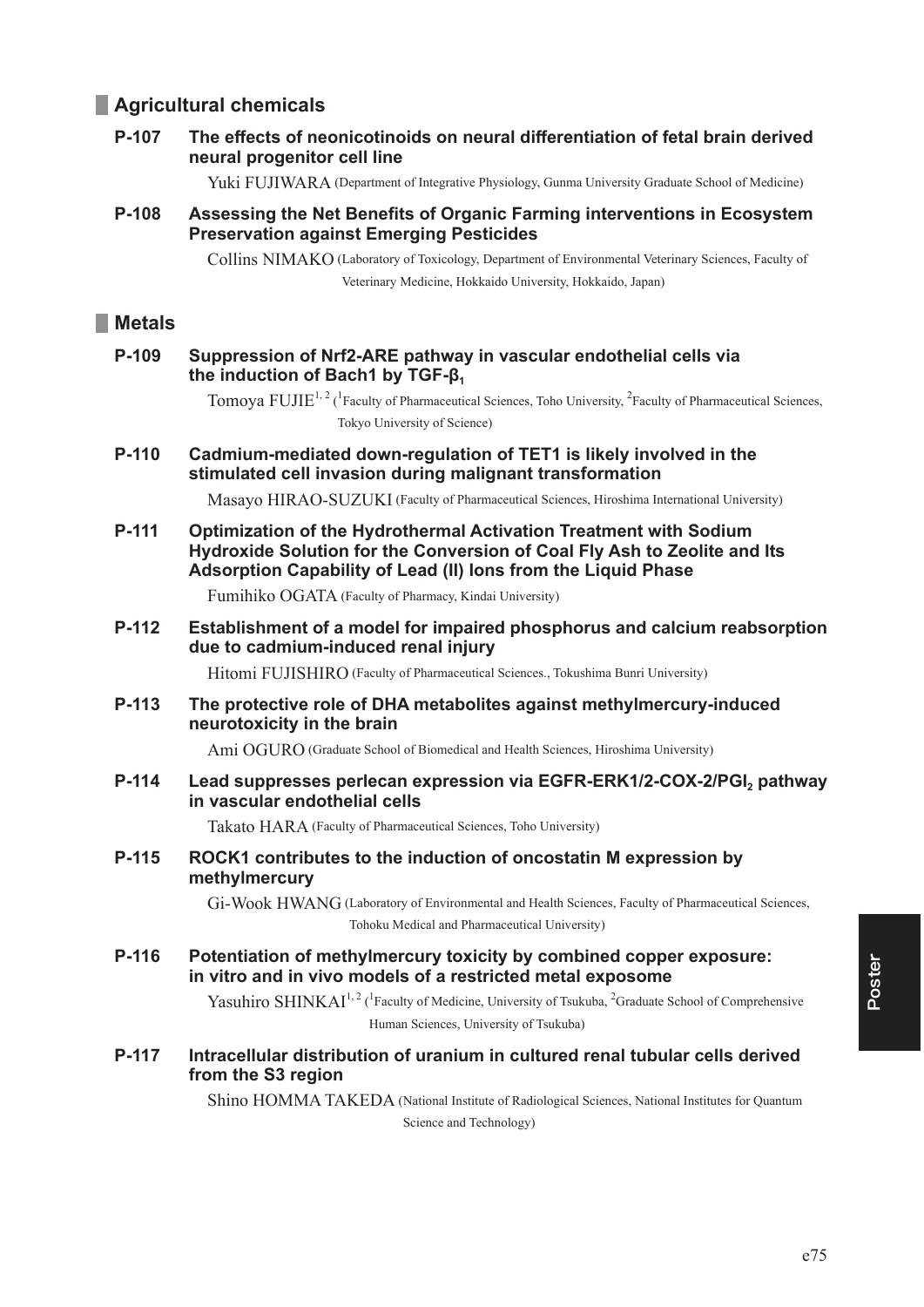#### P-118 Fundamental study on the detection of uranium in bio-fluids: preparation of droplet samples of serum

Akihiro UEHARA (National Institute of Radiological Sciences, National Institutes for Quantum Science and Technology)

P-119 Sulfane sulfur transition in the cells during methylmercury exposure

Takamitsu UNOKI (Department of Basic Medical Sciences, National Institute for Minamata Disease)

- $P-120$ The effects of cadmium on the expression of HIF-1 and its regulated genes Maki TOKUMOTO (School of Pharmacy, Aichi Gakuin University)
- P-121 Arsenite induces expression of a reactive sulfur-producing enzyme cystathionine y-lyase in cultured vascular endothelial cells

Tsutomu TAKAHASHI (Department of Environmental Health, School of Pharmacy, Tokyo University of Pharmacy and Life Sciences)

P-122 Effect of arsenite exposure on the expression of fibrinolytic system factors in mouse vascular tissues

> Yavoi TSUNEOKA (Department of Environmental Health, School of Pharmacy, Tokyo University of Pharmacy and Life Sciences)

P-123 In vivo accumulation of different lead species in mice under environmentally relevance circumstance

> Nyein Chan SOE<sup>1, 2</sup> (<sup>1</sup>Laboratory of Toxicology, Department of Environmental Veterinary Science, Faculty of Veterinary Medicine, Hokkaido University, Japan, <sup>2</sup>Department of Pharmacology and Parasitology, University of Veterinary Science, Myanmar)

# Foods, food additives, and food contaminants

P-124 Re-evaluation of Liver Toxicity Induced by Coumarin in Food: An In Silico **Approach for Refining Risk Assessment** 

> Naruo KATSUTANI (Division of Risk Assessment, Center for Biological Safety Research, National Institute of Health Sciences)

P-125 Comparative study of regulatory systems in other countries to ensure the safety of "new foods"

> Toshime IGARASHI (Division of Cellular & Molecular Toxicology, Center for Biological Safety & Research, National Institute of Health Sciences)

# **Environmental pollutants**

 $P-126$ Involvement of polycyclic aromatic hydrocarbons and endotoxin in macrophage expression of interleukin-33 induced by exposure to particulate matter

> Yasuhiro ISHIHARA<sup>1, 2</sup> (<sup>1</sup>Program of Biomedical Science, Graduate School of Integrated Sciences for Life, Hiroshima University, <sup>2</sup>Center for Health and the Environment, University of California, Davis)

P-127 Role of cysteine in inactivation of atmospheric quinones in extracellular space

Reiko HIROSE (Environmental Biology Laboratory, Faculty of Medicine, University of Tsukuba)

#### P-128 Health impact assessment of pet cats caused by organohalogen contaminants by serum metabolomics and thyroid hormone analysis

Kei NOMIYAMA (Center for Marine Environmental Studies (CMES), Ehime University)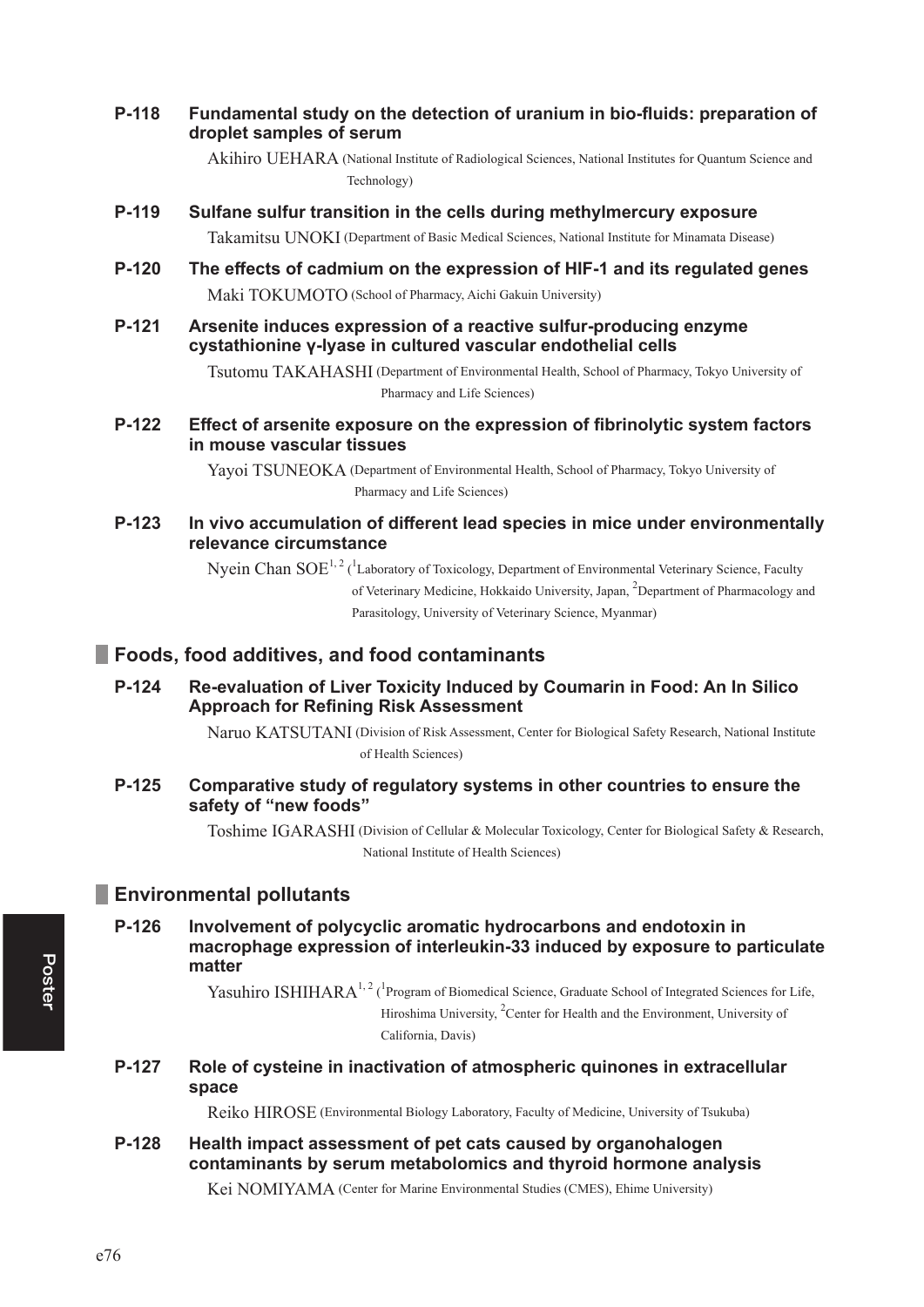**P-129** A novel system for air-liquid interface exposure to PM2.5 and application to **skin 3D culture model** 

Maori  $KONO^{1,2}$  (<sup>1</sup>Graduate School of Pharmaceutical Sciences, Osaka University, <sup>2</sup>Mandom Corporation)

**P-130** Investigation of pathways involved in premature senescence induction in human hepatic stellate cell line LX-2 by inorganic arsenic exposure using **RNA-sea** 

> Kazuyuki OKAMURA ( Health and Environmental Risk Division, National Institute for Environmental Studies)

### **3 \$GVRUSWLRQ5DWHRI\$URPDWLF+\GURFDUERQVRQWR\$FWLYDWHG&DUERQLQ Gaseous Phase**

Naohito KAWASAKI (Laboratory of Public Health, Faculty of Pharmacy, Kindai University)

**P-132** Diphenylarsinic acid induced aberrant astrocyte activation including calpain activation in cultured rat cerebellar astrocytes

> Takayuki NEGISHI<sup>1, 2</sup> (<sup>1</sup>Department of Physiology, Faculty of Pharmacy, Meijo University, <sup>2</sup>Department of Physiology, Graduate School of Pharmacy, Meijo University)

**P-133** Wild Lizards as a Target of Heavy Metal Biomonitoring Focusing on Land **Use Patterns: An Example from a Former Mining Site in Zambia** 

Rio DOYA (Laboratory of Toxicology, Faculty of Veterinary Medicine, Hokkaido University, Japan)

**P-134** Oral exposure of mice to polystyrene microplastics enhances intestinal **Inflammation and metabolic disorder under high-fat diet** 

> Yuka HASEGAWA (Department of Endocrinology and Metabolism, Kyoto Prefectural University of Medicine, Graduate School of Medical Science)

**P-135** Effect of long-term arsenate treatment on erythropoietin production in **HepG2** cells

> Haque MD ANAMUL (Laboratory of Toxicology, Course of Veterinary Sciences, Graduate School of Life and Environmental Biosciences, Osaka Prefecture University)

**P-136** Subchronic 13-week Inhalation Toxicity Study of sodium dichloroisocyanurate in Rats

Min-Seok KIM (Inhalation Toxicity Research Group, Korea Institute of Toxicology)

### **Endocrine disruptors**

**P-137** Tetrabromobisphenol A and hexabromocyclododecane, brominated flame retardants, activate necroptosis signaling in PC12 cells

> Akira NAKAJIMA ( Department of Applied Biology and Food Sciences, Faculty of Agriculture and Life Science, Hirosaki University)

**P-138** Validation of yeast-based thyroid receptor reporter gene assay in **Homo sapiens and Xenopus tropicalis** 

Masahiro OGAWA (Life Science Research Institute, Kumiai Chemical Industry Co., Ltd.)

**2**-139 Establishment of *in vivo* and *in silico* evaluation method for anti-androgenic potency of environmental chemicals using zebrafish

> Akira KUBOTA ( Department of Veterinary Medicine, Obihiro University of Agriculture and Veterinary Medicine)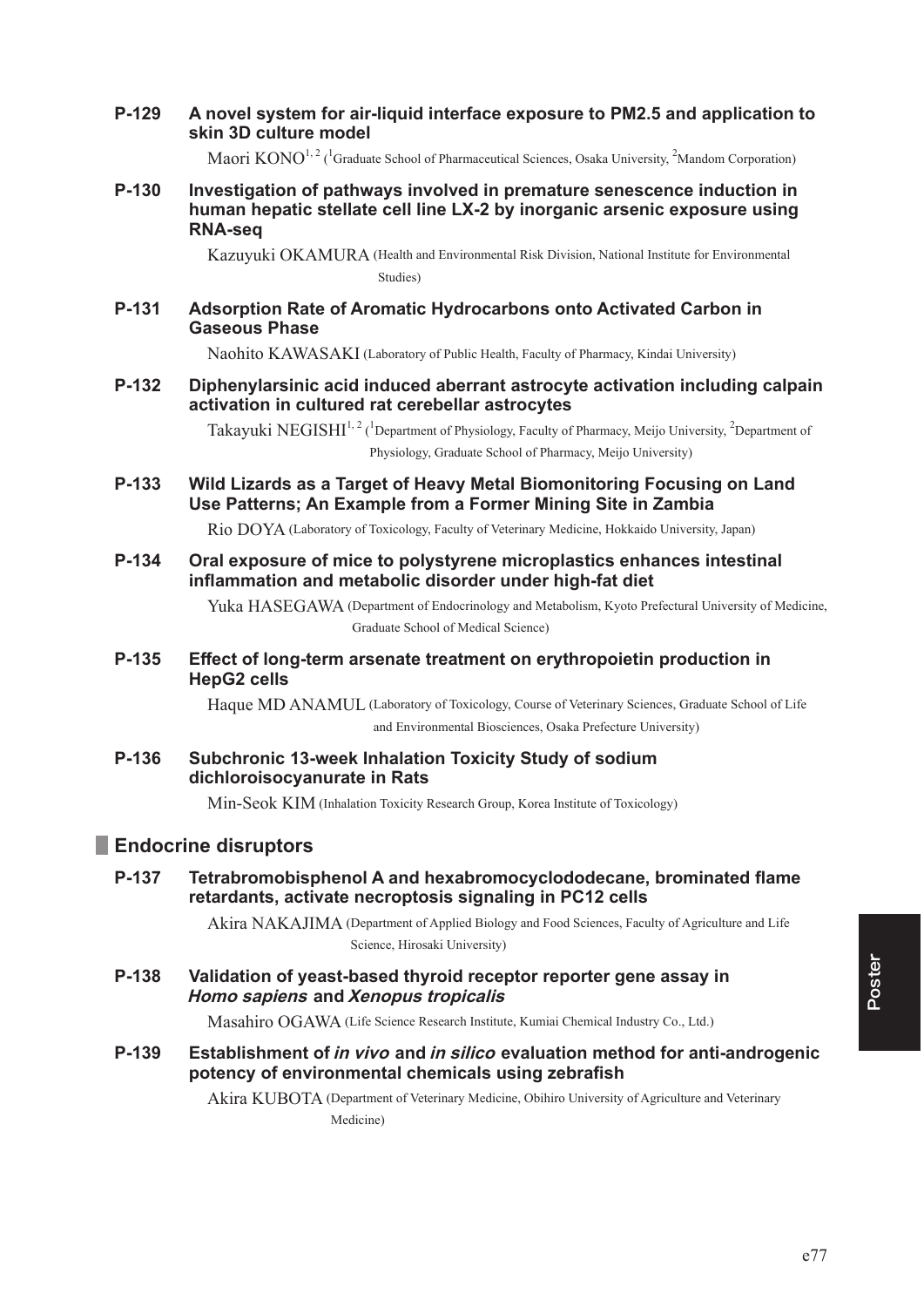#### $P-140$ Involvement of estrogen receptor  $\beta$  in the abnormal brain development in fetuses by maternal bisphenol A diglycidyl ether exposure during gestation and lactation

Ikuko MIYAZAKI (Department of Medical Neurobiology, Okayama University Graduate School of Medicine, Dentistry and Pharmaceutical Sciences)

## **Nanomaterials**

- P-141 Effect of coexistence of hydroxylated fullerene and PFOS on larval zebrafish Satomi MIZUKAMI MURATA (Public Works Research Institute)
- $P-142$ Indium tin oxide nanoparticles induce interleukin-1ß-mediated epithelial-mesenchymal transition in alveolar epithelial cells

Yosuke TABEI (Health and Medical Research Institute, National Institute of Advanced Industrial Science and Technology (AIST))

 $P-143$ Toxicological study of nanosized titanium (IV) oxide

Jun-ichi AKAGI (Division of Pathology, National Institute of Health Sciences)

P-144 Safety evaluation and cellular response of nano-ferrite particles for 3D artificial autogenous bone

> Chuang MA (Department of Biomedical Engineering, Graduate School of Medicine, Science and Technology, Shinshu University)

### Nervous system

P-145 Development of an in vitro innervated skin model for the detection of adverse neuropathic events

Anne Mary DICKINSON (Alcyomics LtD)

 $P-146$ Quantitative analysis of developmental neurotoxicity using drebrin immunocytochemical images of cultured rat hippocampal neurons

> Shogo MASE<sup>1, 2</sup> (<sup>1</sup>Endowed Laboratory of Human Cell-Based Drug Discovery, Graduate School of Pharmaceutical Sciences, The University of Tokyo, Tokyo, Japan, <sup>2</sup>Department of Pharmacology, Gunma University Graduate School of Medicine)

RNA-Seg analysis of 1C11<sup>NE</sup> neurons reveals important roles of microglia P-147 and proteasome pathway in environmental electrophile-induced neurodegeneration

Cai ZONG (Faculty of Pharmaceutical Sciences, Tokyo University of Science)

P-148 Study on the circadian rhythm in mice implanted with human stomach cancer cell lines

> Motohide GOTO (Department of Occupational Toxicology, Institute of Industrial Ecological Sciences, University of Occupational and Environmental Health, Japan)

- P-149 Assessment of astrocyte reactions to seizurogenic compounds using MEA Taeko KURODA (Graduate School of Engineering, Tohoku Institute of Technology)
- $P-150$ In Vitro Gelatin Fiber Scaffold Model for Drug-induced Toxicity on Human **iPS Cell-Derived Neuronal Cells**

Toshiki SAOTOME<sup>1,2</sup> (<sup>1</sup>Grad. Sch. Pharmaceut. Sci., Univ. Tokyo, <sup>2</sup>R&D Center, The Japan Wool Textile  $Co., Ltd.)$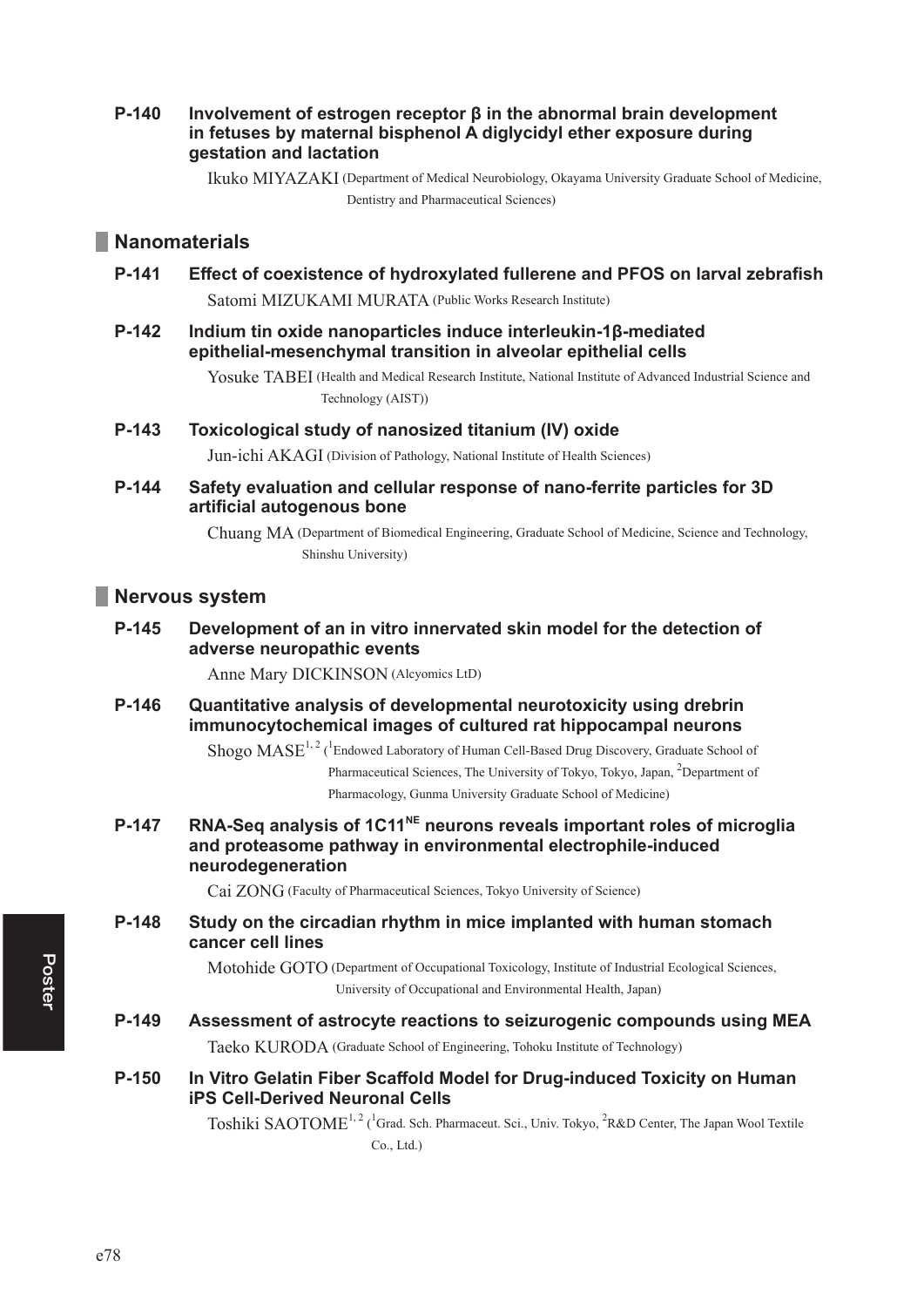# **Cardio vascular system**

#### P-151 Multi-parameter evaluation for cardio toxicity of anti-cancer agents using Human iPSC derived cardiomyocytes cultured on gelatin fiber network

Toshiki SAOTOME<sup>1, 2, 3</sup> (<sup>1</sup>Grad. Sch. Pharmaceut. Sci., Univ. Tokyo, <sup>2</sup>R&D Center, The Japan Wool Textile Co., Ltd., <sup>3</sup>Consortium for Safety Assessment using Human iPS Cells (CSAHi))

P-152 Actions of Myosin Modulators on Contractility and Ca2+ Transient in the **Adult Human Heart** 

Najah ABI GERGES (AnaBios Corporation)

P-153 Cardiovascular responses to infused histamine in anesthetized and conscious cynomolgus monkeys

Ryo YAMASHITA (Drug Safety Research Laboratories, Shin Nippon Biomedical Laboratories, Ltd.)

P-154 **Cardiac Dysfunction in the Mouse Model of Cancer Cachexia and Therapeutic Effects of Voluntary Exercise** 

Miki NONAKA (Department of Pain Control Research, The Jikei University School of Medicine)

P-155 Effects of extracellular solution temperature and voltage-clamp protocol on concentration-response relationship in an *in vitro* hERG assay by manual patch clamp

Masao OGUCHI (Ina Research Inc.)

## **Liver**

P-156 Automation and validation of the OrganoPlate LiverTox for hepatotoxicity detection

Kristin M BIRCSAK (Mimetas)

- Development of a novel medium useful for hepatocyte studies P-157 Koji HASHIDA (Research and Development, Department Bioscience Section, NACALAI TESQUE, INC.)
- $P-158$ Liver Toxicity Observed With Lorlatinib When Combined With Strong CYP3A Inducers: Evaluation of Cynomolgus Monkey as a Nonclinical Model for Assessing the Mechanism of Combinational Toxicity

Masanori KOBAYASHI (Drug Safety Research and Development, Pfizer Inc.)

Implication of CYP for bioluminescence by luciferin analogue TokeOni in P-159 mice, pill bugs, and blow flies

> Atsushi NAKAMURA<sup>1, 2</sup> (<sup>1</sup>Department of Engineering Science, Graduate School of Informatics and Engineering, The University of Electro-Communications, <sup>2</sup>Center for Neuroscience

and Biomedical Engineering, The University of Electro-Communications)

P-160 Construction of doxycycline-inducible expression system of cytochrome P450 and UDP-glucuronosyltransferase in HEK 293 cells: analysis of their functions which depend to expression level

Yuu MIYAUCHI (Faculty of Pharmaceutical Sciences, Sojo University)

P-161 Investigations of the mechanisms of acetamide-induced hepatocarcinogenesis - Comparison of rat strain differences in AA toxicokinetic

Yuji ISHII (Division of Pathology, National Institute of Health Sciences)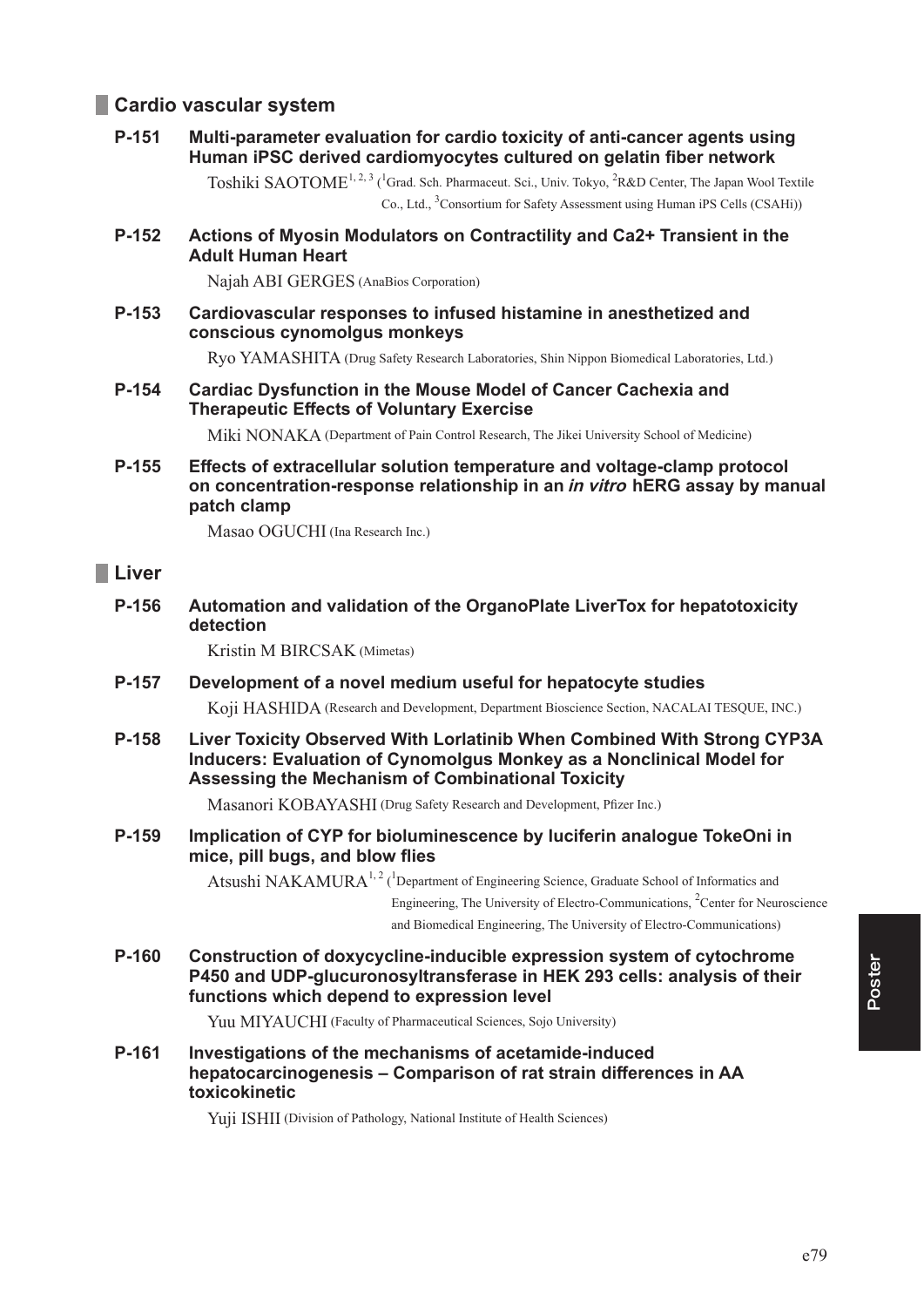#### P-162 Contribution of CD44 expression in the bile duct epithelium to hepatic fibrosis of nonalcoholic steatohepatitis in rats

Kinuko UNO (Department of Nutritional Science and Food Safety, Faculty of Applied Bioscience, Undergraduate School of Tokyo University of Agriculture)

# Kidney

P-163 An in vitro model MPS model of human glomerulus for high throughput drug safety studies

Colin DA BROWN (Newcells Biotech)

P-164 3D Nephroscreen: high throughput drug-induced nephrotoxicity screening on a microfluidic proximal tubule model

Linda GIJZEN (MIMETAS BV, Oegstgeest, The Netherlands)

P-165 Investigation of a way to measure the glomerular filtration rate in conscious mice using a novel ex vivo and in vivo hybrid IVIS imaging

Tetsuki KATO (Drug Safety Research & Development, Pfizer R&D Japan)

P-166 Investigation of potential of CD44 as a urinary biomarker to evaluate renal fibrosis using allopurinol-induced renal fibrosis model rats

Kohei MATSUSHITA (Division of Pathology, National Institute of Health Sciences)

P-167 Effect of a novel hepatitis B antiviral drug in renal organic acid transporters Hirofumi HASHIMOTO (Department of Pharmacology, Chiba University Graduate School of Medicine)

# Sensory organ

P-168 Quantitative data of thickness of each retinal layer and full-field electroretinogram in cynomolgus monkeys

Megumi SAKATA (Shin Nippon Biomedical Laboratories, Ltd. Drug Safety Research Laboratories)

# Gastrointestinal system

P-169 Anakysis of RAS/RAF and the efficacy and safety in combination therapy with FOXFOX + Cetuximub in patients with stage III-IV colorectal carcinoma

> Yasuna KOBAYASHI (Division of Educational Planning and Assessment, Department of Pharmacy Education, Showa University)

# **Endocrine system**

P-170 Comparison of histopathological and immunohistochemical analyses with blood hormone levels for detection of antithyroid effects in rats treated with promoters of thyroid hormone metabolism

Hirotoshi AKANE (Division of Pathology, National Institute of Health Sciences)

# General toxicology

P-171 Effects of reduced food intake on blood and tissue alkaline phosphatase in rats

Junya MORITA (Drug Safety, Drug Safety and Pharmacokinetics Laboratories, Taisho Pharmaceutical Co., Ltd.)

#### P-172 Four-week Repeated Subcutaneous Dose Toxicity Study of Corn Oil in Rats

Fumika AKIZAWA (Department of Drug Safety Research, Nonclinical Research Center, Tokushima Research Institute, Otsuka Pharmaceutical Co., Ltd.)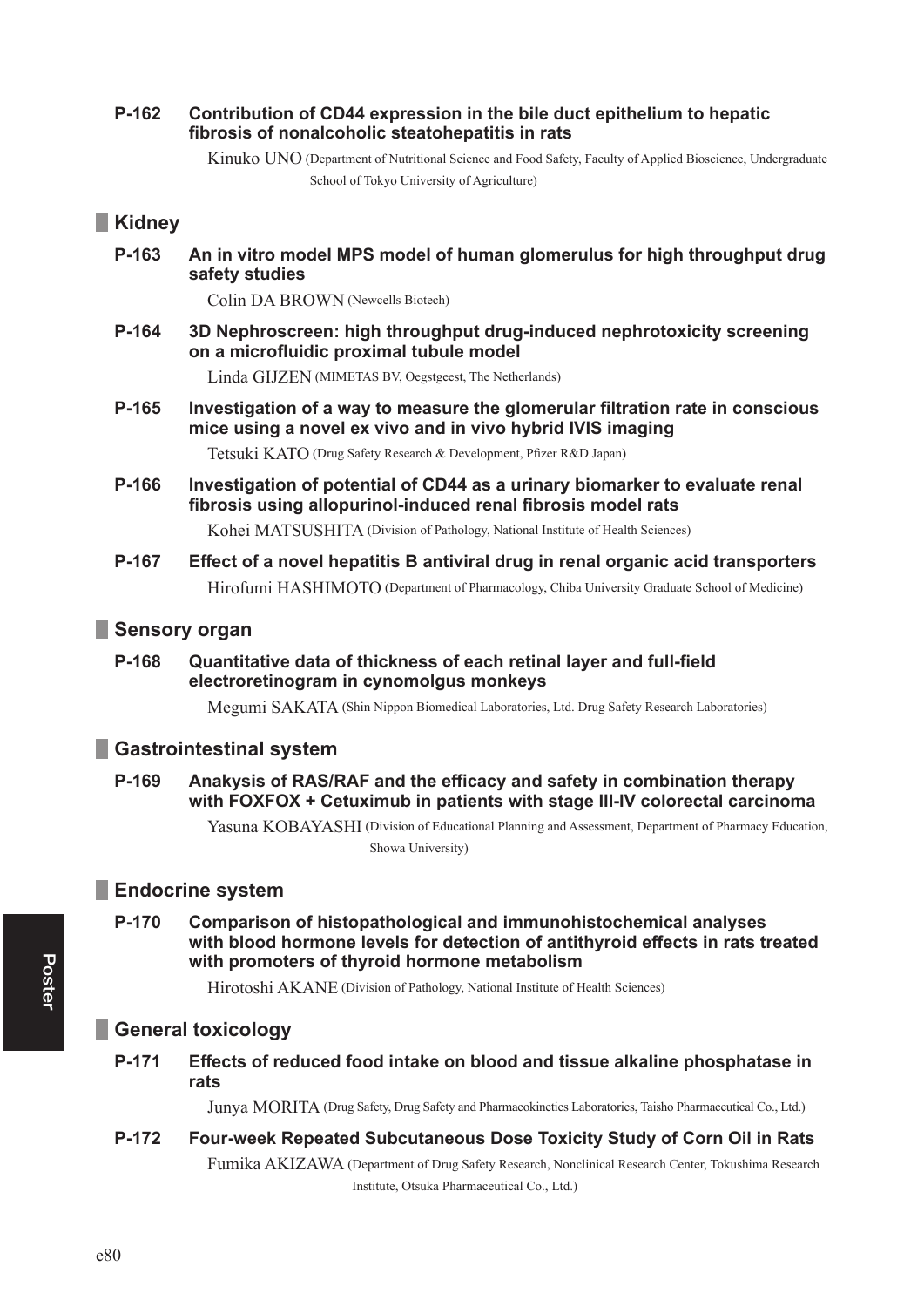- **P-173** Toxicity profiling of AAV9 empty capsids in mice Ryo WATANABE (Medicinal Safety Research Laboratories, Daiichi Sankyo Co., Ltd.)
- **P-174** Variation of blood examination values in juvenile beagles (Study 1) **Physical development and blood biochemical changes from the birth to the weaning time**

Yuki SUEHIRO (Hongo Farm, Kitayama Labes Co., Ltd.)

**P-175** Variation of blood examination values in juvenile beagles (Study 2) Changes in hematological and biochemical values from 2 weeks to 16 weeks **of age**

Miharu OKAGAWA (Hongo Farm, Kitayama Labes Co., Ltd.)

## **P-176** Four-week Repeated Oral Dose Toxicity Study of Zinc Maltol in Male Rats

Masaya HITOMI ( Department of Drug Safety Research, Nonclinical Research Center, Otsuka Pharmaceutical Co., Ltd.)

**P-177** The Safety and Efficacy of the Liquid Form of Traditional Chinese Medicine, **Hozen-S. in dogs** 

> Yuta SHINOHARA<sup>1, 2</sup> (<sup>1</sup>Laboratory of Veterinary Pharmacology, Department of Veterinary Medicine, Faculty of Agriculture, Tokyo University of Agriculture and Technology, <sup>2</sup>Pet Health & Food Division, Iskara Industry CO., LTD)

**P-178** Investigation of Intrathecal Injection Method and Animal Parameters with the Aim of Improving Drug Delivery to the Cisterna Magna in Cynomolgus **Monkeys** 

Kaoru KOBAYASHI (Drug Safety Research Laboratories, Shin Nippon Biomedical Laboratories (SNBL), Ltd.)]

# **Example 15 Reproductive and developmental toxicology**

**P-179** Issue and its solution for reproductive and developmental toxicity study (3) Interpretation for the results of reproductive and developmental toxicity study

> Yusuke KAGAWA<sup>1, 2</sup> (<sup>1</sup>Novartis Pharma K.K., <sup>2</sup>KT2 Task Force, Non-clinical Evaluation Expert Committee, Japan Pharmaceuticals Manufacturers Association)

**P-180** Issue and its solution for reproductive and developmental toxicity study (2) - The optimal maximum dose setting in the reproductive and developmental toxicity study -

> Kyohei NISHIMURA<sup>1, 2</sup> (<sup>1</sup>Shionogi Co., Ltd., <sup>2</sup>KT2 Task Force, Non-clinical Evaluation Expert Committee, Japan Pharmaceuticals Manufacturers Association)

**P-181** Case studies and decision tree for determining the need of juvenile animal studies for pediatric drug development

> $Hiroshi MINESHIMA<sup>1, 2</sup> (<sup>1</sup>Non-Clinical Evaluation Expert Committee, Drug Evaluation Committee, The$ Japan Pharmaceutical Manufactures' Association of Japan, <sup>2</sup>Department of Drug Safety Research, Otsuka Pharmaceutical Co., Ltd.)

**P-182** Reproductive and neurobehavioral effects of maternal exposure to **dinotefuran in the F<sub>1</sub>-generation mice** 

> Toyohito TANAKA ( Department of Pharmaceutical and Environmental Sciences, Tokyo Metropolitan Institute of Public Health)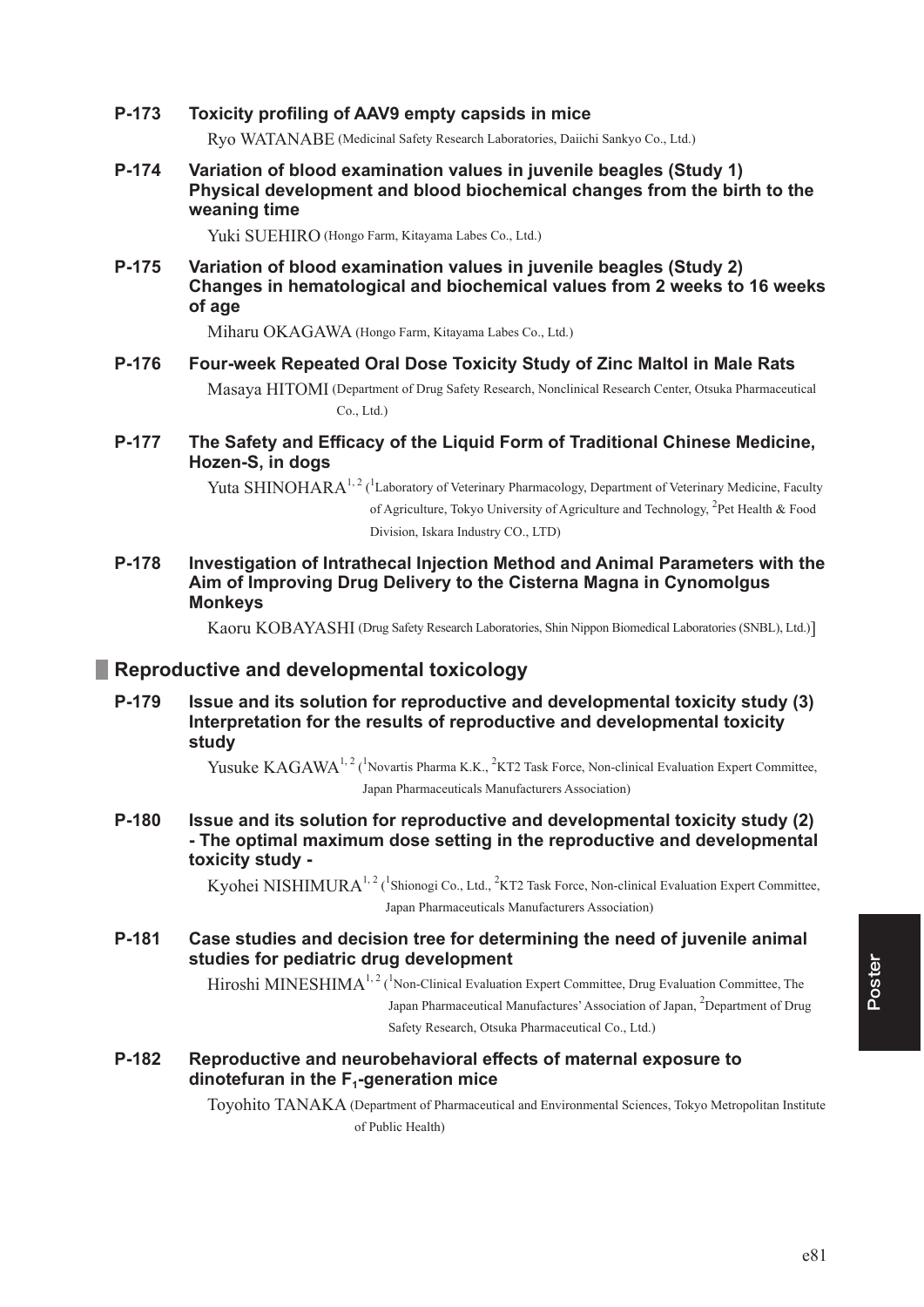P-183 Issue and its solution for reproductive and developmental toxicity study (1) - Survey results related to preliminary embryo-fetal developmental toxicity study -

Tsukasa ISHIGURO<sup>1, 2</sup> (<sup>1</sup>SANWA KAGAKU KENKYUSHO Co., Ltd., <sup>2</sup>KT2 Task Force, Non-clinical

Evaluation Expert Committee, Japan Pharmaceuticals Manufacturers Association)

#### P-184 Reproductive and developmental safety of nirmatrelyir (PF-07321332). an oral SARS-CoV-2 Mpro inhibitor in animal models

Yuji ISOBE (Drug Safety Research & Development Tokyo, Pfizer R&D Japan)

#### P-185 2.3.7.8-Tetrachlorodibenzo-p-dioxin induces pericardial edema independent of heart malformation in larval zebrafish

Wenjing DONG (School of Veterinary Medicine, Rakuno Gakuen University)

### Day 3 PM (July 2 (Sat) 13:00 - 13:45) Poster&Exhibition Room

# Genetic toxicology

#### P-186 GSTP1 Gene Polymorphism in Children Associated with Lead Exposure

Yared Bevene YOHANNES<sup>1, 2</sup> (<sup>1</sup>Laboratory of Toxicology, Department of Environmental Veterinary Sciences, Faculty of Veterinary Medicine, Hokkaido University,

<sup>2</sup>Department of Chemistry, University of Gondar, Gondar, Ethiopia)

P-187 Time-course changes of DNA damage in comet assay using corneal epithelial cells in rabbits following ocular instillation with genotoxicants

Haruna TAHARA (Senju Pharmaceutical Co., Ltd. Research & Development Division)

#### P-188 Automatic analysis of the micronucleus test with rat bone marrow using a virtual slide system

Yasuhiro IWATA (Department of Investigative Toxicology, Nonclinical Research Center, Tokushima Research Institute, Otsuka Pharmaceutical Co., Ltd.)

P-189 Erythropoietin increases the frequency of micronucleus induction by alkylating agents through mismatch repair

Keiichi ITOH (BioSafety Research Center)

P-190 Determination of mechanisms of hepatocarcinogenicity and quantitative cancer risk assessment of 1,4-dioxane

> Min  $GI^{1,2}$  (<sup>1</sup>Department of Environmental Risk Assessment, Osaka Metropolitan University Graduate School of Medicine, <sup>2</sup>Department of Molecular Pathology, Osaka Metropolitan University Graduate School of Medicine)

# **Carcinogenicity**

P-191 Global DNA methylation profiling of the target renal tubular region for carcinogenicity in rats after 90-day repeated administration of ochratoxin A

> Shunsuke OZAWA<sup>1, 2</sup> (<sup>1</sup>Laboratory of Veterinary Pathology, Tokyo University of Agriculture and Technology, <sup>2</sup>Cooperative Division of Veterinary Sciences, Graduate School of Agriculture, Tokyo University of Agriculture and Technology)

P-192 Effects of urinary metabolites of o-toluidine associated with occupational urinary bladder cancer on urinary bladder

> Shugo SUZUKI (Department of Molecular Pathology, Osaka Metropolitan University Graduate School of Medicine)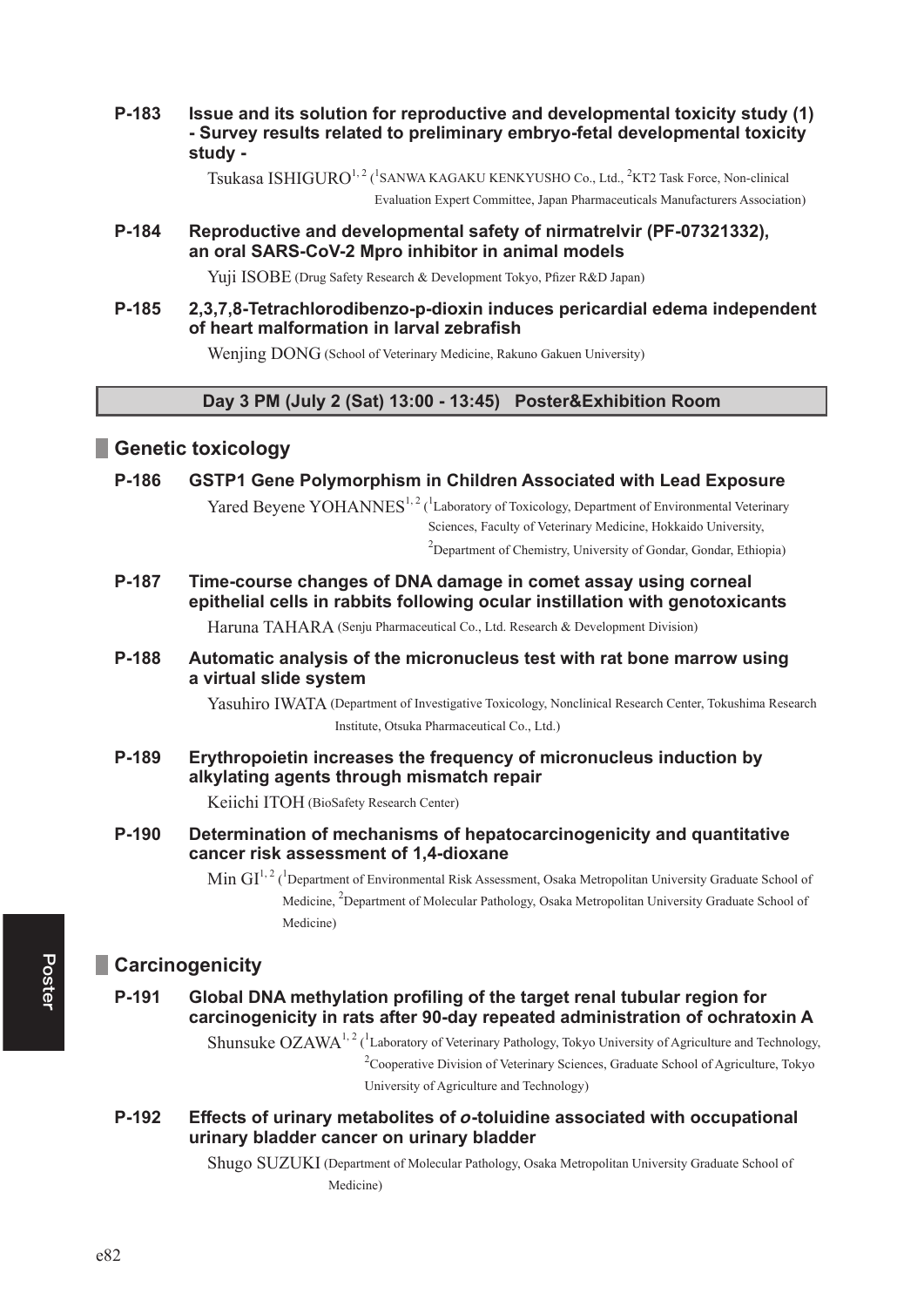# **Behavioral toxicology**

#### P-193 Etizolam and zolpidem in combination could cause delayed motorcoordination impairment at clinical doses

Kentaro ANDO (Department of Pharmacology, Faculty of Pharmacy, Chiba Institute of Science)

# **Immunotoxicology**

P-194 Chromatin state changes in human T cells to reduce cytokine release after priming treatment with T-cell redirecting bispecific antibody in vitro

Yoshika IWATA (Translational Research Division, Chugai Pharmaceutical Co., Ltd.)

#### P-195 Association of HLA-A\*11:01 with sulfonamide-related severe cutaneous adverse reactions in Japanese

Ryosuke NAKAMURA (Division of Medicinal Safety Science, National Institute of Health Sciences)

# Cytotoxicity

P-196 Relationship between regulation of erythropoietin production by trivalent chromium and PPARy in HepG2 cells

> Kazuhiko NISHIMURA (Laboratory of Bioenvironmental Sciences, Course of Veterinary Science, Graduate School of Life and Environmental Sciences, Osaka Prefecture University)

P-197 Effect of Erythropoietin Administration on Erythropoietin Production in **HepG2 Cells** 

> Takuya SAKAKI (Laboratory of Toxicology, Course of Veterinary Science, Department of life and Environmental Science, Osaka Prefecture University)

#### P-198 Enhancement of Azithromycin Action in Caco-2 Cells by the Presence of **Polystyrene Particles**

Daichi YOSHIZUMI (Laboratory of Toxicology, Course of Veterinary Science, Department of Life and Environmental Science, Osaka Prefecture University)

#### P-199 **Effects of Metal Compounds on Itch Mediator Production by Human** Keratinocytes

Yuka MIZUKAWA (Laboratory of Toxicology, Course of Veterinary Science, Department of Life and Environmental Science, Osaka Prefecture University)

 $P-200$ Involvement of Na+/H+ exchangers (NHE) as a regulator of polystyrene particle uptake in Caco-2 cells

> Hiroshi NAKAGAWA (Laboratory of Toxicology, Course of Veterinary Science, Graduate School of Life and Environmental Biosciences, Osaka Prefecture University)

P-201 Effects of phosphonium-based ionic liquids with various alkyl chain lengths and ammonium-based ionic liquids on cytotoxicity

> Ryosuke SUDA (Department of Drug Metabolism and Molecular Toxicology, School of Pharmacy, Tokyo University of Pharmacy and Life Sciences)

#### $P-202$ Cellular effects of chemically modified and mechanically defibrillated cellulose nanofibrils

Katsuhide FUJITA (National Institute of Advanced Industrial Science and Technology)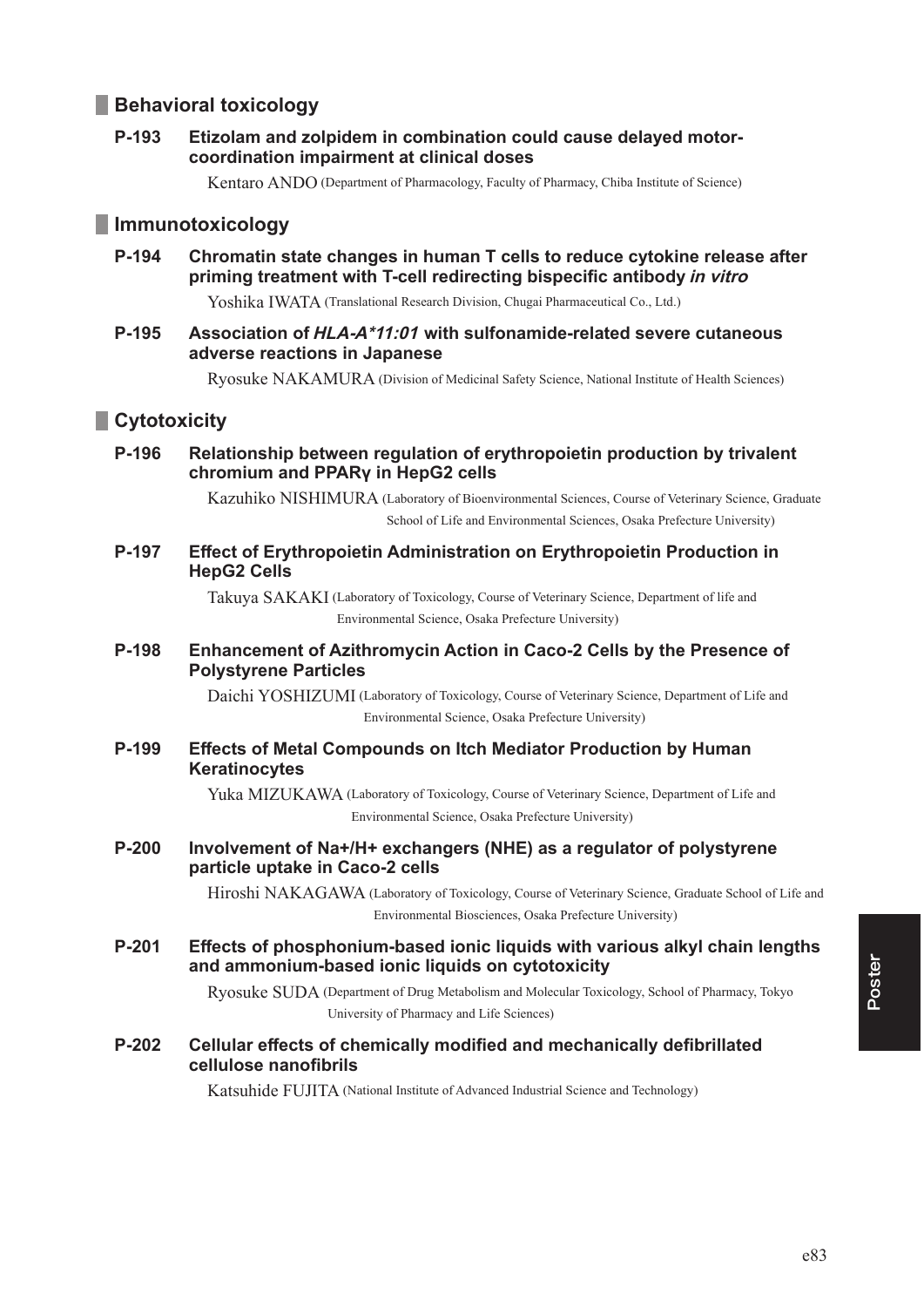# Oxidative stress

#### P-203 Heated tobacco products and their constituents induce cell death via an iron-dependent manner in murine photoreceptor cell line 661W cells

Wataru OTSU (Department of Biomedical Research Laboratory, Gifu Pharmaceutical University)

P-204 Relationship between induction of insulin resistance and selenoprotein expression in skeletal muscle in diabetic mouse model

> Hirofumi OGINO (Department of Public Health & Preventive Pharmacology, Faculty of Pharmaceutical Sciences, Setsunan University)

P-205 Gut microbiota enhances host antioxidant capacity via the generation of reactive sulfur species

> Masahiro AKIYAMA (Research Center for Drug Discovery, Faculty of Pharmacy and Graduate School of Pharmaceutical Sciences, Keio University)

### Mechanisms of toxicity

P-206 The effect of acetaminophen on zebrafish embryonic thyroid

Huan WANG (Inner Mongolia Key Laboratory of Toxicant Monitoring and Toxicology)

- P-207 The position of nitro group affects the mutagenicity of nitroarenes Kivoshi FUKUHARA (Division of Organic and Medicinal Chemistry, Showa University School of Pharmacy)
- P-208 Expression of Vitamin D metabolizing enzymes in human tissues and its individual difference

Kanako KOIKE (Yokohama University of Pharmacy)

### Cellular response

P-209 Transient Receptor Potential Melastatin 8, a sensor of cold temperatures mediates expression of cyclin-dependent kinase inhibitor, p21/Cip1, a requiator of epidermal cell proliferation

> Tomofumi FUJINO (Department of Hygiene and Health Sciences, School of Pharmacy, Tokyo University of Pharmacy and Life Sciences)

### **Molecular toxicology**

 $P-210$ Proteomic analysis of NAFLD mice liver mitochondria following exposure to hepatotoxic drug

> Kazuma HAMADA (Biopharmaceutics and Molecular Toxicology Unit, Faculty of Pharmaceutical Sciences, Teikyo Heisei University)

## **Epigenetics**

 $P-211$ Endocrine disrupting chemicals (EDCs) induce transgenerational epigenetic inheritance (TEI)

Tohru SHIBUYA (Laboratory of Environmental Epigenetics)

P-212 Environmental disruptors could induce transgenerational epigenetic inheritance (TEI) via retrotransposons

Yukiharu HORIYA (Laboratory of Environmental Epigenetics)

 $P-213$ Genome-wide DNA methylation analysis in the testes of F2 male mice gestationally exposed to arsenic

Takehiro SUZUKI (National Institute for Environmental Studies)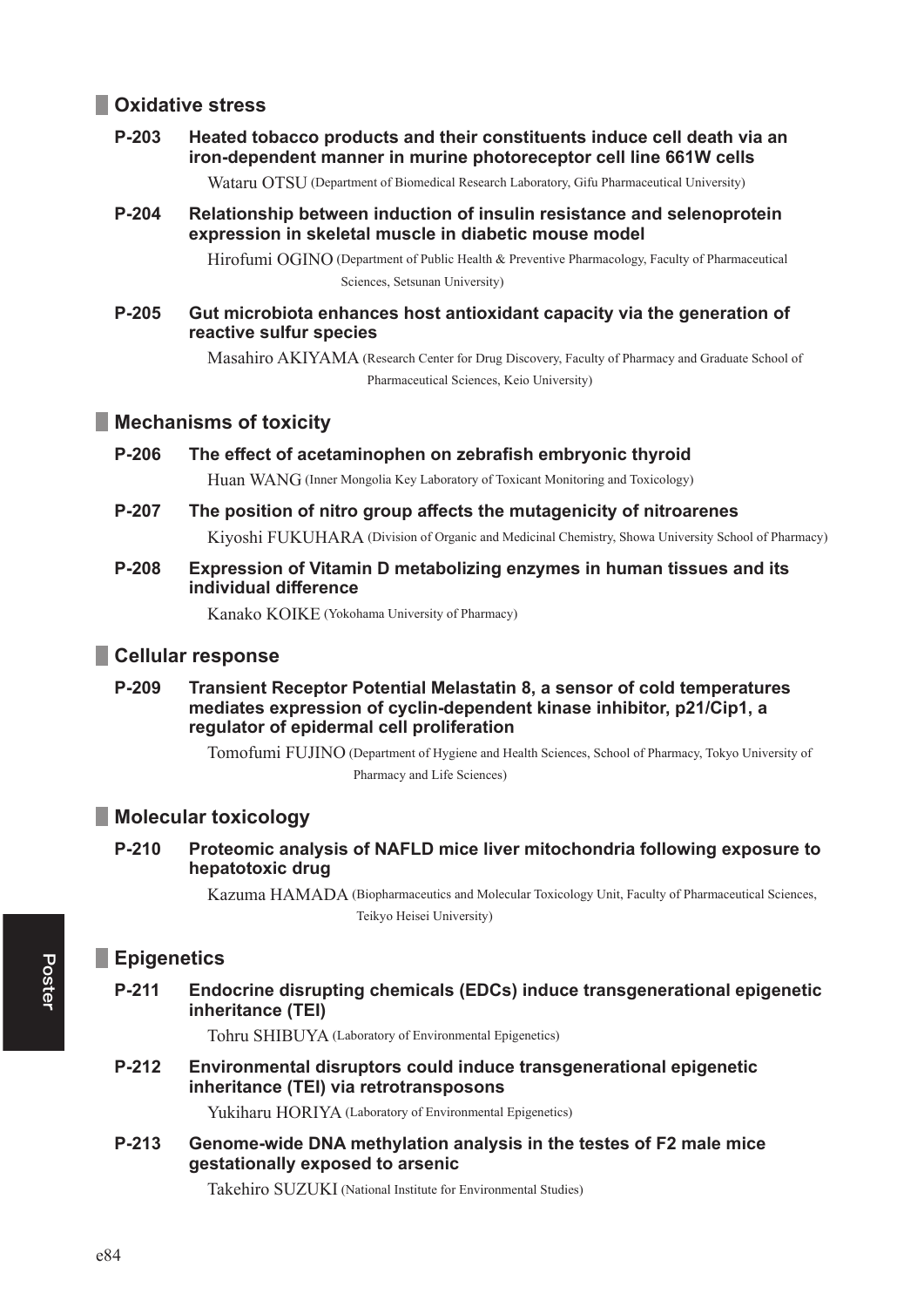#### $P-214$ Association of prenatal lead and antimony exposure with global DNA methylation in cord blood

Yoshinori OKAMOTO (Faculty of Pharmacy, Meijo University)

## **Biomarkers**

P-215 Development of the early detection method for renal carcinogenicity of chemicals using y-H2AX as a biomarker

Takeshi TOYODA (Division of Pathology, National Institute of Health Sciences)

# Toxicity-testing methods

P-216 Safety pharmacology studies for cardiovascular systems in ferrets conform with 'Best Practice Considerations for In Vivo Studies'

Akihito ITO (NISSEI BILIS Co., Ltd)

- P-217 Investigation of positive control cells for intravenous tumorigenicity studies Hiroyuki KANEMITSU (BoZo Research Center Inc.)
- P-218 Preliminary study of simplification of Microelectrode array (MEA) data analysis method for in vitro convulsive risk detection Ai OKAMURA<sup>1, 2</sup> (<sup>1</sup>Astellas Pharma Inc., <sup>2</sup>Consortium for Safety Assessment using Human iPS Cells)
- P-219 Detection of abnormal sexual differentiation of internal reproductive organs using Japanese quail fertilized eggs

Natsuko ABE (Graduate School of Science and Engineering, Saitama University)

 $P-220$ Examination of the usefulness of 8-MOP in rat retinal phototoxicity assessment

Keigo IKEDA (Preclinical Research Unit, Drug Research Division, Sumitomo Pharma Co., Ltd.)

 $P-221$ Searching for molecular markers to detect abnormalities of brain sexual differentiation in birds

Akari SAKIYAMA (Graduate School of Science and Engineering, Saitama University)

P-222 Contractility evaluation using human induced pluripotent stem cell-derived cardiomyocytes

> Sanae ISHII (Pharmaceutical & ADMET Research Department, Discovery Pharmacokinetics Research Group, Daiichi Sankvo RD Novare Co., Ltd.)

P-223 The value of human iPS cell-derived dendritic cells and mast cells in drug discovery research

Jumpei KIYOKAWA (Translational Research Division, Chugai Pharmaceutical Co., Ltd.)

- P-224 Assessment of in vitro seizure evaluation system using in vivo data Takafumi SHIRAKAWA (Astellas Pharma Inc.)
- $P-225$ Effect of microsampling method on toxicity evaluation of azathioprine in repeated dose toxicity studies in rats

Shun KAWAGUCHI (LSIM Safety Institute Corporation)

 $P-226$ The utility and limitations of assessing cardiac safety using the Motion Field Imaging of human iPS cell-derived cardiomyocytes

Chisato KANEKO (Translational Research Division, Chugai Pharmaceutical Co., Ltd.)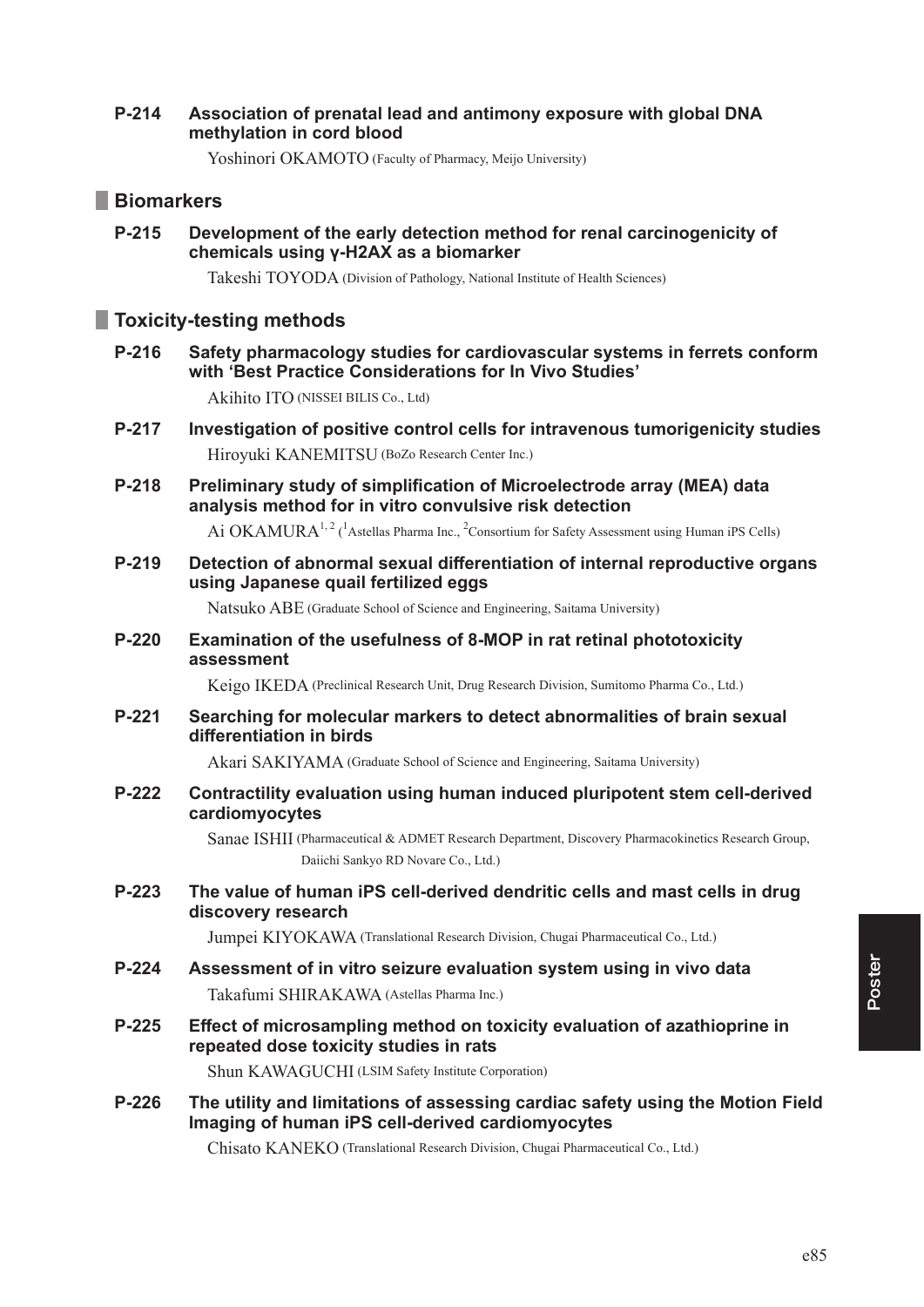P-227 The performance evaluation of Bone marrow mode of XN-V series, Software of Automated Hematology Analyzer for Animal, using rat and mouse bone marrow samples

Seiichiro TSUCHIYA (Regent Engineering, Cell Technology, Sysmex Corporation)

Evaluation of drug response using liver spheroids with different pore  $P-228$ structure

Yoshihiko WATANABE (Yokohama City University)

P-229 Development of a method for predicting pain and mechanism of action of compounds based on firing of single DRG neuron

> Naoki MATSUDA (Department of Electronics, Graduate School of Engineering, Tohoku Institute of Technology)

P-230 Toxicity assessment using in vitro peripheral nerve culture device and AI image analysis

Xiaobo HAN (Graduate School of Engineering, Tohoku Institute of Technology)

P-231 The Use of Nonclinical Common Protocol and Report Templates: Phase I **Pilot Results** 

Chinami NEKOMOTO (Shionogi & Co., Osaka, Japan)

### Analytical method

P-232 Development of a high-resolution melting-based assay for the discriminating SARS-CoV-2 Omicron sub-lineages BA.1 and BA.2

Akira AOKI (Faculty of Pharmacy, Meijo University)

#### P-233 Withdrawal

### **Toxicokinetics**

P-234 Pharmacokinetics of acetaminophen in zebrafish after forced oral administration

Yasushi MISAWA (Toxicology & Environmental Science Department, Nissan Chemical Corporation)

### Toxicologic pathology

P-235 **INHAND: International Harmonization of Nomenclature and Diagnostic** Criteria for Lesions - An Update - 2022

> $Shim$ -mo  $HAYASHI^{1,2}$  (<sup>1</sup>National Institute of Health Sciences, <sup>2</sup>Tokyo University of Agriculture and Technology)

## Alternatives to mammalian models

P-236 **Construction and Case Studies of New Predictive Models for Skin Sensitizations of Substances with Known Structure** 

Yuri HATAKEYAMA (SHISEIDO CO., LTD. Brand Value R&D Institute)

P-237 Construction of a three-dimensional sensory stimulus evaluation model focusing on the stimulus mechanism

> Masavuki TAKAISHI<sup>1, 2</sup> (<sup>1</sup>Mandom Corp., <sup>2</sup>Laboratory of Advanced Cosmetic Science, Graduate School of Pharmaceutical Sciences, Osaka University)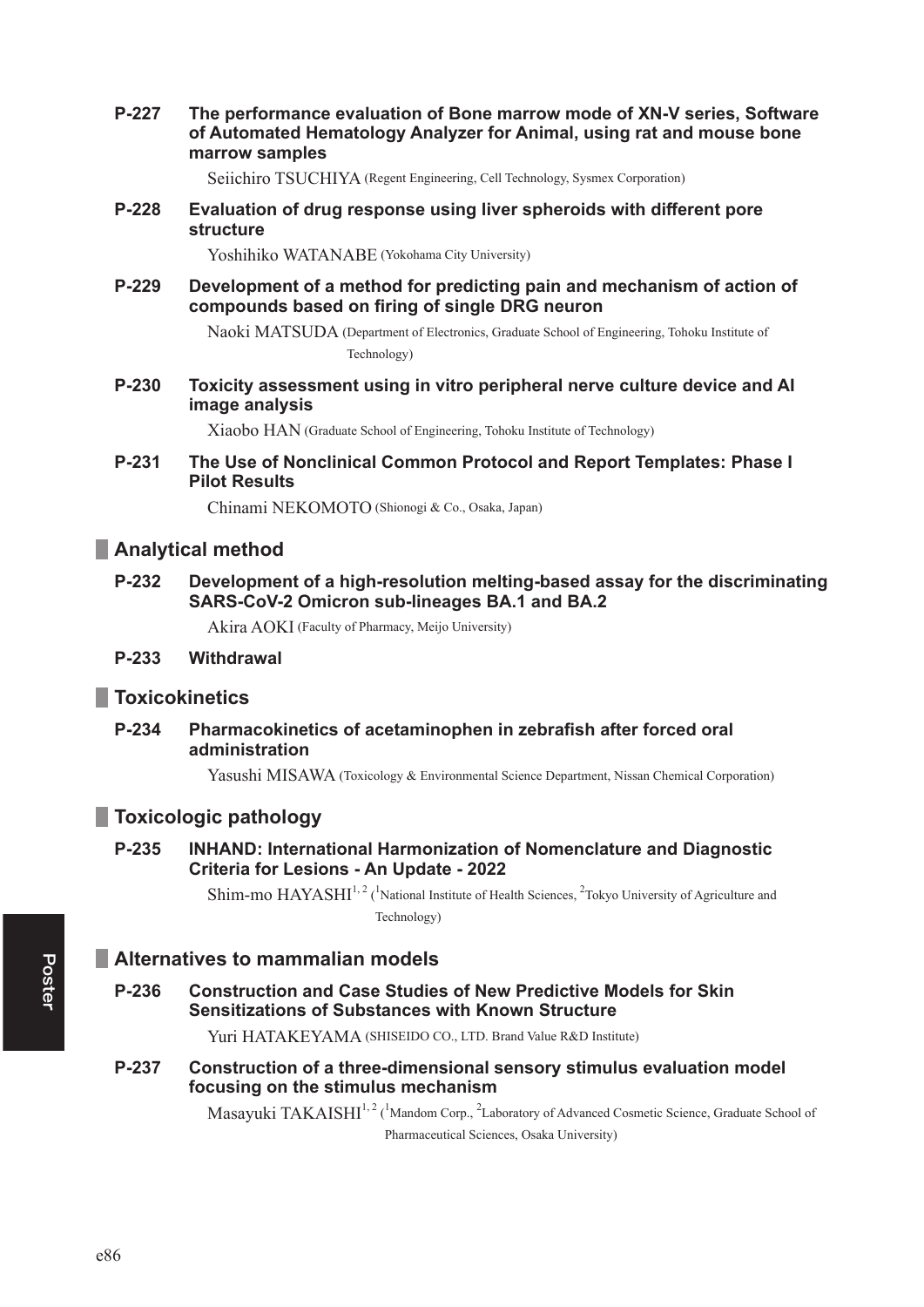#### P-238 An exploratory study for expanding the applicability domain of in vitro skin **irritation testing**

Hidefumi IKEDA (Mandom Corporation)

P-239 Characteristics of small intestinal epithelial cells derived from human induced pluripotent stem cells and usefulness as an in vitro model for gastrointestinal disease

Shinii MIMA (Bio Science & Engineering Laboratory, FUJIFILM Corporation)

 $P-240$ Collection of fundamental data of amino acids by cytotoxicity tests using Balb/c 3T3 cells -Promotion of alternative methods for animal experiments-

> Yusuke SHIBUI (Product Evaluation Group, Evaluation & Analysis Section, Research Institute for Bioscience Products & Fine Chemicals, Ajinomoto Co., Inc.)

 $P-241$ The strategy of incorporating the histopathological examination into the **Bovine Corneal Opacity and Permeability (BCOP) test** - Construction of the histopathological prediction model for UN GHS -

Yukie ABIKO (Safety Research Institute for Chemical Compounds Co., Ltd)

P-242 Development of an Alternative Oral Mucosal Irritation Test Using a **Three-dimensional Human Buccal Oral Mucosal Model** -Analysis of Mechanisms of Toxicity in Mucosal Cells-

> Seiya AIZAWA (LION Corporation, Research & Development Headquarters, Safety Science Research Laboratories)

## Animal model

 $P-243$ Optimization of histamine and histamine H<sub>4</sub> receptor agonist-induced allergic conjunctivitis model in guinea pigs

Hidemi MOCHIZUKI (Ina Research Inc.)

P-244 In vitro and in vivo short-term toxicity assessment for predicting druginduced steatosis using chimeric mice with humanized livers

> Seigo SANOH<sup>1, 2</sup> (<sup>1</sup>School of Pharmaceutical Sciences, Wakayama Medical University, <sup>2</sup>Graduate School of Biomedical and Health Sciences, Hiroshima University)

 $P-245$ Measurements of volume in NIBS minipigs using a computed tomography scanner

Tadashi ITOH (Nihon Bioresearch Inc.)

### Endocrine disruptors

P-246 Uterotrophic bioassay of 4,4'-(1,3-dimethylbutylidene) diphenol, a bisphenol analog, using ovariectomized mice by subcutaneous and oral administration

> Toshime IGARASHI (Division of Cellular & Molecular Toxicology, Center for Biological Safety & Research, National Institute of Health Sciences)

### Clinical toxicology

#### P-247 Lead poisoning following ingestion of Buddhist amulets

Phantakan TANSUWANNARAT (Ramathibodi Hospital Mahidol University)

P-248 Development of an atopic dermatitis induced skin explant model to assess disease onset and drug efficacy in vitro

Anne Mary DICKINSON (Alcyomics LtD)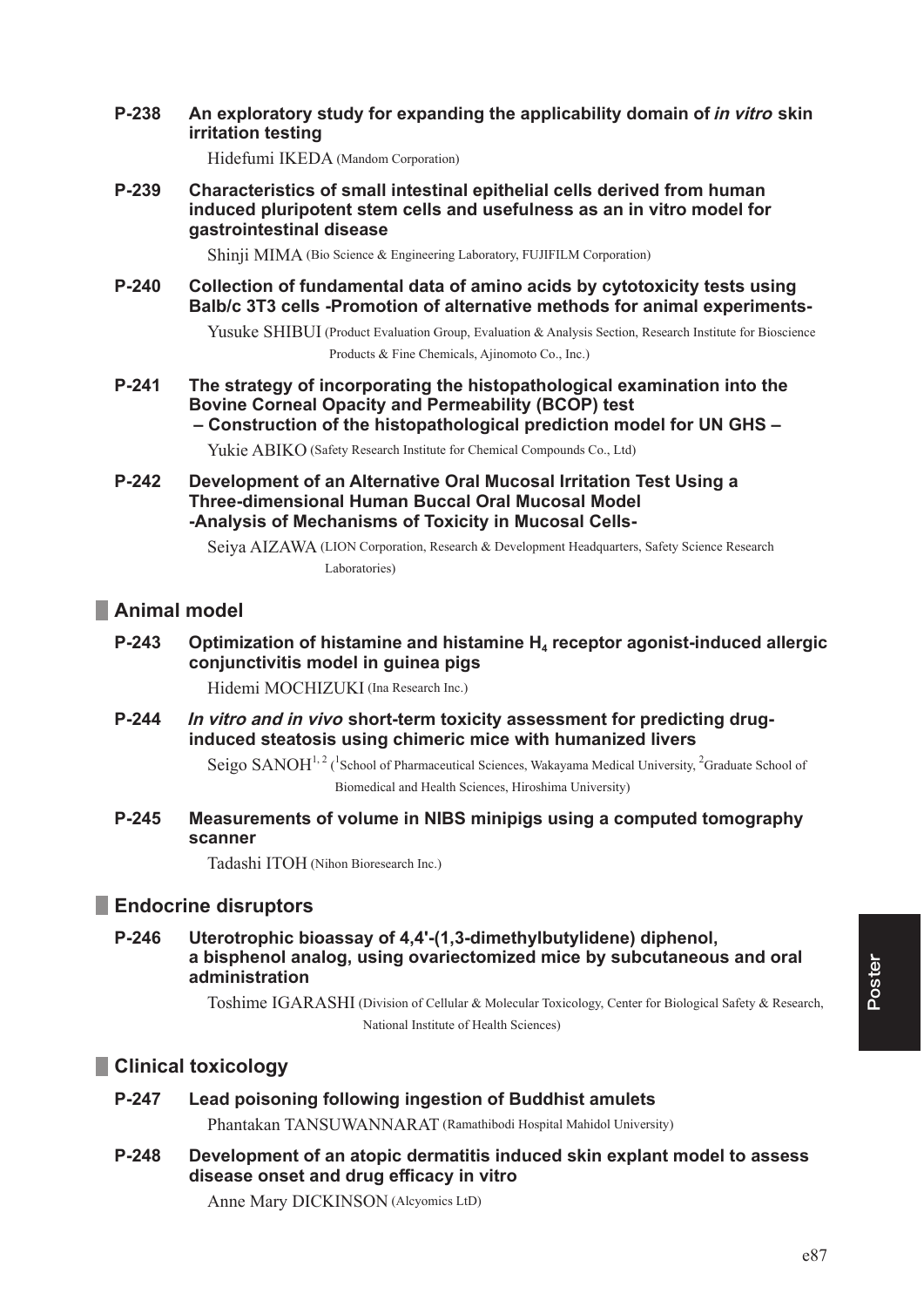#### P-249 An in vitro model of drug-induced Stevens-Johnson syndrome/toxic epidermal necrolysis (SJS/TEN)

Anne Mary DICKINSON (Alcyomics LtD)

 $P-250$ Effects of hemoglobin on post-mortem metabolism of bromazepam Yoshikazu YAMAGISHI (Center for Education and Research in Legal Medicine, Graduate School of Medicine, Chiba University)

## Hypersensitive subjects

P-251 Abundant nutritional environment exacerbates pancreatic fibrosis and glucose intolerance caused by fetal growth restriction

Atsuto ONODA (Faculty of Pharmaceutical Sciences, Sanyo-Onoda City University)

# Risk assessment and communication

 $P-252$ Physicochemical properties factor of titanium dioxide nanoparticles on activation of THP -1 cells

> Akiko OHNO (Division of Risk Assessment, Center for Biological Safety & Research, National Institute of Health Sciences)

 $P-253$ Application of New Approach Method (NAM) to Hepatotoxicity Assessment of Pyrrolizidine Alkaloids

> Takashi YAMADA (Division of Risk Assessment, Center for Biological Safety Research, National Institute of Health Sciences)

- P-254 GHS classification study of substances that caused occupational accident Yoshiyuki SHIGETA (National Institute of Health Sciences, Division of Risk Assessment)
- P-255 Comparison of the cleaning limits derived from PDE based on systemic effects and the acceptable surface limits based on skin sensitizing effects

Asako FUKUSHIMA (Chemicals Evaluation and Research Institute, Japan)

P-256 Mutagenicity evaluation for quantitative evaluation of carcinogenicity in the risk assessment I for human health: Reexamination of the existence or nonexistence of carcinogenicity threshold

> Kazuo USHIDA (Division of Risk Assessment, Biological Safety Research Center, National Institute of Health Sciences)

P-257 Best practices for storing electronic data of retired systems -Example of temperature / humidity monitoring system-

Daisuke SASAKI<sup>1, 2</sup> (<sup>1</sup>Japan Society of Quality Assurance, <sup>2</sup>Astellas Pharma Inc.)

P-258 Research on the conditions for management of nitrosamines based on their mutagenicity and carcinogenicity potential

Kaoru INOUE (Division of Risk Assessment, National Institute of Health Sciences)

- P-259 Derivation of a target value of perfluorooctanoic acid in drinking water Mariko MATSUMOTO (Division of Risk Assessment, National Institute of Health Sciences, Japan)
- P-260 Evaluation of the in vivo mutagenicity of carbendazim

Takako ISO (Division of Risk Assessment, National Institute of Health Sciences)

P-261 Differences in human hazard assessments of existing chemicals by different evaluation organizations and their scientific backgrounds

Akira KAWASHIMA (National Institute of Health Sciences, Division of Risk Assessment)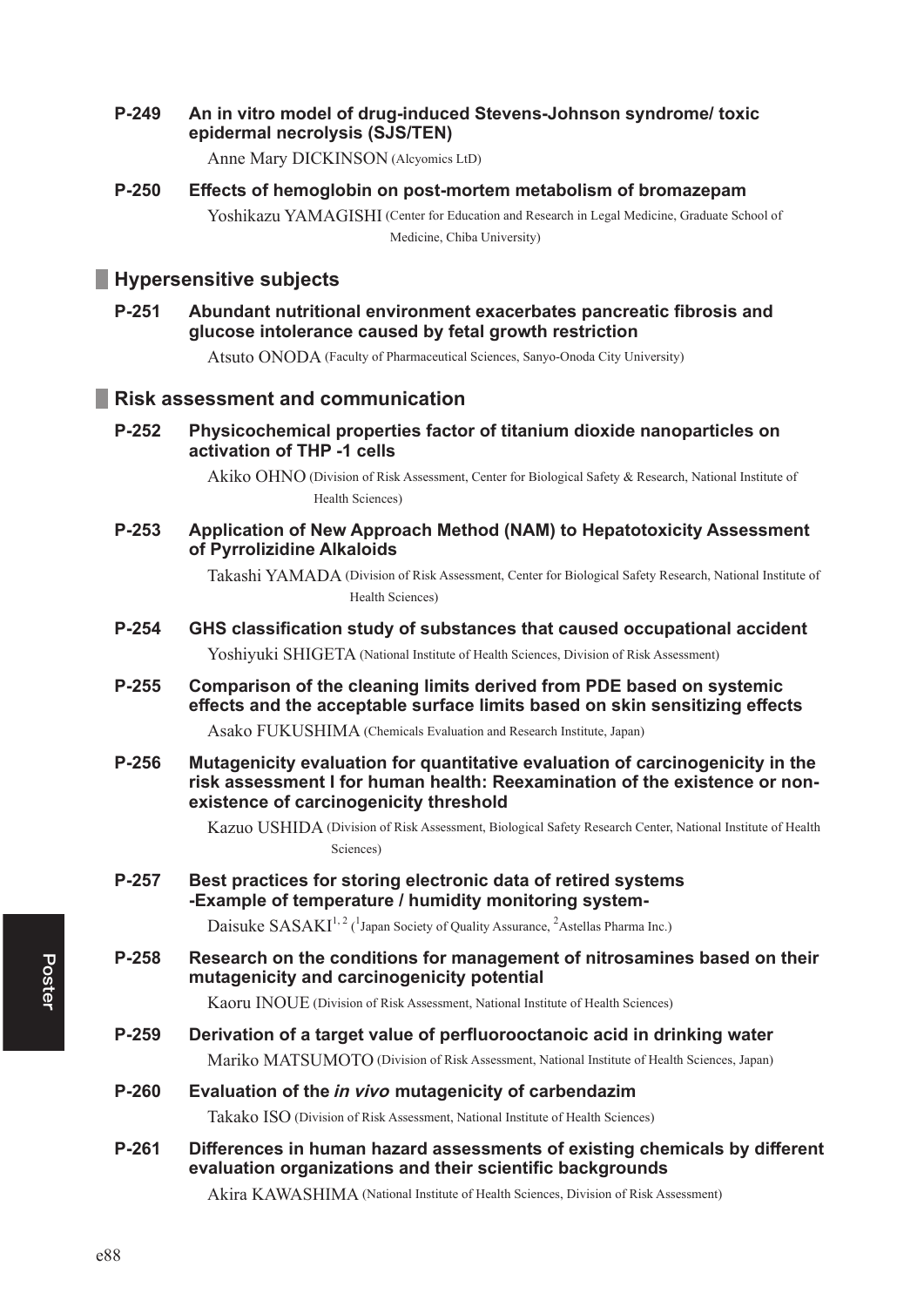P-262 The gene mutation test of styrene using the transgenic mouse Yasumasa MURATA (National Institute of Health Sciences)

# Information technology, AI, and big data

Use of Empirical Baves Geometric Mean Gamma Poisson Shrinker (EBGM) P-263 Scores to Measure Animal-Human Concordance for Safety Studies

Toshikazu DEWA (Life Science Solutions, Elsevier)

- P-264 QC automation for external SEND numerical data using KNIME Kyotaka MUTA (Toxicology Research Laboratories, Central Pharmaceutical Research Institute, Japan Tobacco Inc.)
- P-265 Assessing feasibility of models for predicting hERG current inhibition using in silico physicochemical properties

Ayako SAGISAKA (Medicinal Safety Research Laboratories, Daiichi Sankyo Co., Ltd.)

- Exploring better practice to visualize SEND datasets more effectively P-266 Takashi UOTA<sup>1, 2</sup> (<sup>1</sup>CDISC Japan User Group SEND team, <sup>2</sup>EP Croit Co., Ltd.)
- Correspondence table between the items in the CTD and variables in the P-267 SEND data of embryo-fetal development (EFD) study

Takashi TANAHARU<sup>1, 2</sup> (<sup>1</sup>Bristol-Myers Squibb K.K., <sup>2</sup>SEND TaskForce, Non-clinical Evaluation Expert Committee, Drug Evaluation Committee, Japan Pharmaceuticals Manufacturers

Association)

P-268 Proposal for Efficient Collaboration Process for Creating a SEND Data Package between Sponsors-CROs

Takayuki YASUDA<sup>1, 2</sup> (<sup>1</sup>CDISC Japan User Group SEND team, <sup>2</sup>Chugai Pharmaceutical Co., Ltd.)

P-269 Challenges in SEND Conversion of EFD Studies in Comply with the SENDIG-DART v1.1 and Practical Examples Addressing the CDISC SEND Conformance Rules v4.0 and Reviewed Results Published by the FDA

Susumu SUYAMA (Ina Research Inc.)

- Discussion of points to consider in creating nSDRG of SEND datasets -3-P-270 Chihiro NAKAZAWA<sup>1, 2</sup> (<sup>1</sup>CDISC Japan User Group (CJUG) SEND team, nSDRG subteam, <sup>2</sup>Eisai Co., Ltd.)
- P-271 Extension of CJUG SEND check tool: Introduction of SEND Data Package **Specification Check Program**

Yuta SAKAKIBARA<sup>1,2</sup> (<sup>1</sup>CDISC Japan User Group SEND team, <sup>2</sup>Kyowa Kirin Co., Ltd.)

P-272 Automatic Detection of Skeletal Alterations by Combining Micro-CT and Deep Learning

Shun KAWAI (Sumitomo Chemical Co., Ltd.)

P-273 CLARITYPV: integrated translational safety data with Al-based predictive analytics for drug monitoring and pharmacovigilance

Atsushi MIDORIKAWA (WorldFusion Co., Ltd.)

- P-274 Development of AI model for inferring phototoxicity using kMoL Yoshinobu IGARASHI (National Institutes of Biomedical Innovation, Health and Nutrition, Toxicogenomics Informatics Project)
- P-275 **Cross Study Analyses of SEND Data: Analytical and Visual Approaches** Tamio FUKUSHIMA (Shionogi Co & Ltd, Non-Clinical Safety)